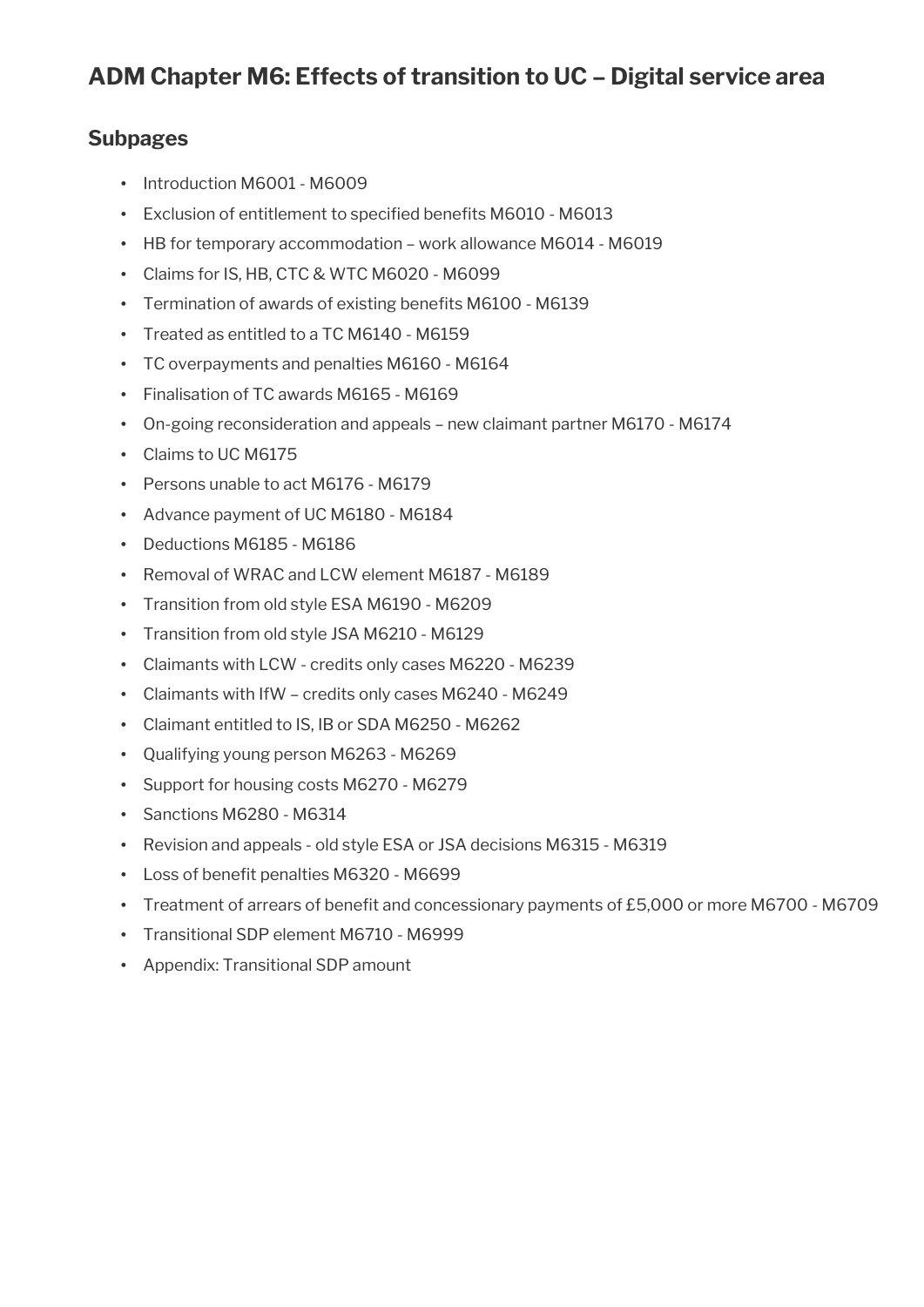# **Introduction M6001 - M6009**

# **Introduction**

M6001 This Chapter gives guidance on the effect on

- **1.** entitlement to **and**
- **2.** claims for **and**
- **3.** termination of

awards of existing benefits for claimants who are entitled to UC in the digital service area (formerly known as Full Service). See ADM Chapter M5 (Claims for UC – Digital service area) for guidance on the meaning of digital service area.

**Note:** Since 12.12.18, all postcodes in GB are in the digital service area. See ADM Chapter M5 (Claims for UC - Digital service area) for further details.

M6002 Guidance is also included on other effects of transition to UC for claimants in the digital service area, for example where they are entitled to an existing benefit and deductions or sanctions are in place.

# **Meaning of existing benefit**

M6003 Existing benefit means $1$ 

- **1.** JSA( $IB$ )<sup>2</sup>
- **2.** ESA(IR)<sup>3</sup>
- **3.**  $IS^4$
- **4.** HB<sup>5</sup>
- **5.** CTC<sup>6</sup>

**6.** WTC<sup>6</sup>.

1 UC (TP) Regs, reg 2(1); 2 JS Act 95; 3 WR Act 07, Part 1; 4 SS CB Act 92, s 124; 5 s 130; 6 TC Act 02

M6004 - M6009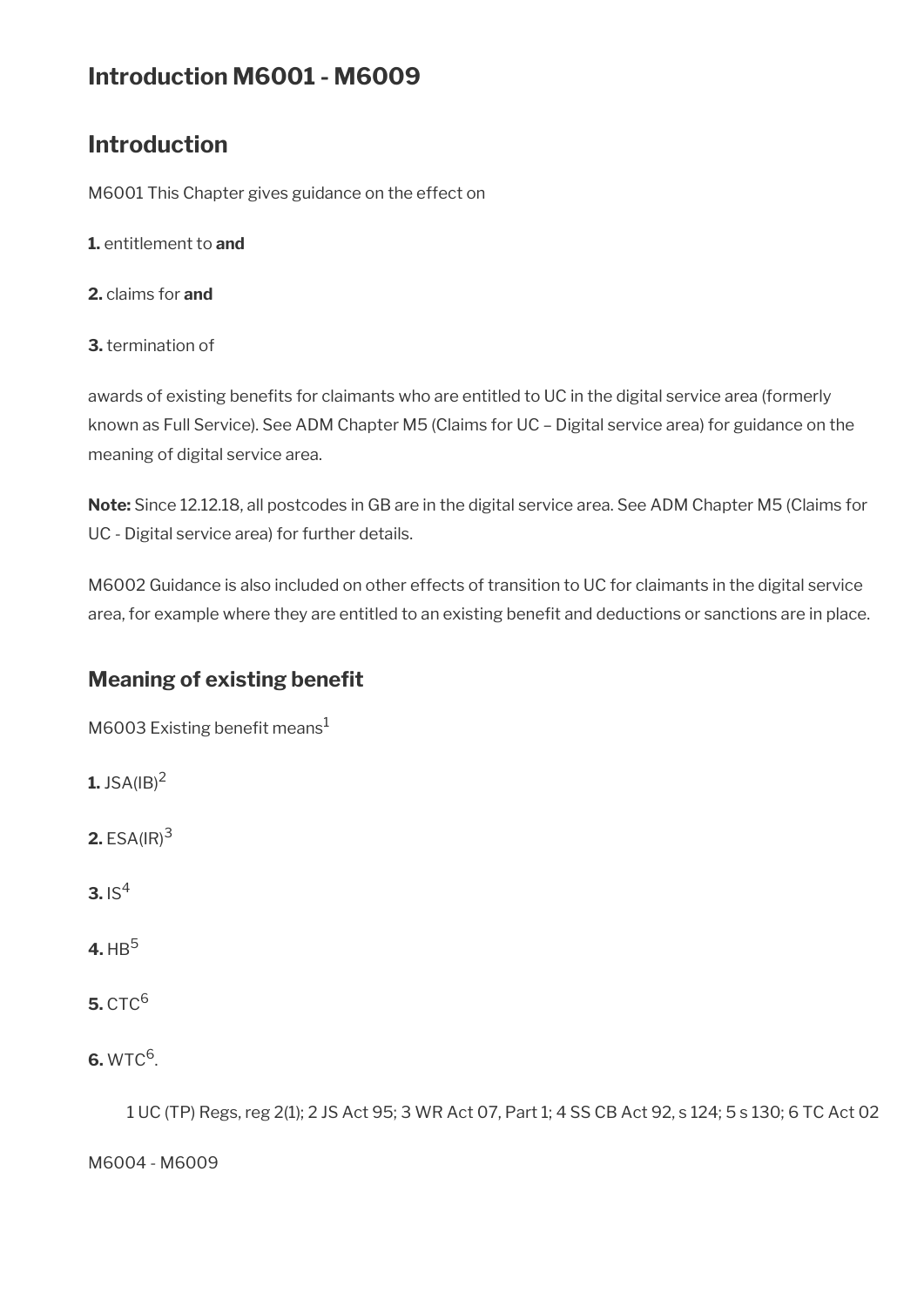# **Exclusion of entitlement to specifed benefts M6010 - M6013**

M6010 Unless M6011 applies a claimant is not entitled to

**1.**  $|S^1$ or

 $2.$  HB<sup>2</sup>or

**3.** CTC3**or**

**4.** WTC4**or**

**5.** SPC<sup>5</sup>

at any time when they are entitled to UC<sup>6</sup>.

```
1 SS CB Act 92, s 124; 2 s 130; 3 TC Act 02, s 1(1)(a);4 s 1(1)(b); 5 SPC Act 02, s 1; 6 UC (TP) Regs, reg 5(1)
```
M6011 M6010 does not apply

```
1. where HB is paid for<sup>1</sup>
```
**1.1** specified accommodation<sup>2</sup>or

**1.2** temporary accommodation3 **or**

**2.** where HB or IS is paid for a period of two weeks beginning with the first day of UC entitlement  $^4$  (see M6121 and M6124) **or**

**3.** during the first assessment period for UC where the claimant is a new claimant partner and there is entitlement to<sup>5</sup>

**3.1** IS where their award ends<sup>6</sup> after the first day of entitlement to UC **or** 

**3.2** HB where

**3.2.a** the new claimant partner leaves the accommodation for which HB was paid in order to live with a UC claimant with whom they are treated as making a joint claim7**and**

**3.2.b** their award ends after the first day of entitlement to UC or

**3.3** TC where their award ends $^8$  after the first day of entitlement to UC or

**4.** during the frst assessment period for UC where the claimant is a new claimant partner who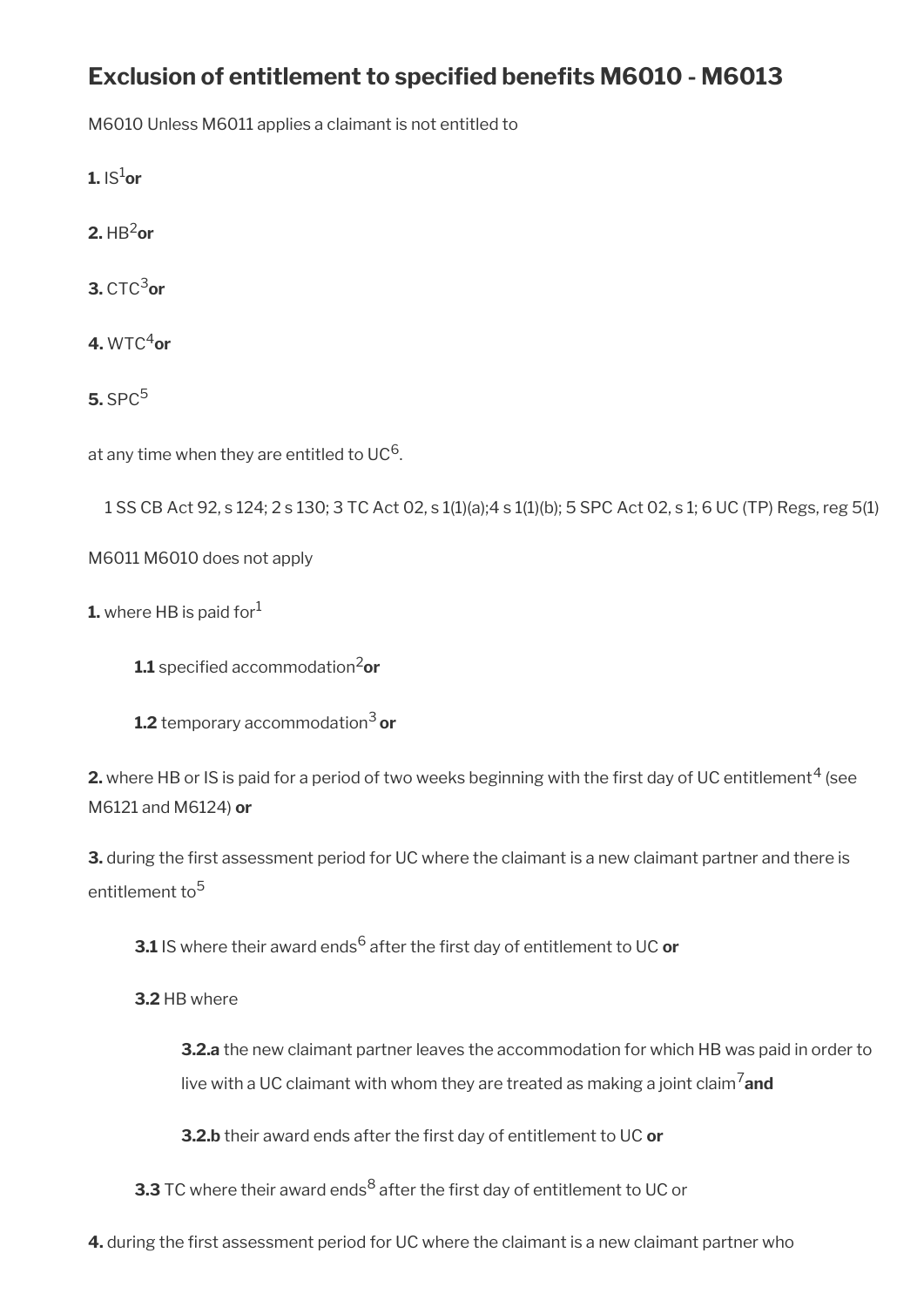**4.1** has reached SPC qualifying age **and**

**4.2** is entitled to an award of pension age HB or SPC

and the award of pension age HB or SPC ends after the first day of UC entitlement<sup>9</sup> or

**5.** where pension age HB or SPC is paid during the final assessment period of UC for claimants whose award of UC terminates because they have reached the qualifying age for  $SPC^{10}$ .

**Note 1:** See ADM Chapter M5 (Claims for UC – Digital service area) for the meaning of new claimant partner and ADM Chapter F2 (Housing costs element) for the meaning of specifed accommodation and temporary accommodation.

**Note 2:** See Chapter A4 (Supersession, suspension and termination) and Chapter B1 (Payment of UC, PIP, ESA and JSA) for guidance on supersession of UC awards for claimants who reach the qualifying age for SPC.

1 UC (TP) Regs, reg 5(2)(a); 2 UC Regs, Sch 1, para 3A; 3 para 3B; 4 UC (TP) Regs, reg 5(2)(a) & (ab) and 8(2A); 5 reg 5(2)(b);6 reg 7(4); 7 reg 7(5)(b); 8 TC Act 02; 9 UC (TP) Regs, reg 5(2)(b)(ii) & (iv) and 7(5)(b) & (c); 10 reg 5(2)(c)

### **Example**

Sarah has been entitled to UC as a single claimant since 10.11.18. On 28.1.21 she joins her partner Lee who has reached the qualifying age for SPC, and is entitled to SPC and pension age HB. Sarah and Lee are treated as claiming UC as joint claimants from 10.1.21, the first day of the assessment period in which they formed a couple. Lee is paid SPC in arrears, so his award of SPC ends with effect from the frst day of the SPC benefit week which includes 28.1.21 (the day on which they formed a couple). His award of pension age HB ends with effect from the first day of the HB benefit week following the benefit week which includes 28.1.21. The awards of HB and SPC do not affect the amount of UC entitlement.

M6012 Entitlement to to old style ESA and JSA ends when a claim to UC, ESA or JSA is made as this brings into force the abolition of old style ESA and JSA $^1$ . See ADM Chapter M5 (Claims for UC – Digital service area) for guidance on the meaning and abolition of old style ESA and JSA. See ADM Chapters V8 (ESA transition) and S8 (JSA transition) for guidance on when a former UC claimant may make a claim for old style ESA or JSA.

**Note:** See M6126 for when an award of old style ESA or JSA terminates.

1 WR Act 12 (Commencement No. 23 etc.) Order, art 4 [see list at Appendix to ADM Chapter M5 for other Orders]

M6013 Where a new claimant partner is entitled to any of the benefts at M6010 - M6012, see M6101 et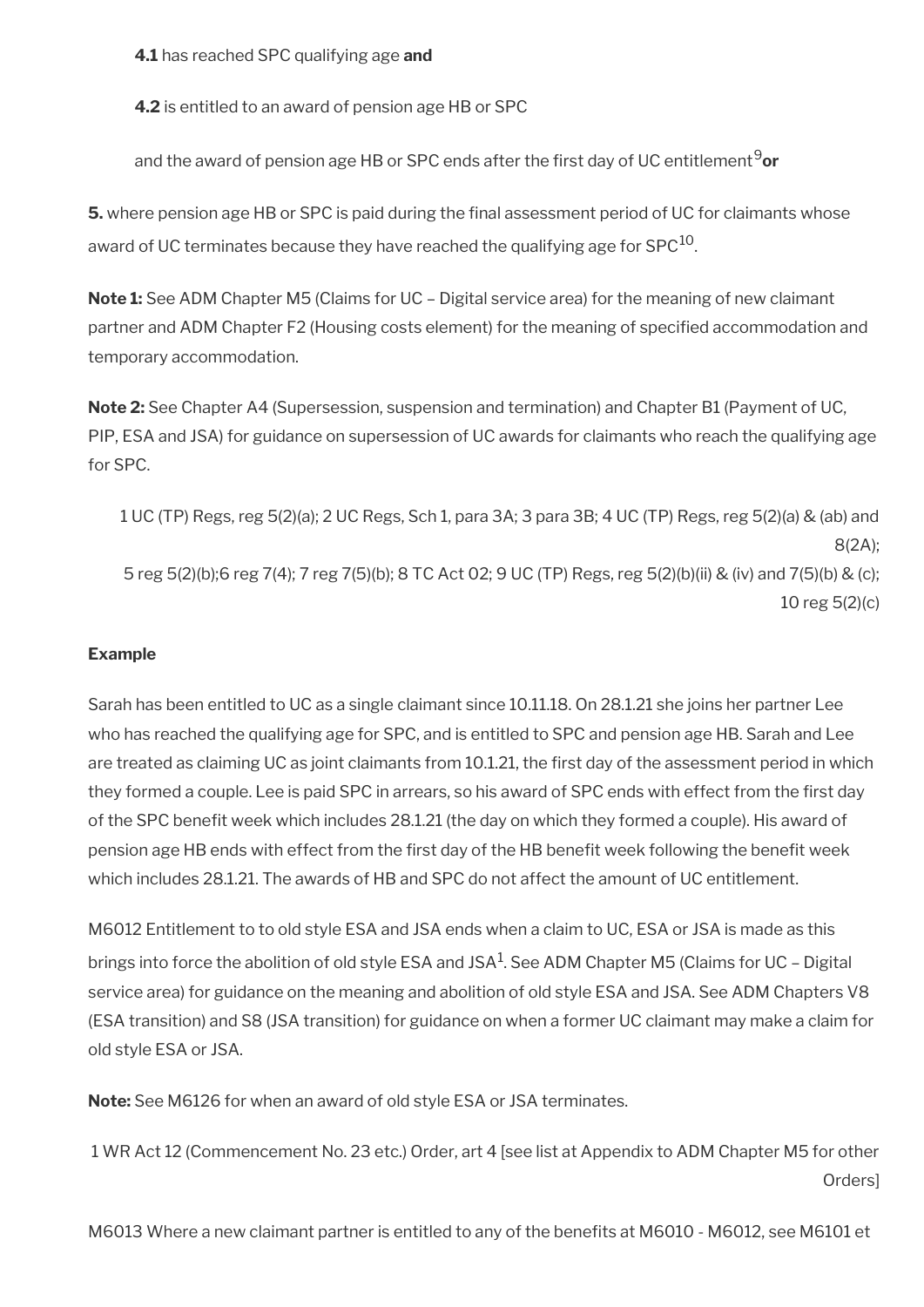seq for detailed guidance on the consequences.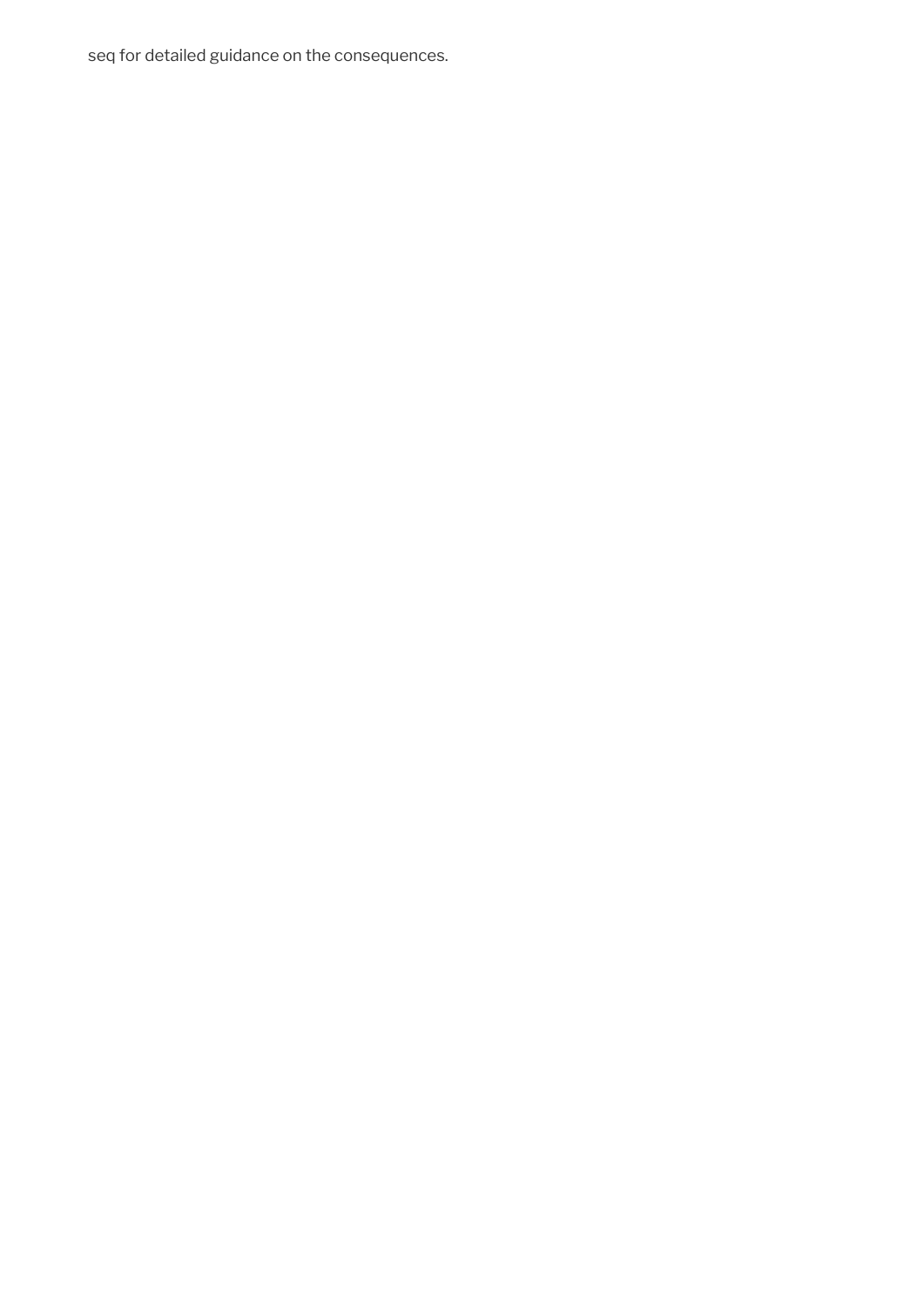# **HB for temporary accommodation – work allowance M6014 - M6019**

M6014 Where in any assessment period a UC claimant is entitled to an award of

**1.** UC which does not include an amount for housing costs **and**

**2.** HB for temporary accommodation

the amount of the work allowance for that assessment period is to apply as if the award of UC included an amount for housing costs $^{\rm 1}$ .

**Note:** See E2200 – E2205 for guidance on the work allowance.

1 UC (TP) Regs, reg 5A; UC Regs, reg 22(2)

M6015 - M6019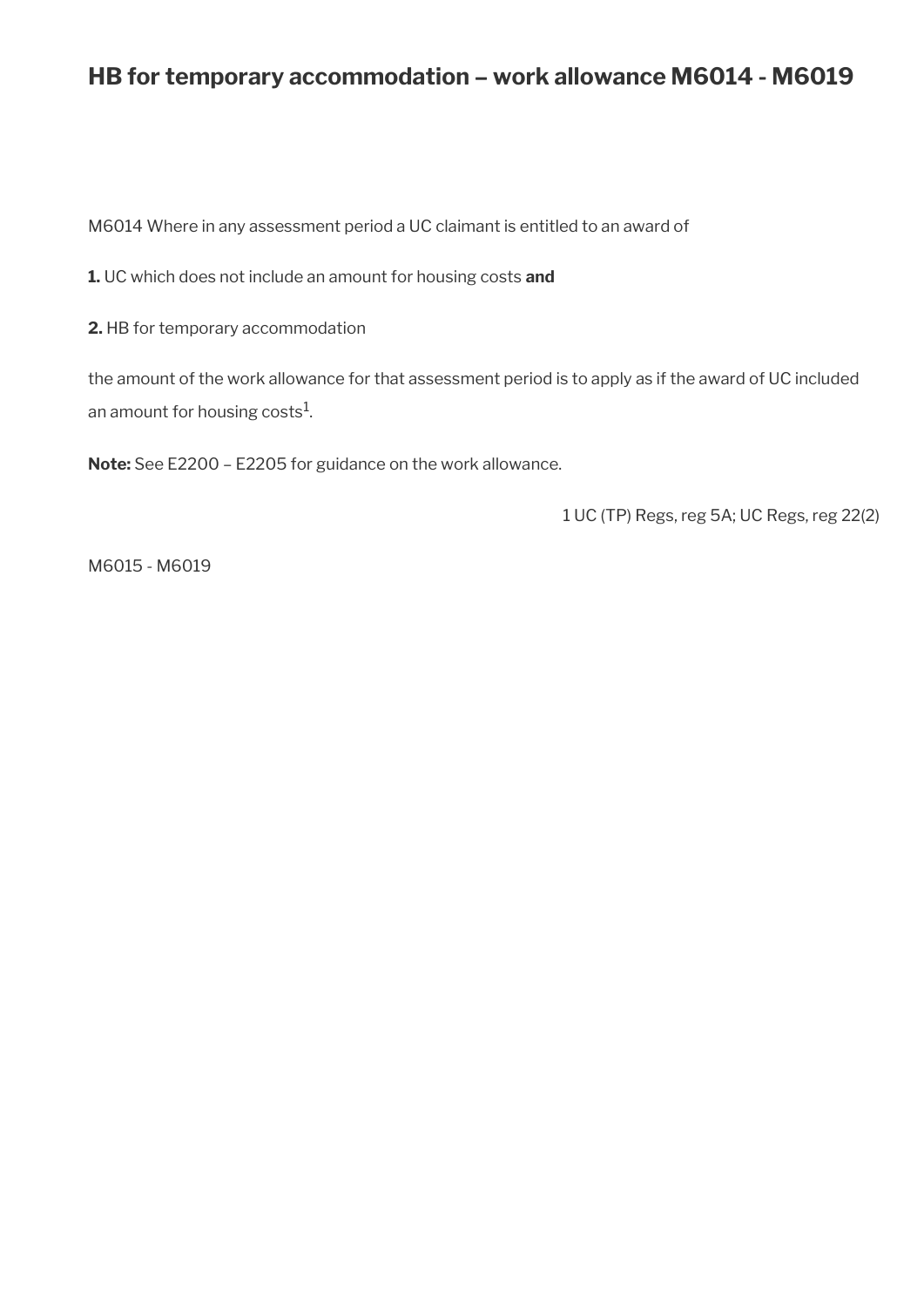# **Claims for IS, HB, CTC & WTC M6020 - M6099**

[UC claim not required: claims from members of a couple](#page-8-0) M6025

[Date of claim](#page-8-1) M6026 - M6028

[IS](#page-9-0) M6029 - M6039

[HB](#page-11-0) M6040 - M6044

[CTC and WTC](#page-12-0) M6045 M6099

M6020 A UC claimant may not make a claim for

**1.** IS **or**

**2.** HB **or**

**3.** CTC **or**

 $4.$  WTC $^1$ .

See M6022 for when this applies, and M6023 for exceptions.

1 UC (TP) Regs, reg 6(1)

M6021 The guidance at M6020 also applies to old style ESA and JSA $^1$ . See ADM Chapter M5 (Claims for UC – Digital service area) for guidance on the meaning of old style ESA and JSA. See ADM Chapters V8 and S8 for guidance on when a former UC claimant may make a claim for old style ESA or JSA.

> 1 WR Act 12 (Commencement No. 23 etc.) Order, art 4 [see list at Appendix to ADM Chapter M5 for other Orders]

M6022 The guidance at M6020 applies

**1.** when a UC claimant takes any action resulting in a decision being required<sup>1</sup>and

**2.** unless M6023 applies, **even** if a claim for the beneft is made or treated as made at a time when the claimant was not a UC claimant $^2$ .

> 1 UC (TP) Regs, reg 6(3)(a) & 6(4); SS (C&P) Regs; HB Regs; HB (SPC) Regs; TC (C&N) Regs; 2 UC (TP) Regs, reg 6(3)(b)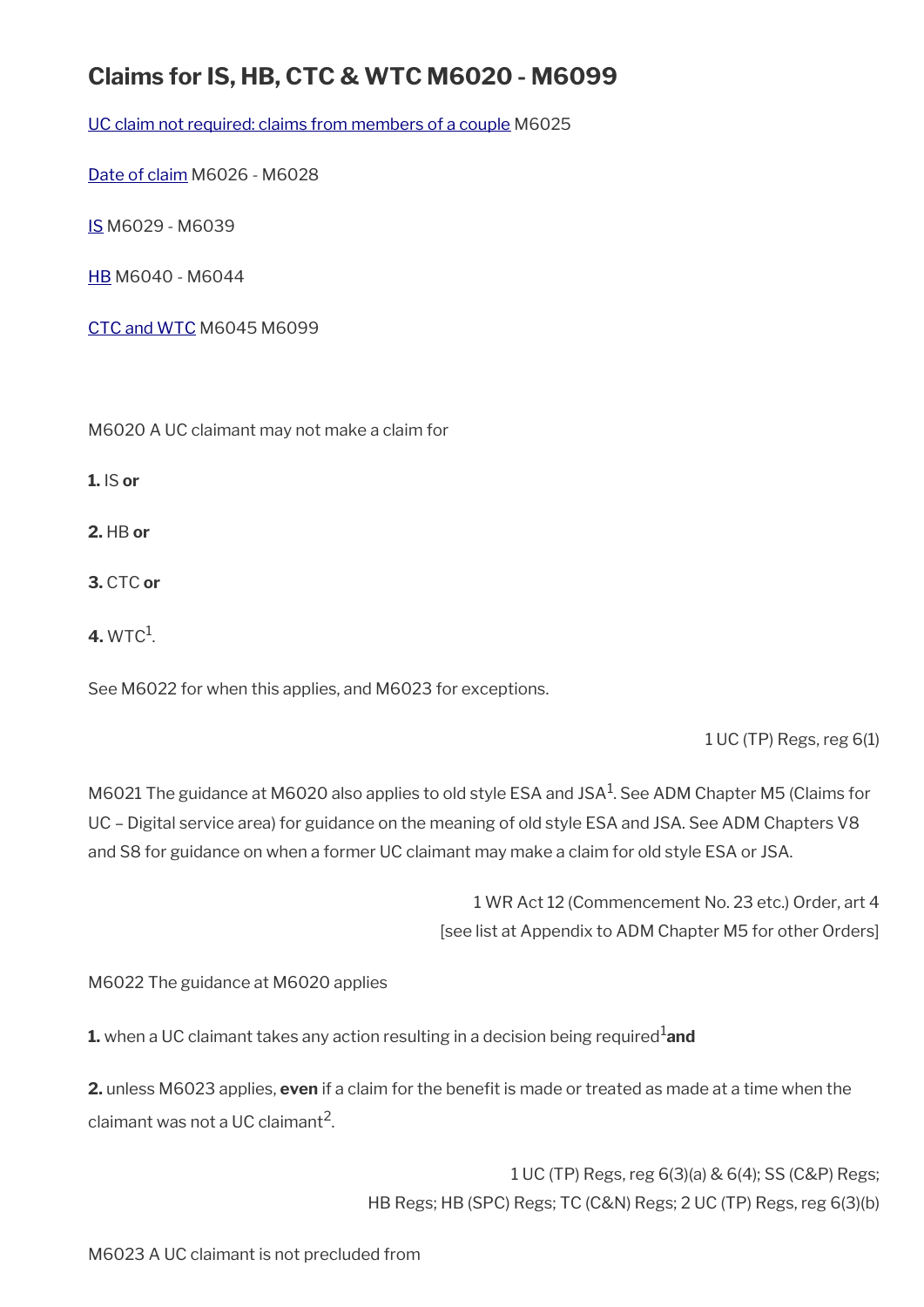**1.** making a claim for IS $^1$  (including claims from people for whom a requirement to take part in a WFI is a condition for claiming – see DMG Chapters 02 and 05 for further details) where

**1.1** a notice of intention to claim had previously been given or a defective claim had been received2**and**

**1.2** entitlement will begin before they become entitled to UC **or**

**2.** making a claim for  $\mathsf{HB}^3$  where

**2.1** a notice of intention to claim<sup>4</sup> had previously been given **and** 

**2.2** entitlement will begin before they become entitled to UC **or**

**3.** correcting or completing a defective claim for  $\mathsf{HB}^5$  where

**3.1** the defective claim<sup>6</sup> was made before the date of the UC claim **and**

**3.2** entitlement will begin before they become entitled to UC **or**

**4.** making a claim for HB in respect of specified accommodation or temporary accommodation<sup>7</sup>or

**5.** making a claim for pension age HB where their UC award ends because they reach the SPC qualifying age8**or**

 $\bm{6}.$  making a claim for a TC which they are treated as having made $^9$  (see M6110 and M6140).

**Note:** See M6101 et seq where the claimant is a new claimant partner.

1 UC (TP) Regs, reg 6(5); 2 SS A Act 92, s 2A(1)(a); SS (C&P) Regs, reg 6(1A)(c) or 6A; 3 UC (TP) Regs; reg 6(6); 4 HB Regs, reg 83(5)(d); HB (SPC) Regs, reg 64(6)(d); 5 UC (TP) Regs, reg 6(7); 6 HB Regs, HB (SPC) Regs; 7 UC (TP) Regs, reg 6(8); 8 reg 6(8A); 9 reg 6(9)

### **Example**

Laura is a lone parent with a child aged 3. She phones the DWP on 3.7.16 to make a claim for IS after losing her job. She is unable to answer all the questions over the phone, and the claim form is sent to her to complete. She returns this on 8.8.16.

In the meantime Laura joins her partner Greg on 27.7.16. Greg has been entitled to UC since 20.6.16, and his award as a single claimant ends on 19.7.16. Greg and Laura are entitled to UC as joint claimants from 20.7.16. Laura is entitled to claim IS for the period 3.7.16 - 19.7.16.

M6024 For the purposes of M6020, a person is a UC claimant if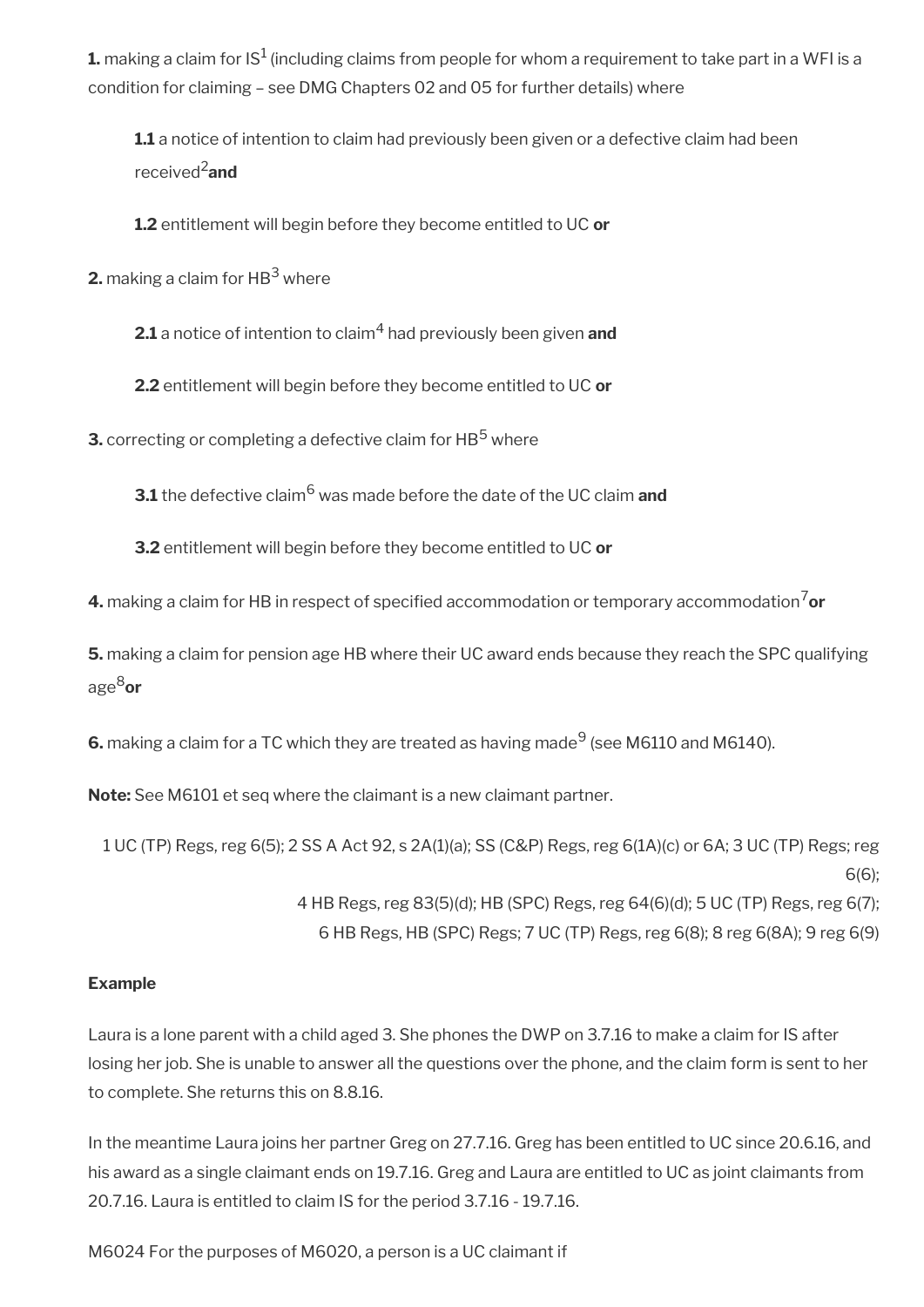**1.** they are entitled to UC $^{1}$ or

**2.** a decision has not been made on a claim for UC and they have not been informed that they are not entitled to claim UC2**or**

**3.** they are treated as having made a claim for UC but a decision has not been made<sup>3</sup>or

**4.** a decision has been made that they are not entitled to UC **and**

**4.1** the DM is considering whether to revise that decision **or**

**4.2** they have appealed against that decision and the appeal has not been finally determined  $^4$ .

1 UC (TP) Regs, reg 6(2)(a); 2 reg 6(2)(b); WR Act 12 Commencement Orders; 3 UC (TP) Regs, reg 6(2)(d); UC, PIP, JSA & ESA (C&P) Regs; 4 UC (TP) Regs, reg 6(2)(e), SS Act 98, s 9 & 12

## <span id="page-8-0"></span>**UC claim not required: claims from members of a couple**

M6025 A person is a UC claimant $^1$  where

**1.** they may be entitled to UC without being required to make a claim following termination of

**1.1** an award of UC to joint claimants on

**1.2** awards to single claimants are terminated when they form a couple who are joint claimants4**and**

**1.1.a** the separation of the couple<sup>2</sup>or

**1.1.b** the death of one member of a couple<sup>3</sup>or

**2.** no decision has yet been made as to the person's entitlement to UC.

**Note:** See ADM Chapter A2 (Claims) for guidance on when claims are not required.

1 UC (TP) Regs, reg 6(2)(ca); 2 UC, PIP, JSA & ESA (C&P) Regs, reg 9(6); 3 reg 9 (10); 4 reg 9(7)

## <span id="page-8-1"></span>**Date of claim**

M6026 In order to decide whether M6022 or M6023 applies, the date on which a claim is made or treated as made should first be determined in the normal way $^1$ . See DMG Chapter 02 for detailed guidance on the date of claim for IS. See [HB guidance](http://www.dwp.gov.uk/docs/hbgm-a2-claims.pdf) for guidance on the date of the claim for HB. A claim for a TC is made or treated as made on the date it is received by a relevant authority at an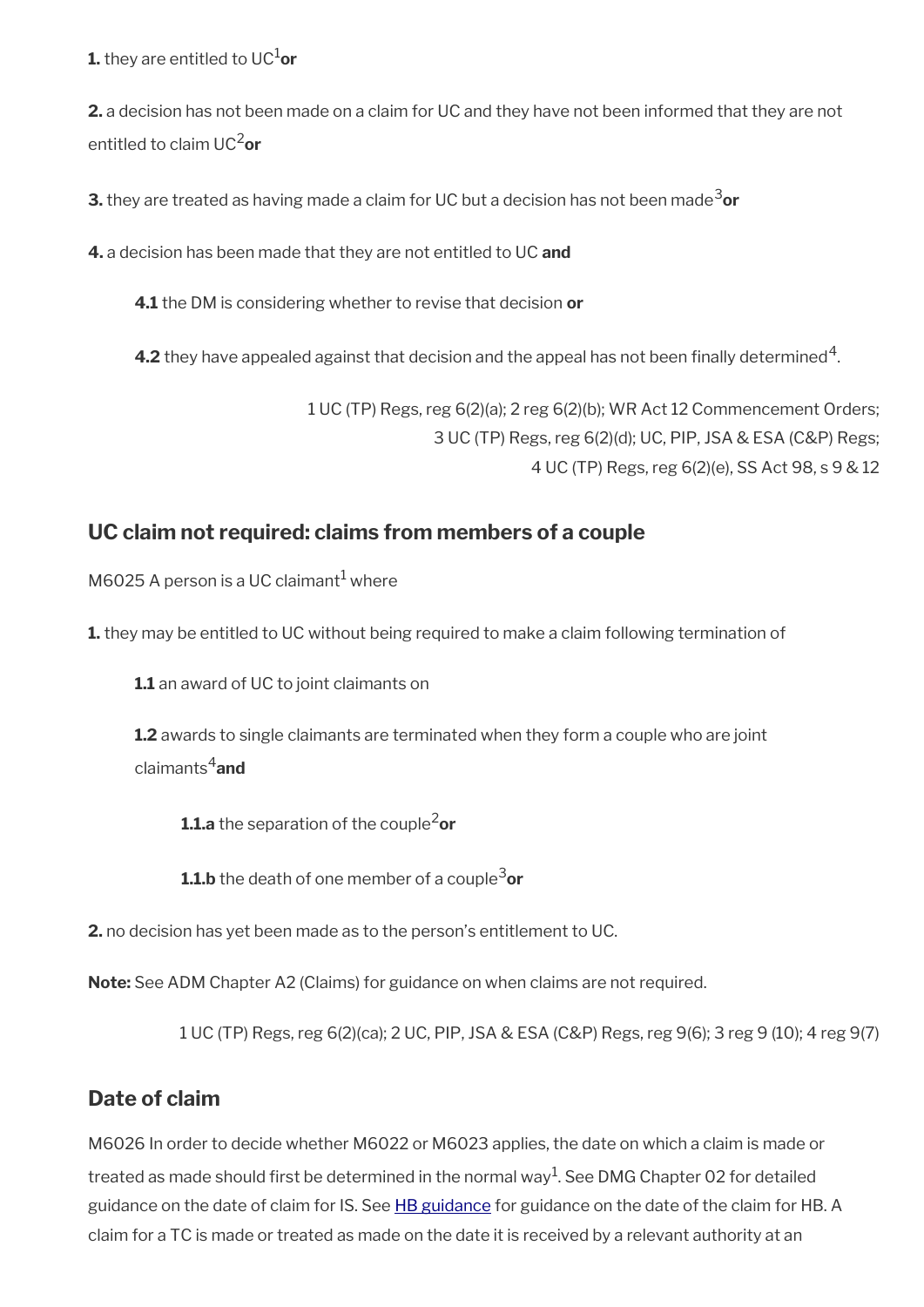appropriate office, or in accordance with the normal rules. See [TC guidance](http://www.hmrc.gov.uk/manuals/tctmanual/TCTM06000.htm) for further details.

1 UC (TP) Regs, reg 6(3) & (4); SS (C&P) Regs; HB Regs; HB (SPC) Regs; TC (C&N) Regs

M6027 In M6026, relevant authority means<sup>1</sup>

**1.** the Board, that is the Commissioners for HMRC **or**

**2.** DWP **or**

**3.** the Department for Communities in Northern Ireland **or**

**4.** a person providing TC services to the bodies in **1.** - **3.**.

1 TC (C&N) Regs, reg 2

M6028 In M6026, appropriate office means $<sup>1</sup>$ </sup>

**1.** Comben House, Farriers Way, Netherton, Merseyside **or**

**2.** any other office specified in writing by the Board.

1 TC (C&N) Reg, reg 2

## <span id="page-9-0"></span>**IS**

M6029 Unless M6023 applies, a claim for IS may not be made as in M6022 where

**1.** a properly completed claim is received, or made by telephone, within one month of first notification of intention to claim **and**

**2.** it is treated as made on the date of the notification of intention to claim $^1$ .

 $\textsf{Note:}$  A defective claim is treated as a notification of intention to claim on the date that it is received  $^2$ . See DMG Chapter 02 for detailed guidance.

1 SS (C&P) Regs, reg 6(1A)(b); 2 reg 6(1A)(c)

M6030 A claim for IS may not be made as in M6022 where the time for claiming is extended<sup>1</sup> for a period of up to

**1.** one month<sup>2</sup>or

**2.** three months<sup>3</sup>

in specifed circumstances, for example due to disruption of postal services, or where the claimant was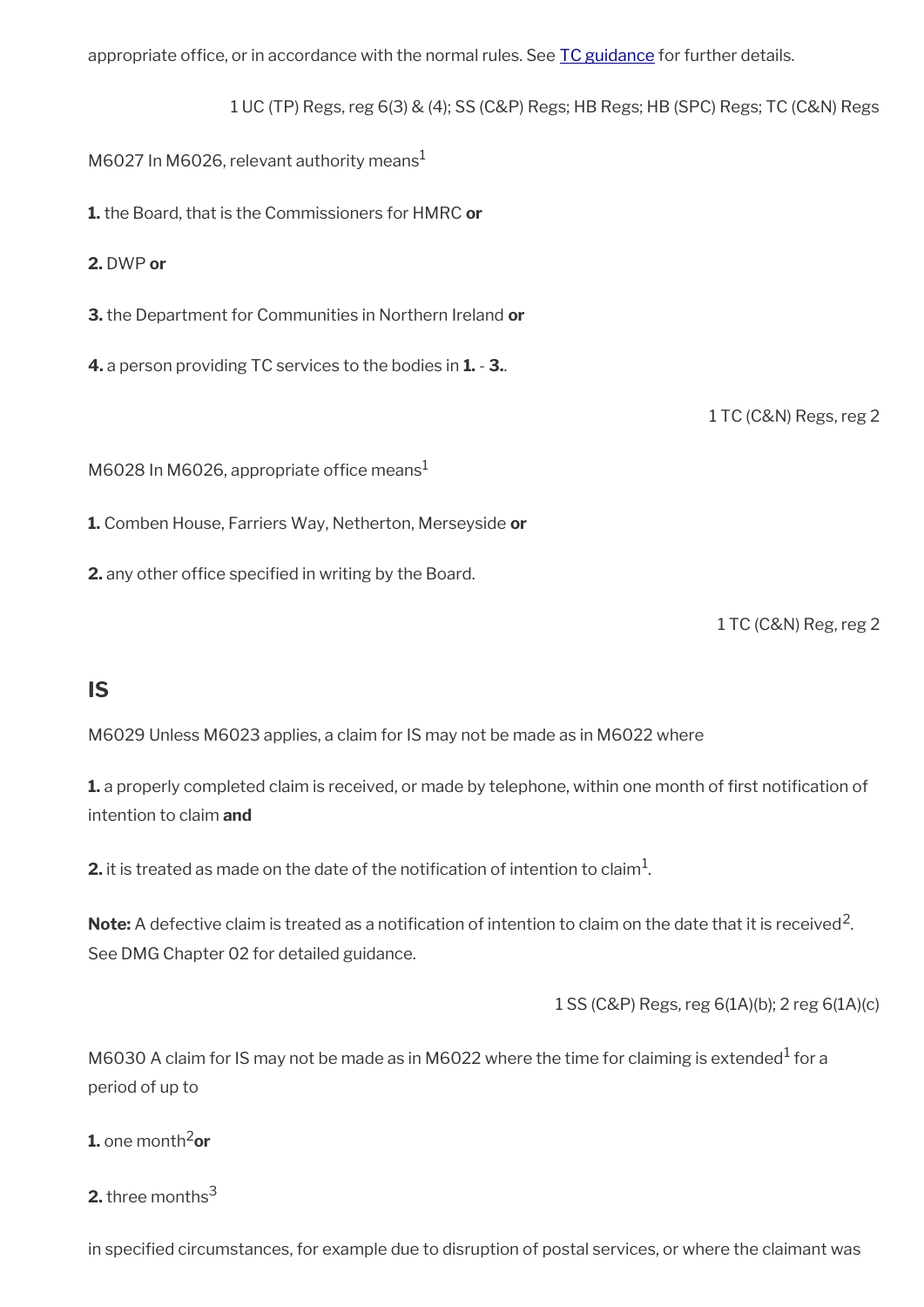given information which led them to believe that a claim for IS would not succeed. See DMG Chapter 02 for detailed guidance.

1 SS (C&P) Regs, reg 6(3); 2 reg 19(6) & (7); 3 reg 19(4) & (5)

#### **Example**

Holly is a lone parent with a child aged 2, and has learning diffculties. She lives with her parents. Her job in a sheltered workshop ends on 3.7.15 when it closes. On 25.9.15 Holly joins her partner Marcus, who has been entitled to UC since 24.6.15. Marcus's award of UC as a single claimant terminates on 23.9.15, and Holly and Marcus are entitled to UC as joint claimants from 24.9.15.

On 25.9.15 Holly also claims IS for the period from 4.7.15 - 23.9.15. She explains that due to her learning difficulties she had good cause for not making the claim on 4.7.15. Holly is not entitled to claim IS for the period 4.7.15 - 23.9.15, and is notified that no decision will be made on the IS claim.

M6031 A claim for IS may not be made as in M6022 where

**1.** a previous claim for IS has been disallowed because a qualifying benefit has not been awarded **and** 

**2.** an award of a qualifying benefit is later made and

**3.** a further claim for IS is treated as made on

**3.1** the date of the original IS claim **or**

**3.2** the date of the award of the qualifying benefit

whichever is later $^{\rm 1}$ .

See DMG Chapter 02 for detailed guidance.

1 SS (C&P) Regs, reg 6(16) – (18)

M6032 A claim for IS may not be made as in M6022 where

**1.** an award of IS has been terminated **and**

**2.** an award of a qualifying benefit is later made and

**3.** a further claim for IS is treated as made on

**3.1** the date the original IS award was terminated **or**

**3.2** the date of the award of the qualifying benefit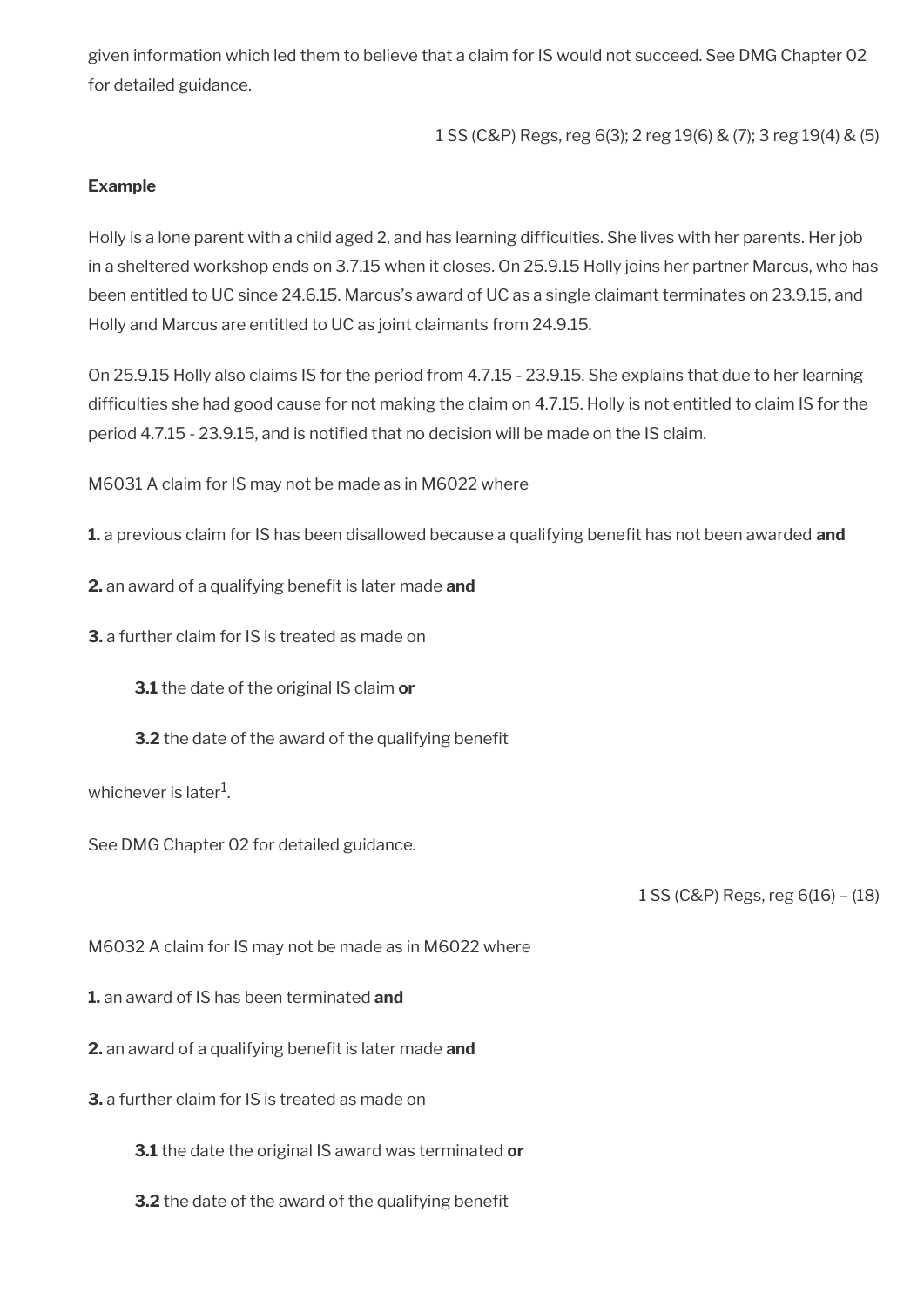whichever is later $^{\rm 1}$ .

**Note:** See DMG Chapter 02 for detailed guidance.

1 SS (C&P) Regs, reg 6(19) – (21A) & (30)

M6033 A claim for IS may not be made as in M6022 where

**1.** a claim for WTC is disallowed **and**

**2.** a claim for IS is treated as made on

**2.1** the date of the WTC claim **or**

**2.2** a later date where requested by the claimant $^1$ .

**Note:** See DMG Chapter 02 for detailed guidance.

1 SS (C&P) Regs, reg 6(28)

M6034 - M6039

### <span id="page-11-0"></span>**HB**

M6040 A claim for HB may not be made as in M6022 where

**1.** the claimant or their partner is entitled to IS, JSA(IB), ESA(IR) or SPC **and**

**2.** the claim for HB is made within one month of the date of claim for the benefit in **1. and** 

**3.** the HB claim is treated as made on the first day of entitlement to the benefit in  $\mathbf{1}^{1}$ .

**Note:** See HB guidance for detailed guidance.

1 HB Regs, reg 83(5)(a); HB (SPC) Regs, reg 64(6)(a)

M6041 A claim for HB may not be made as in M6022 where

**1.** the claimant or their partner is entitled to IS, JSA(IB), ESA(IR) or SPC **and**

**2.** the claimant or their partner becomes liable for housing payments **and**

**3.** a claim for HB is made within one month of the date the liability arose **and**

**4.** the HB claim is treated as made on the date the liability arose $^1$ .

**Note:** See HB guidance for detailed guidance.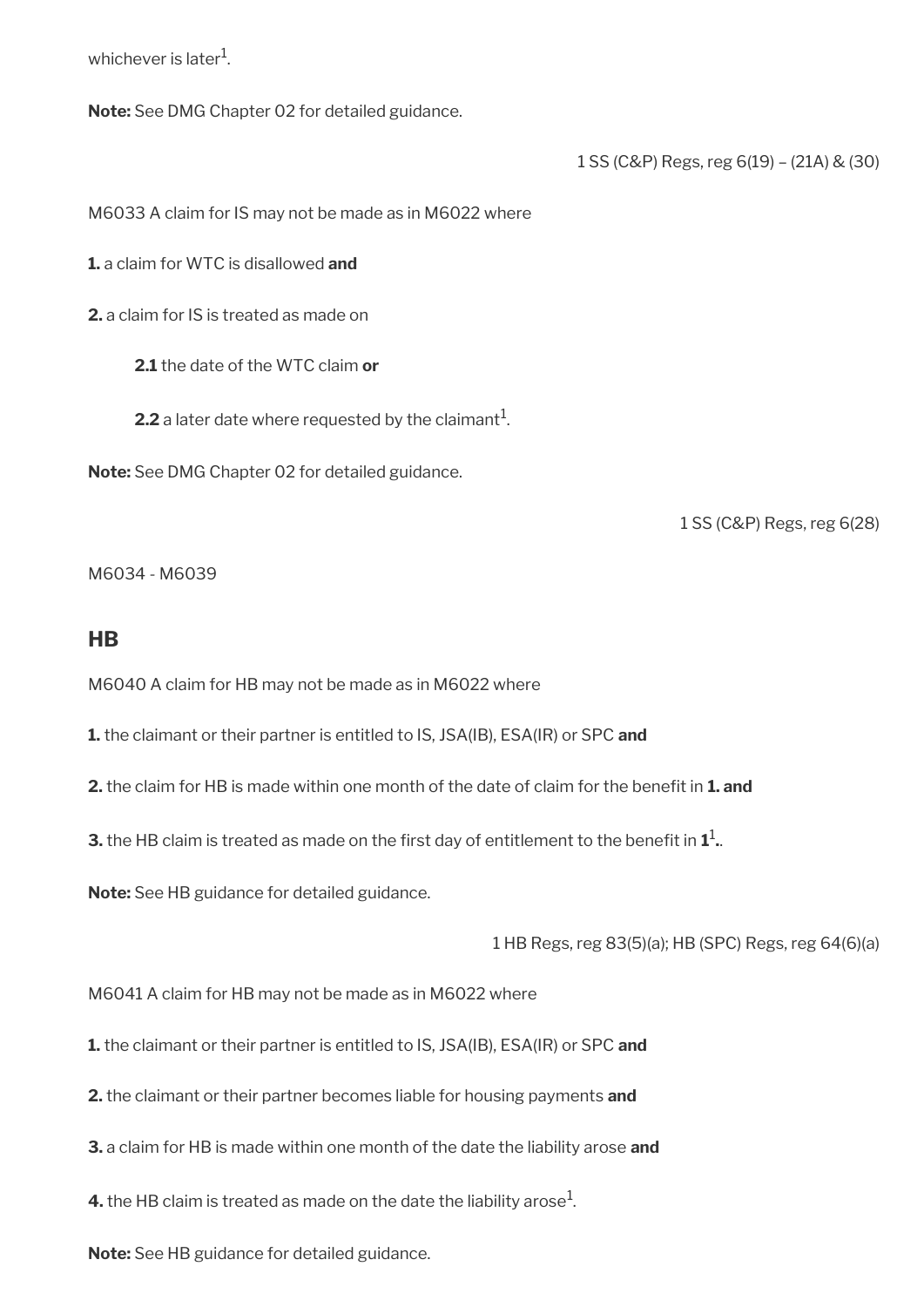M6042 A claim for HB may not be made as in M6022 where

**1.** the claimant is the former partner of a HB claimant who has died or left the household **and**

**2.** the HB claim is made within one month of the death or separation **and**

**3.** the HB claim is treated as made on that date $^1$ .

**Note:** See HB guidance for detailed guidance.

1 HB Regs, reg 83(5)(c); HB (SPC) Regs, reg 64(6)(c)

M6043 Unless M6023 applies, a claim for HB may not be made as in M6022 where

**1.** a properly completed claim is received, or made by telephone, within one month of first notification of intention to claim **and**

**2.** it is treated as made on the date of the notification of intention to claim $^1$ .

**Note:** See HB guidance for detailed guidance.

1 HB Regs, reg 83(5)(d); HB (SPC) Regs, reg 64(6)(d)

M6044 A claim for HB may not be made as in M6022 where

**1.** the claimant requests that a claim for HB includes a period before the date of claim **and**

**2.** the claimant had good cause for not making the claim earlier **and**

**3.** the HB claim is treated as made on an earlier date $^1$ .

**Note:** See HB guidance for detailed guidance.

1 HB Regs, reg 83(12)

## <span id="page-12-0"></span>**CTC and WTC**

M6045 Claims for a TC may not be made as in M6022 where the claim is treated as made up to 31 days before the claim is received $^{\rm 1}$ . See TC guidance for detailed guidance.

1 TC (C&N) Regs, reg 7

M6046 A claim for WTC may not be made as in M6022 where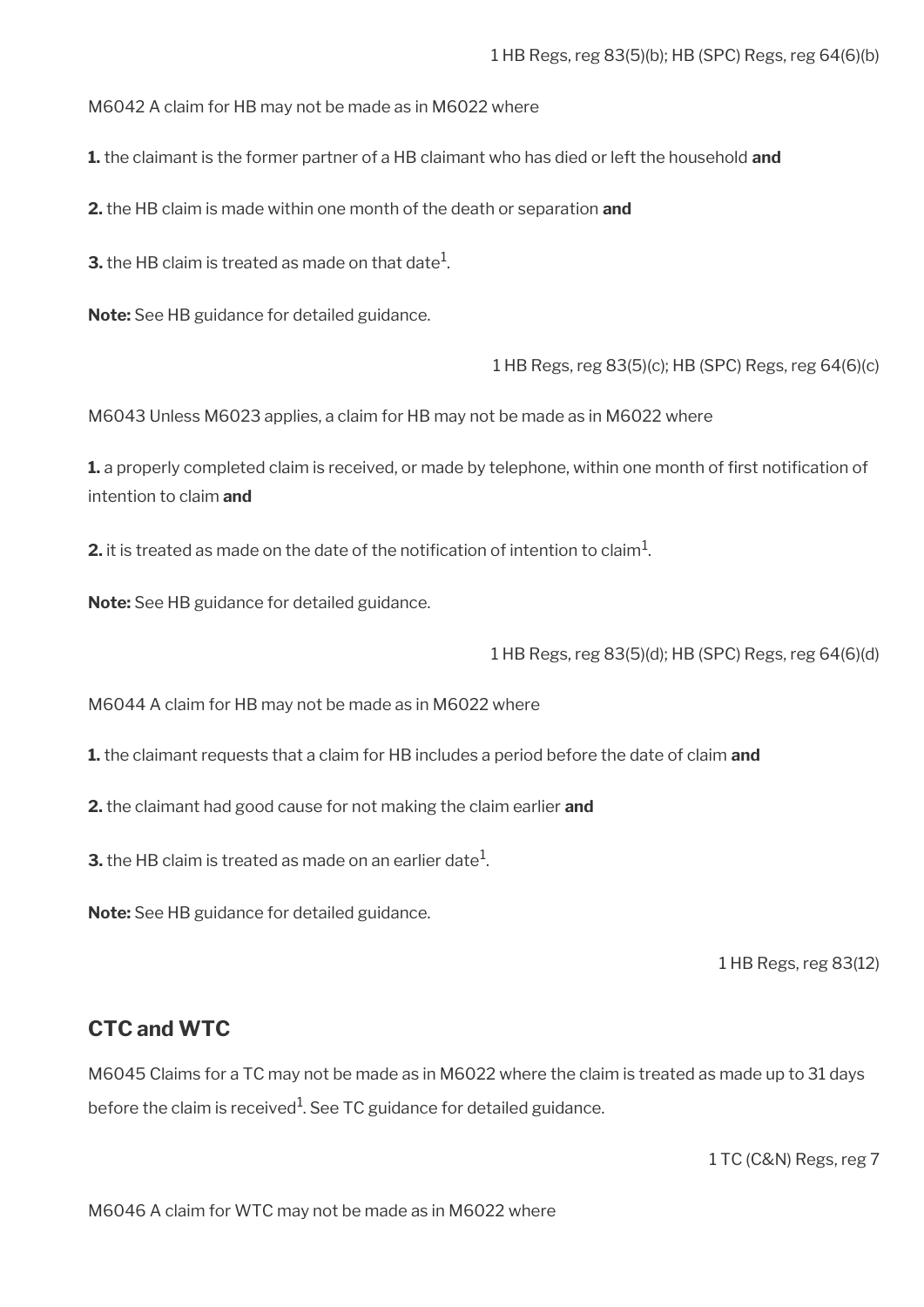**1.** an award of WTC including the disability element is made **and**

**2.** the claim in **1.** is made within 31 days of the date that a claim for a specified benefit is allowed and

**3.** the claimant would have been entitled to WTC for an earlier period **and**

**4.** the WTC is treated as made on an earlier date $^1$ .

Note: See TC guidance for detailed guidance, including the specified benefits required to make an award of the disability element of WTC.

1 TC (C&N) Regs, reg 8

M6047 A claim for a TC may not be made as in M6022 where

1. the claimant makes or is treated as making a declaration following a final notice for a current award **and**

**2.** the declaration or deemed declaration is treated as a claim for a subsequent tax year $^1$ .

**Note:** See TC guidance for detailed guidance.

1 TC (C&N) Regs, reg 11(3) & 12(6)

M6048 - M6099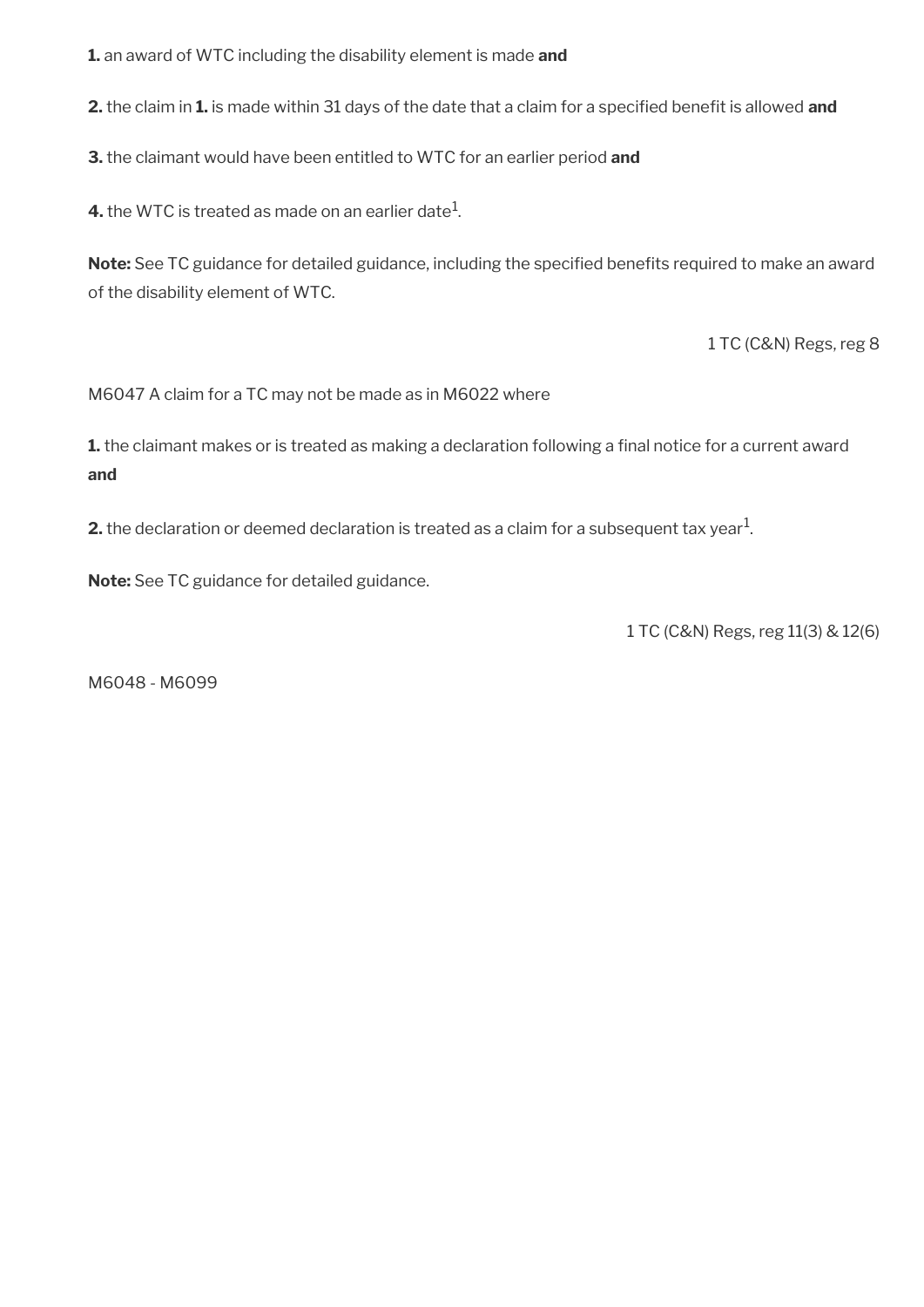# **Termination of awards of existing benefts M6100 - M6139**

[Meaning of the relevant period](#page-14-1) M6100

[New claimant partner](#page-14-0) M6101 - M6109

[Treated as claiming and entitled to a TC](#page-16-0) M6110 - M6119

[Other claimants](#page-17-0) M6120 - M6127

Benefit cap M6128 - M6129

[Overpayments](#page-20-0) M6130 - M6139

## <span id="page-14-1"></span>**Meaning of the relevant period**

M6100 In this section the relevant period means the period

**1.** starting with the first day of the assessment period during which a UC claimant and a new claimant partner form a couple **and**

**2.** ending on the date of formation of the couple $^1$ .

1 UC (TP) Regs, reg 7(3)

## <span id="page-14-0"></span>**New claimant partner**

M6101 Where

**1.** an award of UC to a claimant is terminated because they have become a member of a couple **and**

**2.** the other member of the couple was not previously entitled to UC (i.e. they are a new claimant partner) **and**

**3.** the couple is treated as having made a claim for UC<sup>1</sup>and

**4.** the DM is satisfed that the claimants meet the UC basic conditions of entitlement (other than the acceptance of a claimant commitment)<sup>2</sup>

all awards of IS or HB to which the new claimant partner was entitled, during the relevant period, end $^3$  as in M6102.

**Note:** See M6103 - M6104 for exceptions.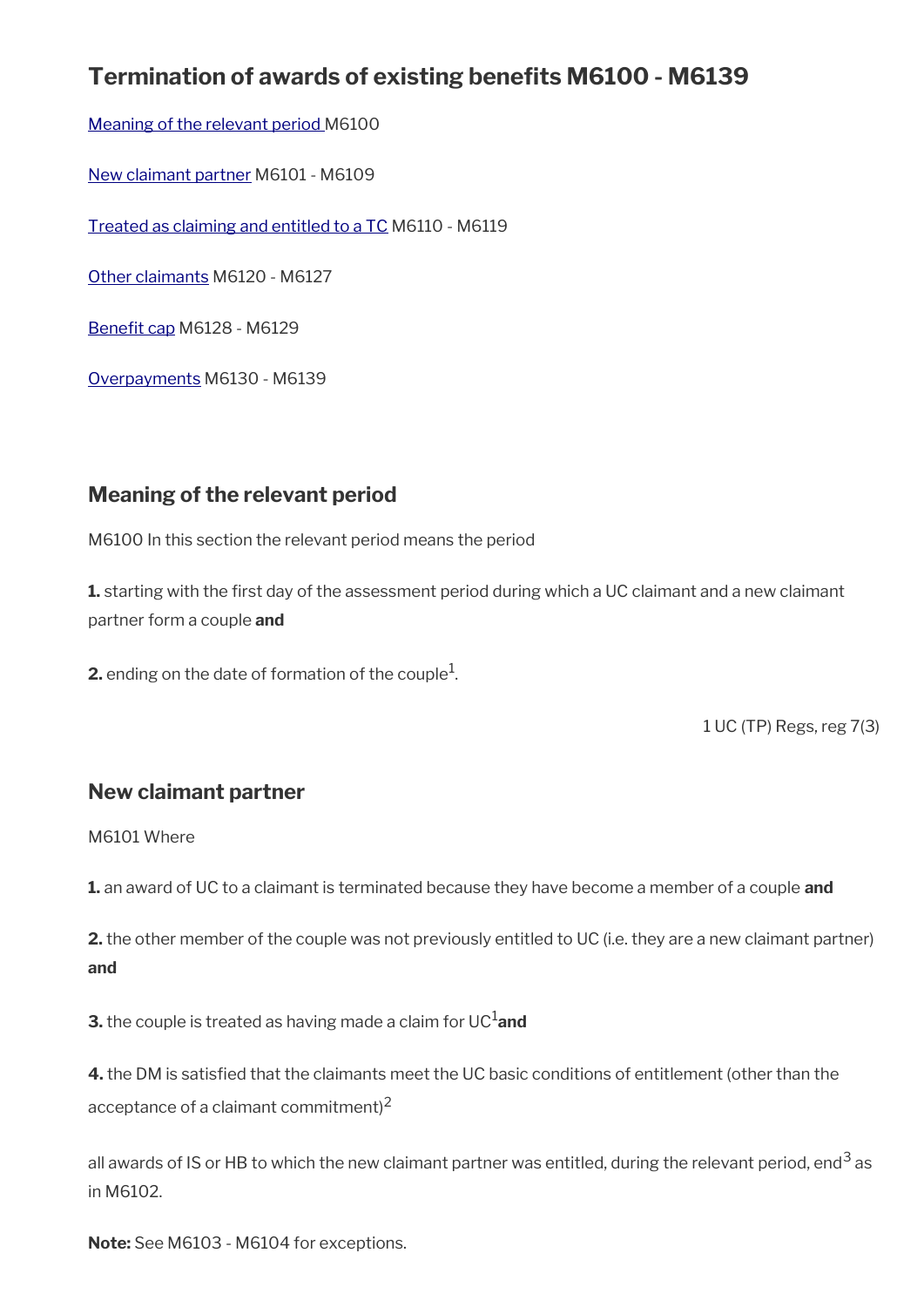M6102 The awards as in M6101 end

**1.** on the day before the first date of UC entitlement as joint claimants<sup>1</sup>or

**2.** on the day before what would have been the first day of entitlement if they had satisfied the conditions of entitlement2 **or**

**3.** where an award of IS or HB is made to a new claimant partner after what becomes the first day of entitlement to UC, on the first day of entitlement to the award of IS or HB $^{\rm 3}$ .

**Note 1:** See M6110 et seq for further guidance where the new claimant partner is treated as having claimed a TC.

**Note 2:** See M6170 et seq for guidance where the new claimant partner has an on-going appeal about an existing benefit.

1 UC (TP) Regs, reg 7(2)(a); 2 reg 7(2)(b); 3 reg 7(2)(c)

#### **Example**

Wayne is entitled to IS as a lone parent following his partner's death. He is also entitled to CTC and HB. On 17.11.15 he is joined by his new partner Gwyneth, who has been entitled to UC as a single claimant since 10.7.15. Wayne and Gwyneth are entitled to UC as joint claimants from 10.11.15.

Wayne's awards of IS, CTC and HB terminate on 9.11.15.

#### **New claimant partner formerly member of a couple**

M6103 Where, during the relevant period, a new claimant partner was a member of a couple and their IS award included an amount for their partner, the IS award terminates on the date they stopped being a couple unless

**1.** it terminates on that date for another reason **or**

**2.** it terminated on an earlier date $^1$ .

1 UC (TP) Regs, reg 7(4)

#### **New claimant partner entitled to HB**

M6104 The existing award does **not** terminate as in M6102 where

 $\boldsymbol{1}$  it is HB paid for specified accommodation or temporary accommodation $^{1}$  **or**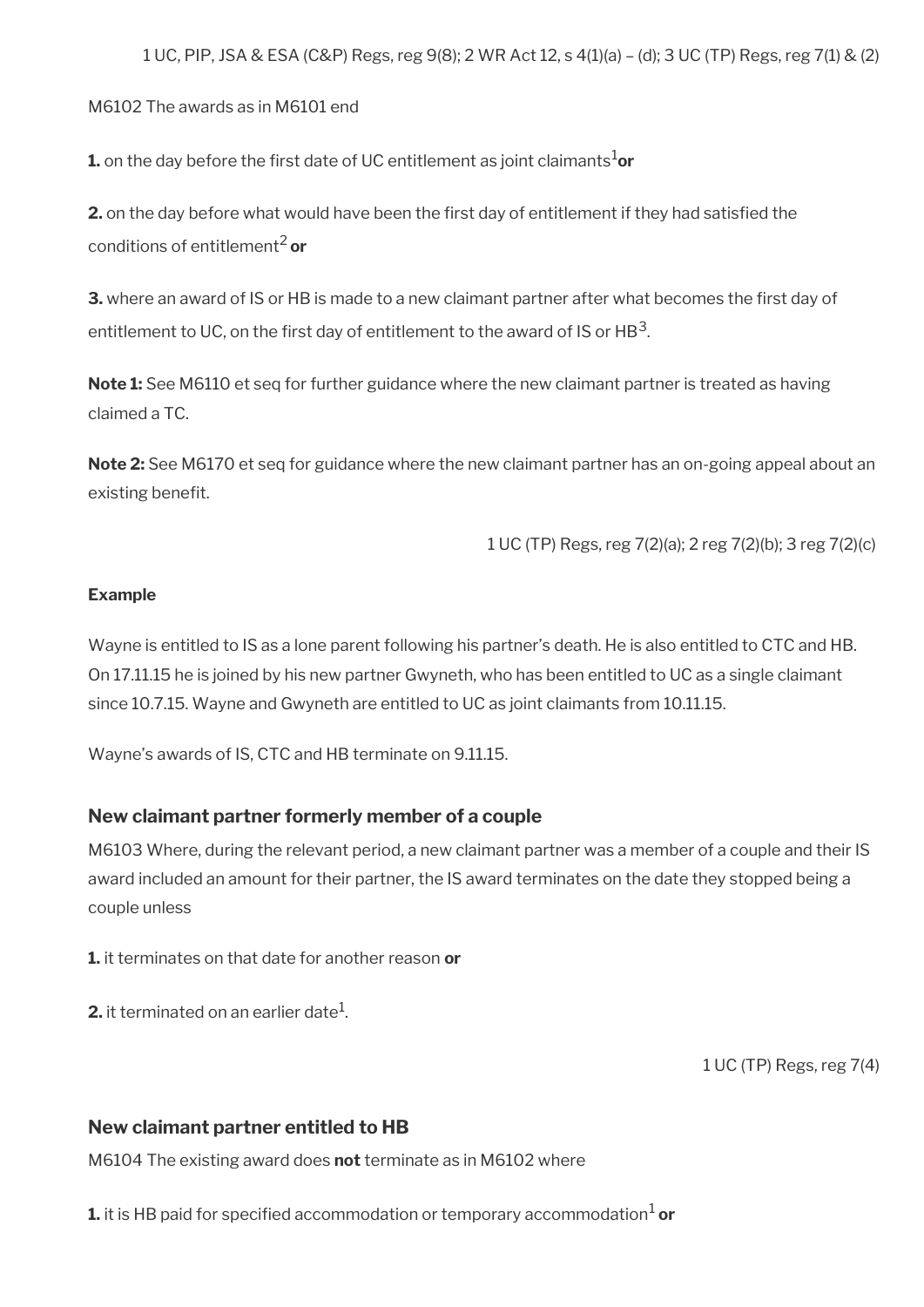**2.** the new claimant partner leaves the accommodation for which HB was paid in order to live with the person at M6101 **1.**<sup>2</sup> **or**

3. the new claimant partner has reached the SPC qualifying age and has an award of pension age HB3 (see M6105 for when the HB award terminates).

See ADM Chapter F2 (Housing costs element) for the meaning of specifed accommodation and temporary accommodation. See Chapter M5 (Claims for UC – Digital service area) for guidance on the meaning of existing benefit and ADM Chapter E1 (Introduction and entitlement) for guidance on the UC basic conditions of entitlement.

1 UC (TP) Regs, reg 7(5)(a); 2 reg 7(5)(b); 3 reg 7(5)(c)

M6105 Where the new claimant partner has reached the SPC qualifying age and has an award of pension age HB, the award ends from the first day of the benefit week following the benefit week in which the couple forms $^1$ .

1 reg 7(5)(c); HB (SPC) Regs, reg 59(8); HB & CTB (D&A) Regs, reg 8(2)

M6106 - M6109

## <span id="page-16-0"></span>**Treated as claiming and entitled to a TC**

M6110 Where, immediately before forming a couple with a UC claimant, the new claimant partner is treated as entitled to a TC as in M6140 et seq, they are treated as having made a claim for a TC for the current tax year<sup>1</sup>.

1 UC (TP) Regs, reg 7(1) & 11

M6111 Where a claimant is treated as making a claim for a TC as in M6110, any award made terminates on the day before the first day

**1.** of UC entitlement **or**

**2.** on which the claimant would have been entitled to UC if they had satisfed the conditions of entitlement $^{\rm 1}$ .

1 UC (TP) Regs, reg 8(4)

M6112 - M6119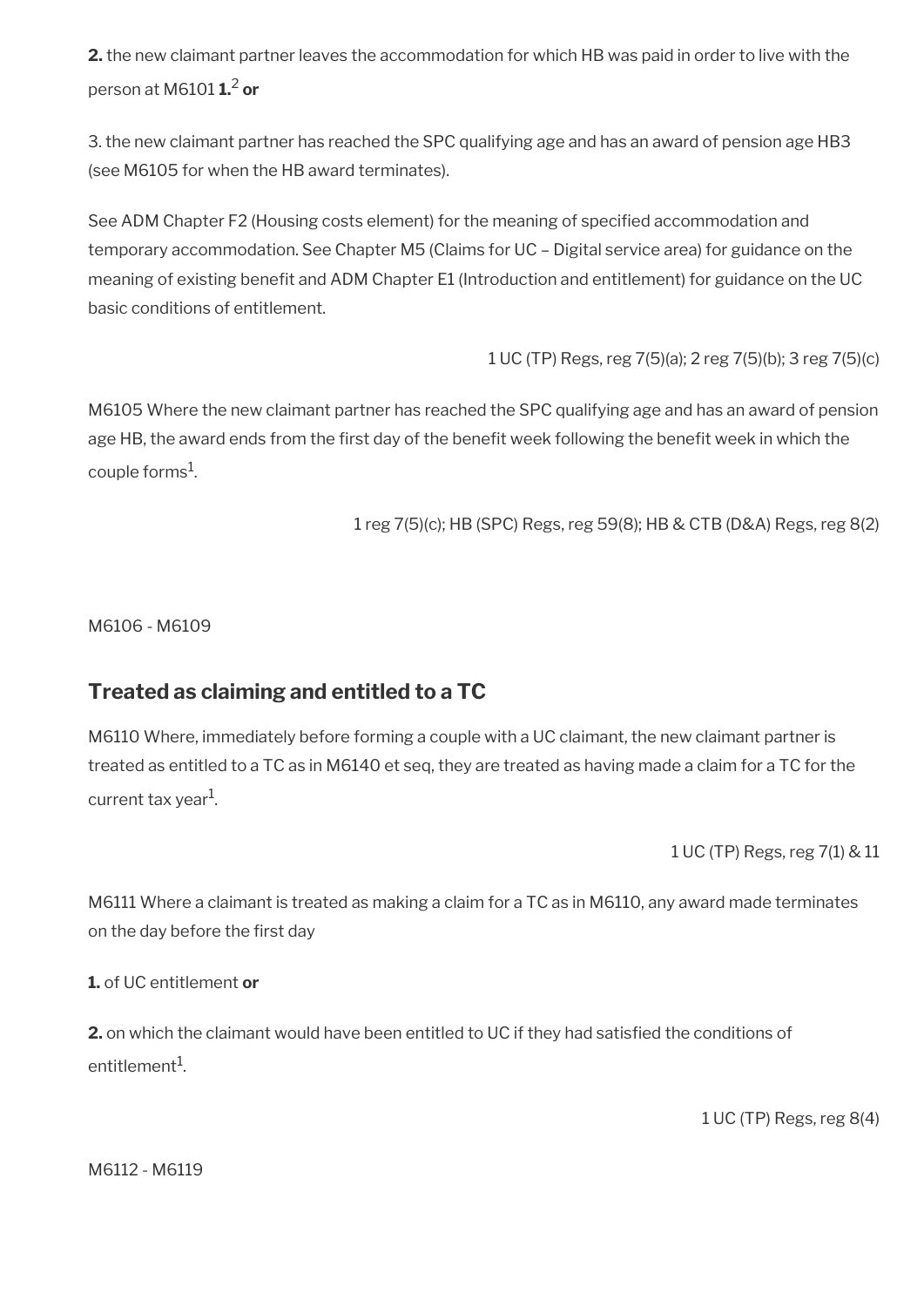# <span id="page-17-0"></span>**Other claimants**

## **TC**

M6120 Where

 $\boldsymbol{1}$ . a claim for UC is made (other than one which is treated as made $^1$ )  $\boldsymbol{a}$ n**d** 

**2.** the DM is satisfed that the claimants meet the UC basic conditions of entitlement (other than the acceptance of a claimant commitment) $2$ 

all awards of a TC made to the claimant end on the day before the first day of UC entitlement or on the day before what would have been the first day of entitlement if they had satisfied the conditions of entitlement<sup>3</sup>. See M6003 for guidance on the meaning of existing benefit and ADM Chapter E1 (Introduction and entitlement) for guidance on the UC basic conditions of entitlement.

> 1 UC, PIP, JSA & ESA (C&P) Regs, reg 9(8); 2 WR Act 12, s 4(1)(a) – (d); 3 UC (TP) Regs, reg 8(1) & (2)

## **HB – transitional housing payment**

M6121 Where

 $\boldsymbol{1}$ . a claim for UC is made (other than one which is treated as made $^1$ )  $\boldsymbol{a}$ n**d** 

**2.** the DM is satisfed that the claimant meets the UC basic conditions of entitlement (other than the acceptance of a claimant commitment) $^2$ 

an award of HB to which a UC claimant is entitled on the day on which an award of a TC would terminate as in M6111 or M6120 ends on the last day of the two weeks beginning with the day after that day $^{\rm 3}$ .

**Note 1:** This applies whether or not the UC claimant is also entitled to a TC.

**Note 2:** The award does not end where it is HB paid for specifed accommodation or temporary accomodation<sup>4</sup>.

1 UC, PIP, JSA & ESA (C&P) Regs, reg 9(8); 2 WR Act 12, s 4(1)(a) – (d); 3 UC (TP) Regs, reg 8(1) & (2A); 4 reg 8(3)

## **Example 1**

Nicola is entitled to IS, CTC and HB as a lone parent. Her daughter Jessica reaches age 5 on 15.5.18, and Nicola claims UC from that date. Nicola's award of CTC ends on 14.5.18, the day before her award of UC begins. Her awards of IS and HB end on 28.5.18, two weeks after the award of UC begins.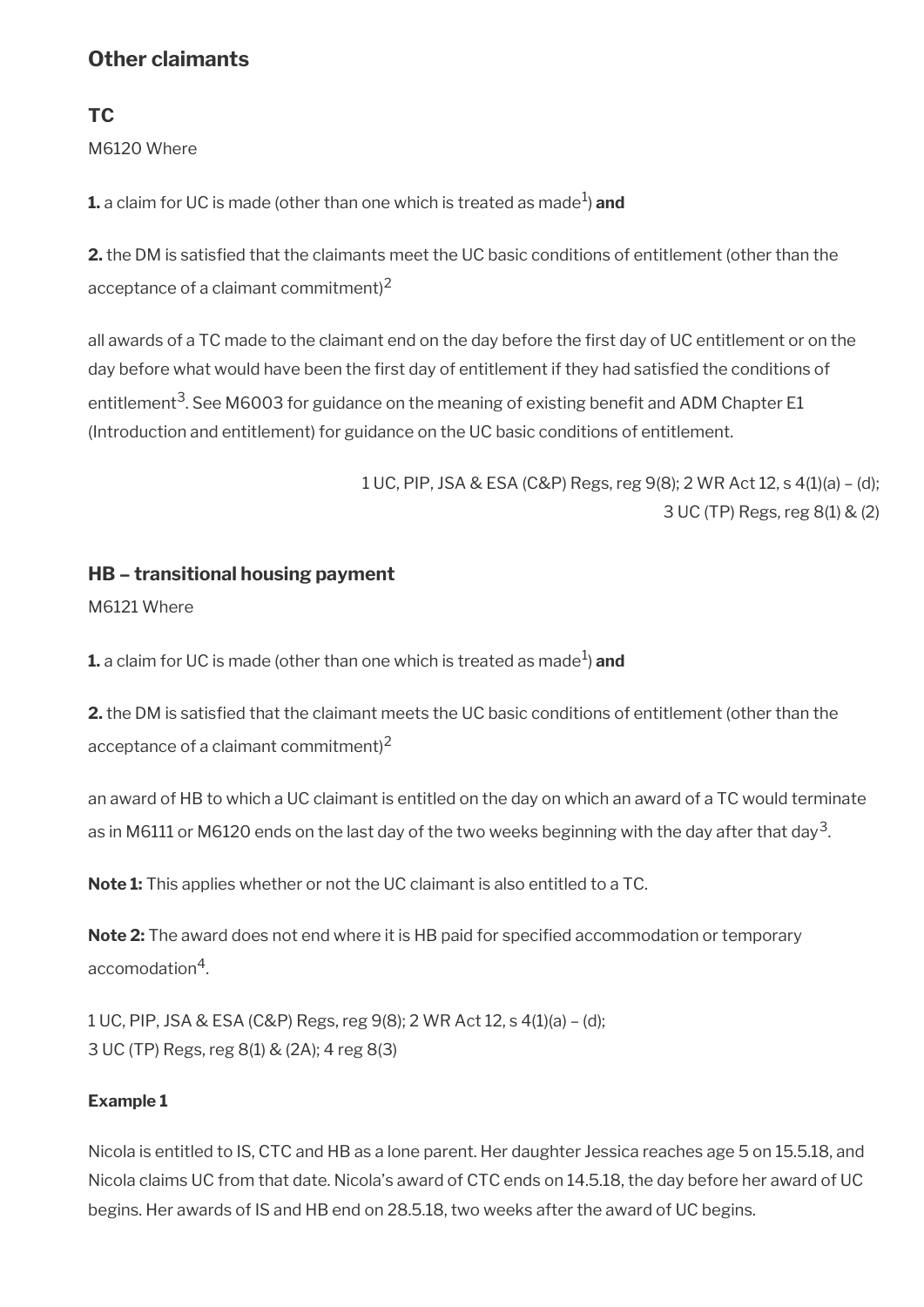### **Example 2**

Andy is entitled to HB and works in a local shop. His job ends on 8.6.18 when the shop closes, and he is paid one week's wages in lieu of notice. Andy claims and is awarded UC from 11.6.18. His award of HB remains in payment up to and including 24.6.18.

M6122 Where a transitional housing payment is made as in M6121, for the purposes of HB the claimant is treated as entitled to UC for the period of the payment, even if no decision has been made on the UC claim $^1$ .

1 UC (TP) Regs, reg 8A(a)

M6123 Where

**1.** a transitional housing payment is made as in M6121 **and**

**2.** the claim for UC is made because the claimant moves to a new home in a different LA

HB is paid directly to the claimant for the period of the transitional housing payment $^1\!$ 

1 UC (TP) Regs, reg 8A(b)

#### **IS**

M6124 Where

 $\boldsymbol{1}$ . a claim for UC is made (other than one which is treated as made $^1$ )  $\boldsymbol{a}$ n**d** 

**2.** the DM is satisfed that the claimant meets the UC basic conditions of entitlement (other than the acceptance of a claimant commitment)<sup>2</sup>

an award of IS to which a UC claimant is entitled on the day on which an award of a TC would terminate as in M6111 or M6120 ends on the last day of the two weeks beginning with the day after that day<sup>3</sup>. But see M6127 for where the two week run-on does not apply.

**Note 1:** This applies whether or not the UC claimant is also entitled to a TC.

**Note 2:** DMs are reminded that claimants remain entitled to IS for the remainder of the benefit week in which they no longer satisfy the conditions of entitlement $^2$  – see DMG 20081.

1 UC (TP) Regs, reg 8(2A); 2 IS (Gen) Regs, reg 4ZA(4)

#### **Example**

Dan is a lone parent with two children and is entitled to HB, IS and CTC. Dan is notifed that his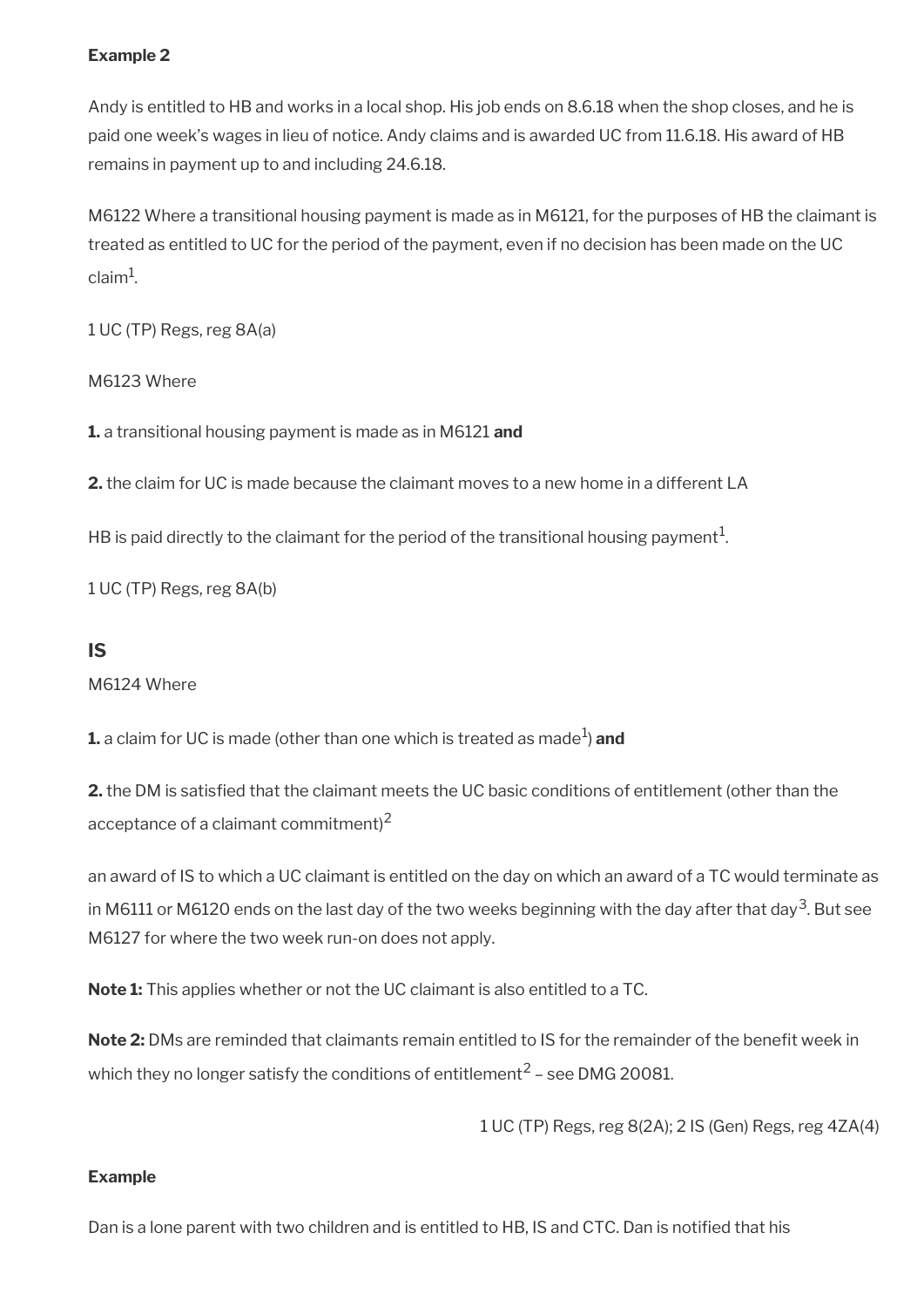entitlement to IS is due to end on 31.7.20, the last day of the benefit week in which his youngest child reaches age 5. Dan claims and is awarded UC from 29.7.20. His award of CTC ends on 28.7.20, that of IS on 31.7.20, and that of HB on 11.8.20.

## **JSA(IB) and ESA(IR)**

M6125 M6012 explains that where a claim for UC is made or treated as made, this brings into force the abolition of JSA(IB) and ESA(IR), and the introduction of UC $^1$  from the date the claim is made or treated made. The award of JSA(IB) or ESA(IR) terminates from the date the abolition comes into force.

**Note:** See Chapter M5 (Claims for UC – Digital service area) for detailed guidance.

1 WR Act 12 (Commencement No. 23 etc.) Order, art 3 & 4 [see list in ADM Chapter M5 Appendix 1 for other Orders]

M6126 The abolition of JSA(IB) and ESA(IR) is treated as if it comes into force up to two weeks after the date in M61251. This means that, where the claimant continues to satisfy the JSA(IB) or ESA(IR) conditions of entitlement, the award of JSA(IB) or ESA(IR) terminates up to two weeks after the date on which the claim for UC is made or treated as made.

**Note:** See M6127 for where the run-on does not apply.

1 UC (MM Pilot) Regs, reg 5(1)

### **Example**

David is entitled to ESA(IR) for himself and his partner Frances. Frances is entitled to ESA(Cont) and HB. The couple claim UC on 13.8.20 after moving to a different LA area. David's award of ESA(IR) and Frances's award of HB terminate on 26.8.20, while Frances's award of ESA(Cont) becomes an award of new-style ESA from 13.8.20.

## **When does the two week run-on not apply**

M6127 The run-on of IS, JSA(IB) or ESA(IR) in M6124 and M6126 does not apply to a claim for UC which is treated as made by joint claimants, one of whom was previously entitled to UC where that award ended on formation of the couple, and the other of whom was not entitled to UC as a single claimant1.

1 UC (TP) Regs, reg 8(1); UC (MM Pilot) Regs, reg 5(3); UC, PIP, JSA & ESA (D&A) Regs, reg 9(8)

## <span id="page-19-0"></span>**Benefit cap**

M6128 Where a claimant, who is a new claimant partner or who has been awarded UC for a period for which the prescribed time for claiming has been extended $^1$ , is entitled to

**1.** a welfare benefit<sup>2</sup> (other than UC) for all or part of the first UC assessment period **and**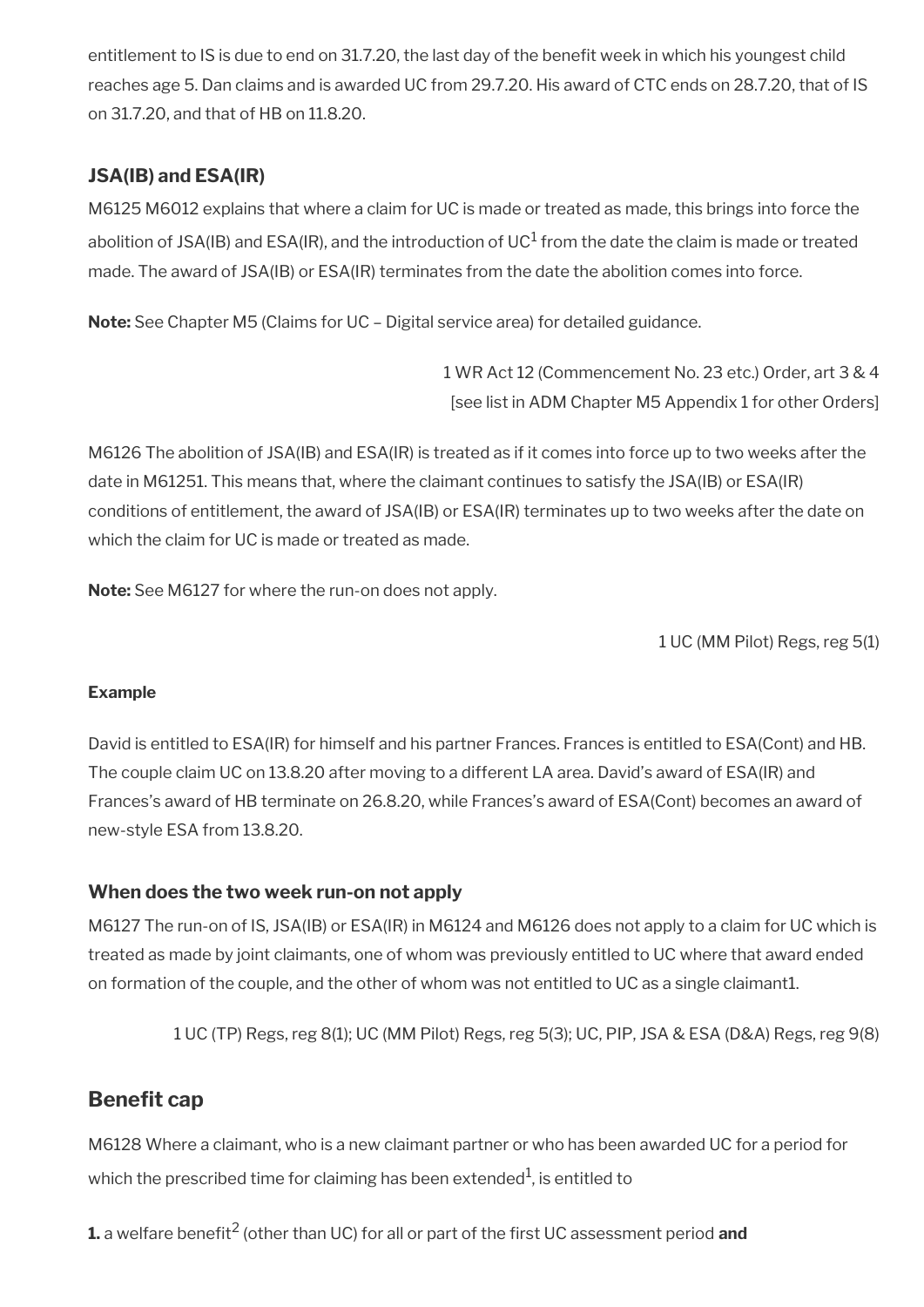**2.** HB at any time during the frst UC assessment period, or would be so entitled

those welfare benefits are ignored for the purpose of the BC $^3$ . This prevents the BC being applied twice if it has already been applied to HB. See ADM Chapter A2 (Claims) for guidance on when the prescribed time for claiming UC can be extended and ADM Chapter E5 (Beneft cap) for guidance on welfare benefits.

1 UC, PIP, JSA & ESA (C&P) Regs, reg 26; 2 WR Act 12, s 96(1); 3 UC (TP) Regs, reg 9

M6129 Where the run-on of IS, JSA(IB) or ESA(IR) as in M6124 and M6126 applies, any award of those benefits is not included in the list of welfare benefits for the purposes of determining the benefit cap $^{\rm 1}$ . See Chapter E5 (Benefit cap) for detailed guidance on when the benefit cap applies.

1 UC Regs, reg 79; UC (TP) Regs, reg 8B(a)

## <span id="page-20-0"></span>**Overpayments**

#### M6130 Where

**1.** an award of UC is made to a claimant previously entitled to an existing award (other than a TC or a joint-claim JSA) **and**

**2.** there has been a payment of the existing benefit ("the overpayment") in a period

2.1 during which the claimant is not entitled to that benefit and

**2.2** which is in a UC assessment period $<sup>1</sup>$ </sup>

the overpayment is taken into account as unearned income<sup>2</sup> for UC purposes. The amount of the overpayment is taken into account in each assessment period for the period for which it is paid. However, the normal rules for calculating unearned income do not apply<sup>3</sup>. See ADM Chapter H5 (Unearned income) for full guidance on unearned income.

**Note:** Any amount of an overpayment taken into account as unearned income is not to be recovered as an overpayment under the normal rules for the existing benefit<sup>4</sup> (see DMG Chapter 09).

1 UC (TP) Regs, reg 10(1); 2 reg 10(2)(a); UC Regs, reg 66; 3 UP (TP) Regs, reg 10(2)(b); UC Regs, reg 73; 4 UC (TP) Regs, reg 10(4); Social Security (Payments on account, Overpayment and Recovery) Regulations 1988; HB Regs; HB (SPC) Regs

#### **Example**

Keir is entitled to JSA(IB) and lives with his parents. He moves in with his partner Ellen on 15.9.17, and he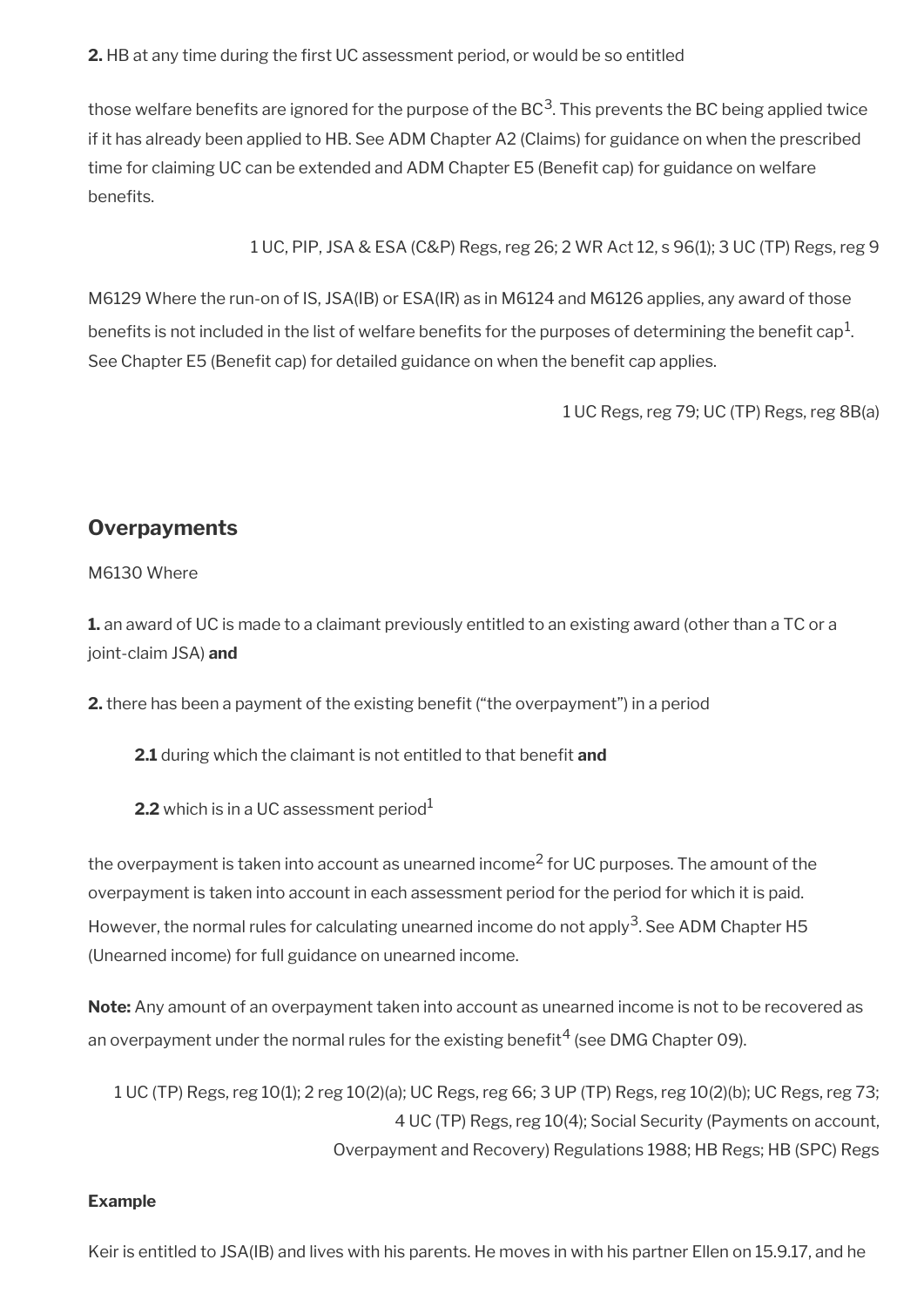reports this when he attends the Jobcentre on 19.9.17. Ellen has been entitled to UC as a single claimant since 16.1.17. Keir and Ellen are entitled to UC as joint claimants from 16.8.17.

Keir receives two weeks' payment of JSA(IB) for the period ending 22.8.17 on 24.8.17, another payment for the period 23.8.17 – 5.9.17 on 7.9.17, and a fnal payment for the period 6.9.17 – 19.9.17 on 21.9.17. Keir is not entitled to JSA(IB) from 16.8.17, the first day of UC entitlement. JSA(IB) for the period 16.8.17 -15.9.17 is taken into account as unearned income for the assessment period ending on 15.9.17, and JSA(IB) for the period 16.9.17 – 19.9.17 is taken into account as unearned income for the assessment period ending on 15.10.17.

M6131 Any payments of the run-on of HB, IS, JSA(IB) or ESA(IR) made as in M6121, M6124 and M6126 are disregarded as income for the purposes of UC. They are not included in the list of benefts regarded as unearned income $^1$ . They are not treated as included in that list $^2$  for the purposes of whether there is an overpayment, as the claimant remains entitled during the run-on period (see M6130).

**Note:** But see M6132 where a UC claimant becomes entitled to new style JSA or new style ESA when an award of JSA(IB) or ESA(IR) terminates. See M5021 for the meaning of new style JSA and new style ESA.

1 UC Regs, reg 66(1)(b); UC (TP) Regs, reg 10

M6132 Where a UC claimant becomes entitled to an award of new style JSA or new style ESA on the termination of an award of JSA(IB) or ESA(IR) as in M6126, the claimant is treated as if they were entitled to new style JSA or new style ESA from the first day of entitlement to UC for the purposes of calculating unearned income $^{\rm 1}$ .

1 UC Regs, reg 73; UC (TP) Regs, reg 8B(b)

### **Example**

Ranjan is entitled to HB and ESA. Her award of ESA is made up of ESA(Cont) of £74.35 personal allowance and £39.20 support component, as well as ESA(IR) of £17.10 EDP. Ranjan moves to another LA area and claims UC from 3.8.20. Her ESA(IR) amount of £17.10 weekly continues until 16.8.20 and is disregarded for the purposes of her entitlement to UC. Her ESA(Cont) award of £113.55 becomes new style ESA from 17.8.20 However, for the purposes of calculating the UC award, she is treated as having new style ESA as unearned income from 3.8.20.

M6133 Any payment of pension age HB or SPC paid during the frst UC assessment period where one of the claimants is a new claimant partner who

- **1.** has reached SPC qualifying age **and**
- **2.** is entitled to an award of pension age HB or SPC

is not taken into account as unearned income as in M6130. SPC is not retirement pension income, and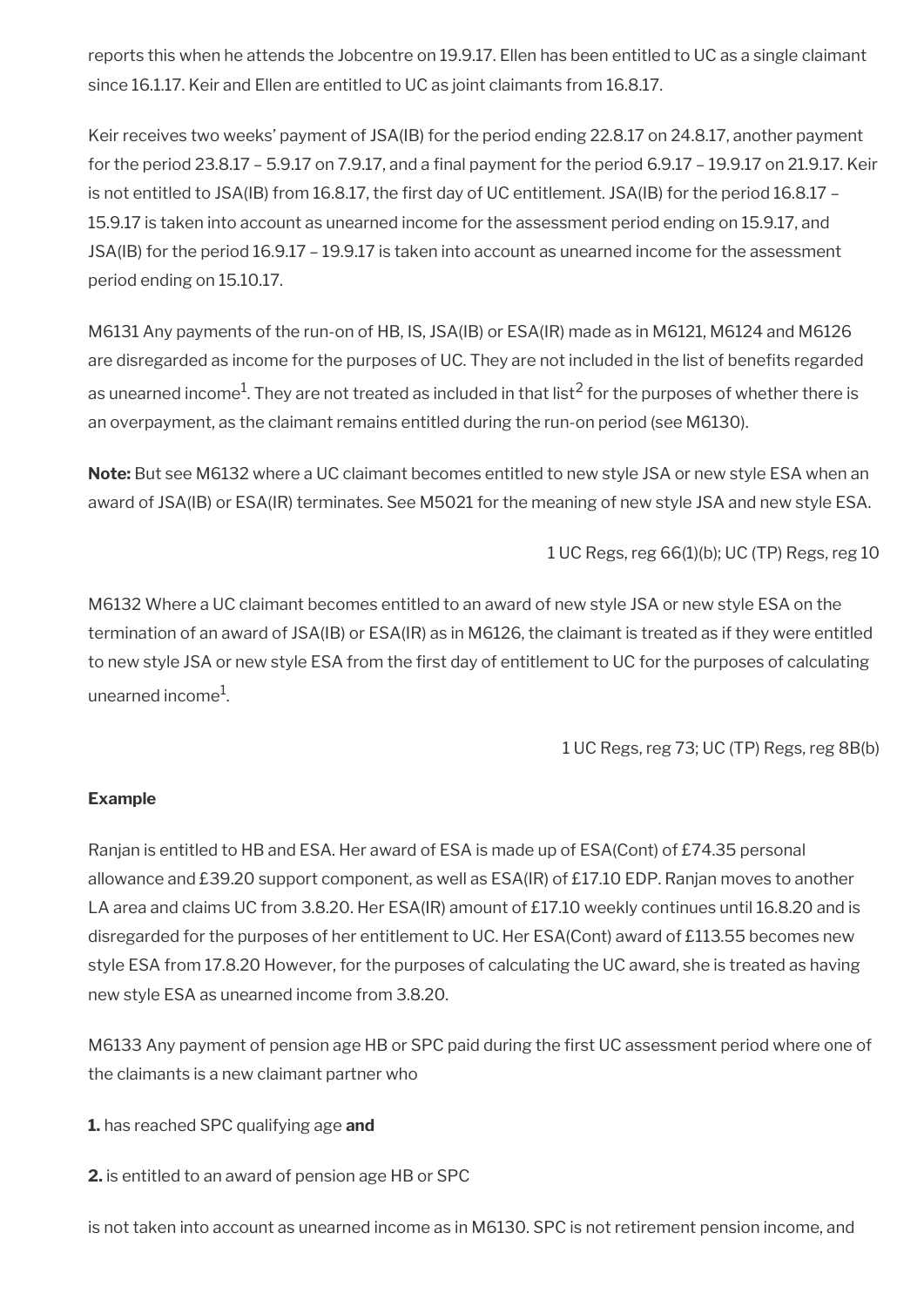the claimant remains entitled to pension age HB.

**Note:** See Chapter M5 (Claims for UC – Digital Service area) for guidance on the meaning of new claimant partner, DMG Chapter and M6104 for when the award of pension age HB ends.

M61334 - M4139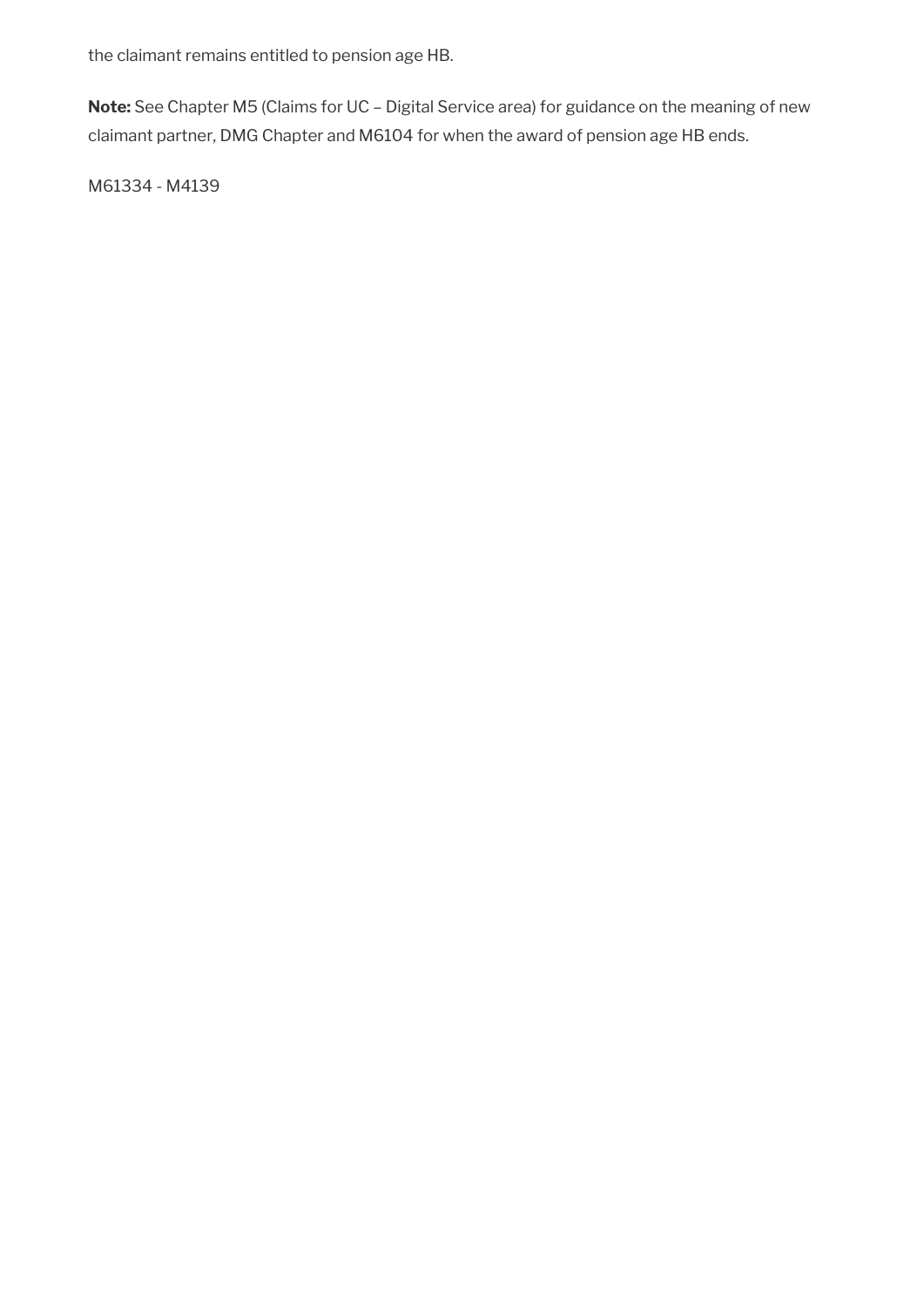# **Treated as entitled to a TC M6140 - M6159**

[Introduction](#page-23-0) M6140 - M6144

[When is a person treated as entitled to a TC](#page-24-0) M6145 - M6159

## <span id="page-23-0"></span>**Introduction**

M6140 The guidance at M6145 et seq applies for the purpose of considering whether a person is treated as having made a claim for a TC for the current tax year $^1$  (see M6110).

**Note:** Decisions relating to TC entitlement for the purposes of new claimant partners will continue to be made by HMRC. The following guidance is for information only.

1 UC (TP) Regs, reg 11(1), 7(7) & 8(4)

## **Meaning of tax year**

M6141 Tax year means the period

**1.** beginning on 6 April in one year **and**

**2.** ending on 5 April in the following year $^1$ .

1 TC Act 02, s 48(1); UC (TP) Regs, reg 2(1)

## **Meaning of final notice**

M6142 Where a claim for a TC is made, an initial decision is made as to whether an award should be made<sup>1</sup>. If an award is made, the Board (see M6027 **1.**) notifies the claimant or claimants that

**1.** they are required to

**1.1** declare that their circumstances are as specifed **or**

**1.2** state where their circumstances are not as specified

by a specifed date **or**

**2.** they are treated as having made a declaration as in **1.1** unless they state otherwise by a specifed date<sup>2</sup>.

This is known as a fnal notice. After the date specifed in the fnal notice, a decision on entitlement for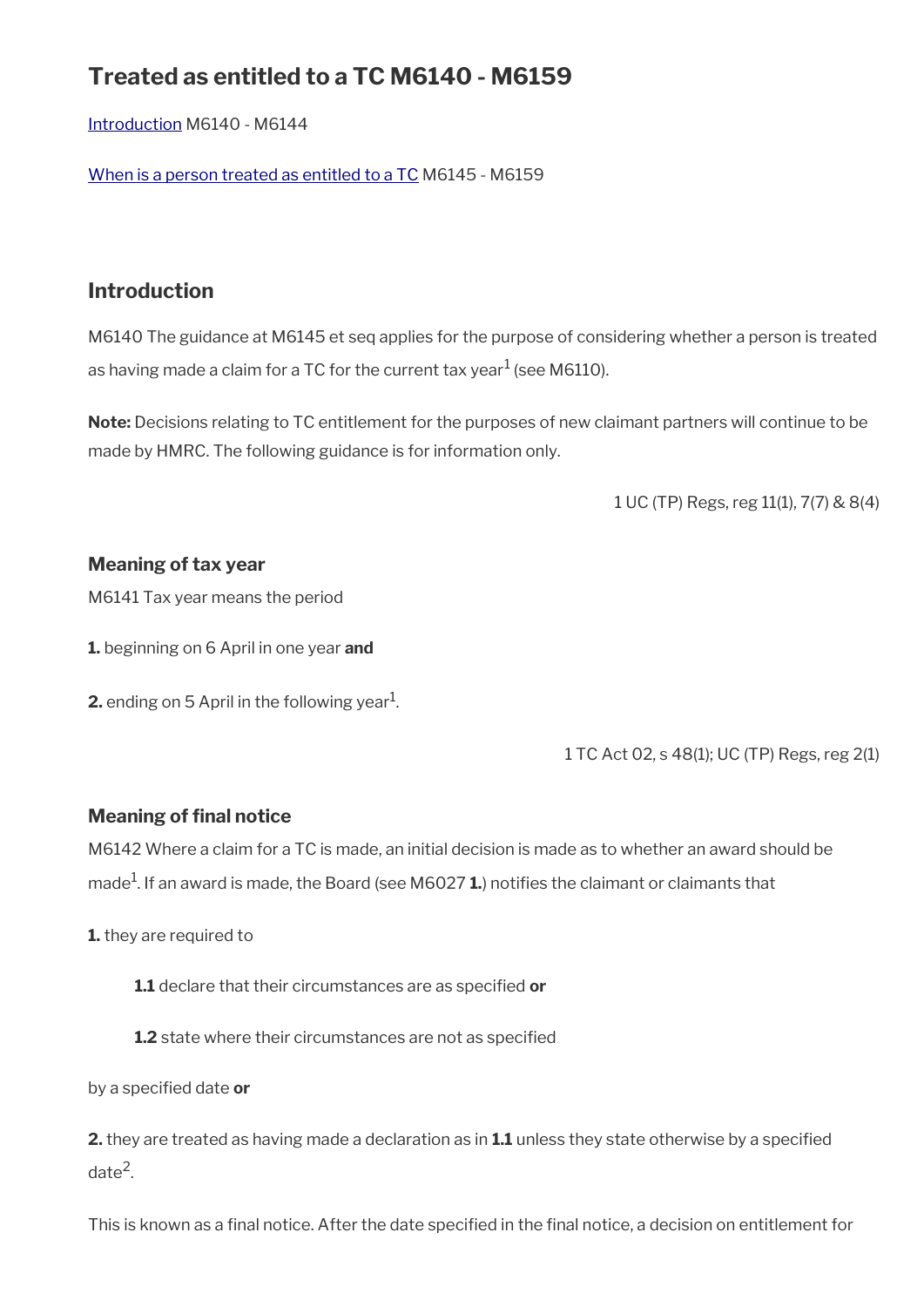the tax year for which the award was made is given $^3\!$ 

1 TC Act 02, s 14; 2 s 17; 3 s 18

M6143 - M6144

## <span id="page-24-0"></span>**When is a person treated as entitled to a TC**

M6145 A person is treated as entitled to a TC from the beginning of the current tax year even though a decision has not been made on a claim for that year if

**1.** the person was entitled to a TC for the previous tax year **and**

**2.** any of the cases in M6146 - M6149 apply<sup>1</sup>.

1 UC (TP) Regs, reg 11(1); TC Act 02, s 14

#### **Case 1**

M6146 Case 1 is where a final notice has not been given to the person in respect of the previous tax year<sup>1</sup>.

1 UC (TP) Regs, reg 11(2)(a); TC Act 02, s 17

### **Case 2**

M6147 Case 2 is where<sup>1</sup> a final notice has been issued **and** 

**1.** the date or later of the dates specifed in the notice has not been reached and no claim for CTC or WTC has been made or treated as made2**or**

**2.** a claim for CTC or WTC has been made or treated as made before the date or later of the dates specified in the notice, but no initial award has been made on that claim $^3\!$ 

1 UC (TP) Regs, reg 11(2)(b); TC Act 02, s 17(2), (4) & (6); 2 s 17(2) & (4); 3 s 14(1)

### **Case 3**

M6148 Case 3 is where $<sup>1</sup>$ </sup>

**1.** a final notice has been given and

**2.** no claim for CTC or WTC for the current tax year has been made or treated as made **and**

**3.** no decision on entitlement for the previous tax year has been made<sup>2</sup>.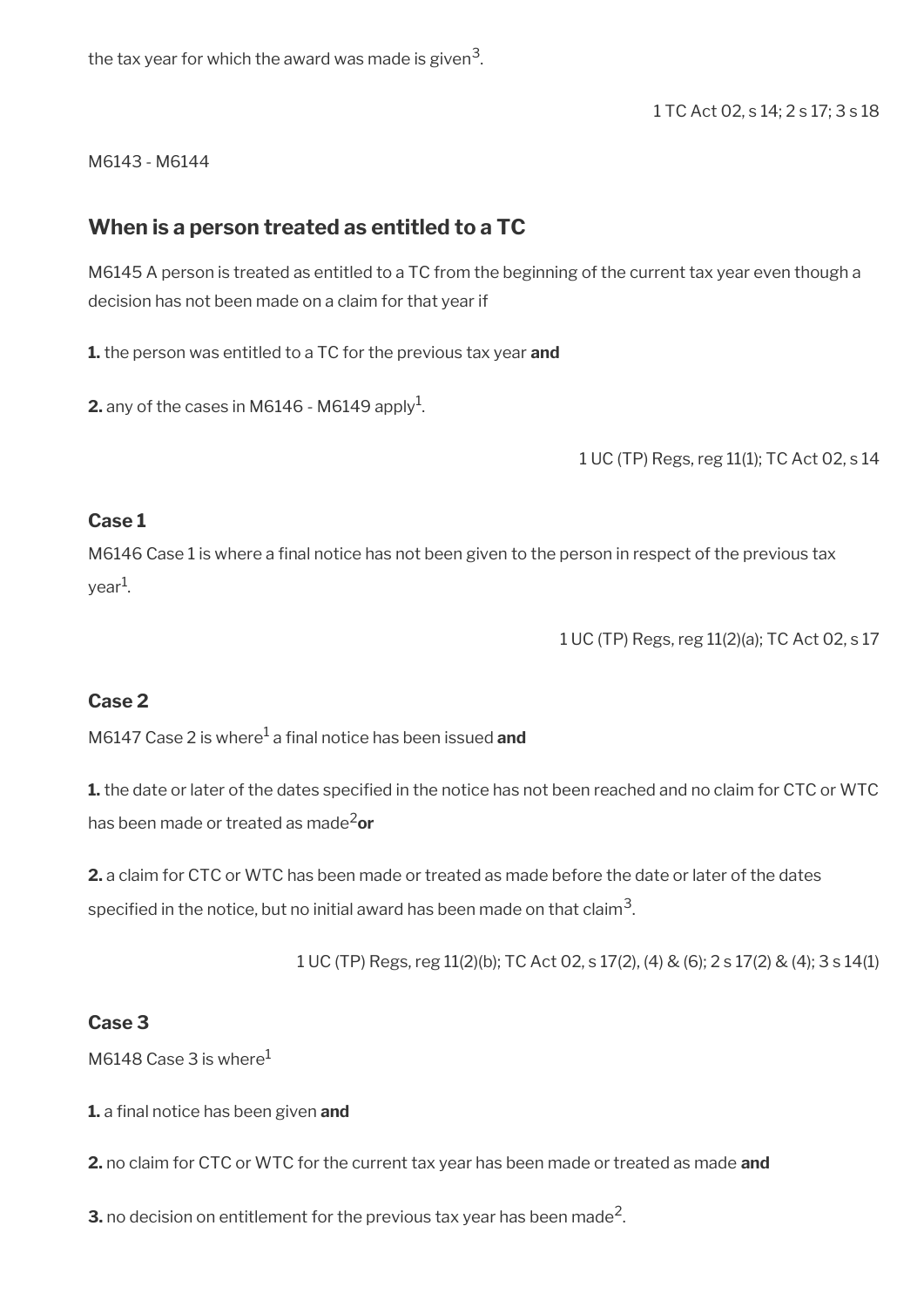### **Case 4**

M6149 Case 4 is where $<sup>1</sup>$ </sup>

**1.** a final notice has been given and

**2.** the person made a declaration as in M6142 **1.1**<sup>2</sup>

2.1 by the specified date or

**2.2** if not as in 2.1, within 30 days of notification that payment of TC had ceased because of a failure to make the declaration by the specified date<sup>3</sup>or

**2.3** if not as in **2.1** or **2.2**, by 31 January in the tax year following the period to which the final notice relates and in the opinion of HMRC the claimant had good reason for not making the declaration as in **2.1** or **2.2**.

1 UC (TP) Regs, reg 11(2)(ca); 2 TC Act 02, s 17(2)(a), (4)(a) or (6)(a); 3 s 24(4)

### **Case 5**

M6150 Case 5 is where $1$ 

**1.** a final notice has been given and

**2.** the person did not make a declaration by the specified date<sup>2</sup> as in M6142 **1.1 and** 

**3.** they were notified that payment of TC had ceased because of the failure<sup>3</sup> and

**4.** during the period of 30 days starting with the date on the notice in **3.** is given

**4.1** the claim for UC is made **or**

**4.2** in the case of a new claimant partner, notification of the formation of a couple is given.

1 UC (TP) Regs, reg 11(2)(d); 2 TC Act 02, s 17(2)(a), (4)(a) or (6)(a); 3 s 24(4)

M6151 - M6159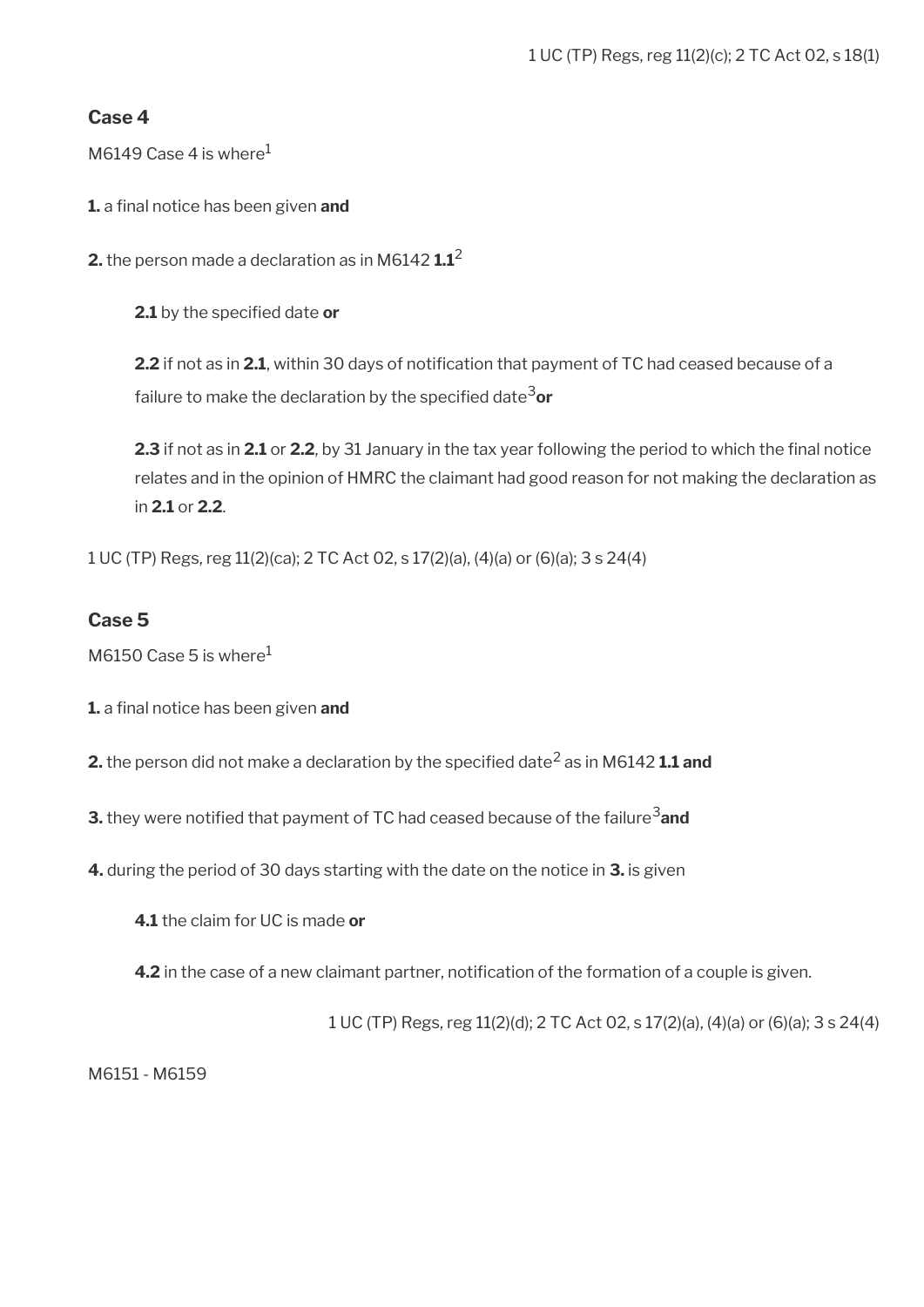# **TC overpayments and penalties M6160 - M6164**

 $M6160$  Where $1$ 

**1.** a claim for UC is made or treated as made **and**

**2.** the claimant is, or was at any time during the tax year in which the claim is made of treated as made, entitled to a TC **and**

**3.** the DM is satisfied that the claimants meets the UC basic conditions of entitlement (other than the acceptance of a claimant commitment)<sup>2</sup>

the TC legislation is modified $^3$ . See TC guidance for further details.

1 UC (TP) Regs, reg 12(1); 2 WR Act 12, s 4(1)(a) – (d); 3 UC (TP) Regs, reg 12 (2) – (6); TC Act 02

M6161 - M6164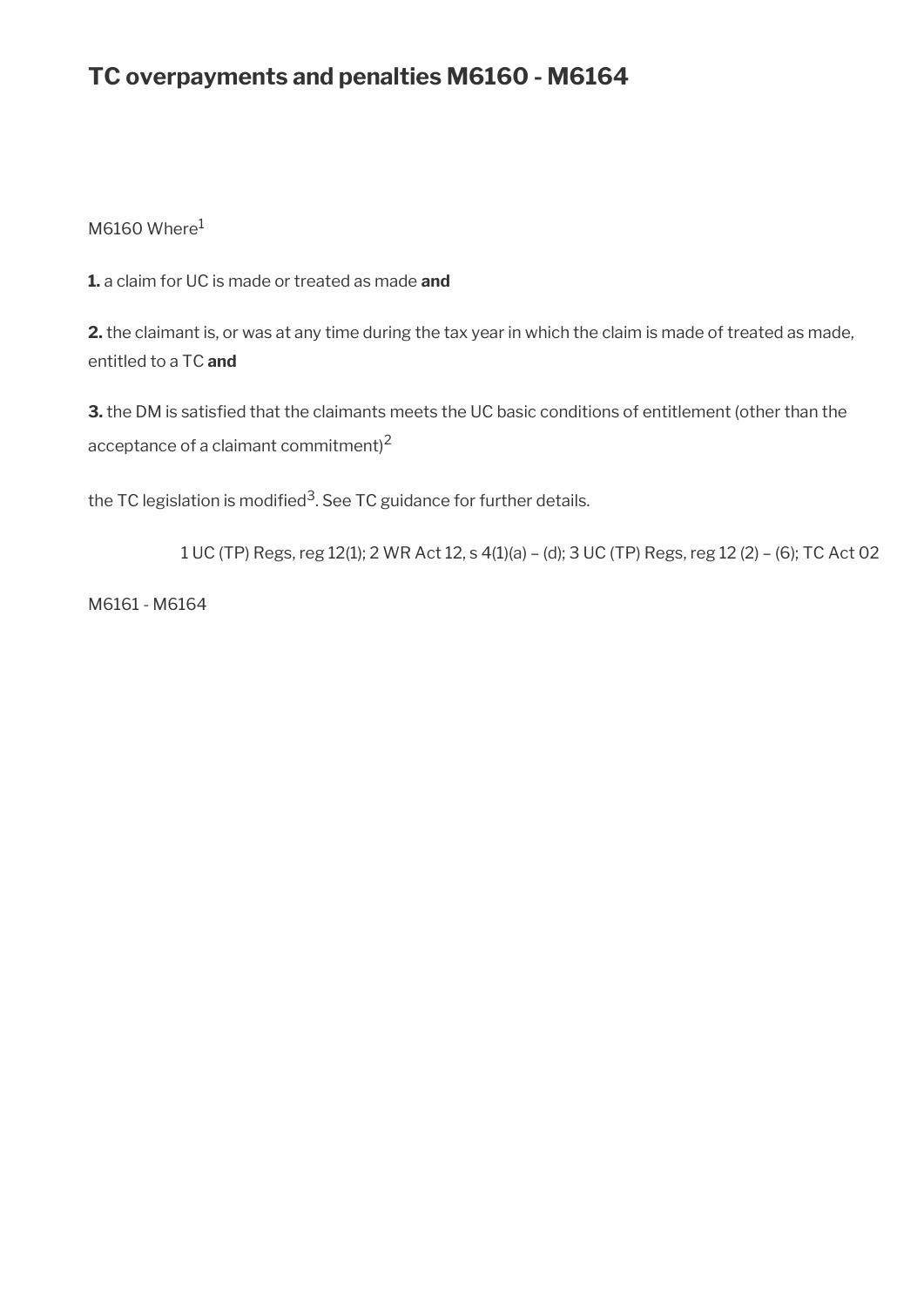# **Finalisation of TC awards M6165 - M6169**

 $M6165$  Where<sup>1</sup>

**1.** a claim for UC is made or treated as made **and**

**2.** the claimant

**2.1** is entitled to a TC **or**

**2.2** was entitled to a TC during the tax year in which the UC claim was made or treated as made **and**

**3.** the Secretary of State is satisfied that the claimant meets the basic conditions<sup>2</sup> apart from the claimant commitment<sup>3</sup> - see E1013 **1. - 4.** (but see E2015 - E2021 for exceptions for joint claimants<sup>4</sup>)

the amount of TC to which the claimant is entitled is calculated by HMRC in accordance with modifed legislation which allows a TC award to be finalised before the end of the tax year<sup>5</sup>.

1 UC (TP) Regs, reg 12A(1); 2 WR Act 12, s 4(1)(a) – (d); 3 s 4(1)(e); 4 UC Regs, reg 3;

5 UC (TP) Regs, reg 12A(2) & Sch

M6166 M6165 does not apply if, in the opinion of HMRC, it is not practicable to apply the modifed legislation $^1$ , for example due to unforeseen difficulties. In these cases the normal end of year finalisation of the TC award proceeds as usual.

1 UC (TP) Regs, reg 12A(3)

M6167 - M6169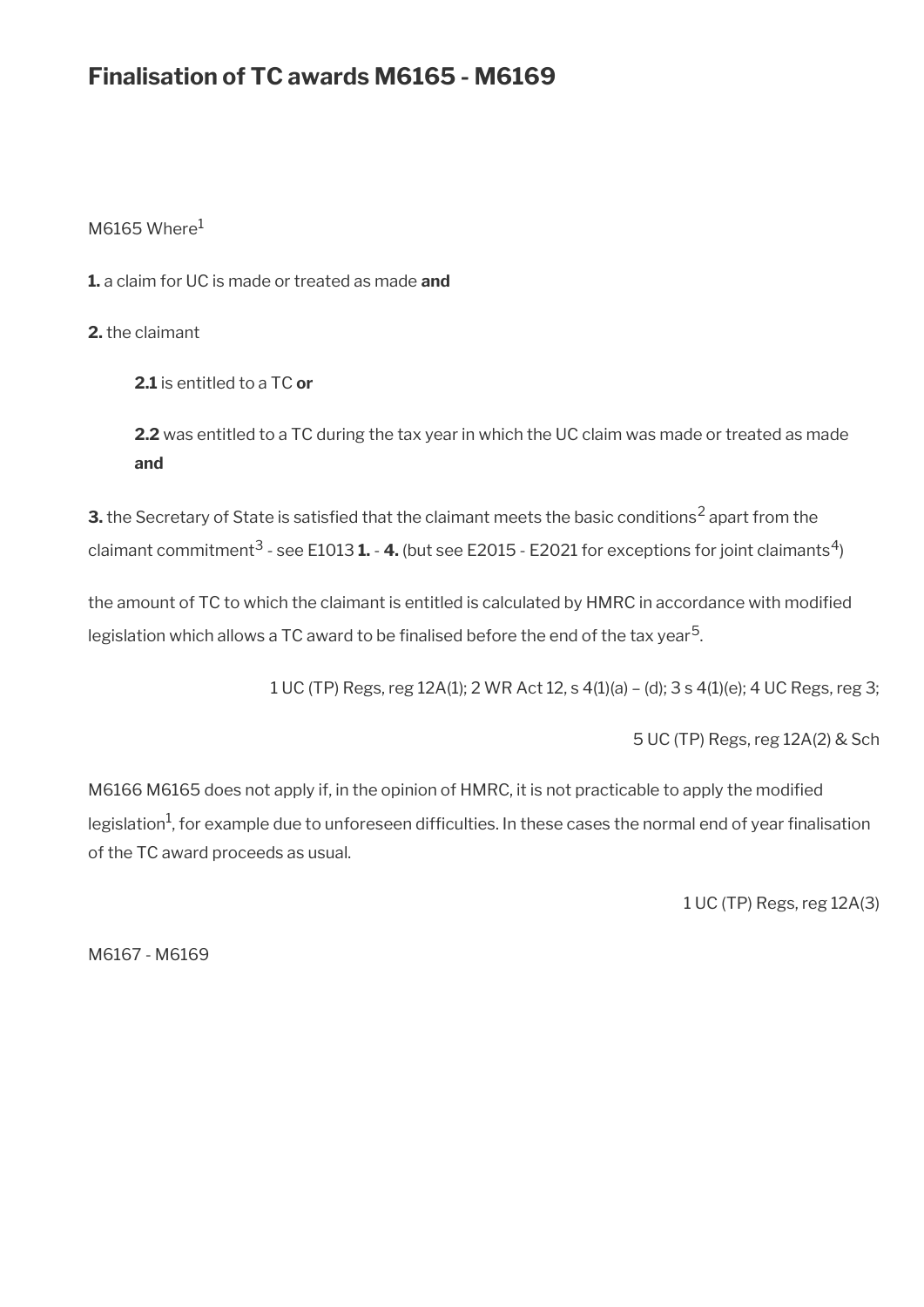# **On-going reconsideration and appeals – new claimant partner M6170 - M6174**

Existing benefits M6170 - M6173

[UC](#page-29-0) M6174

# <span id="page-28-0"></span>**Existing benefits**

M6170 See M6171 - M6173 for the action to take where, after a claimant has been awarded UC<sup>1</sup>

1. an appeal against a decision relating to the claimant's entitlement to IS, HB or a TC is finally determined **or**

**2.** a decision relating to the claimant's entitlement to

**2.1** IS or HB is revised<sup>2</sup> or superseded<sup>3</sup>

**2.2** a TC is revised<sup>4</sup>or

**2.3** a TC is varied or cancelled<sup>5</sup>.

1 UC (TP) Regs, reg 13(1); 2 SS Act 98, s 9; Child Support, Pensions and Social Security Act 2000, Sch 7; 3 SS Act 98, s 10; Child Support, Pensions and Social Security Act 2000, Sch 7; 4 TC Act 02, s 20; Tax Credit (Official Error) Regulations 2003; 5 TC Act 02, s 21

M6171 Where the claimant

**1.** is a new claimant partner **and**

**2.** would, as a result of the determination of the appeal, revision or supersession, be entitled to IS or HB in the relevant period (see M6100)

the awards of IS or HB terminate as in M6101 - M6104 $^{\rm 1}$ .

1 UC (TP) Regs, reg 7 & 13(2)

M6172 Where the claimant

**1.** is not a new claimant partner **and**

**2.** would, as a result of the determination of the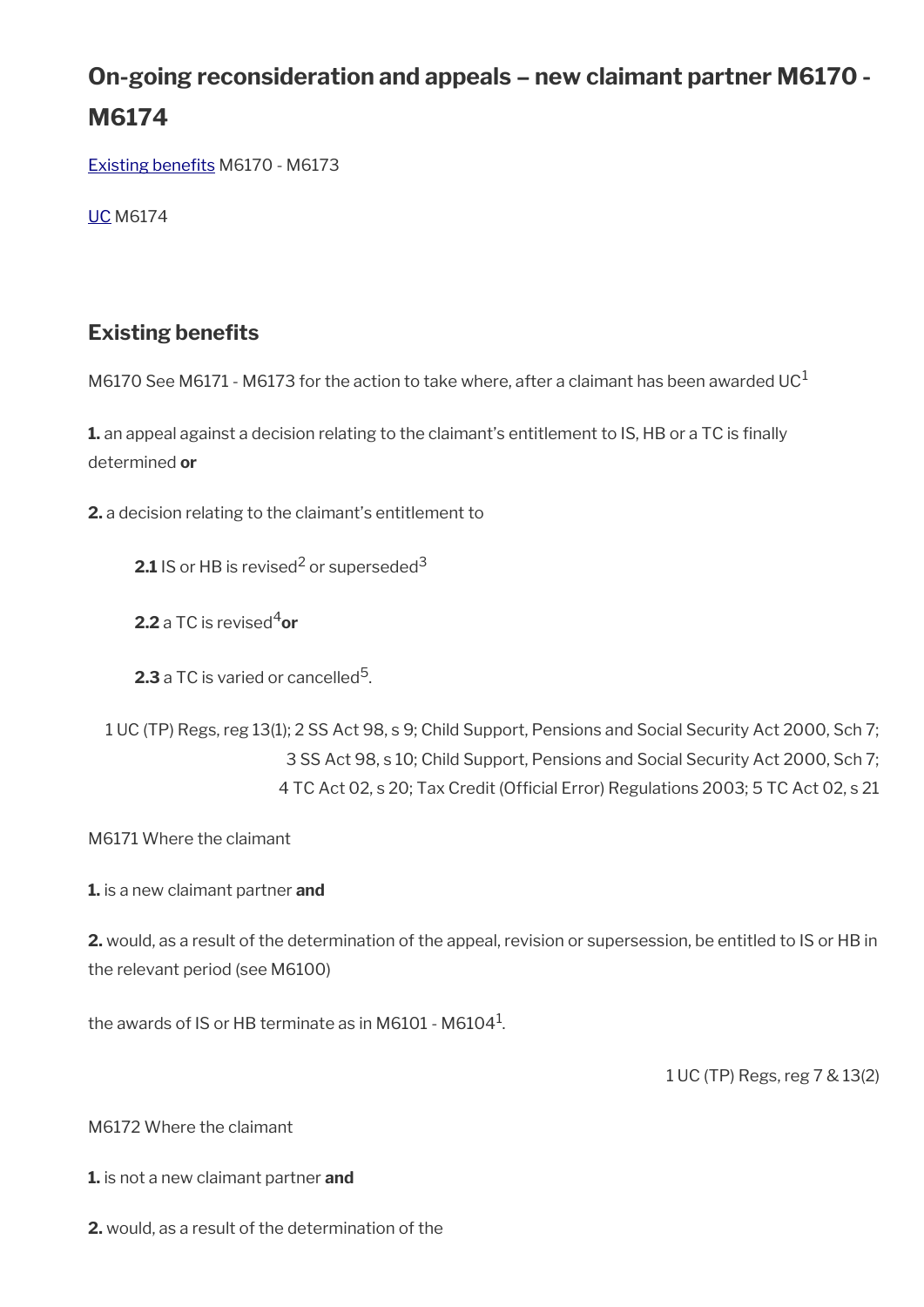be entitled to IS, HB or a TC on the day the UC claim was made

**2.1** appeal

- **2.2** revision
- **2.3** supersession
- **2.4** variation **or**
- **2.5** cancellation

the awards of IS, HB or a TC terminate as in M6111, M6121 or M6124 $^{\rm 1}$ .

1 UC (TP) Regs, reg 8 & 13(3)

M6173 The DM should consider whether to revise the decision awarding UC or any subsequent supersession decision in the light of the outcome of the

- **1.** appeal
- **2.** revision
- **3.** supersession
- **4.** variation **or**
- **5.** cancellation

as in M6170, including any findings of fact made by the FtT, UT or court $^1$ .

**Note:** See ADM Chapters S8 (JSA transition) and V8 (ESA transition) where the appeal, revision or supersession is about old style JSA or old style ESA.

1 UC (TP) Regs, reg 13(4) & (5)

## <span id="page-29-0"></span>**UC**

M6174 Where

**1.** a decision is made that a claimant is not entitled to UC **and**

**2.** the claimant becomes entitled to IS, HB or a TC **and**

**3.** an appeal against the decision in **1.** is finally determined or it is revised<sup>1</sup>and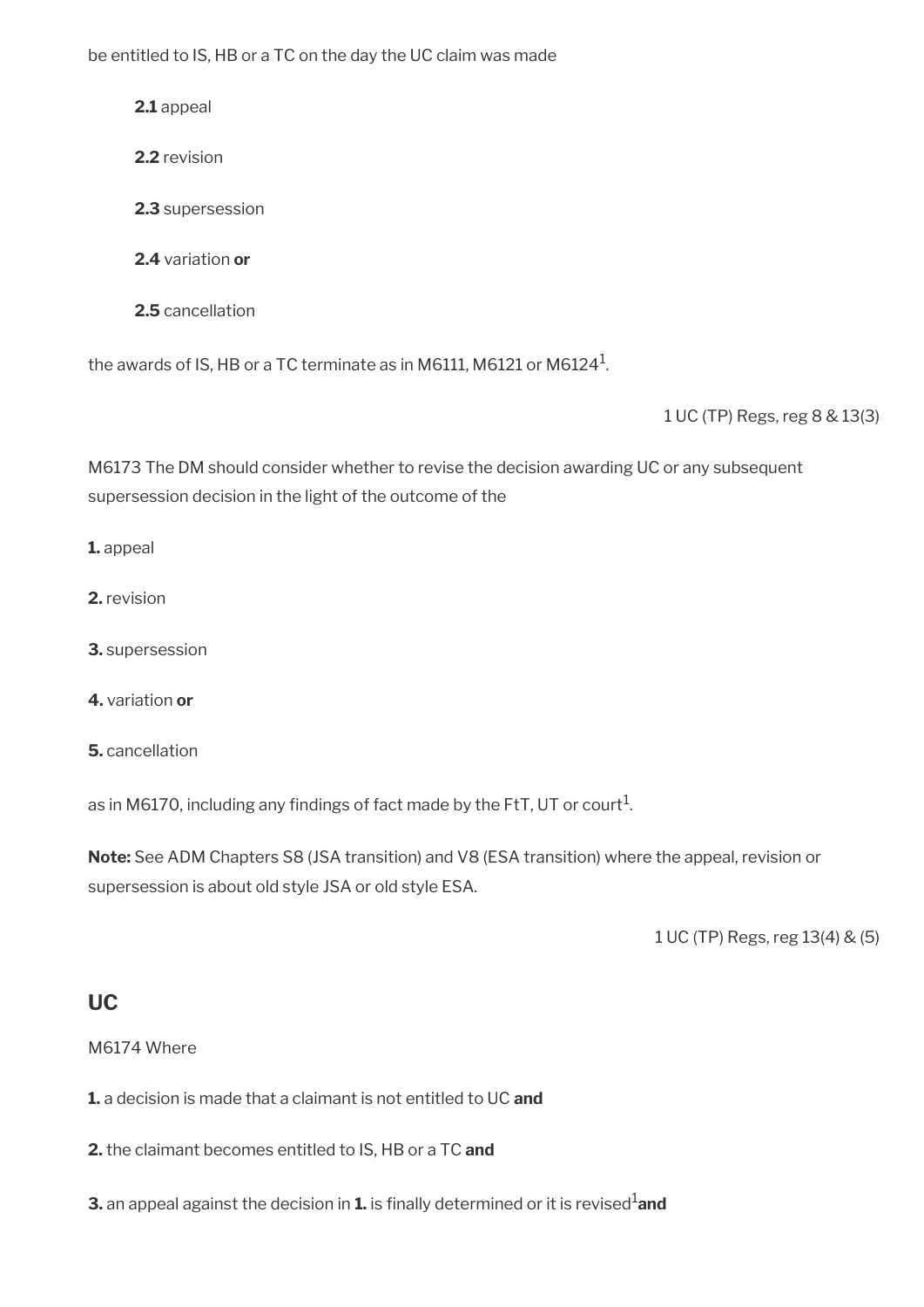**4.** an award of UC is made in consequence of **3. and**

**5.** the claimant would be entitled to

**5.1** UC **and**

**5.2** IS, HB or a TC

for the same period

awards of IS, HB or a TC terminate at the beginning of first day of entitlement to that award<sup>2</sup>. However, this does not apply to HB to which the claimant is entitled for specifed accommodation or temporary accommodation or to a transitional housing payment  $^3\!$ 

**Note:** The guidance at M6130 applies where there has been an overpayment.

1 SS Act 98, s 9; 2 UC (TP) Regs, reg 14(1) & (2); 3 reg 14(3)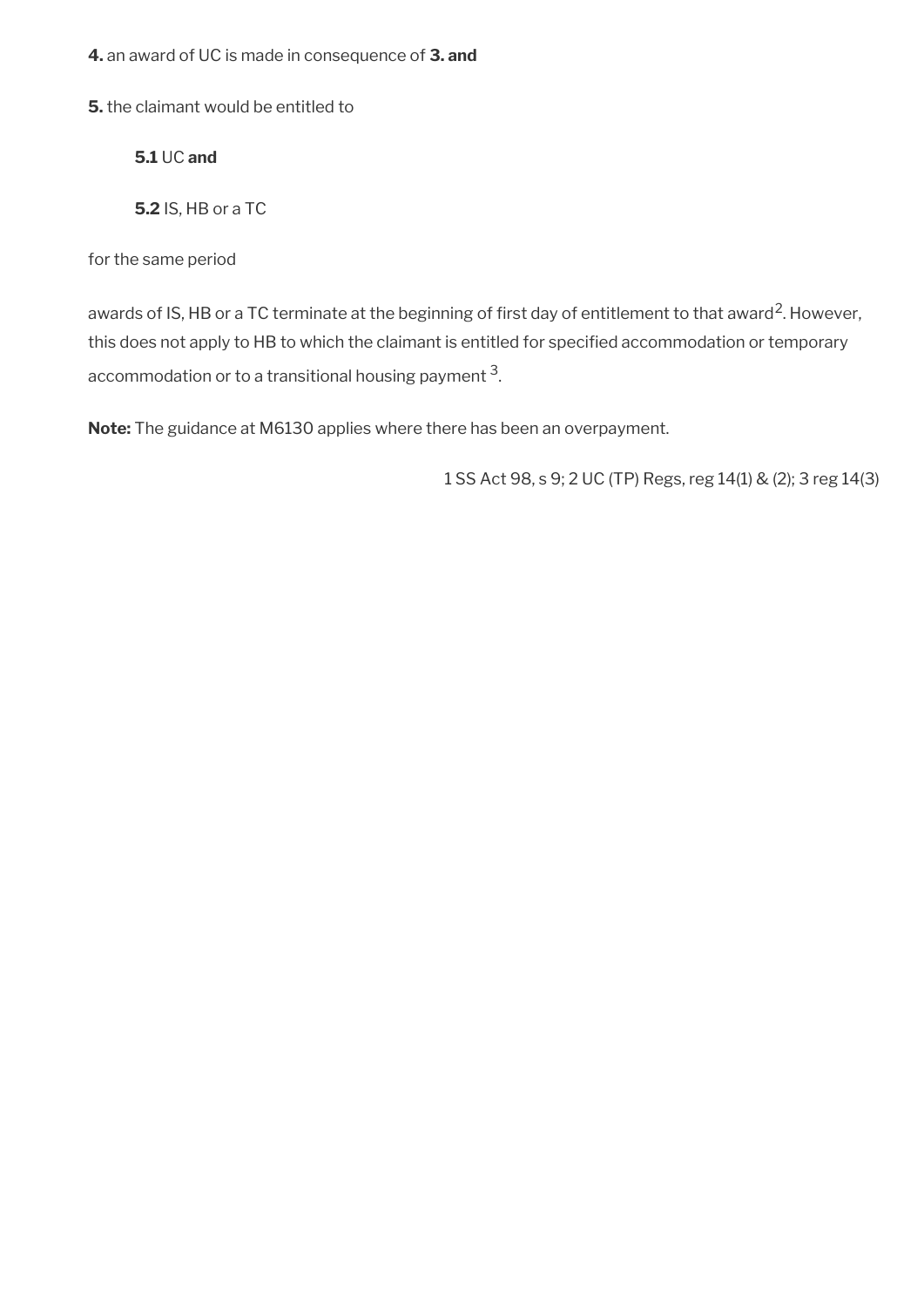# **Claims to UC M6175**

M6175 Where a claim for UC is made by a person previously entitled to an existing beneft, the rules for the prescribed time for claiming $^1$  are modified $^2$ . That modification means the time limit for claiming UC is to be extended, subject to a maximum of one month to the date on which the claim is made, where

**1.** notification of the expiry of entitlement to the existing benefit was not sent to the claimant before the date their entitlement expired **and**

**2.** as a result the claimant could not have been expected to make the UC claim earlier  $^3$ .

Note: See M6003 for guidance on the meaning of existing benefits and ADM Chapter A2 (Claims) for full guidance on the prescribed time for claiming.

> 1 UC, PIP, JSA & ESA (C&P) Regs, reg 26; 2 UC (TP) Regs, reg 15; 3 UC, PIP, JSA & ESA (C&P) Regs, reg 26(3)(aa)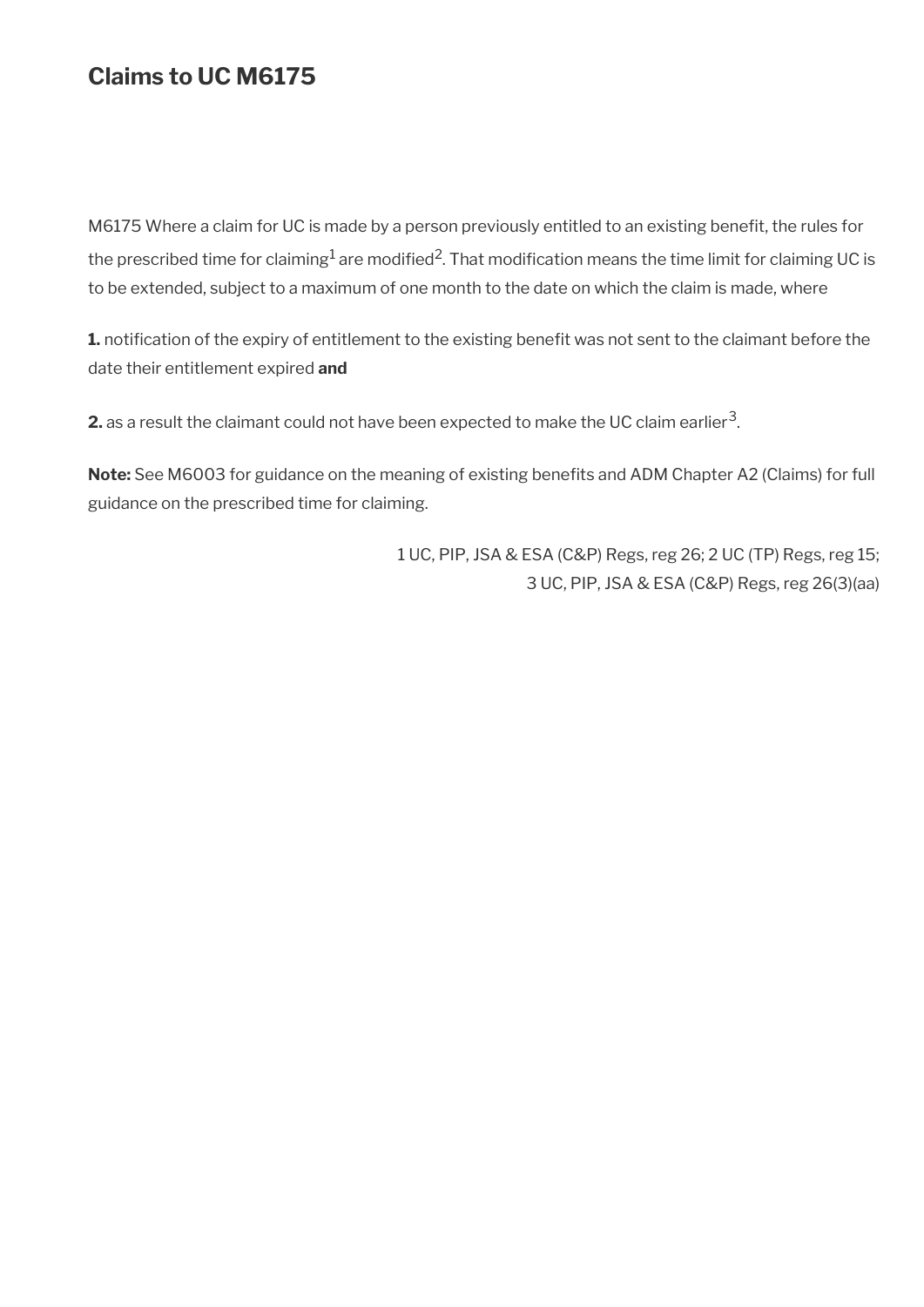# **Persons unable to act M6176 - M6179**

M6176 Where a person has been appointed to act for a claimant for the purposes of an existing benefit $^1$ , the Secretary of State may treat that person as having been appointed to act for the claimant for UC purposes<sup>2</sup>. The reverse also applies<sup>3</sup>. See DMG Chapter 02 for guidance on people appointed to act for the purpose of an existing benefit and ADM Chapter A2 (Claims) for guidance on people appointed to act for the purpose of UC.

> 1 SS (C&P) Regs, reg 33(1); TC (C&N) Regs, reg 18(3); 2 UC (TP) Regs, reg 16(1) & (2); UC, PIP, JSA & ESA (C&P) Regs, reg 57(1); 3 UC (TP) Regs, reg 16(3) & (4)

M6177 - M6179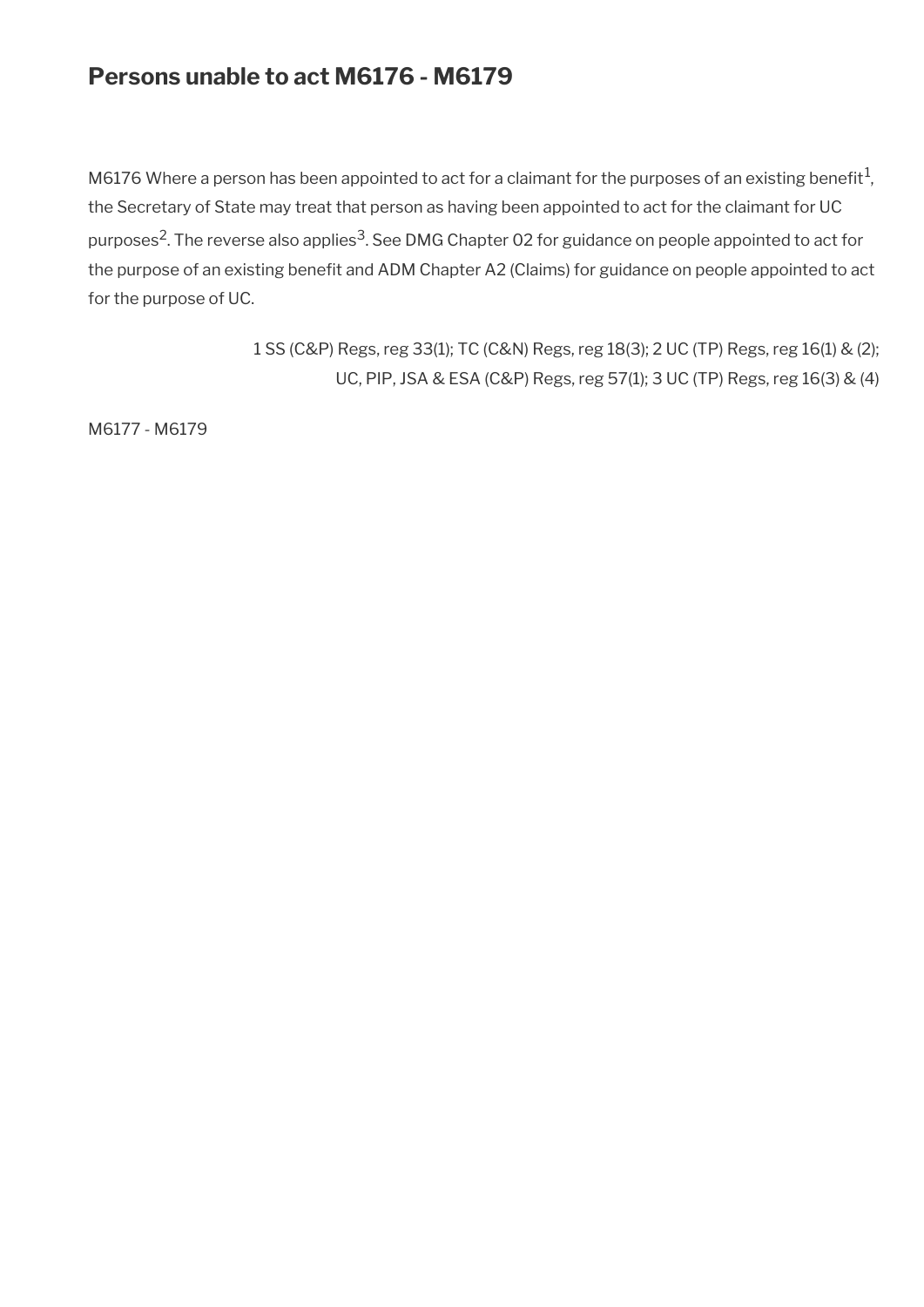# **Advance payment of UC M6180 - M6184**

M6180 Where a claim has been made, and the circumstances in M6182 apply, a request for an advance payment of UC may be made during the first assessment period by

**1.** a single claimant **or**

**2.** both claimants jointly $^1$ .

1 UC (TP) Regs, reg 17(1) & (2)

M6181 If a request as in M6180 is made, the DM may make an advance payment of an appropriate amount of UC $^1$ . If an advance payment is made, payments of UC are reduced until the amount of the advance has been repaid $^2$ .

1 UC (TP) Regs, reg 17(3); 2 reg 17(4)

M6182 An advance payment of UC may be made as in M6181 where

**1.** a claim for UC has been made **and**

**2.** the claimant is, or was previously, entitled to an existing benefit and

**3.** the UC claim is made within a period of one month starting with the date on which the award of the existing benefit terminated, if that was before the date of the UC claim $^{\rm 1}$ .

 $\mathsf{Note:} \mathbf{1}.$  does not apply where a claim for UC is treated as having been made<sup>2</sup>.

1 UC (TP) Regs, reg 17(1); 2 UC, PIP, JSA & ESA (C&P) Regs, reg 9(8)

M6183 - M6184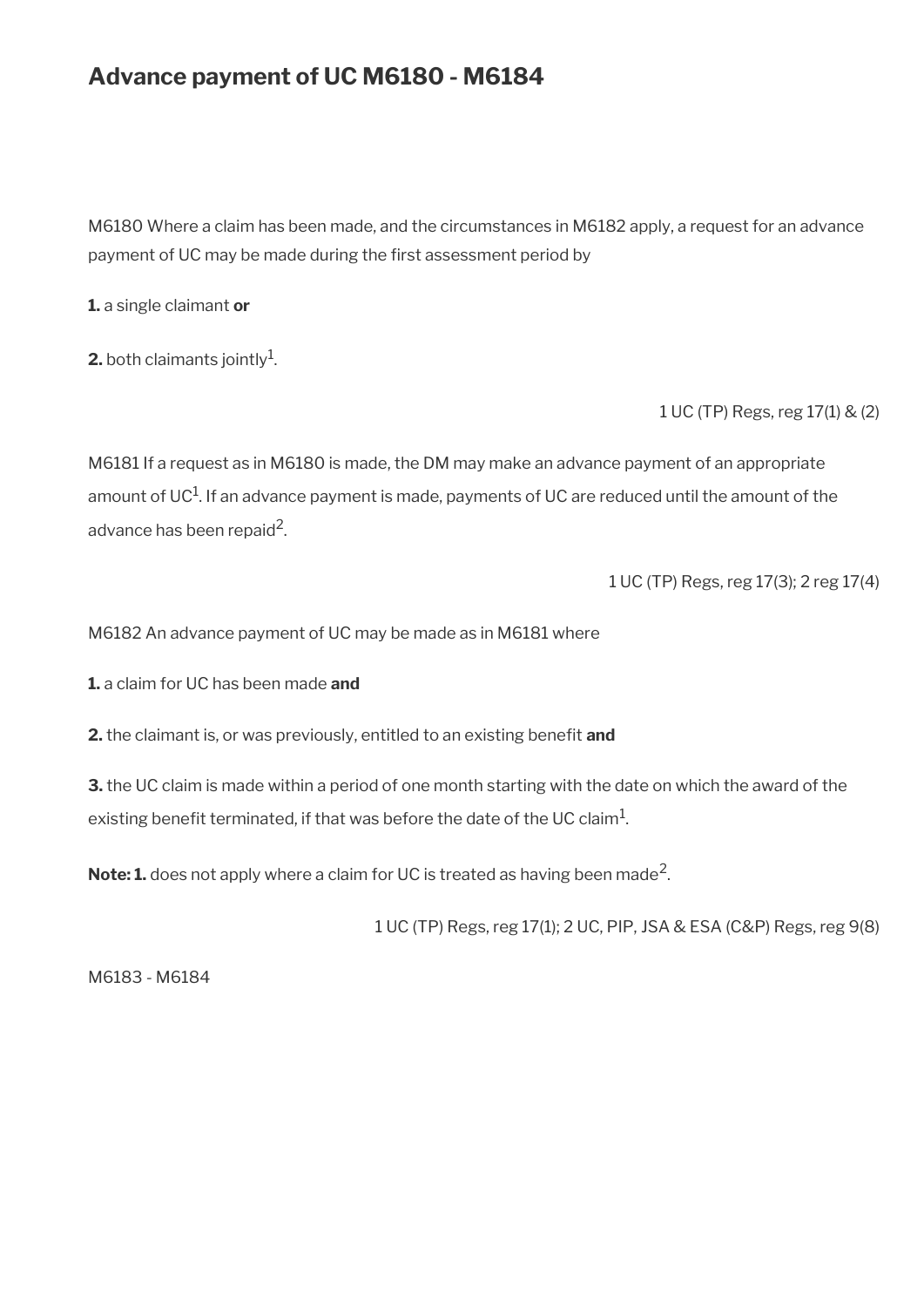# **Deductions M6185 - M6186**

#### M6185 Where

**1.** an award of UC is made to a claimant who<sup>1</sup>

**1.1** was previously entitled to JSA(IB), ESA(IR) or IS on the date the UC claim was made or treated as made **or**

**1.2** is a new claimant partner who was, immediately before forming a couple with a person entitled to UC, the partner of a person entitled to JSA(IB), ESA(IR) or IS **or**

**1.3** is not a new claimant partner and was, immediately before making a claim for UC, the partner of a person who was entitled to JSA(IB), ESA(IR) or IS, where the award of UC is not a joint award to the claimant and that person **and**

**2.** on the relevant date, deductions were being made<sup>2</sup> for

**2.1** fuel costs **or**

**2.2** water charges **or**

**2.3** both

deductions for fuel costs or water charges may continue to be made from the award of UC without the need for any consent<sup>3</sup>. This applies even if the award of JSA(IB), ESA(IR) or IS terminated before the date on which the deduction first applied<sup>4</sup>. See ADM Chapter D2 (Third party deductions) for detailed guidance on utility deductions.

**Note:** See M6186 for the meaning of the relevant date.

1 UC (TP) Regs, reg18(1); 2 SS (C&P) Regs, reg 35 & Sch 9; 3 UC (TP) Regs, reg 18(3); UC, PIP, JSA & ESA (C&P) Regs, Sch 6; para 3(3); 4 UC (TP) Regs, reg 18(4), WR Act 12 Commencement Orders, UC (TP) Regs, reg 7 & 8

#### **Example**

Ashley is entitled to JSA(IB). He has deductions in place for arrears of gas, electricity and water charges. His award of JSA(IB) is terminated when he is joined by his partner Selma, who is entitled to UC. Ashley and Selma's award of UC as joint claimants continues to have amounts deducted for fuel and water charges.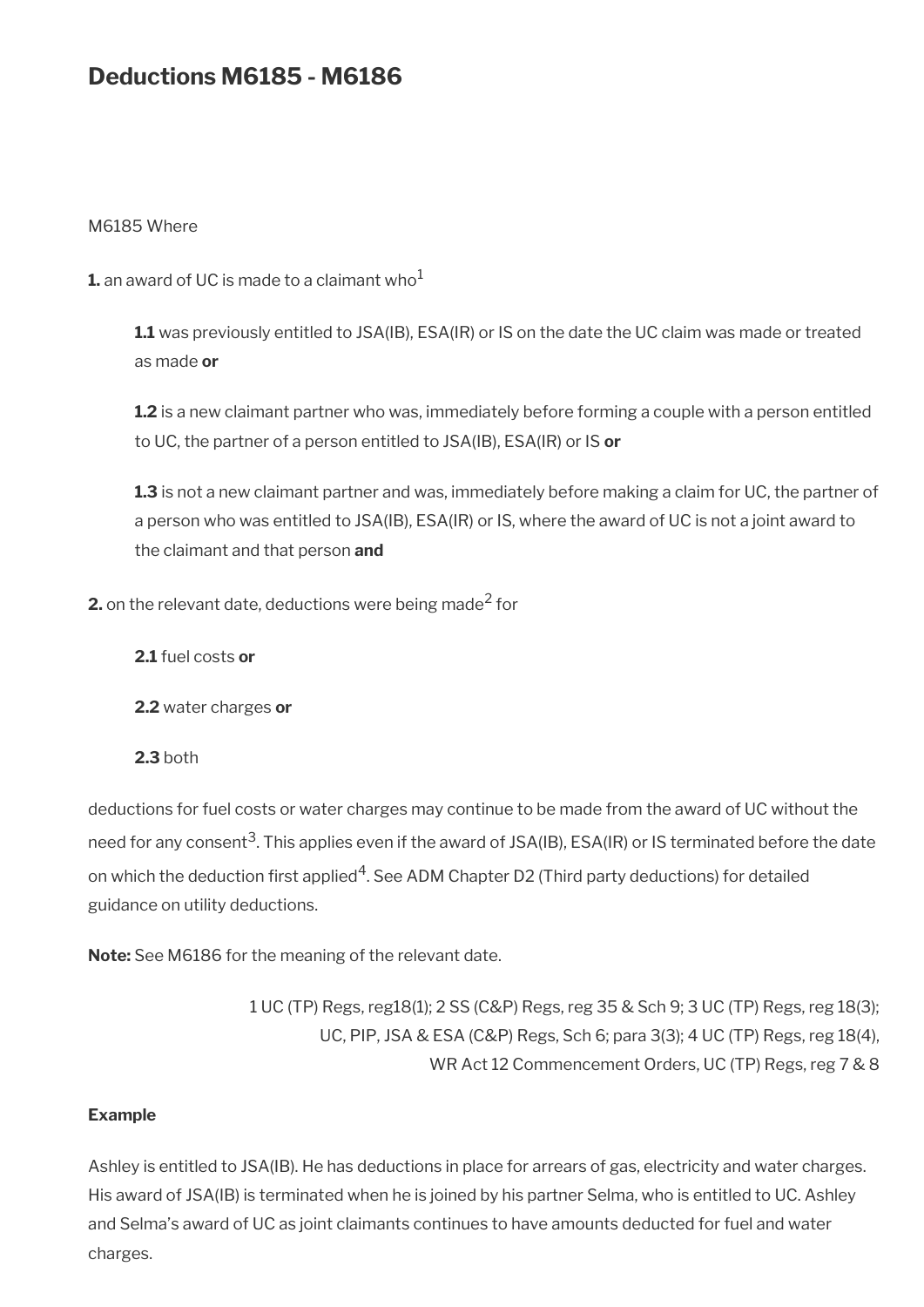M6186 For the purposes of M6185 **2.** the relevant date is

**1.** the date the UC claim was made where M6185 **1.1** applies and the claimant is not a new claimant partner **or**

**2.** the date the UC claim is treated as made where M4125 **1.1** applies and the claimant is a new claimant partner **or**

**3.** the date the claimant stopped being a partner of a person entitled to ESA(IB), ESA(IR) or IS where  $M6185$  **1.2** or **1.3** apply<sup>1</sup>.

1 UC (TP) Regs, reg 18(2)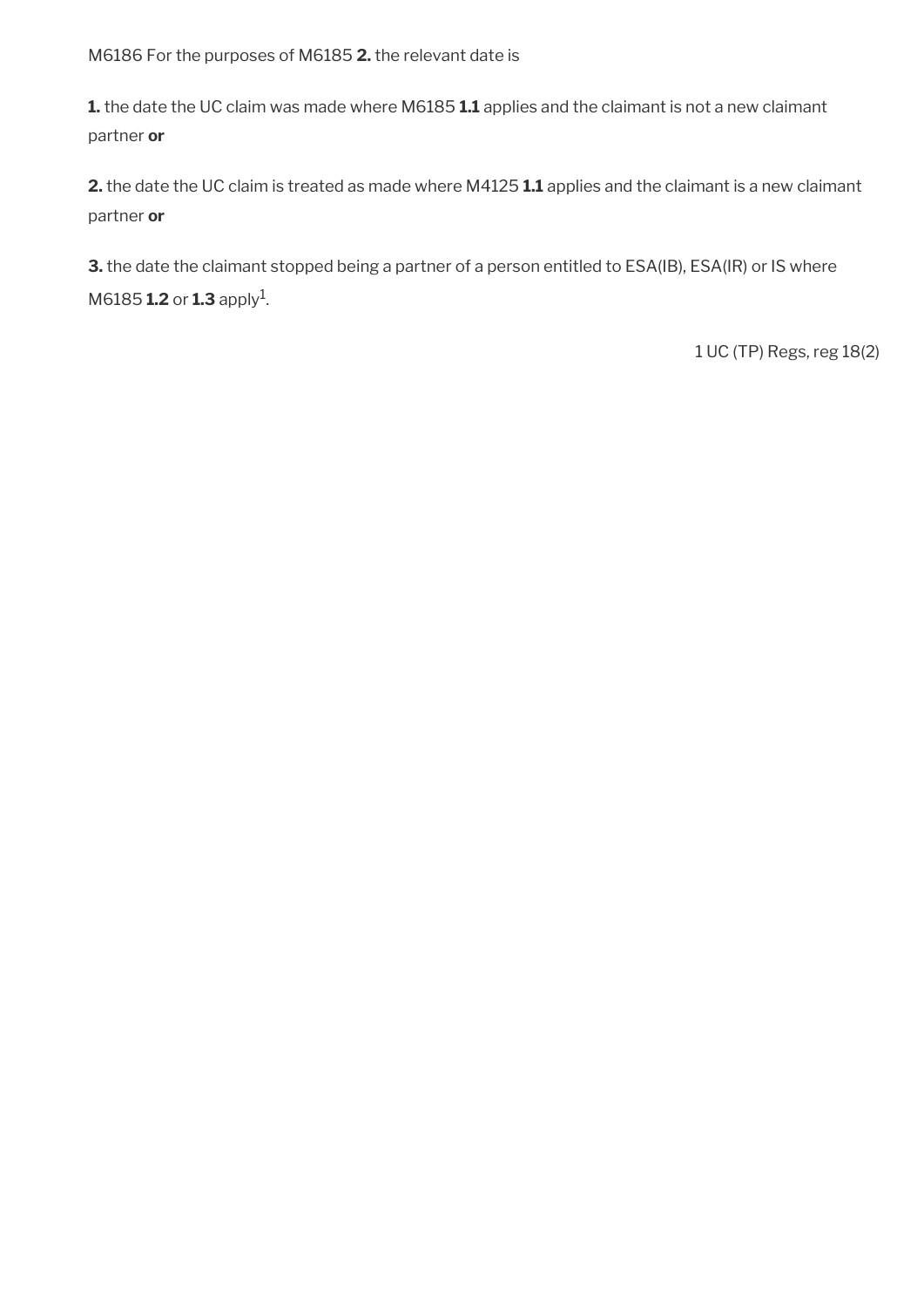# **Removal of WRAC and LCW element M6187 - M6189**

M6187 From 3.4.17 the WRAC is no longer included in an award of ESA, and the LCW element is no longer included in an award of UC, for claims made on or after that date. Where a UC award is made to a claimant who was entitled to

**1.** old style ESA (see M6190 – M6202) **or**

**2.** JSA extended period of sickness (see M6210) **or**

**3.** NI credits only on the basis that they had LCW (see M6220 – M6232)

on the date the UC claim was made, references to awards of the WRAC, the support component and the LCW element are removed, and replaced with references to the claimant having, or being treated as having, LCW or LCWRA as appropriate $^1\!$ 

1 UC (TP) Regs, reg 19 - 21

#### **Example**

Molly claims and is awarded old style ESA from 5.4.17. The DM determines that she has LCW after application of the WCA, but as her claim was made after 3.4.17, she is not entitled to the WRAC. Molly is also entitled to HB. On 20.7.17, Molly moves to a Full Service area and claims UC, as she is precluded from claiming HB. Molly's awards of ESA and HB terminate. Molly is treated as having LCW for the purposes of work-related requirements, but her UC award does not include the LCW element.

M6188 The removal of the WRAC and the LCW element does not apply where **continuous** entitlement to old style ESA and NI credits began **before** 3.4.17. See the Appendix to Chapter V6 (ESA: Assessment phase and component), and the Appendix to Chapter F5 (LCWRA element), for where transitional provisions apply.

M6189 The removal of the WRAC and the LCW element also does not apply where an award of UC is made to a person entitled to B, IS, SDA and NI credits on the basis of IfW $^{\rm 1}$ . See M6240 – M6262 for detailed guidance.

1 UC (TP) Regs, reg 22 - 27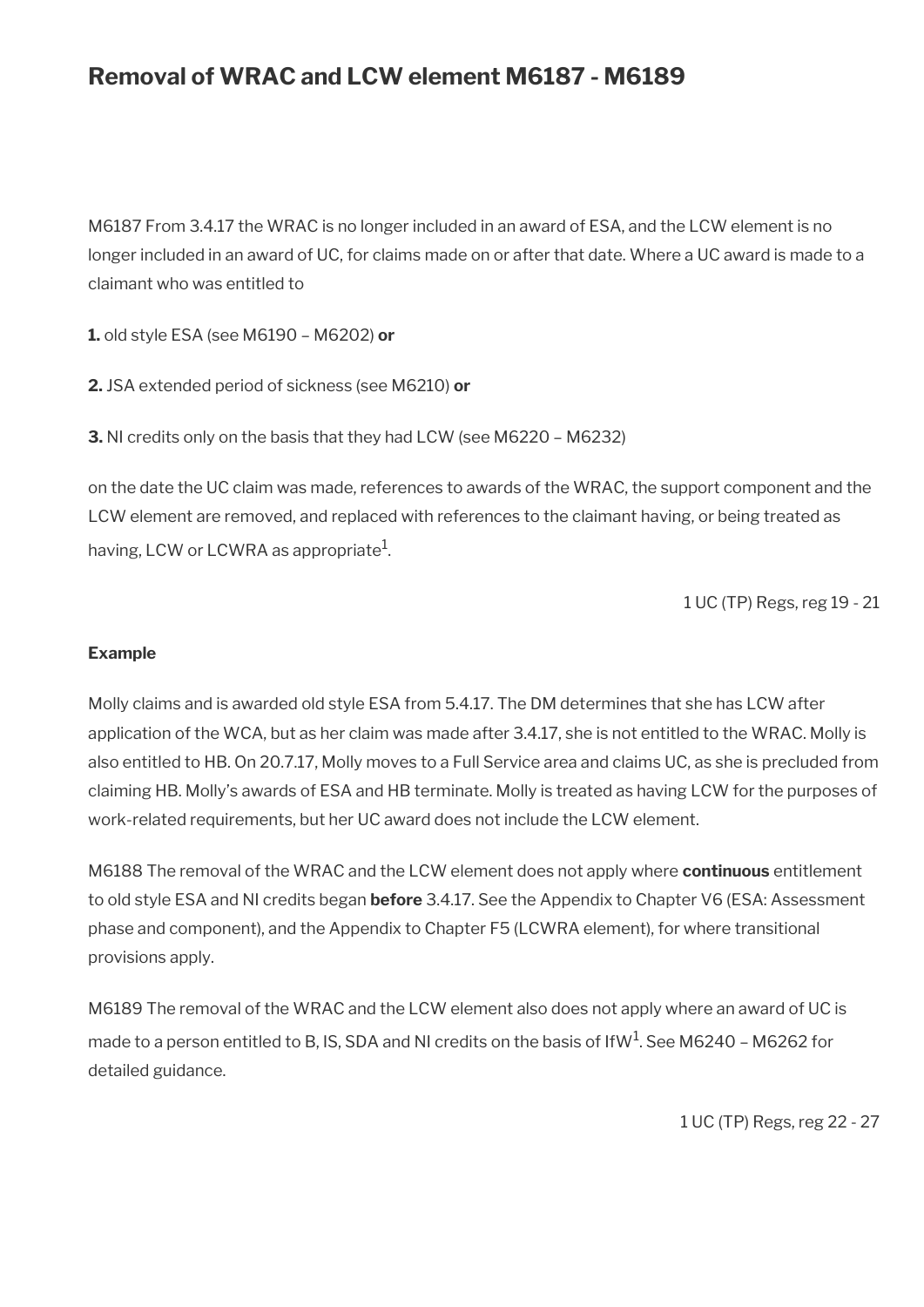# **Transition from old style ESA M6190 - M6209**

[Introduction](#page-23-0) M6190

[Meaning of relevant date](#page-37-1) M6191

[Claimant entitled to ESA – assessment phase has ended](#page-37-0) M6192 - M6199

[Claimant entitled to ESA – assessment phase has not ended](#page-39-0) M6200 - M6209

## **Introduction**

M6190 This section gives guidance on the effect on entitlement to UC for claimants who were previously entitled to old style ESA. The claimant may be treated as having LCW or LCWRA, and may be entitled to the LCWRA element. If they are treated as having LCW or LCWRA, then the normal UC rules for further referrals for the WCA apply<sup>1</sup>. See ADM Chapter G1 (Work capability assessment) for further details.

1 UC (TP) Regs, reg 19(7); UC Regs, Part 5

## <span id="page-37-1"></span>**Meaning of relevant date**

M6191 In this section, the relevant date is the date the claim for UC was made or treated as made $^1\!$ 

1 UC (TP) Regs, reg 19(1)(a) & 20(1)(a)

## <span id="page-37-0"></span>**Claimant entitled to ESA – assessment phase has ended**

#### **Claimant has LCW**

M6192 Where

**1.** an award of UC is made to a claimant who was entitled to old style ESA on the relevant date (see M6191) **and**

**2.** before the relevant date, it had been determined that the claimant had LCW<sup>1</sup>and

**3.** the assessment phase had ended

the claimant is treated as having LCW without the need for the WCA<sup>2</sup>.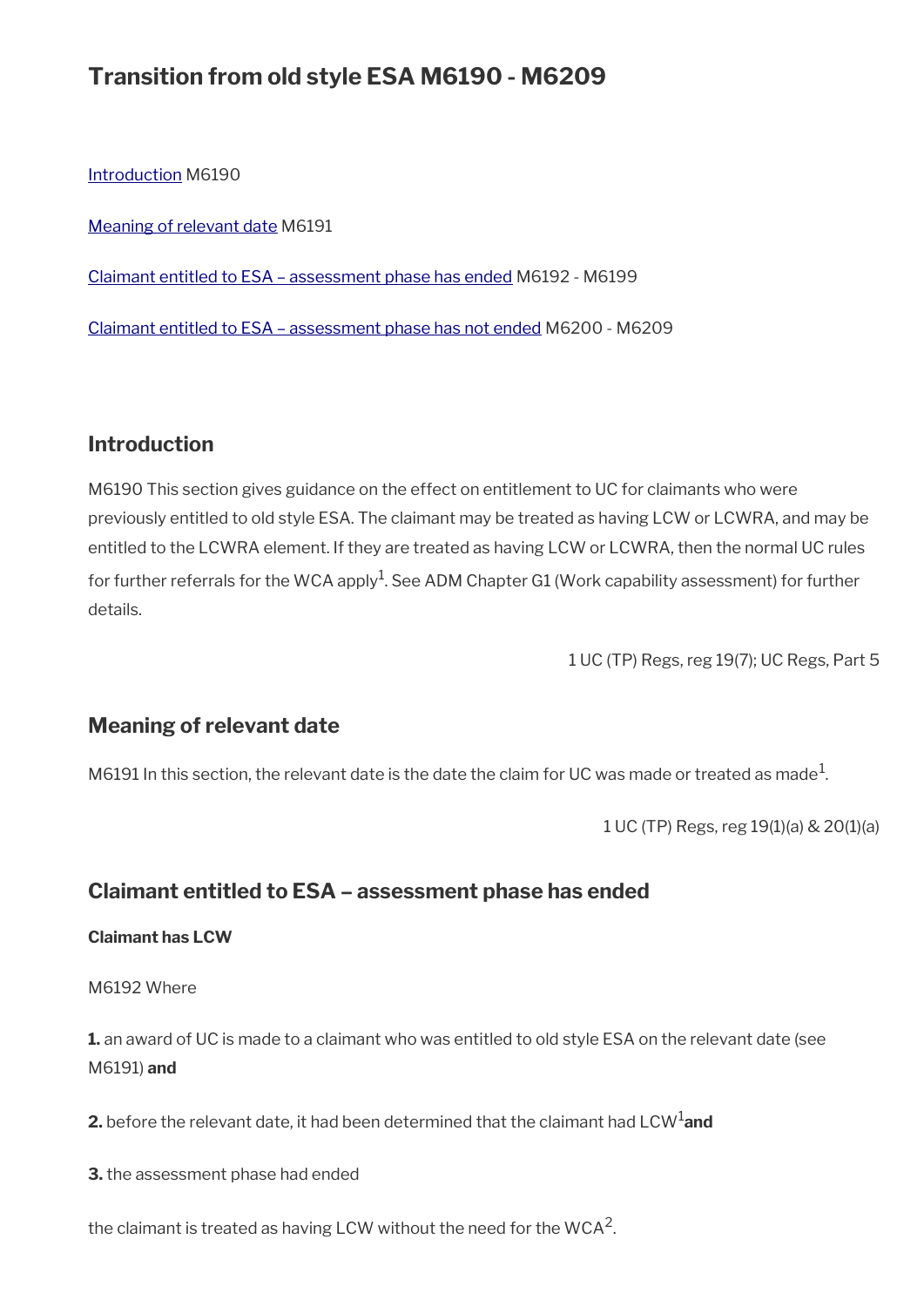**Note:** See M6200 - M6202 for guidance where the assessment phase had not ended when ESA was terminated. See DMG Chapter 42 for guidance on ESA and LCW, and Chapter 44 for guidance on when the assessment phase ends.

1 WR Act 07, Part 1; 2 UC (TP) Regs, reg 19(1) & (2); WR Act 12, s 21(1)(a); UC Regs, reg 27(1)(a) & (3)

M6193 - M6194

### **Claimant has LCWRA**

M6195 Where

**1.** an award of UC is made to a claimant who was entitled to old style ESA on the relevant date (see M6191) **and**

**2.** before the relevant date, it had been determined that the claimant had, or was treated as having, LCWRA1**and**

**3.** the assessment phase had ended

the claimant is treated as having LCWRA without the need for the WCA $^{\mathsf{2}}$ .

**Note:** See M6200 - M6202 for guidance where the assessment phase had not ended when ESA was terminated. See DMG Chapter 42 for guidance on ESA and LCW, and Chapter 44 for guidance on when the assessment phase ends.

1 WR Act 07, Part 1; 2 UC (TP) Regs, reg 19(1) & (4); WR Act 12, s 19(2)(a); UC Regs, reg 27(1)(b) & (3)

M6196 Where M6195 applies, the LCWRA element is normally included in the amount of UC award to the claimant from the beginning of the first assessment period $^1$ . The guidance about the relevant period before which the element is not included in the UC award<sup>2</sup> in ADM Chapter F5 (LCWRA element) does not apply.

1 UC (TP) Regs, reg 19(5); 2 UC Regs, reg 28

#### **Example 1**

Fergal has been entitled to UC since 6.8.15. He is joined on 15.10.15 by his partner Donna, who is entitled to ESA(Cont) and (IR), including the support component. The ESA(IR) part of Donna's award is terminated on 5.10.15, the day before Fergal and Donna's award of UC as joint claimants begins. The UC includes the LCWRA element from 6.10.15. Donna remains entitled to new style ESA.

#### **Example 2**

Tamsin claims UC on 2.7.15 after being dismissed from her job. Soon after she becomes pregnant, and is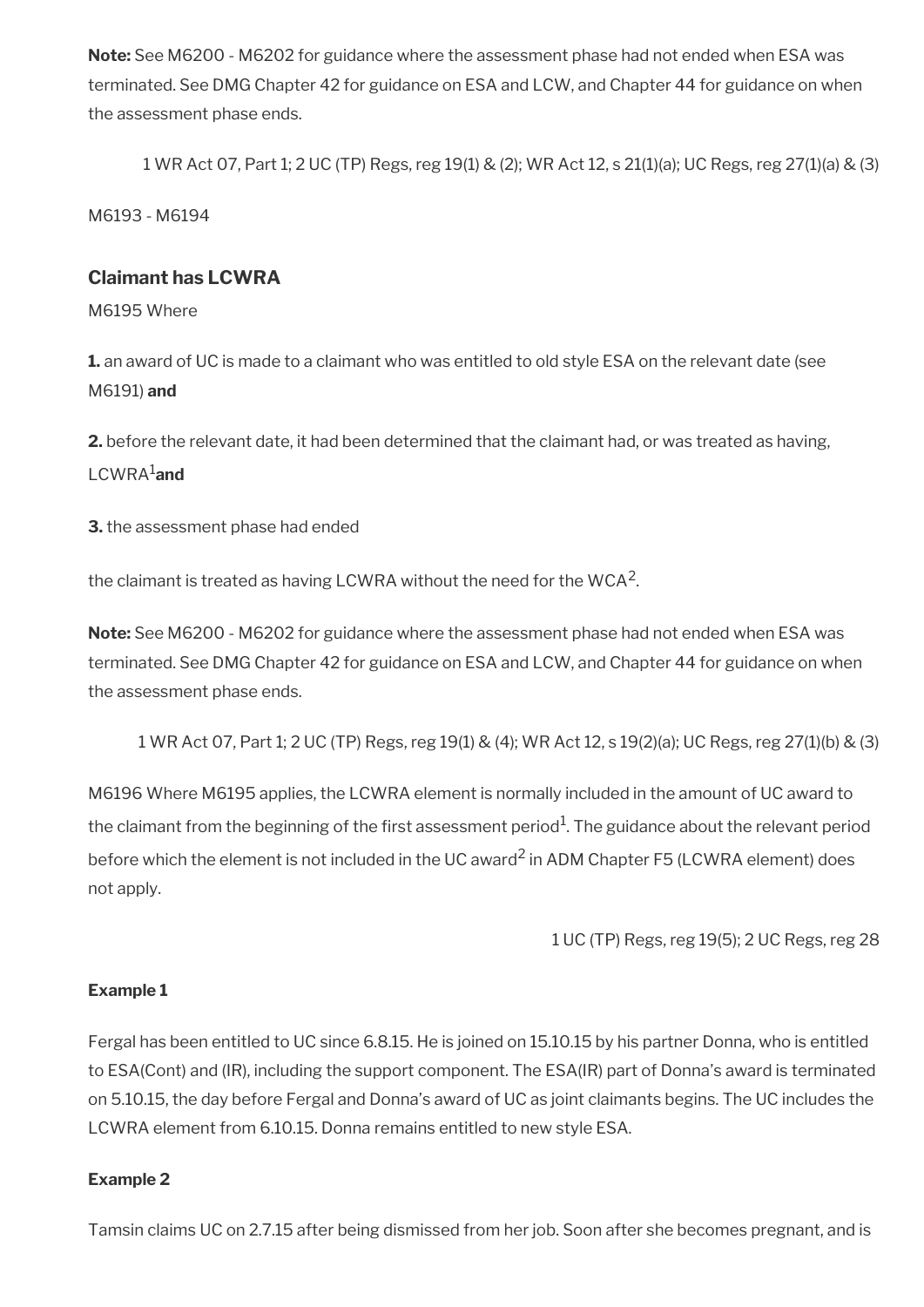diagnosed with severe hyperemesis gravidarum and high blood pressure early on in the pregnancy. She requires hospital treatment for dehydration on several occasions, and submits medical evidence. Tamsin is referred for the WCA, and the HCP advises that the condition is likely to continue throughout the pregnancy given the stage she has now reached, with a consequent risk to her health. Tamsin is treated as having LCWRA, and the LCWRA element is included in her UC award from 2.11.15.

Tamsin is joined by her partner Noel on 17.11.15. Noel is entitled to ESA(IR) including the support component. Noel's award of ESA(IR) is terminated on 1.11.15. Tamsin and Noel are entitled to UC as joint claimants from 2.11.15. Although both claimants have LCWRA, only one LCWRA element can be included in the UC award.

M6197 - M6199

## <span id="page-39-0"></span>**Claimant entitled to ESA – assessment phase has not ended**

## **Assessment phase less than 13 weeks**

M6200 Where

**1.** an award of UC is made to a claimant who was entitled to old style ESA on the relevant date (see M6191) **and**

**2.** on the relevant date, the assessment phase $^1$  had lasted for less than 13 weeks

the guidance in ADM Chapter F5 (LCWRA element) about the length of the relevant period (during which the LCWRA element cannot be included in a UC award), and when it begins, does **not** apply<sup>2</sup>. Instead, the relevant period is 13 weeks, beginning with the first day of the ESA assessment phase<sup>3</sup>. However, where the ESA assessment phase had not ended on a previous claim $^4$ , the relevant period ends when the total period of old style ESA and UC is 13 weeks.

**Note:** If on application of the WCA it is determined that the claimant has LCWRA, the LCWRA element should be included in the UC award from the frst day of the assessment period after the one in which the relevant period ends<sup>5</sup>.

> 1 WR Act 07, s 24(2); UC (TP) Regs, reg 19(8); 2 reg 20(1) & 2(a); 3 reg 20(2)(b); 4 ESA Regs 08, reg 5; 5 UC Regs, reg 28(1); UC, PIP, JSA & ESA (D&A) Regs, reg 35(9)(a)

#### **Example**

Olumide claimed and was awarded ESA(IR) from 19.4.14. On 25.7.14 he is joined by his partner Ayo, who has been entitled to UC since 15.6.14. Olumide's award of ESA(IR) terminates on 14.7.14, and he and Ayo are entitled to UC as joint claimants from 15.7.14. The DM determines that Olumide has LCWRA. The relevant period began on 19.4.14, and ends on 18.7.14. The LCWRA element is included in the UC award from 15.8.14.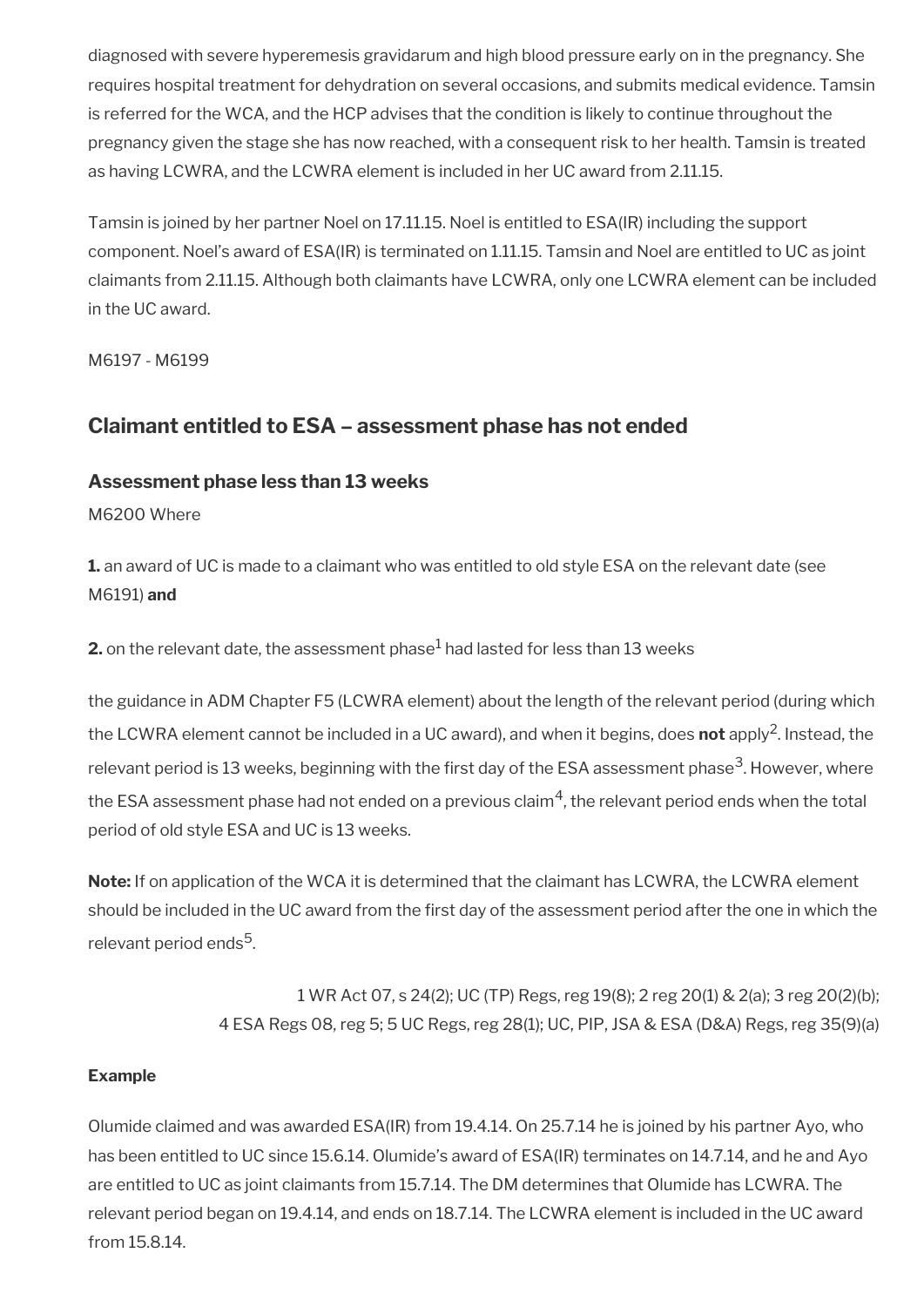### **Assessment phase more than 13 weeks**

M6201 Where

**1.** an award of UC is made to a claimant who was entitled to old style ESA on the relevant date (see M6191) **and**

**2.** on the relevant date, the assessment phase $^1$  had

**2.1** not ended **and**

**2.2** lasted for more than 13 weeks

the guidance in ADM Chapter F5 (LCWRA element) about the relevant period (during which the LCWRA element cannot be included in a UC award) does **not** apply<sup>2</sup> .

1 WR Act 07, s 24(2); UC (TP) Regs, reg 19(8); 2 reg 20(1) & (3)(a)

M6202 If on application of the WCA it is determined that the new claimant partner has LCWRA, the LCWRA element as appropriate is included in the UC award from the beginning of the first assessment period<sup>1</sup>.

1 UC (TP) Regs, reg 20(3)(b) & (c)

#### **Example**

Carly claimed and was awarded ESA(IR) from 21.1.15. On 15.7.15 she joins her partner Warren, who has been entitled to UC since 7.5.15. Carly's award of ESA(IR) ends on 6.7.15, and she and Warren are entitled to UC as joint claimants from 7.7.15.

On 17.9.15 after application of the WCA, the DM determines that Carly has LCWRA. The UC award is revised to include the LCWRA element from 7.7.15. The decision awarding ESA(IR) is superseded to award the support component for the period 22.4.15 - 6.7.15.

M6203 - M6209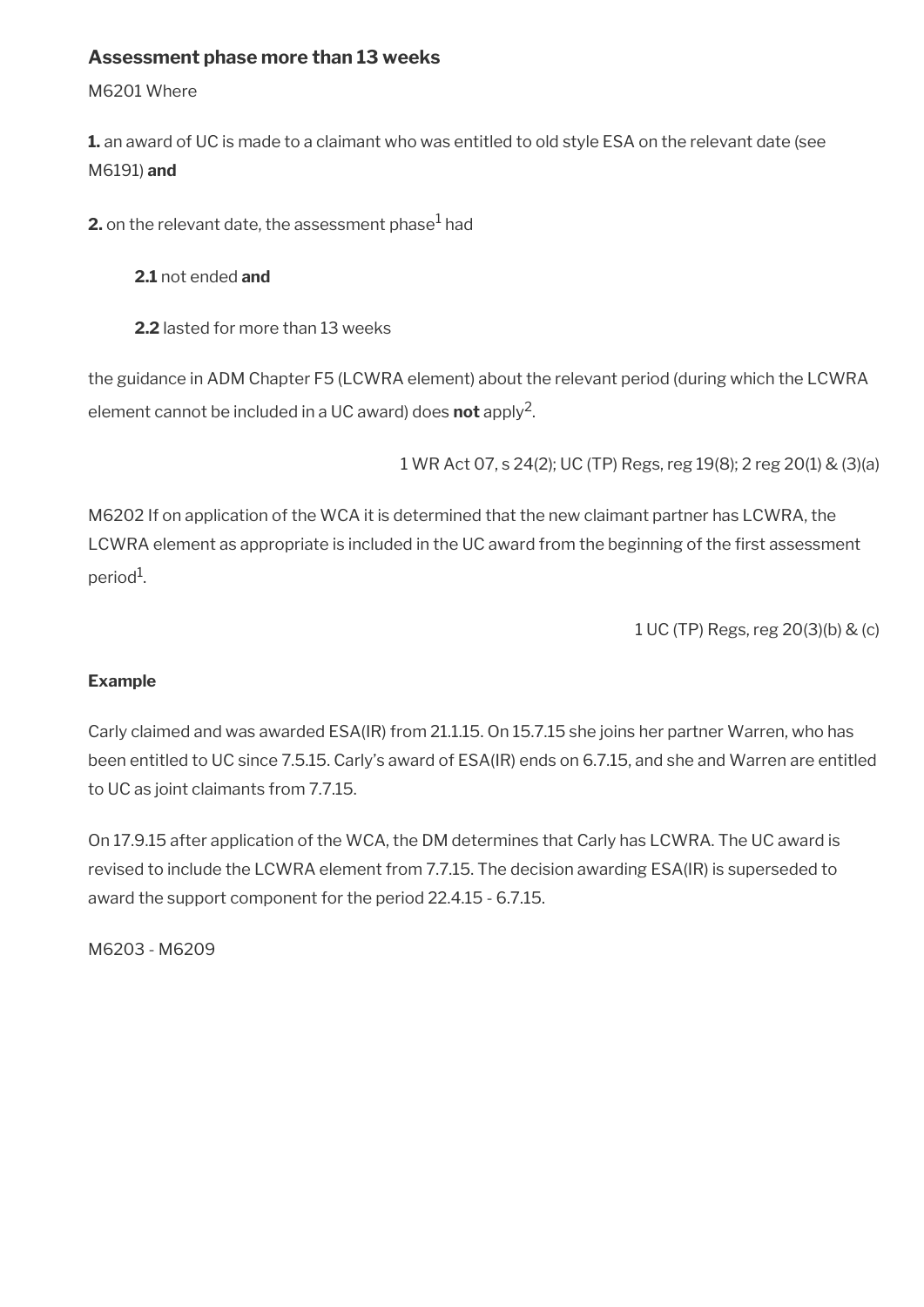# **Transition from old style JSA M6210 - M6129**

[Extended period of sickness](#page-41-0) M6210 - M6219

## <span id="page-41-0"></span>**Extended period of sickness**

M6210 Where

1. the claimant's first day of entitlement to UC immediately follows the claimant's last day of entitlement to JSA **and**

2. immediately before the first day of UC entitlement, the claimant was in a JSA extended period of sickness

the guidance in ADM Chapter F5 (LCWRA element) about the length of the relevant period (during which the LCWRA element cannot be included in a UC award) does not apply $^1$ . Instead, the relevant period is the period beginning with the first day of the JSA extended period of sickness<sup>2</sup>.

> 1 UC (TP) Regs 14, reg 20A(1) & (2)(a); JSA Regs, reg 55ZA; JSA Regs 13, reg 46A: 2 UC (TP) Regs 14, reg 20A(2)(b)

M6211 - M6219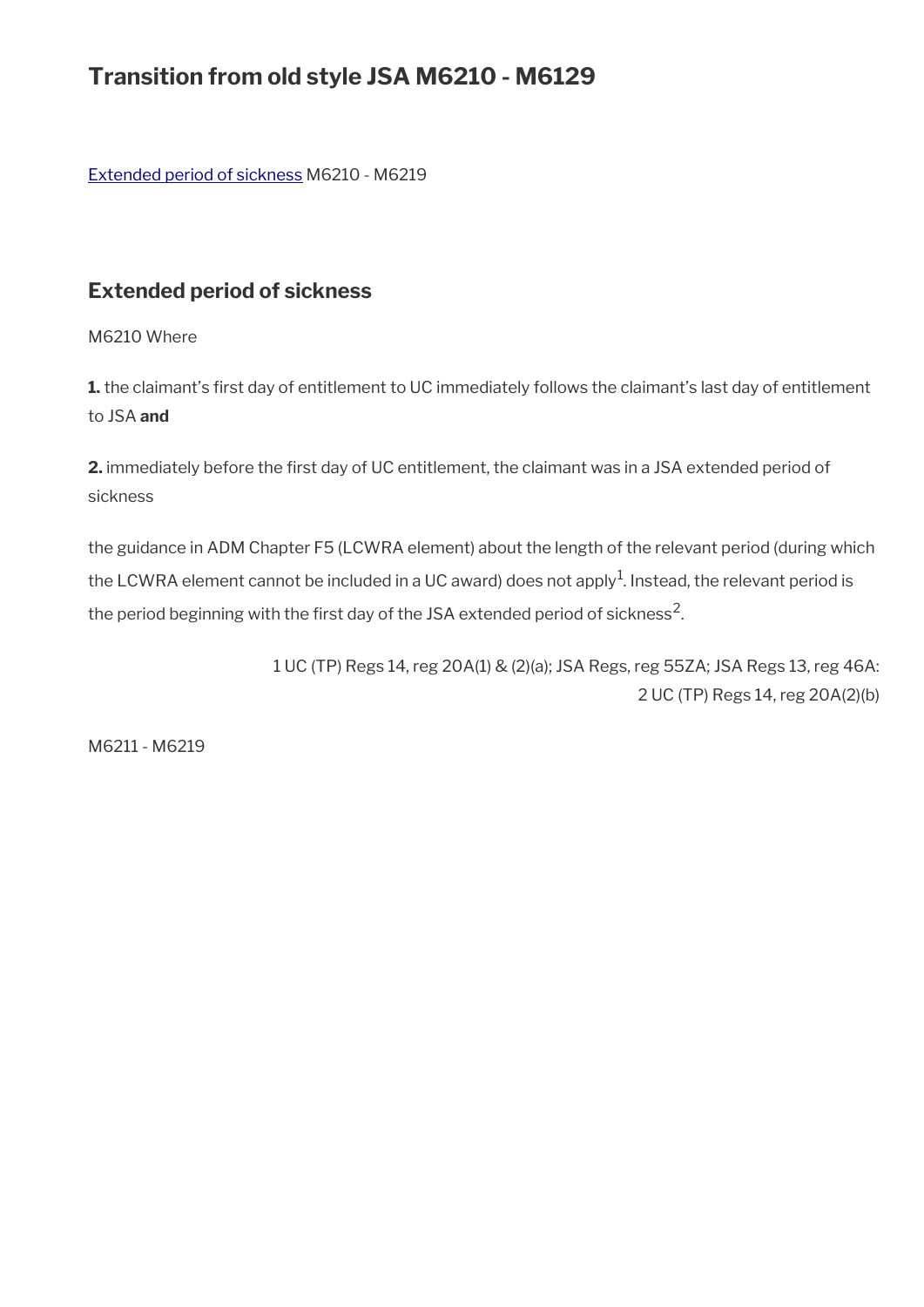## **Claimants with LCW - credits only cases M6220 - M6239**

[Introduction](#page-23-0) M6220

[Defnitions](#page-42-0) M6221 - M6222

[Claimant would have been entitled to ESA](#page-43-0) M6223 - M6229

[Claimant not entitled to ESA – notional assessment phase has not ended](#page-44-0) M6230 M6239

## **Introduction**

M6220 This section gives guidance on the effect on entitlement to UC for claimants who were previously not entitled to old style ESA $^1$  but were entitled to NI credits $^2$ . The claimant may be treated as having LCW or LCWRA, and may be entitled to the LCWRA element. If they are treated as having LCW or LCWRA, then the normal UC rules for further referrals for the WCA apply<sup>3</sup>. See ADM Chapter G1 (Work capability assessment) for further details.

**Note:** This applies even if, if there are joint claimants, the other joint claimant was entitled to old style  $ESA<sup>4</sup>$ .

> 1 UC (TP) Regs, reg 21(1)(b); 2 reg 21(1)(a); SS (Credits) Regs, reg 8B(2)(iv), (iva) & (v); 3 UC (TP) Regs, reg 21(8); UC Regs, Part 5; 4 UC (TP) Regs, reg 21(1)(b)

## <span id="page-42-0"></span>**Definitions**

#### **Meaning of relevant date**

M6221 In this section the relevant date is the date the claim for UC was made or treated as made $^1\!$ 

1 UC (TP) Regs, reg 21(1)(a)

#### **Meaning of notional assessment phase**

M6222 The notional assessment phase is the period of 13 weeks starting on the day the assessment phase would have started if the claimant had been entitled to old style ESA and the claimant would have been entitled to a component $^1$  because it had ended $^2$ . However, the notional assessment phase has not ended if there had been no determination of LCW<sup>3</sup> at the end of that 13 week period<sup>4</sup>.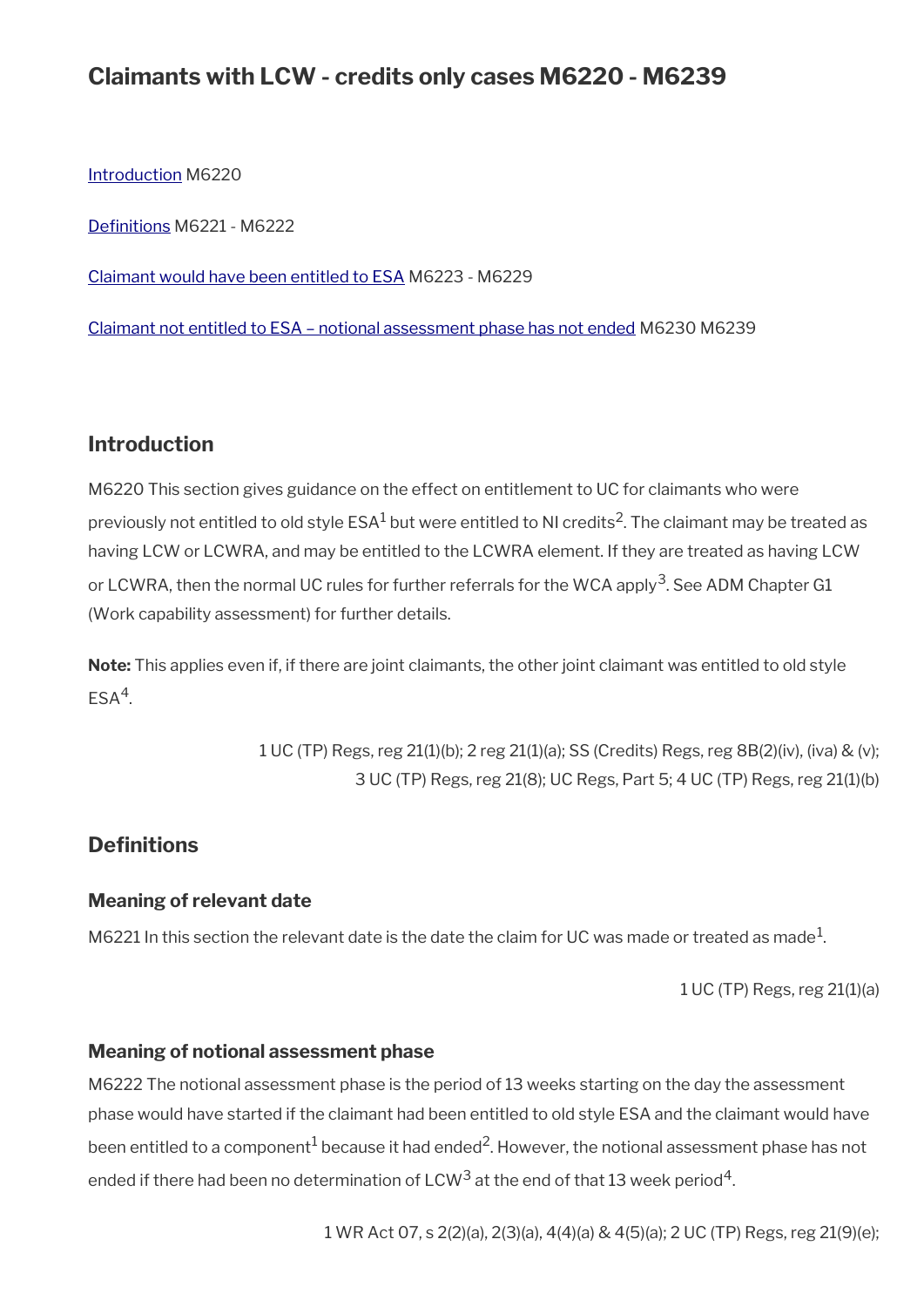## <span id="page-43-0"></span>**Claimant would have been entitled to ESA**

### **Claimant would have LCW**

M6223 Where

**1.** an award of UC is made to a claimant who was not entitled to old style ESA on the relevant date (see M6221) **and**

**2.** before the relevant date, it had been determined that the claimant would have LCW **and**

**3.** the notional assessment phase had ended

the claimant is treated as having LCW without the need for the WCA $^{\rm 1}$ .

**Note:** See M6227 for guidance where the notional assessment phase had not ended when ESA was terminated. See DMG Chapter 42 for guidance on ESA and LCW, and Chapter 44 for guidance on when the assessment phase ends.

1 UC (TP) Regs, reg 21(1) & (2); WR Act 12, s 21(1)(a); UC Regs, reg 27(1)(a) & (3)

M6224

### **Claimant would have LCWRA**

M6225 Where

**1.** an award of UC is made to a claimant who was not entitled to old style ESA on the relevant date (see M6221) **and**

**2.** before the relevant date, it had been determined that the claimant would have LCWRA **and**

**3.** the notional assessment phase had ended

the claimant is treated as having LCWRA without the need for the WCA $^{\rm 1}$ .

**Note:** See M6230 - M6232 for guidance where the notional assessment phase had not ended when ESA was terminated. See DMG Chapter 42 for guidance on ESA and LCW, and Chapter 44 for guidance on when the assessment phase ends.

1 UC (TP) Regs, reg 21(1) & (4); WR Act 12, s 19(2)(a); UC Regs, reg 27(1)(b) & (3)

M6226 Where M6225 applies, the LCWRA element is normally included in the amount of UC award to the claimant from the beginning of the first assessment period $^1$ . The guidance about the relevant period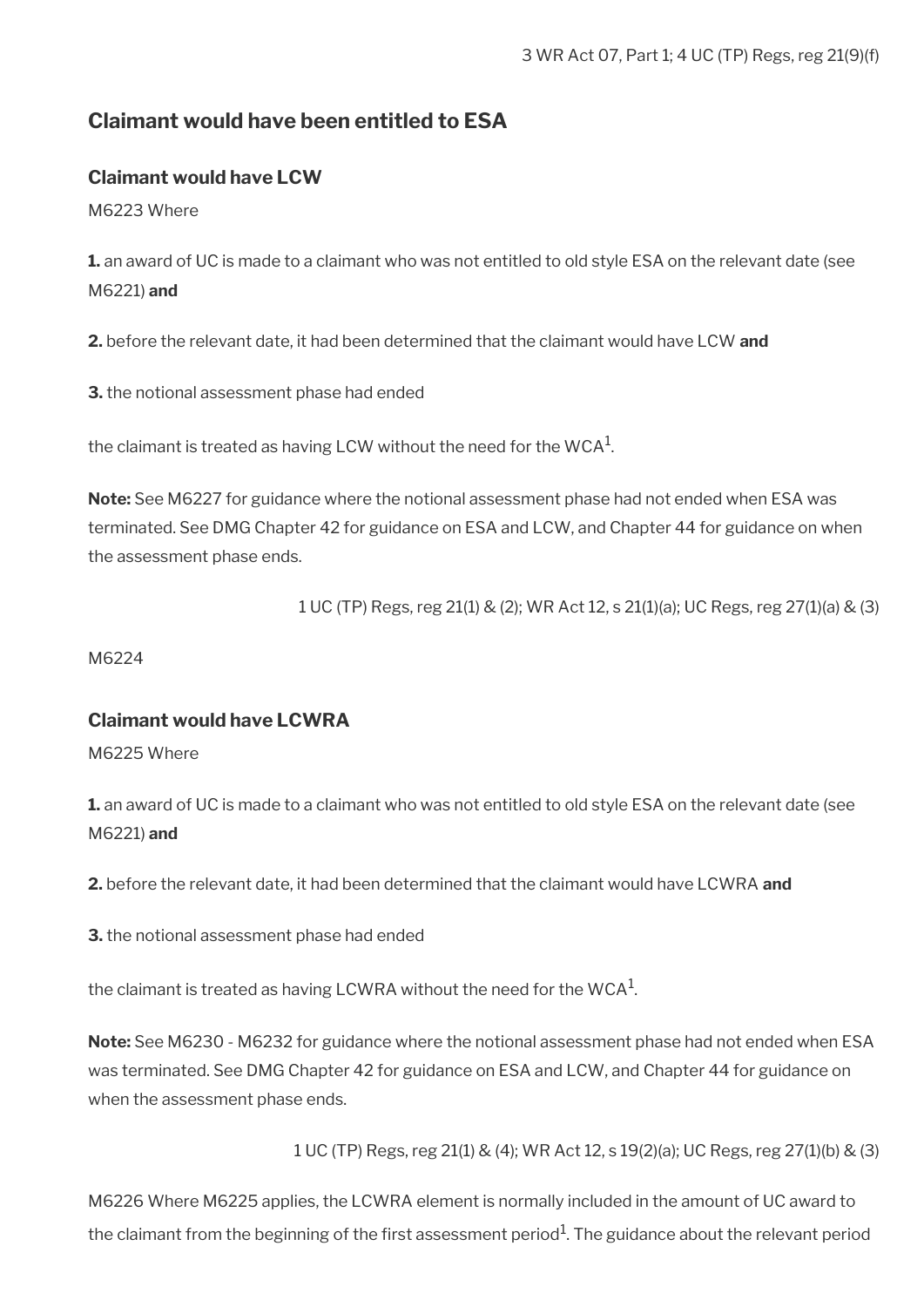before which the element is not included in the UC award<sup>2</sup> in ADM Chapter F5 (LCWRA element) does not apply.

1 UC (TP) Regs, reg 21(5); 2 UC Regs, reg 28

M6227 - M6229

## <span id="page-44-0"></span>**Claimant not entitled to ESA – notional assessment phase has not ended**

### **Notional assessment phase less than 13 weeks**

M6230 Where

**1.** an award of UC is made to a claimant who was not entitled to old style ESA on the relevant date (see M6221) **and**

**2.** on the relevant date, the notional assessment phase $^1$  had lasted for less than 13 weeks

the guidance in ADM Chapter F5 (LCWRA element) about the length of the relevant period (during which the LCWRA element cannot be included in a UC award), and when it begins, does not apply<sup>2</sup>. Instead, the relevant period is 13 weeks, beginning with the first day of the ESA notional assessment phase $^3\!$ 

**Note:** If on application of the WCA it is determined that the claimant has LCWRA, the LCWRA element should be included in the UC award from the frst day of the assessment period after the one in which the relevant period ends $^4$ .

> 1 WR Act 07, s 24(2); UC (TP) Regs, reg 19(8); 2 reg 21(1) & (6)(a); 3 reg 21(6)(b); 4 UC Regs, reg 28(1); UC, PIP, JSA & ESA (D&A) Regs, reg 35(9)(a)

## **Notional assessment phase more than 13 weeks**

M6231 Where

**1.** an award of UC is made to a claimant who was not entitled to old style ESA on the relevant date (see M6221) **and**

**2.** on the relevant date, the notional assessment phase $^{\rm 1}$  had

- **2.1** not ended **and**
- **2.2** lasted for more than 13 weeks

the guidance in ADM Chapter F5 (LCWRA element) about the relevant period (during which the LCWRA element cannot be included in a UC award) does not apply<sup>2</sup>.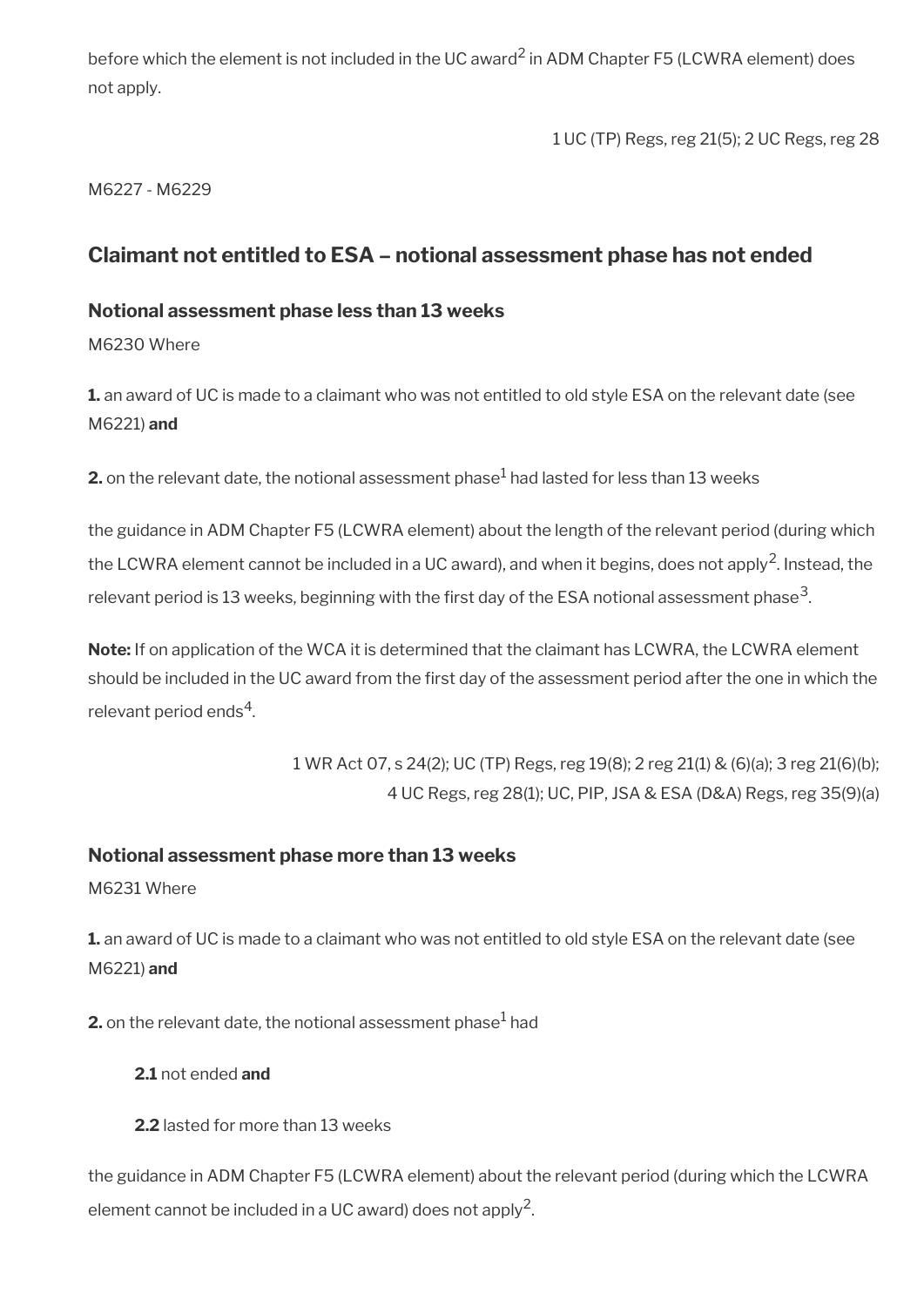M6232 If on application of the WCA it is determined that the claimant has LCWRA, the LCWRA element is included in the UC award from the beginning of the first assessment period $^1\!$ 

1 UC (TP) Regs, reg 21(7)(b) & (c)

M6233 - M6239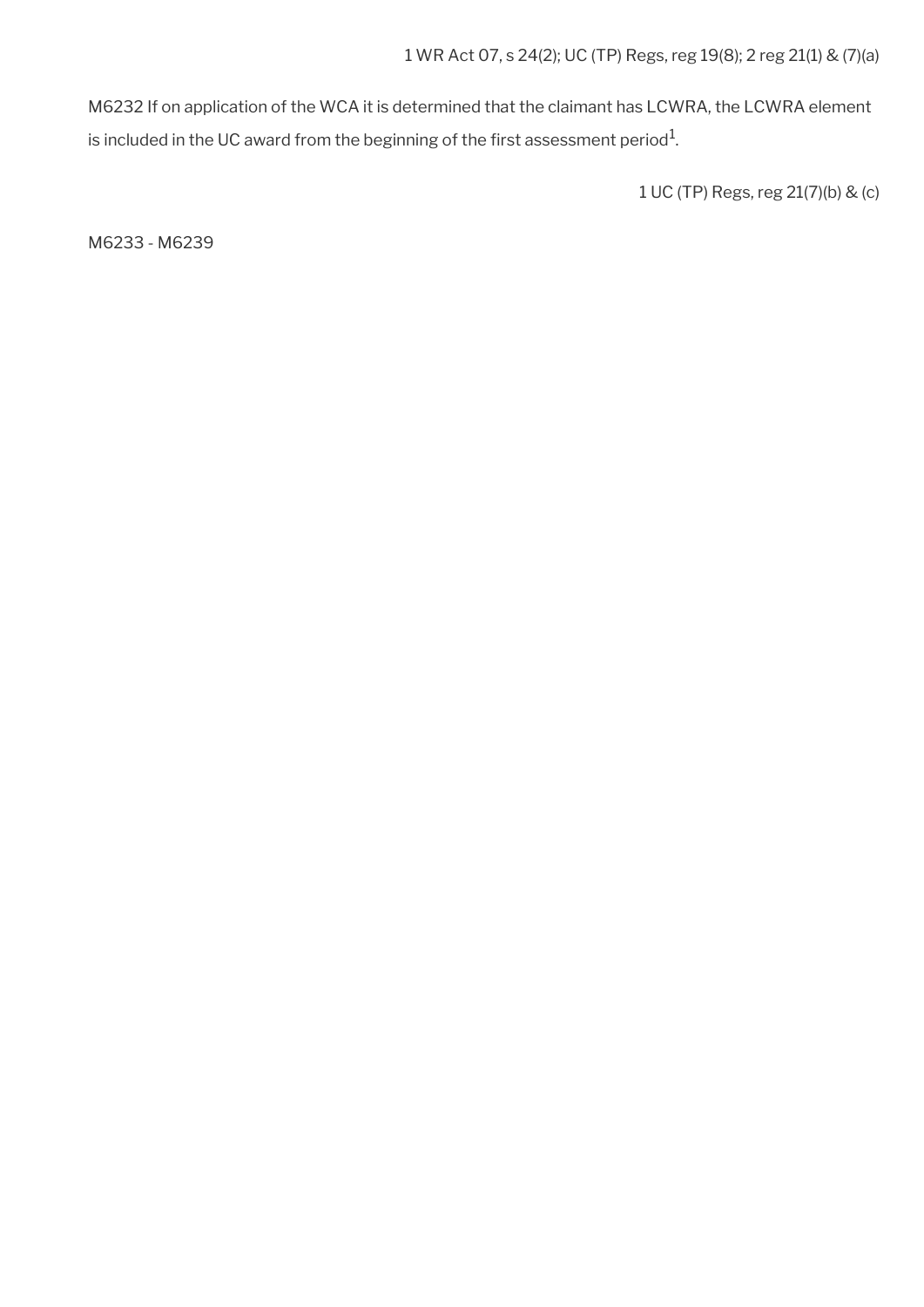# **Claimants with IfW – credits only cases M6240 - M6249**

[Claimants approaching pensionable age](#page-46-0) M6240 - M6244

[Other claimants](#page-17-0) M6245 - M6249

## <span id="page-46-0"></span>**Claimants approaching pensionable age**

M6240 Where

**1.** an award of UC is made to a claimant who is entitled to credits<sup>1</sup>and

**2.** the claimant will reach pensionable age<sup>2</sup> within one year **and**

**3.** the claimant was not receiving

**3.1** IS on the grounds of incapacity for work or disability **or**

**3.2** IB or SDA

the claimant is treated as having LCW or LCWRA from the beginning of the frst assessment period for the purposes of entitlement to a work capability element only if they are also entitled to one of the benefts at M6261 or M6262. There is no requirement to serve a relevant period, and the work capability element is included in the UC award from the beginning of the first assessment period $^3$ . See M6241 -M6422 for guidance on which element is included in the UC award.

**Note 1:** See DMG Chapter 45 for the meaning of pensionable age.

Note 2: See M6423 for guidance where the claimant is not entitled to any of the benefits at M6261 or M6262.

> 1 SS (Credits) Regs, reg 8B(2)(a)(i), (ii) & (iii); 2 ESA (TP, HB & CTB)(EA)(No. 2) Regs, reg 2(1); Pensions Act 95, Sch 4, para 1; 3 UC (TP) Regs, reg 26

M6241 The claimant is entitled to the LCW element where they are entitled to any of the benefits at M6261 and are **not** entitled to any of the benefits at M6262<sup>1</sup>.

1 UC (TP) Regs, reg 24(1)(d) & 26(2)

M6242 The claimant is entitled to the LCWRA element where they are entitled to any of the benefits at M6262<sup>1</sup>.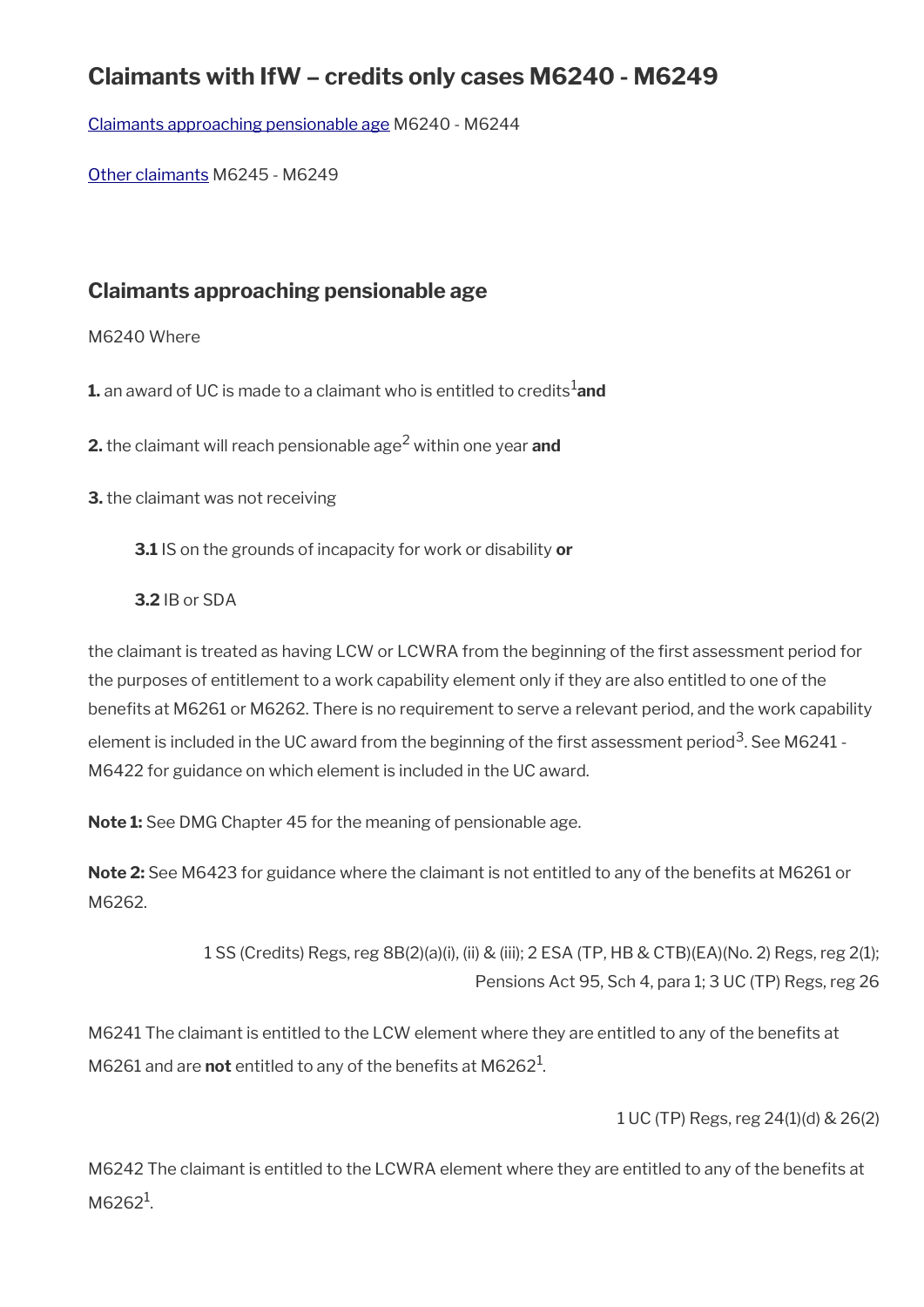M6243 Where the claimant

**1.** satisfes the conditions at M6240 **1.** - **3.**1**and**

**2.** is not entitled to any of the benefits at M6261 or M6262<sup>2</sup>and

**3.** is found to have LCW or LCWRA under UC provisions<sup>3</sup>

they are treated as having LCW or LCWRA as appropriate from the beginning of the first assessment period. The LCW or LCWRA element is included in the UC award from the same date $^4\!$ 

1 UC (TP) Regs, reg 26(1); 2 reg 24(1)(d) or 24(3)(d); 3 UC Regs, Part 5; 4 UC (TP) Regs, reg 26(4)

M6244

## **Other claimants**

M6245 Where

**1.** an award of UC is made to a claimant who is entitled to credits<sup>1</sup>and

**2.** the claimant will not reach pensionable age<sup>2</sup> within one year **and** 

**3.** the claimant was not receiving

**3.1** IS on the grounds of incapacity for work or disability **or**

**3.2** IB or SDA<sup>3</sup>

the claimant is treated as having LCW or LCWRA, if assessed as such, from the beginning of the first assessment period for the purposes of entitlement to a work capability element $\rm ^4$ . There is no requirement to serve a relevant period, and the work capability element is included in the UC award from the beginning of the first assessment period $^{\mathbf{5}}$ .

> 1 SS (Credits) Regs, reg 8B(2)(a)(i), (ii) & (iii); UC (TP) Regs, reg 27(1)(a); 2 ESA (TP, HB & CTB)(EA)(No. 2) Regs, reg 2(1); Pensions Act 95, Sch 4, para 1; UC (TP) Regs, reg 27(1)(b) 3 reg 27(1)(b); 4 reg 27(2)(a); 5 reg 27(2)(b)

M6246 - M6249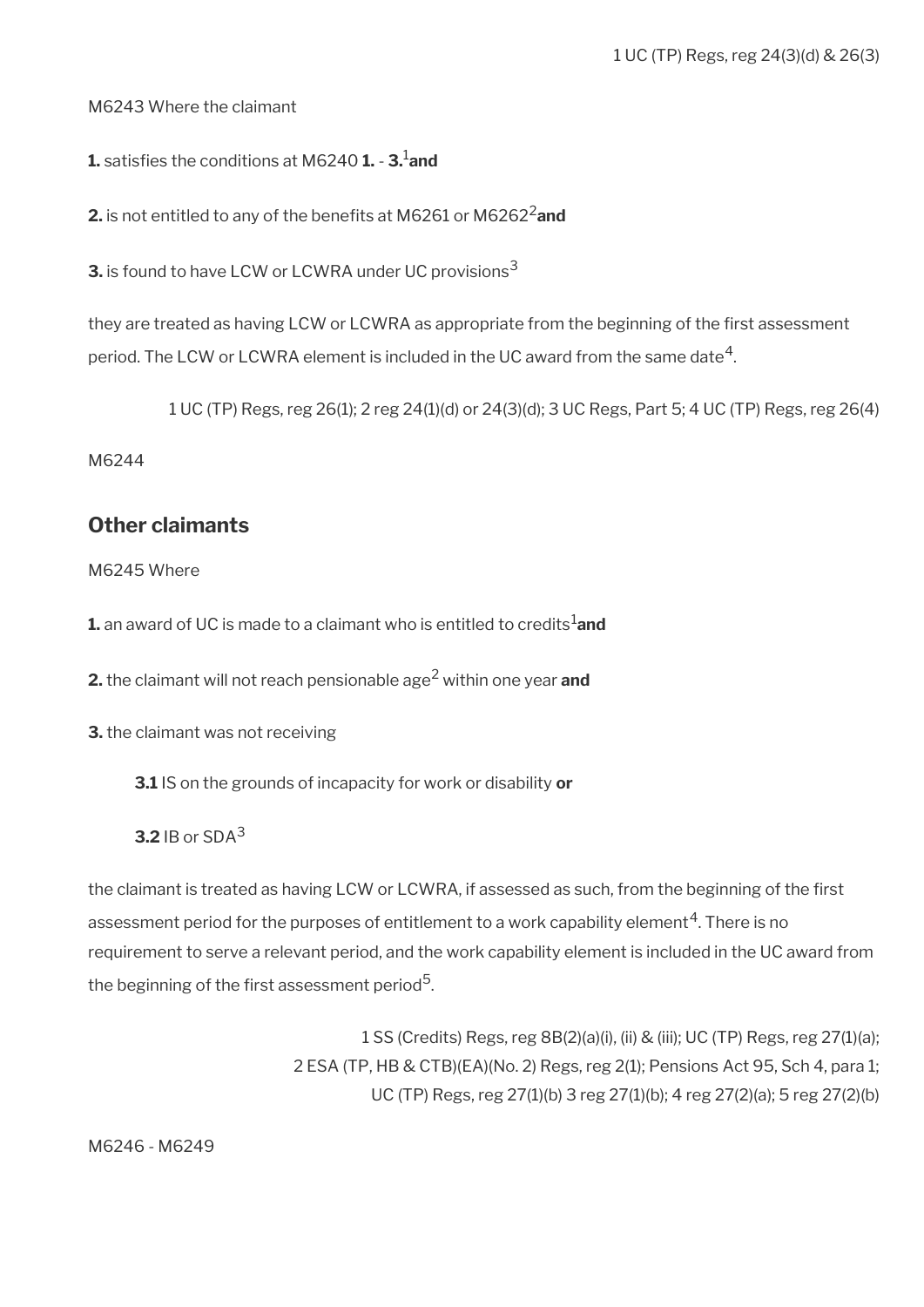# **Claimant entitled to IS, IB or SDA M6250 - M6262**

[Introduction](#page-23-0) M6250 - M6251

[Claimant entitled to IS on the grounds of incapacity for work or disability](#page-48-0) M6252

[Claimant entitled to IB or SDA](#page-49-0) M6253 - M6259

[Claimant entitled to IB or SDA and approaching pensionable age M](#page-50-0)6260 - M6262

## **Introduction**

M6250 Claimants who are entitled to

**1.** IS on the grounds of incapacity for work or disability **or**

**2.** IB **or**

### **3.** SDA

are being reassessed to determine whether their benefit, referred to as an existing award $^1$ , can be converted to ESA. This is known as IB Reassessment – see DMG Chapter 45 for detailed guidance. This section gives guidance on the action to take where a claimant entitled to an existing award becomes a UC claimant.

1 WR Act 07, Sch 4, para 11

M6251 Where IB or SDA is in payment at the time the award of UC to claimants begins, it is taken into account as unearned income $^1$ . See ADM Chapter H5 (Unearned income) for detailed guidance. For the purposes of this section, IB and SDA are existing benefits $^2\!$ 

1 UC (TP) Regs, reg 25(1); UC Regs, reg 66, 2 UC (TP) Regs, reg 25(2)

## <span id="page-48-0"></span>**Claimant entitled to IS on the grounds of incapacity for work or disability**

## M6252 Where

**1.** an award of UC is made to a claimant who was entitled to IS on the grounds of incapacity for work or disability on the day the UC claim was made or treated as made1 **and**

**2.** it is determined under UC provisions $^2$  that the claimant has LCW or LCWRA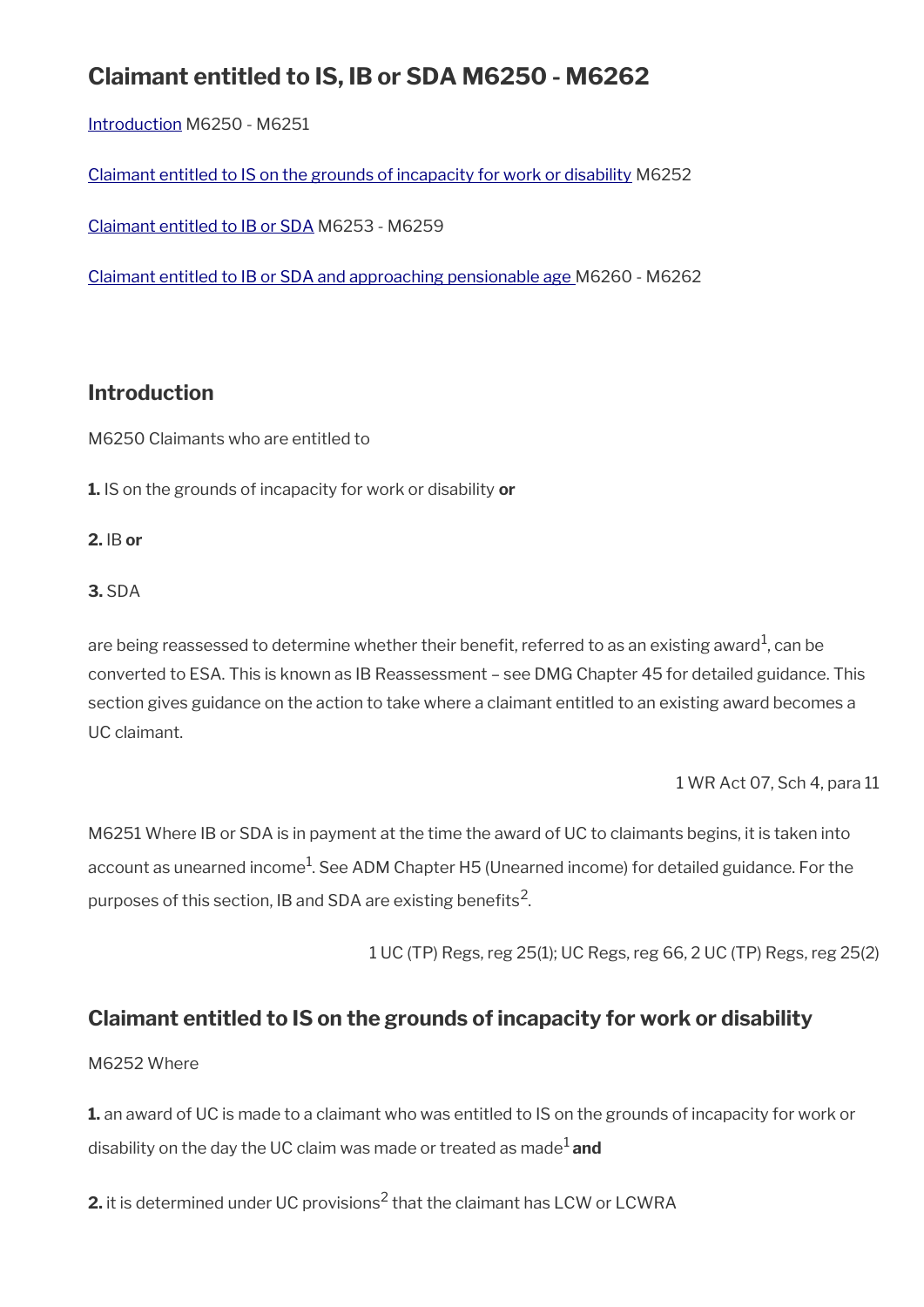the claimant is treated as having LCW or LCWRA from the beginning of the first assessment period for the purposes of entitlement to a work capability element $^3$ . There is no requirement to serve a relevant period, and the work capability element is included in the UC award from the beginning of the first assessment period $^{\rm 4}$ .

**Note:** Whether or not the conversion phase had begun, it terminates when the award of IS terminates – see DMG Chapter 45 for further details. The claimant should be referred for the WCA under UC rules – see ADM Chapters G1 - G3.

> 1 WR Act 07, Sch 4, para 11; UC (TP) Regs, reg 22(3); 2 UC Regs, Part 5; 3 UC (TP) Regs, reg 22(1) and (2)(a)(i) & (b)(i); 4 reg 22(2)(a)(ii) & (iii) and (b)(ii) & (iii)

## <span id="page-49-0"></span>**Claimant entitled to IB or SDA**

## **Conversion notice not issued**

M6253 Where

**1.** an award of UC is made to a claimant who was entitled to IB or SDA on the day the UC claim was made or treated as made1**and**

**2.** it is determined under UC provisions $^2$  that the claimant has LCW or LCWRA

the claimant is treated as having LCW or LCWRA from the beginning of the first assessment period for the purposes of entitlement to a work capability element $^3$ . There is no requirement to serve a relevant period, and the work capability element is included in the UC award from the beginning of the first assessment period $^{\rm 4}$ .

**Note 1:** See M6260 - M6262 where the claimant is approaching pensionable age.

**Note 2:** See DMG Chapter 45 for guidance on IB Reassessment, the conversion notice and pensionable age.

> 1 WR Act 07, Sch 4, para 11; UC (TP) Regs, reg 22(3); 2 UC Regs, Part 5; 3 UC (TP) Regs, reg 22(1) and (2)(a)(i) & (b)(i); 4 reg 22(2)(a)(ii) & (iii) and (b)(ii) & (iii)

M6254 Where the UC claimant is found to have LCW or LCWRA as in M6253, the award of IB or SDA should continue to be taken into account as unearned income $^1$  as in M6251 until it is converted to an award of new style ESA.

1 UC (TP) Regs, reg 25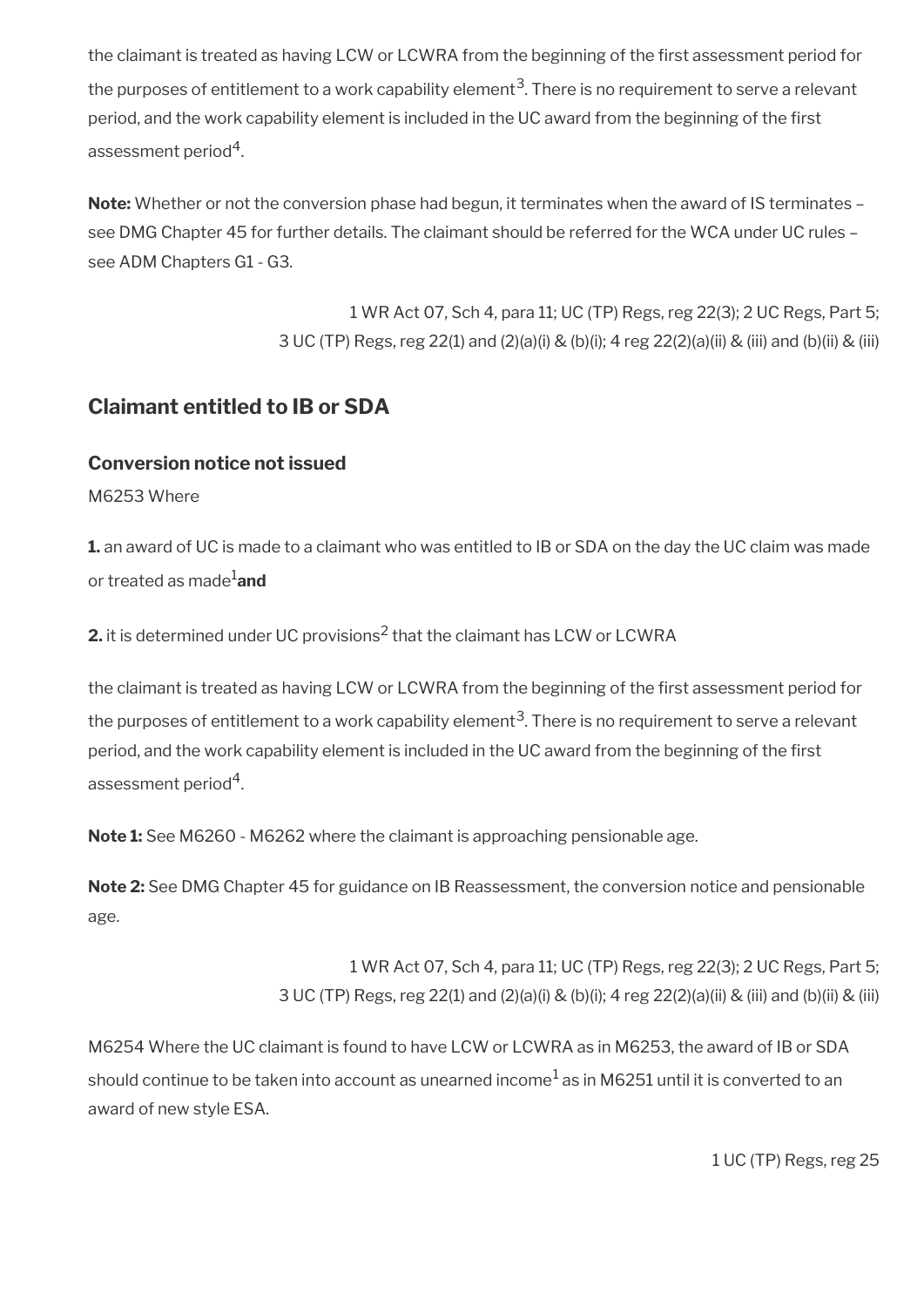### **Conversion notice issued**

M6255 Where

**1.** an award of UC is made to a claimant who is entitled to IB or SDA ("the relevant award") **and**

**2.** on or before the date the UC claim is made or treated as made the conversion notice is issued<sup>1</sup>

the question of whether the claimant has LCW or LCWRA is determined under the IB Reassessment provisions<sup>2</sup>.

1 UC (TP) Regs, reg 23(1); 2 reg 23(1A); ESA (TP, HB & CTB)(EA)(No. 2) Regs

M6256 Where, following application of the WCA, the relevant award qualifies for conversion to ESA including the WRAC

**1.** the claimant is treated as having had LCW **and**

**2.** the LCW element is included in the UC award

from the beginning of the first assessment period $^{\rm 1}$ .

1 UC (TP) Regs, reg 23(2)

M6257 Where, following application of the WCA, the relevant award qualifes for conversion to ESA including the support component

**1.** the claimant is treated as having had LCWRA **and**

**2.** the LCWRA element is included in the UC award

from the beginning of the first assessment period $^{\rm 1}$ .

1 UC (TP) Regs, reg 23(3)

M6258 Where M6256 or M6257 applies, the award of IB or SDA is converted to an award of new style  $ESA<sup>1</sup>$ .

1 ESA (TP, HB & CTB)(EA)(No. 2) Regs; WR Act 12(Commencement No. 9 etc.) Order, art 9(1) & Sch 4

M6259

## <span id="page-50-0"></span>**Claimant entitled to IB or SDA and approaching pensionable age**

M6260 Where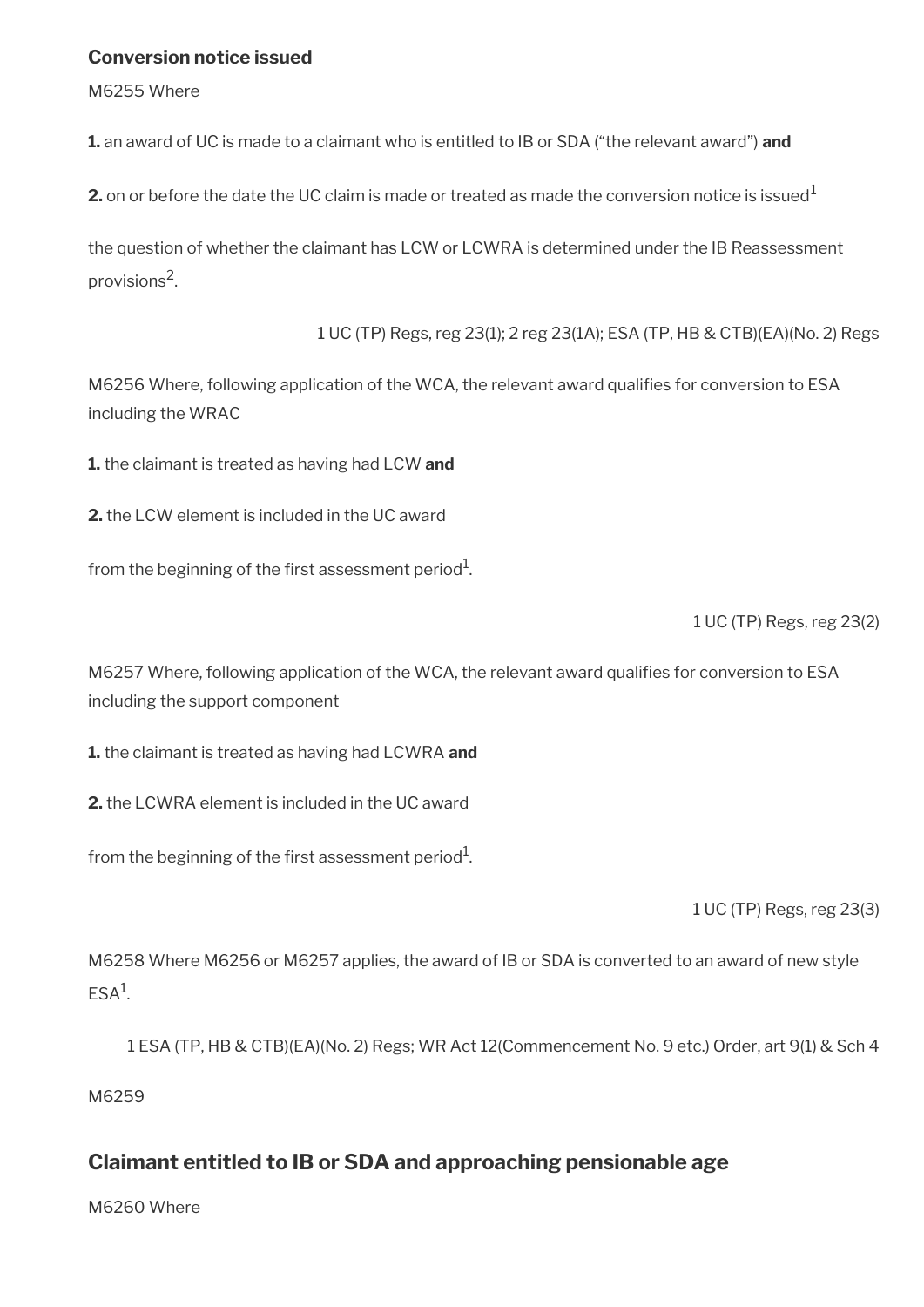**1.** an award of UC is made to a claimant who is entitled to IB or SDA<sup>1</sup>and

**2.** no conversion notice has been issued<sup>2</sup> and

**3.** the claimant will reach pensionable age<sup>3</sup> within one year **and** 

**4.** the claimant is entitled to

**4.1** PIP **or 4.2** DLA **or 4.3** AA **or 4.4** AFIP **or 4.5** CAA **or**

**4.6** any payment for attendance which is a part of WDisP

the claimant is treated as having LCW or LCWRA from the beginning of the frst assessment period for the purposes of entitlement to a work capability element. There is no requirement to serve a relevant period, and the work capability element is included in the UC award from the beginning of the first assessment period $^4$ . See M6261 - M6262 for guidance on which element is included in the UC award.

1 WR Act 07, Sch 4, para 11; UC (TP) Regs, reg 19(8); 2 ESA (TP, HB & CTB)(EA)(No. 2) Regs, reg 4; 3 reg 2(1); Pensions Act 95, Sch 4, para 1; 4 UC (TP) Regs, reg 24

M6261 The claimant is entitled to the LCW element where they are entitled to<sup>1</sup>

**1.** PIP and neither

**1.1** the daily living component **or**

**1.2** the mobility component

is payable at the enhanced rate2**or**

**2.** DLA and either

**2.1** the care component is payable at the middle rate **or**

**2.2** the mobility component is payable at the lower rate<sup>3</sup>or

**3.** AA payable at the lower rate<sup>4</sup>or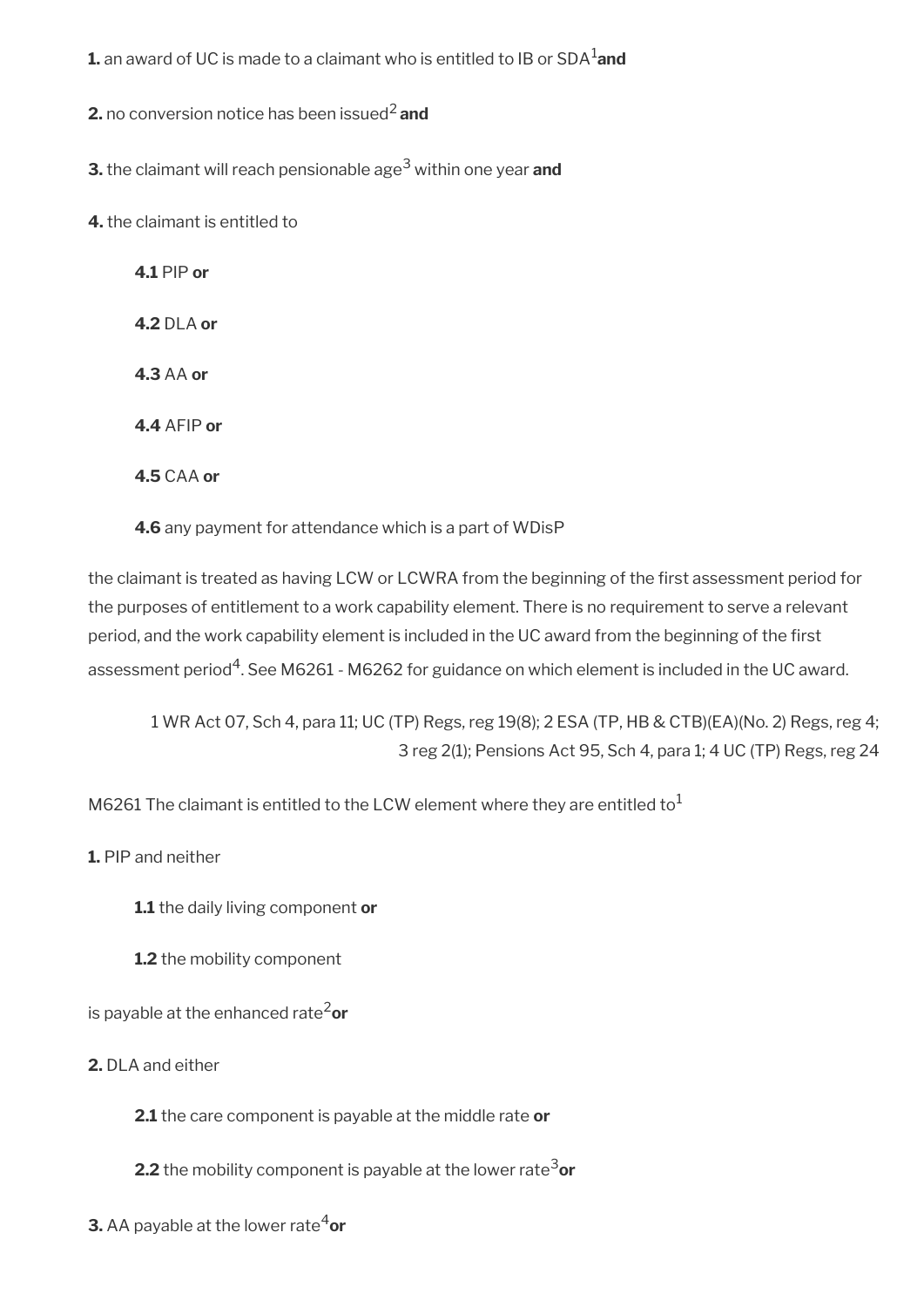**4.** CAA which is not awarded for exceptionally severe disablement<sup>5</sup>or

 ${\sf s.}$  payment for attendance as part of WDisP which is not awarded for exceptionally severe disablement<sup>6</sup>.

**Note:** Where a claimant also receives a benefit at M6262 they will be entitled to the LCWRA element only.

1 UC (TP) Regs, reg 24(1)(d) & (2)(d); 2 WR Act 12, s 78 – 80; 3 SS CB Act 92, s 71, 72(4) & 73(11); 4 s 64 & 65; 5 s 104 & Sch 4, Part 5, para 2(a); 6 Income Tax (Earnings and Pensions) Act 2003, s 639(2); SS CB Act 92, Sch 4, part 5, para 2(a)

M6262 The claimant is entitled to the LCWRA element where they are entitled to<sup>1</sup>

**1.** PIP and either

**1.1** the daily living component **or**

**1.2** the mobility component

is payable at the enhanced rate2**or**

**2.** DLA and either

**2.1** the care component is payable at the highest rate **or**

- **2.2** the mobility component is payable at the higher rate<sup>3</sup>or
- **3.** AA payable at the higher rate<sup>4</sup>or

## **4.** AFIP5**or**

**5.** CAA which is awarded for exceptionally severe disablement<sup>6</sup>or

**6.** payment for attendance as part of WDisP which is not awarded for exceptionally severe disablement<sup>7</sup>.

1 UC (TP) Regs, reg 24(3)(d) & 4(d); 2 WR Act 12, s 78 – 80; 3 SS CB Act 92, s 71, 72(4) & 73(11); 4 s 64 & 65; 5 AF & RF (Comp Scheme) Order; 6 SS CB Act 92, s 104 & Sch 4, Part 5, para 2(b); 7 Income Tax (Earnings and Pensions) Act 2003, s 639(2); SS CB Act 92, Sch 4, part 5, para 2(a)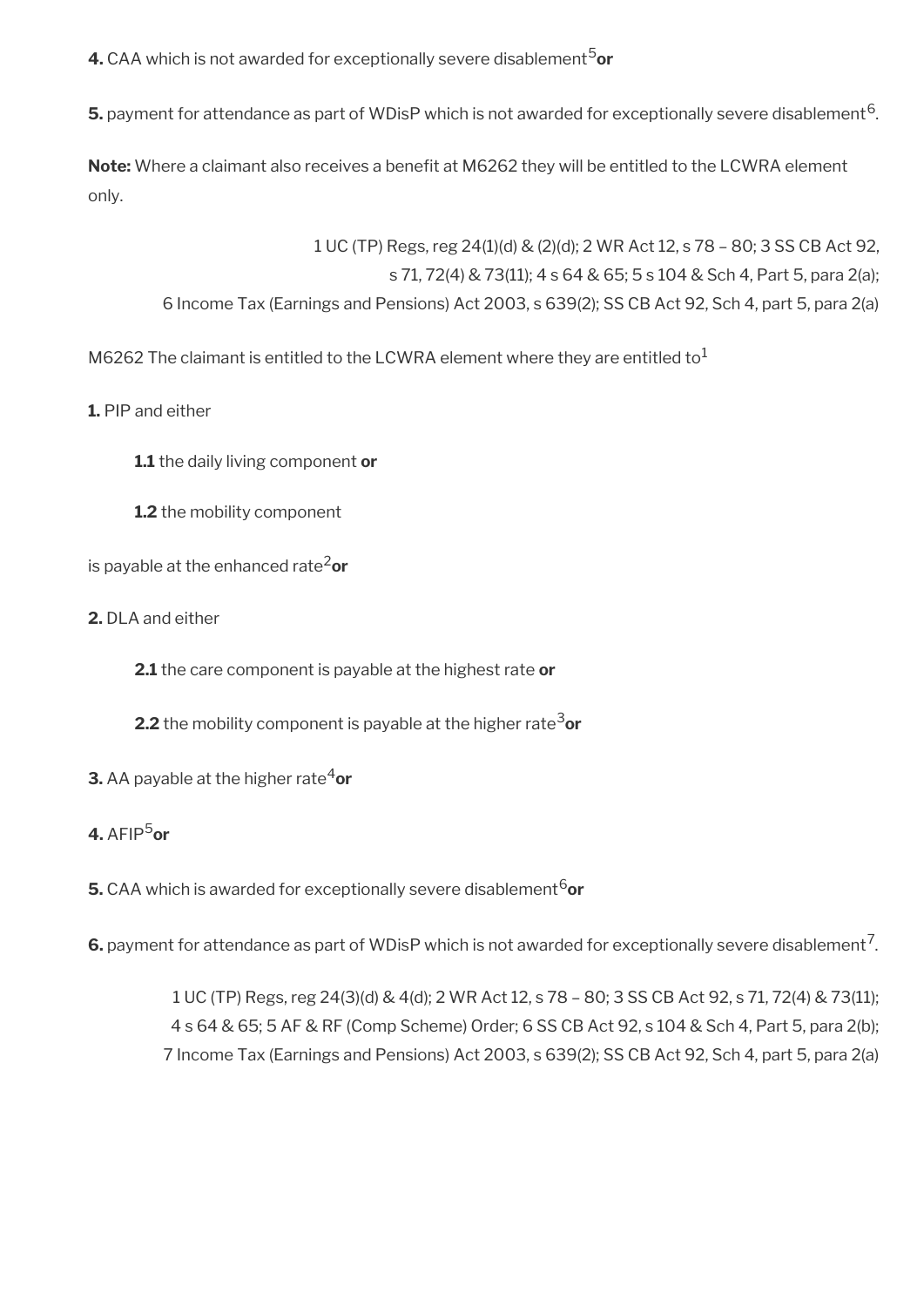# **Qualifying young person M6263 - M6269**

M6263 A person who is receiving an existing benefit is not a qualifying young person $^1$ . See M6003 for guidance on the meaning of existing benefit and ADM Chapter F1 (Child element) for guidance on qualifying young person.

1 UC (TP) Regs, reg 28

M6264 - M6269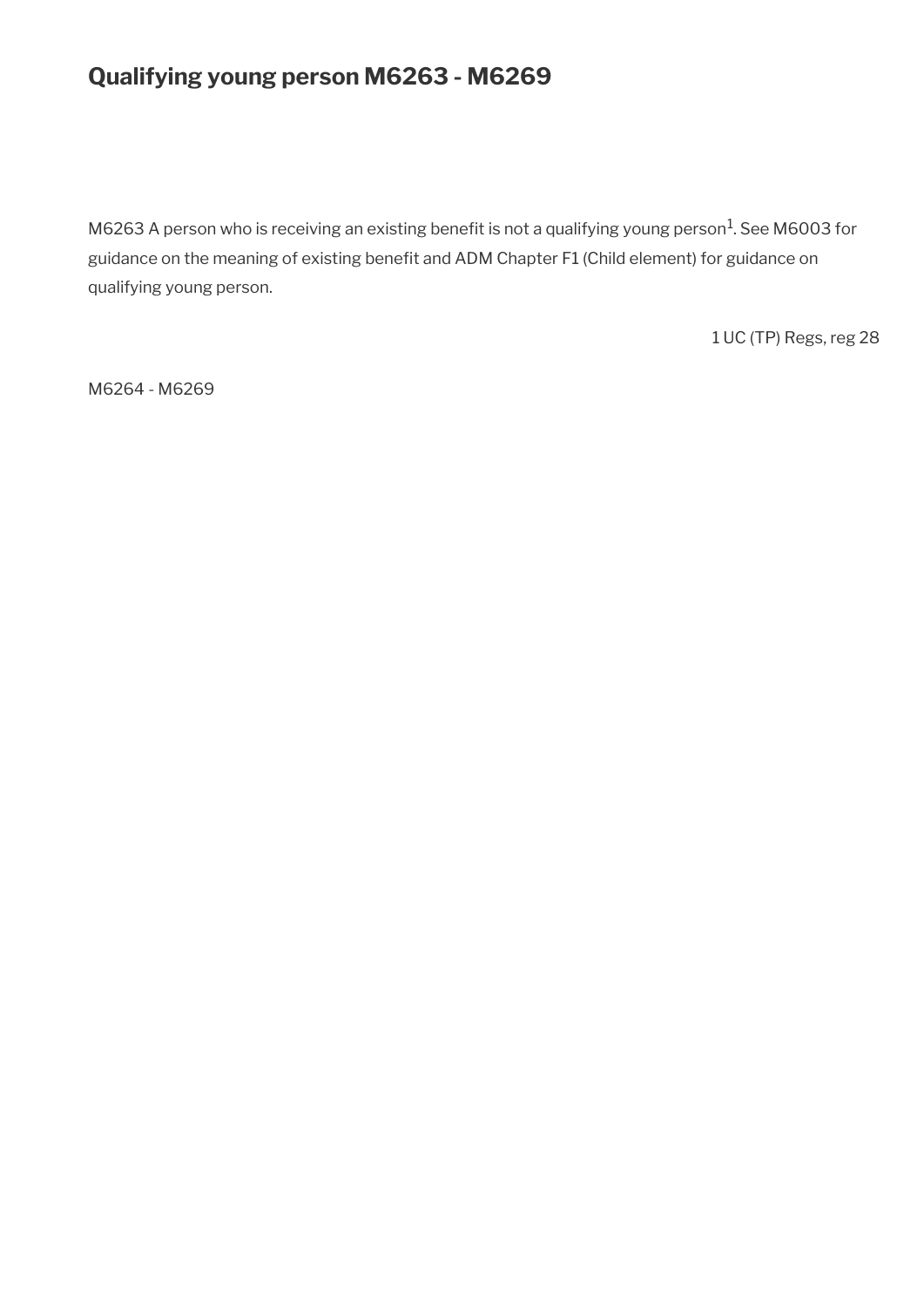# **Support for housing costs M6270 - M6279**

[Claimant previously entitled to housing costs](#page-54-0) M6270 - M6271

[Claimant not previously entitled to housing costs](#page-55-0) M6272 M6279

## <span id="page-54-0"></span>**Claimant previously entitled to housing costs**

 $M6270$  Where $1$ 

**1.** an award of UC is made to a claimant who was

**1.1** entitled to JSA(IB), ESA(IR) or IS at any time during the period of one month ending on the day the UC claim was made or treated as made or would have been so entitled had the award not been terminated2**or**

**1.2** the partner of a person entitled to JSA(IB), ESA(IR) or IS at any time during the period of one month ending on the day the UC claim was made or treated as made but the UC award is not a joint award to the claimant and that person **and**

**2.** on the relevant date (see M6271) the award in **1.** of JSA(IB), ESA(IR) or IS included housing costs<sup>3</sup> and

**3.** the claimant is liable for housing costs for the purposes of UC

the requirement to serve a qualifying period before a HCE for owner–occupiers can be included in the UC award does not apply<sup>3</sup>. See ADM Chapter F2 (Housing costs element: general) for detailed guidance on the qualifying period, and ADM Chapter F4 (Housing costs element: support for owner occupiers) for guidance on the HCE for owner–occupiers.

> 1 UC (TP) Regs, reg 29(1); 2 WR Act 12 Commencement Orders; UC (TP) Regs; 3 JSA Regs 96, Sch 2, para 14 – 16; ESA Regs 08, Sch 6, para 16 – 18; IS (Gen) Regs, Sch 3, para 15 – 17; UC (TP) Regs, reg 29(3); UC Regs, Sch 5, para 5

## **Example**

Maureen has been entitled to UC since 22.6.15. She moves in with her partner Calvin on 14.9.15. Calvin is entitled to JSA(IB), including housing costs for a loan used to buy his home. Calvin's award of JSA(IB) terminates on 21.8.15, and he and Maureen are entitled to UC as joint claimants from 22.8.15. Their UC award includes the owner–occupier housing costs element from 22.8.15.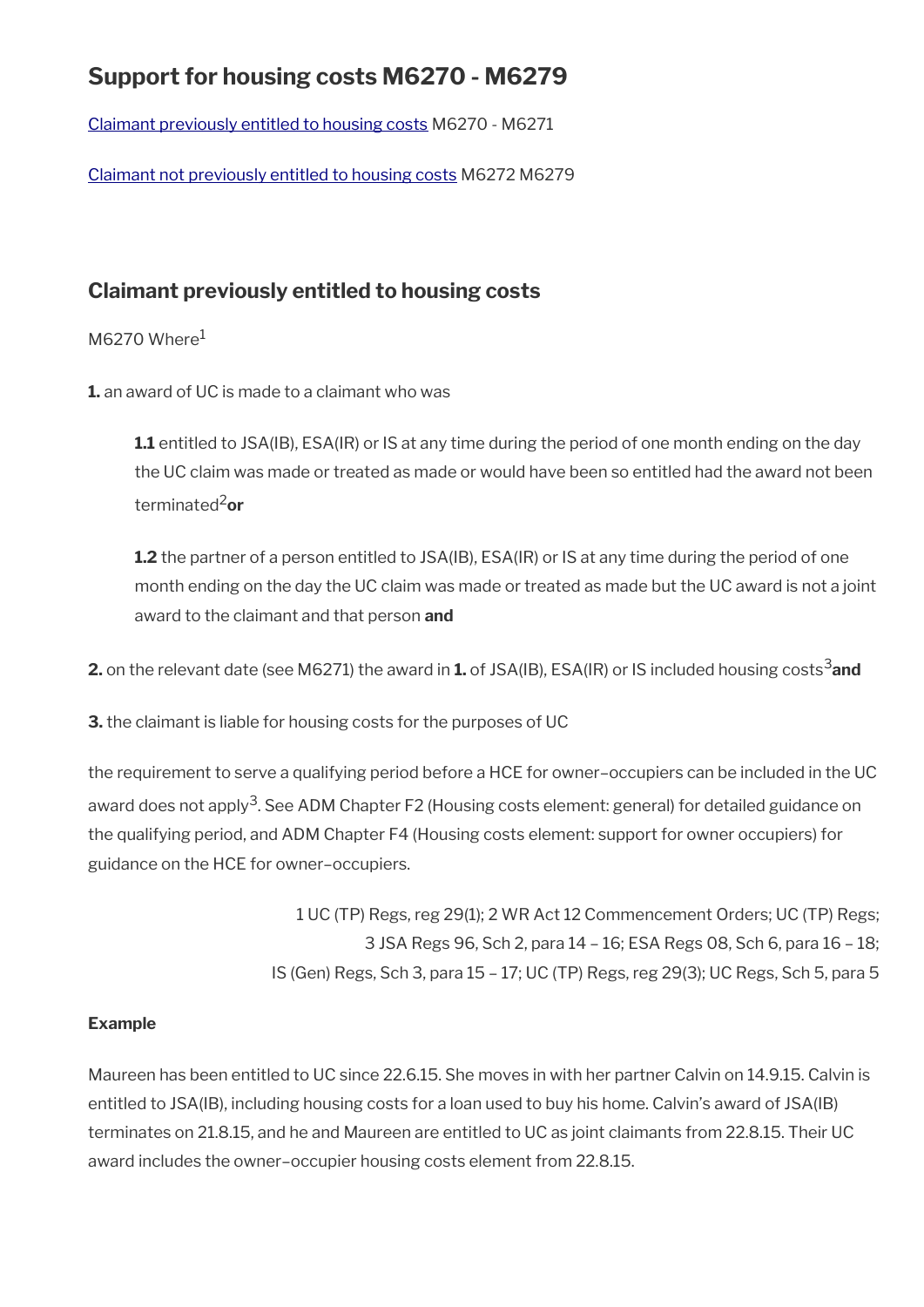## **Meaning of relevant date**

M6271 For the purpose of M6270  $\boldsymbol{2}.$  the relevant date $^1$  is

**1.** the day entitlement to JSA(IB), ESA(IR) or IS terminated where

#### **1.1** M6270 **1.1** applies **and**

**1.2** the claimant was not entitled to JSA(IB), ESA(IR) or IS on the day the claim for UC was made or treated as made **or**

**2.** the day the UC claim was made where

**2.1** M6270 **1.1** applies **and**

**2.2** the claimant is not a new claimant partner and was entitled to JSA(IB), ESA(IR) or IS on that day **or**

**3.** the day the UC claim was treated as made where

#### **3.1** M6270 **1.1** applies **and**

**3.2** the claimant is a new claimant partner and was entitled to JSA(IB), ESA(IR) or IS on that day **or**

**4.** the day

**4.1** the claimant ceased to be the partner of a person entitled to JSA(IB), ESA(IR) or IS **or**

**4.2** if earlier, the day the award of JSA(IB), ESA(IR) or IS terminated

where M6270 **1.2** applies.

1 UC (TP) Regs, reg 29(2)

## <span id="page-55-0"></span>**Claimant not previously entitled to housing costs**

 $M6272$  Where<sup>1</sup>

**1.** an award of UC is made to a claimant who was

**1.1** entitled to JSA(IB), ESA(IR) or IS at any time during the period of one month ending on the day the UC claim was made or treated as made or would have so entitled had the award not been terminated2**or**

**1.2** the partner of a person entitled to JSA(IB), ESA(IR) or IS at any time during the period of one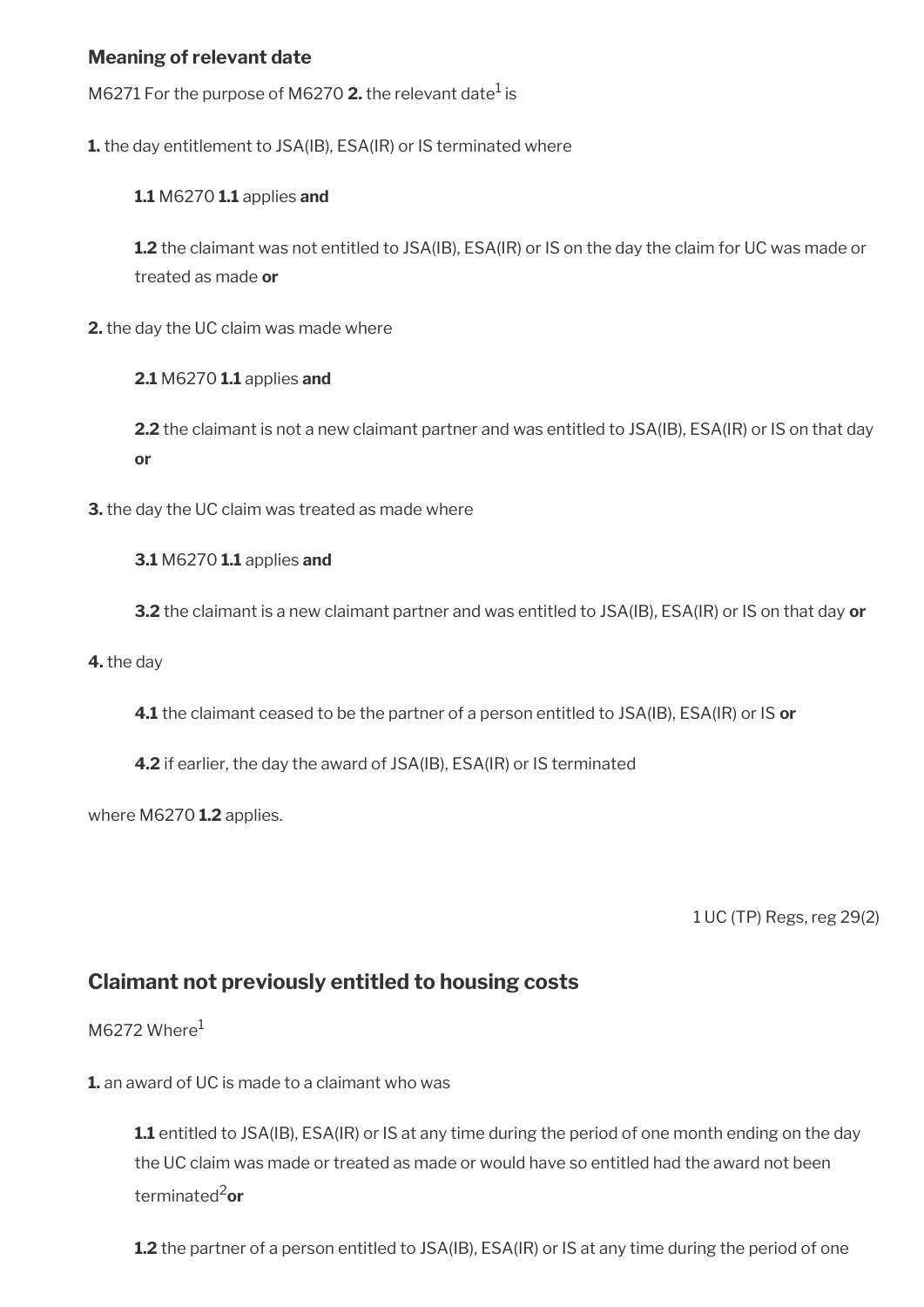month ending on the day the UC claim was made or treated as made but the UC award is not a joint award to the claimant and that person **and**

**2.** the award of JSA(IB), ESA(IR) or IS did not include housing costs because the qualifying period had not ended3**and**

**3.** the claimant is liable for housing costs for the purposes of UC

the qualifying period during which the housing costs element cannot be paid is reduced as in M6273 $^{\rm 4}$ .

1 UC (TP) Regs, reg 29(1)(a) & (b) &(4); 2 WR Act 12 Commencement Orders; UC (TP) Regs; 3 JSA Regs 96, Sch 2, para 6(1)(c) & (7)(1)(b); ESA Regs 08, Sch 6, para 8(1)(c) & 9(1)(b); IS (Gen) Regs, Sch 3, para 6(1)(c) or 8(1)(b);.4 UC (TP) Regs, reg 29(5)

M6273 Where M6272 applies, the qualifying period<sup>1</sup> before which the HCE is included in the UC award is 273 days starting with the first day the claimant or their partner was continuously entitled to JSA(IB), ESA(IR) or IS, including linked periods<sup>2</sup>. For this to apply

**1.** receipt of UC has to be continuous **and**

**2.** the claimant would otherwise qualify for the HCE

throughout the part of the qualifying period after the award of UC is made $^3$ . See DMG Chapter 23 for guidance on housings costs for JSA(IB) and IS, and DMG Chapter 44 for guidance on ESA(IR) housing costs.

**Note:** The qualifying period is 91 days for claimants who are entitled or treated as entitled to UC for a continuous period which includes 31.3.16 $^4$ .

> 1 UC (TP) Regs, reg 29(5)(b); 2 JSA Regs 96, Sch 2, para 13; ESA Regs 08, Sch 6, para 15; IS (Gen) Regs, Sch 3, para 14; 3 UC (TP) Regs, reg 29(5)(b); 4 SS (HC Amdt) Regs, reg 8

M6274 Where M6272 and M6273 apply the normal rules about non-inclusion of the HCE and the qualifying period do not apply $^{\rm 1}$ .

1 UC (TP) Regs, reg 29(3) & (5)(a); UC Regs, Sch 5, para 5

M6275 - M6279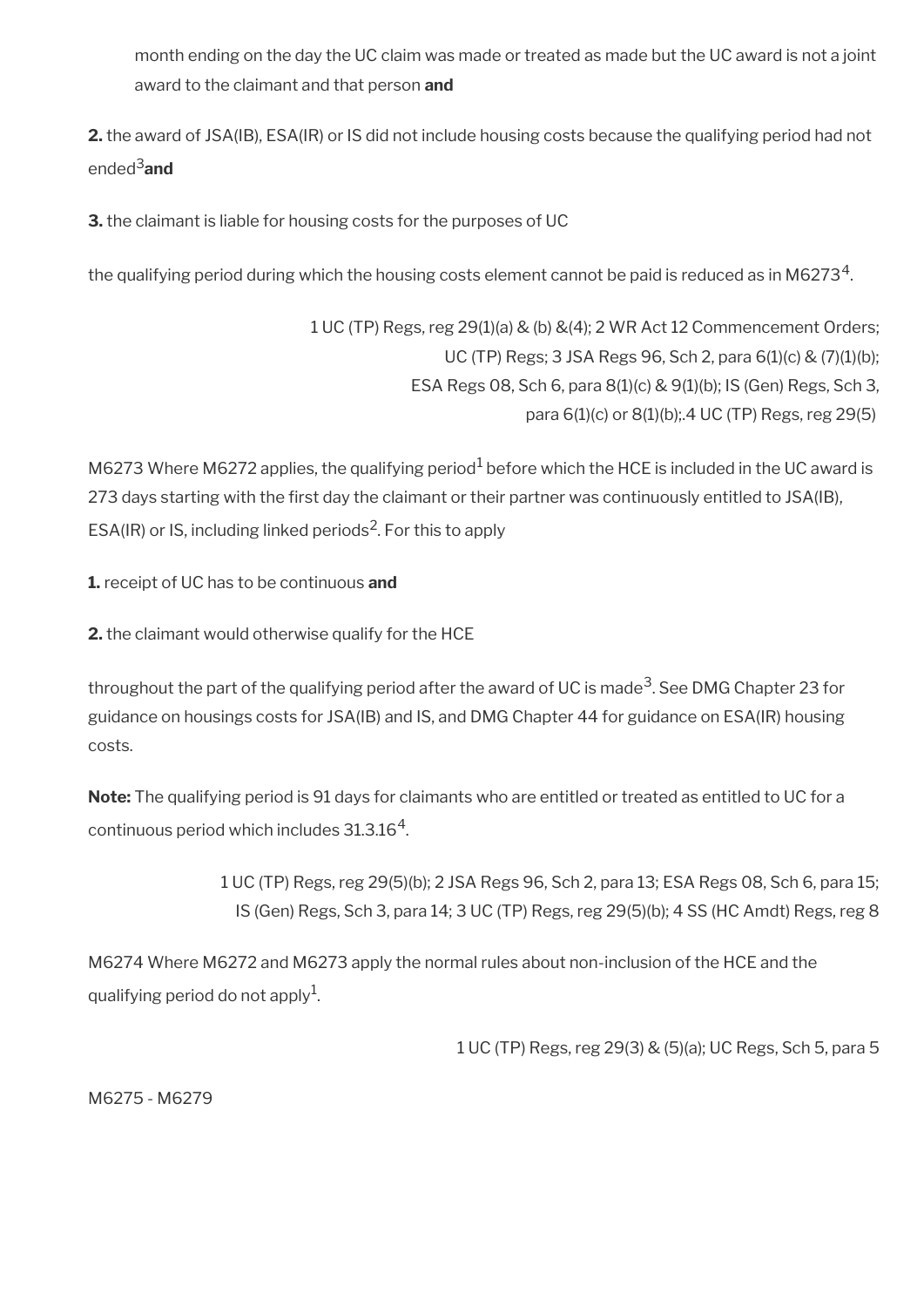## **Sanctions M6280 - M6314**

[Introduction](#page-23-0) M6280 - M6284 [Old style ESA sanctions](#page-58-0) M6285 - M6299 [Old style JSA sanctions](#page-61-0) M6300 - M6309 UC claimant awarded existing benefit M6310 - M6314

## **Introduction**

M6280 This section gives guidance on reduction of UC awards made to a UC claimant, including a new claimant partner, who, immediately before the relevant date (see M6281), was entitled to an award of ESA or JSA (see ADM Chapter M5 (Claims for UC – Digital service area) for the meaning of old style ESA and old style JSA) which had been subject to

**1.** a sanction – see M6285 et seq **or**

**2.** a loss of benefit penalty – see M6320 et seq.

See DMG Chapter 53 for guidance on ESA sanctions, DMG Chapter 34 for guidance on JSA sanctions, and DMG Chapter 08 for guidance on deductions from benefit for a loss of benefit penalty.

**Note:** If the claimant had been awarded ESA or JSA hardship payments and that award is terminated, they can apply for hardship under UC provisions. See DMG Chapter 35 and ADM Chapter L1 (Hardship) for further details.

#### **Relevant date**

M6281 In this section, the relevant date $^1$  is

**1.** the day the award of ESA or JSA terminated where the claimant was not entitled to old style ESA or old style JSA on the day the UC claim was made or treated as made **or**

2. the day before the first date of entitlement to UC where the UC claim was made where the claimant is not a new claimant partner and was entitled to old style ESA or old style JSA on that day **or**

**3.** the day the UC claim was treated as made where the claimant is a new claimant partner and was entitled to old style ESA or old style JSA on that day.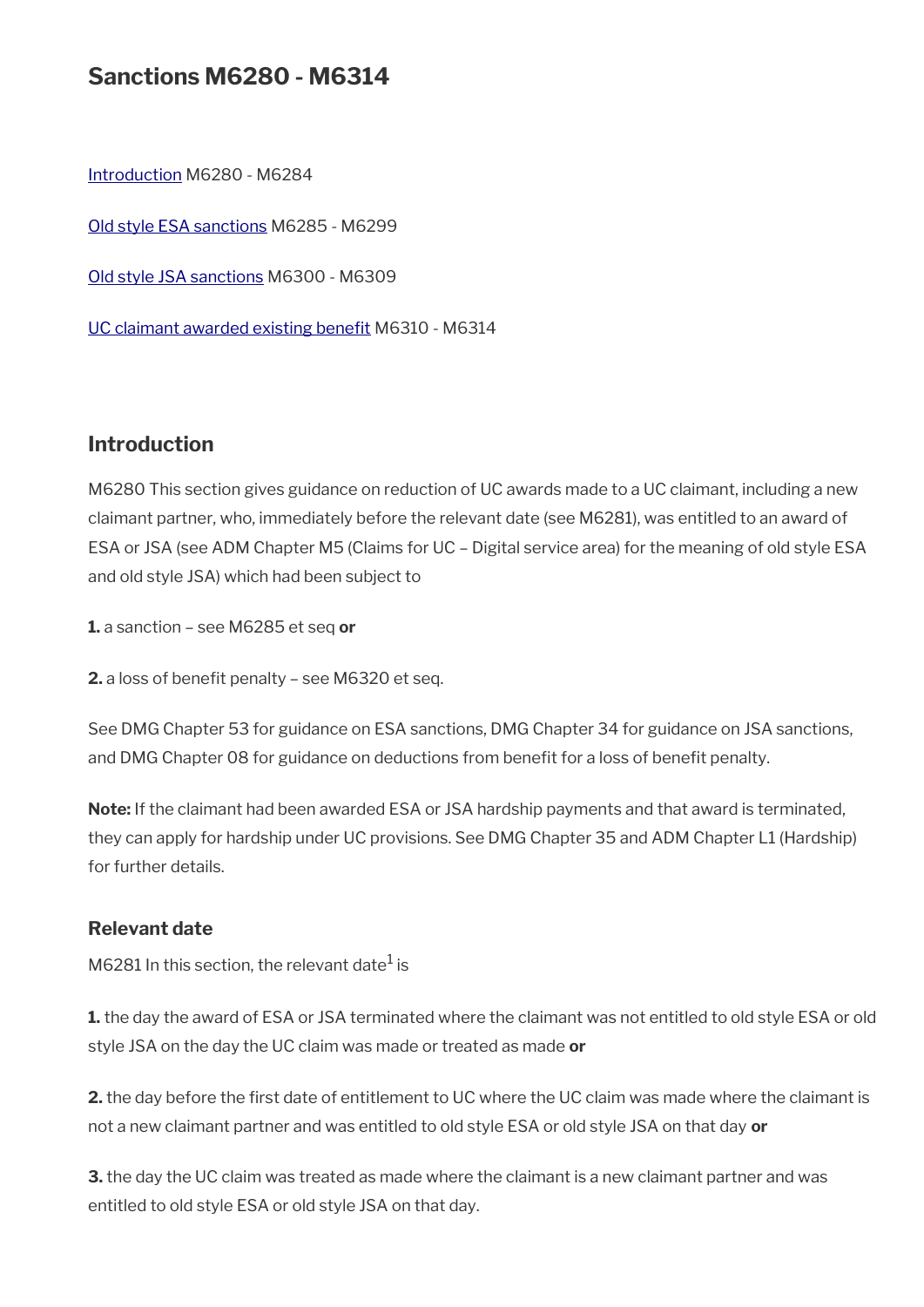M6282 - M6284

## <span id="page-58-0"></span>**Old style ESA sanctions**

M6285 Where

**1.** an award of UC is made to a claimant who was previously entitled to old style ESA **and**

**2.** on the relevant date, the award of ESA was reduced because the claimant had failed without good cause to

**2.1** take part in a WFI **or**

**2.2** undertake WRA<sup>1</sup>

the ESA failure is treated as a sanctionable failure for the purposes of UC<sup>2</sup>.

1 WR Act 07, s 12 & 13; ESA Regs 08, reg 61 & 63; ESA (WRA) Regs, reg 8; 2 WR Act 12, s 27; UC (TP) Regs, reg 30(1) & (3)(a)

M6286 Where M6285 applies

**1.** the award of UC is reduced as in M6287<sup>1</sup>and

**2.** the reduction is treated as a reduction in accordance with UC rules $^2$ .

See ADM Chapter K1 for guidance on general principles for UC reduction periods.

1 UC (TP) Regs, reg 30(3)(b); 2 WR Act 12, s 27; UC (TP) Regs, reg 30(3)(c); UC Regs, reg 101

#### **Period of reduction**

M6287 The reduction period is the number of days equivalent to the length of the fixed period part of the ESA reduction<sup>1</sup> less

**1.** the number of days (if any) in that period for which old style ESA was reduced **and**

**2.** if there was a gap between the end of the ESA award and the frst date of entitlement to UC, the number of days (if any) in the period

**2.1** after the termination of the old style ESA award **and**

**2.2** before the start of the UC award<sup>2</sup>.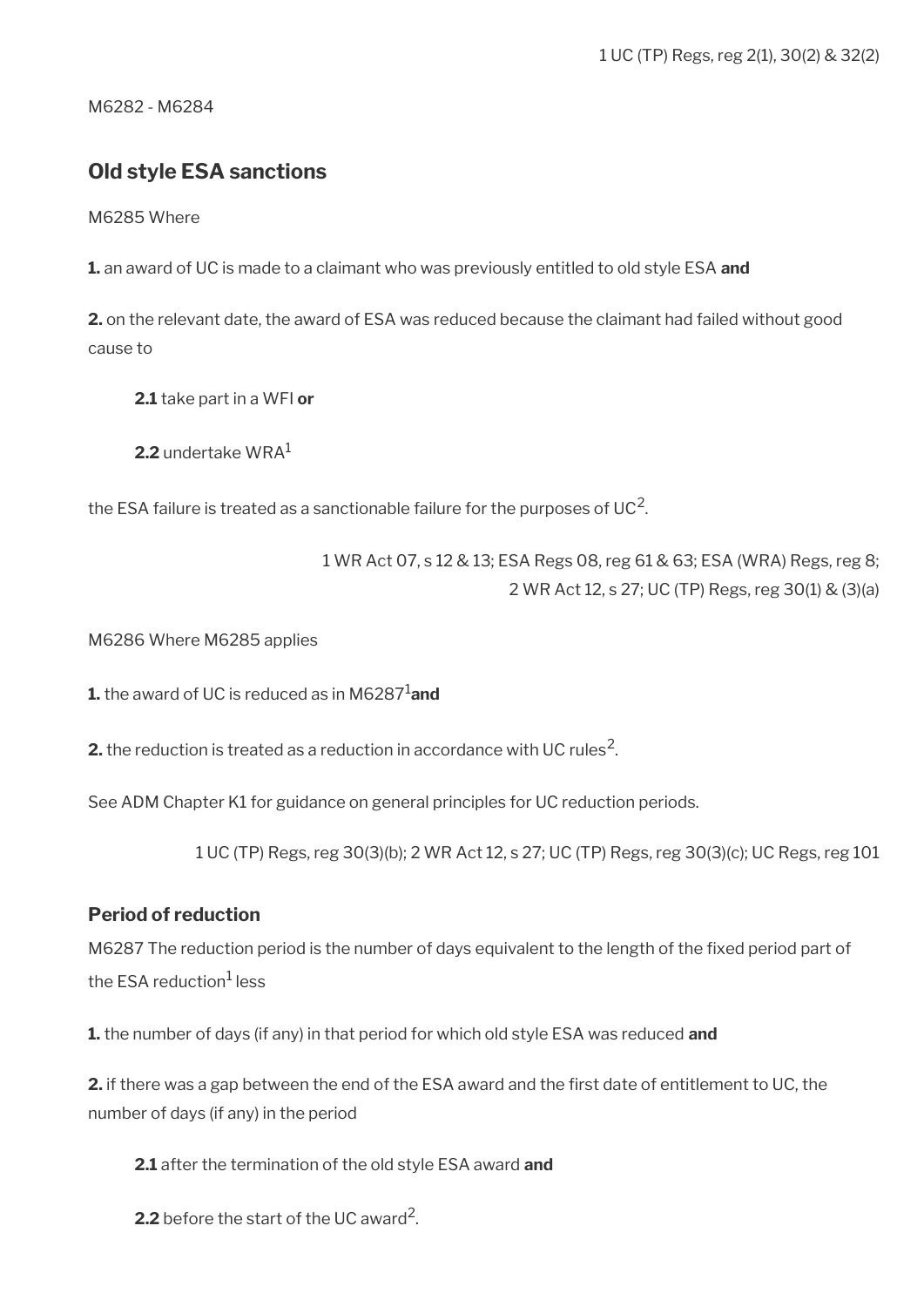**Note:** Although the claimant may not have complied with the requirement for which the old style ESA sanction was imposed, the requirement no longer applies where the award is terminated or changed to an award of new style ESA. The fixed period still has to be served and is applied to UC.

1 ESA Regs, reg 63(7); 2 UC (TP) Regs, reg 30(4)

#### **Example**

Joy is entitled to ESA(IR). She joins her partner Tony on 14.9.15. Tony has been entitled to UC since 10.7.15. Joy's award of ESA(IR) terminates on 9.9.15, as does Tony's award of UC as a single claimant. Tony and Joy are entitled as joint claimants from 10.9.15.

Joy's award of ESA(IR) had been reduced because she had failed to take part in a WFI. This was Joy's second failure, and a fixed period of reduction of two weeks was imposed after she agreed to attend a WFI. The fixed period began on 4.9.15. Joy's award of ESA(IR) was reduced for six days before it terminated on 9.9.15, and a further eight days reduction period is imposed for the UC award.

## **Escalation**

### M6288 Where

**1.** the UC claimant fails for no good reason to comply with a work–related requirement **and**

**2.** the failure is a sanctionable failure **and**

**3.** the claimant was previously entitled to old style ESA

the DM should take into account any previous ESA fxed period reductions, including a reduction carried forward to UC as in M6286, when determining what reduction period applies for the purposes of a low– level sanction<sup>1</sup>. See ADM Chapter K5 for guidance on low–level sanctions, and DMG Chapter 53 for guidance on ESA reductions.

**Note 1:** See M6289 for when M6288 does not apply.

**Note 2:** ESA fixed period reductions began on 3.12.12. Reductions before 3.12.12 are disregarded when considering what reduction period applies for low–level sanctions.

1 UC (TP) Regs, reg 31(1) & (2); UC Regs, reg 104; ESA Regs 08, reg 63

## **Example 1**

Hussain was entitled to ESA. His award terminated on 16.4.15 after he returned to work. Hussain had failed to undertake WRA on 17.12.14, and a fixed period reduction of one week was imposed from 9.1.15.

Hussain's job comes to an end, and he claims UC from 12.8.15. He is required to attend the Jobcentre fortnightly, but fails for no good reason to attend on 28.8.15. He attends on 2.9.15. The DM treats the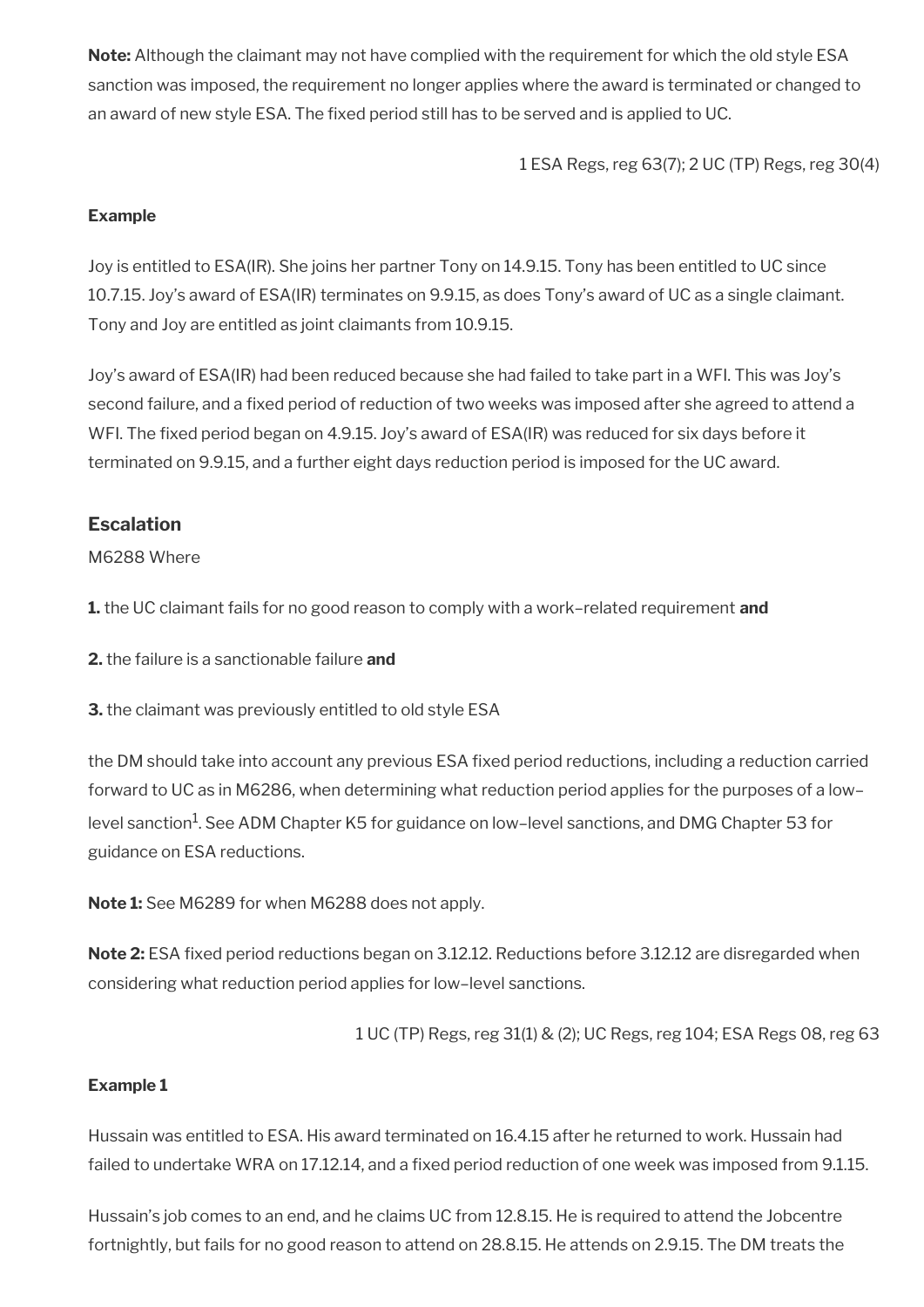ESA one week reduction as a seven day low–level sanction. As this was within 365 days of the current sanctionable failure, the DM decides that Hussain's award of UC is subject to a reduction of fve days for the period before compliance, followed by 14 days, as the failure is within 365 days of a previous failure for which a seven day reduction period is treated as applying.

## **Example 2**

Ryan is entitled to ESA. He fails to attend a WFI on 15.1.15, for which a one week fxed period reduction is imposed. Ryan then fails to undertake WRA on 28.5.15, and as this is within 52 weeks of the failure on 15.1.15, a two week fixed period reduction is imposed following compliance. The fixed period begins on 12.6.15.

Linzi has been entitled to UC since 14.5.15. On 24.6.15 she moves in with Ryan. Ryan and Linzi are entitled as joint claimants from 14.6.15. Their UC award is reduced for a period of 12 days, the balance of the ESA two weeks fixed period reduction (calculated by reducing half of the joint standard allowance).

On 3.9.15 Ryan fails for no good reason to attend a WFI. He meets the specifed compliance condition by phoning on 11.9.15 and agreeing to attend a WFI. A low-level sanction is applied. When calculating the reduction period, the DM treats the failure of 15.1.15 as incurring a seven day reduction period, and the failure of 28.5.15 as incurring a 14 day reduction period. Ryan and Linzi's award of UC is reduced for a total period of 36 days (eight for the period before compliance, and 28 as the previous failure within 365 days was for 14 days).

M6289 When determining a reduction period for a low–level sanction as in M6287, no account is taken of

**1.** a reduction of old style ESA carried forward to UC as in M6286, if the claimant is subsequently entitled to an existing beneft (see M6003 for meaning of existing beneft) **or**

**2.** a reduction of old style ESA, if after that reduction the claimant was entitled to UC, new style ESA or new style JSA, and was subsequently entitled to an existing benefit

if they are awarded UC again and there is a sanctionable failure $^1\!\!$ 

**Note:** See ADM Chapter V8 and S8 for guidance on where a UC claimant is subsequently entitled to an existing benefit.

1 UC (TP) Regs, reg 31(3); ESA Regs 08, reg 63

#### **Example**

Maddie is entitled to ESA. She fails to attend a WFI on 15.1.15, for which a one week fxed period reduction is imposed. Maddie then fails to undertake WRA on 28.5.15, and as this is within 52 weeks of the failure on 15.1.15, a two week fixed period reduction is imposed following compliance. The fixed period begins on 12.6.15.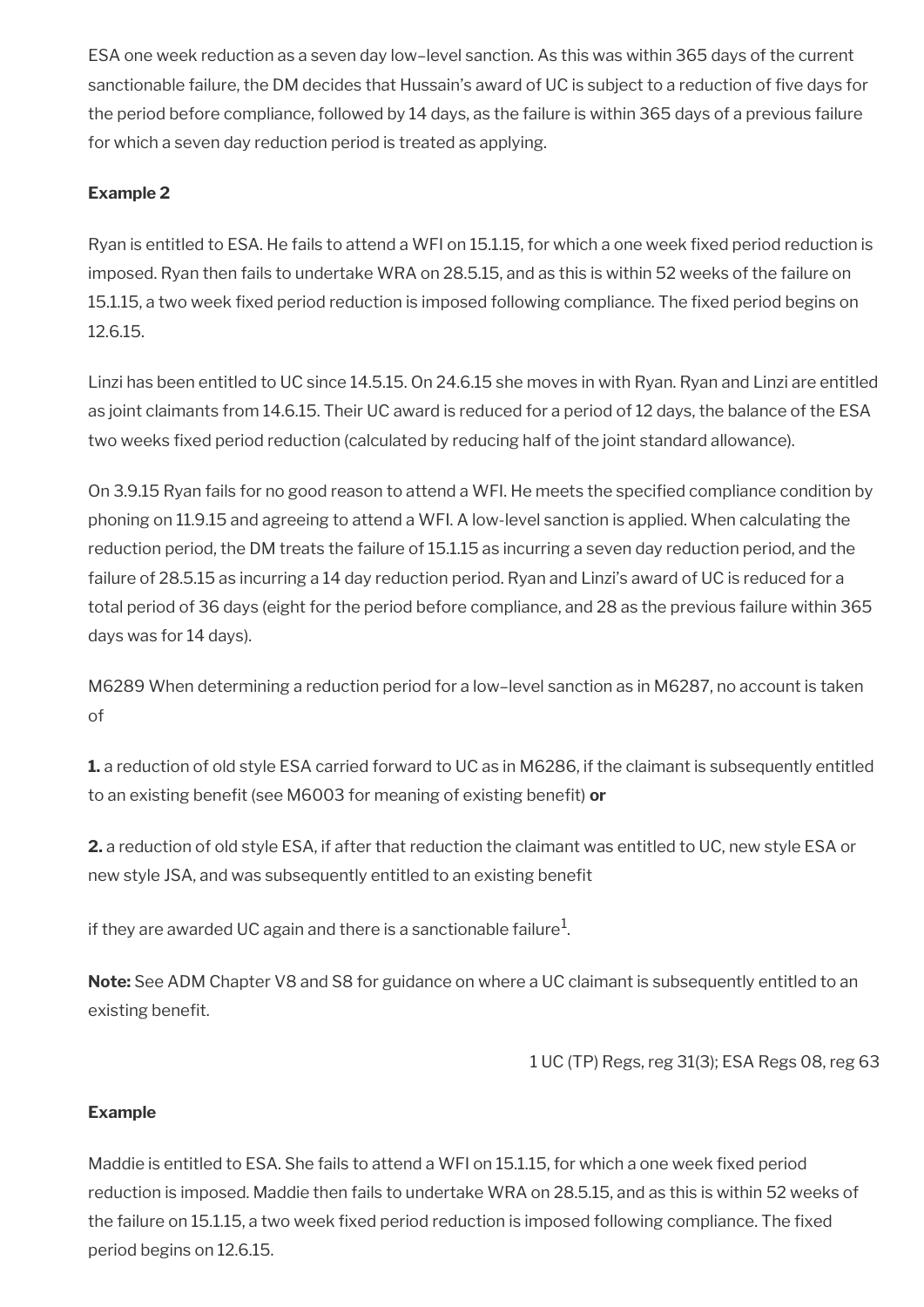David has been entitled to UC since 14.5.15. On 24.6.15 he moves in with Maddie. David and Maddie are entitled as joint claimants from 14.6.15. Their award is reduced for a period of 12 days, the balance of the ESA two weeks fixed period reduction.

On 3.9.15 Maddie fails for no good reason to attend a WFI. She phones up on 11.9.15 and agrees to attend a WFI. When calculating the reduction period, the DM treats the failure of 15.1.15 as incurring a seven day reduction period, and the failure of 28.5.15 as incurring a 14 day reduction period. David and Maddie's award of UC is reduced for a total period of 36 days (eight days for the period before compliance, and 28 days as the previous failure within 365 days was for 14 days).

M6290 - M6299

## <span id="page-61-0"></span>**Old style JSA sanctions**

M6300 Where

**1.** an award of UC is made to a claimant who was previously entitled to old style JSA **and**

**2.** on the relevant date (see M6281), the award of old style JSA was reduced because of a sanctionable failure (whether before or after 22.10.12)<sup>1</sup> and

**3.** in the case of joint–claim couples, the sanction applies to the member of the couple who is subsequently awarded UC

the JSA failure is treated as a higher–level, medium–level or low–level sanctionable failure for the purposes of UC<sup>2</sup>. See ADM Chapter K3 (Higher–level sanctions), Chapter K4 (Medium–level sanctions) and Chapter K5 (Low–level sanctions) for further guidance.

1 JS Act 95, s 19 & 19A; JSA Regs, 96, reg 69B; 2 UC (TP) Regs, reg 32(1) – (3)

M6301 Where M6300 applies

**1.** the award of UC is reduced as in M6302<sup>1</sup>and

**2.** the reduction is treated as a reduction in accordance with UC rules<sup>2</sup>.

See ADM Chapter K1 for guidance on general principles for UC reduction periods.

1 UC (TP) Regs, reg 32(3)(b);

2 WR Act 12, s 26 & 27; UC (TP) Regs, reg 32(3)(c); UC Regs, reg 101

## **Period of reduction**

M6302 The UC reduction period is the number of days equivalent to the length of the period of the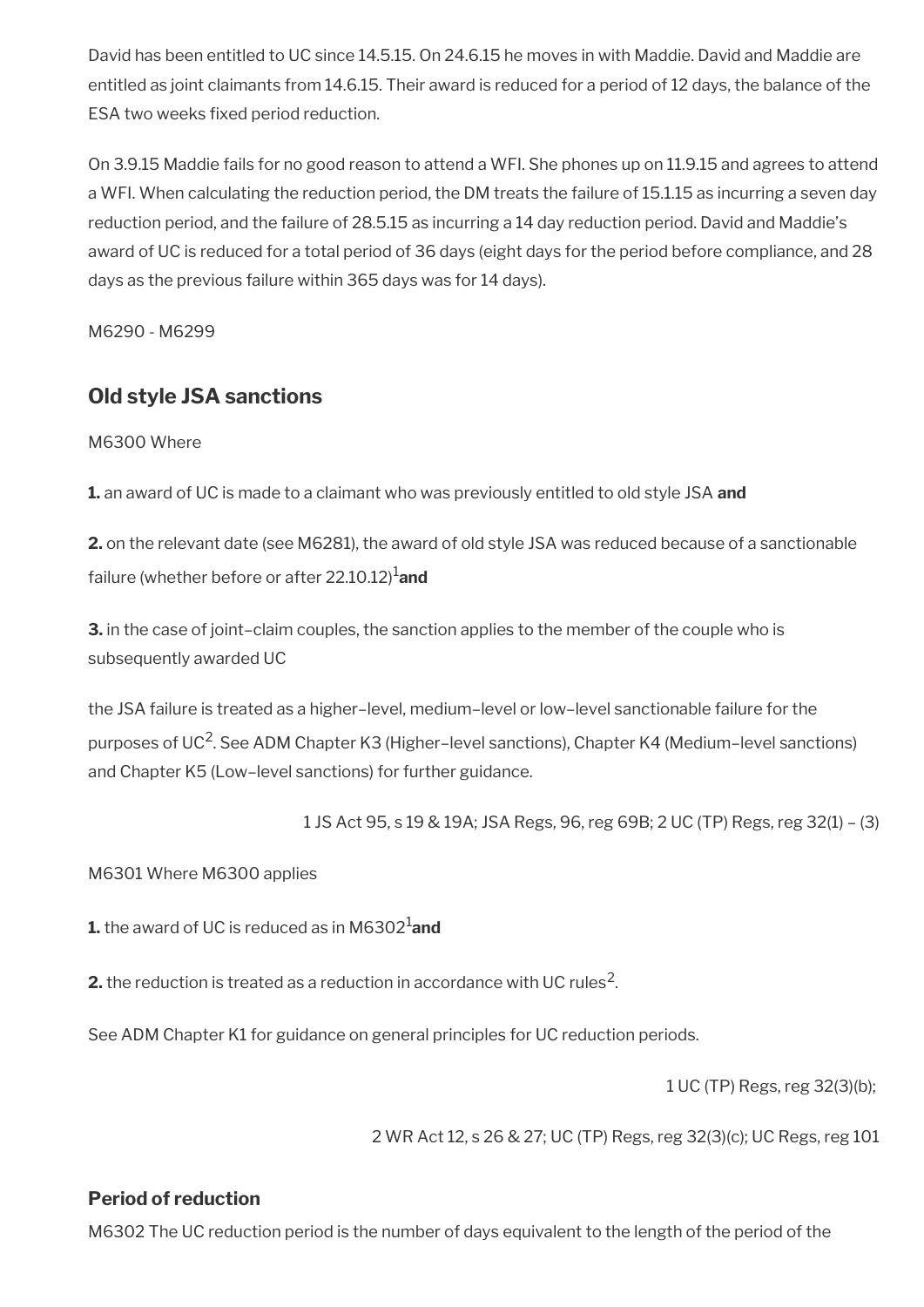#### reduction<sup>1</sup> less

**1.** the number of days (if any) in that period for which old style JSA was reduced **and**

**2.** if there was a gap between the end of the JSA award and the frst date of entitlement to UC, the number of days (if any) in the period

**2.1** after the termination of the JSA award **and**

**2.2** before the start of the UC award<sup>2</sup>.

1 JSA Regs 96, reg 69, 69A or 69B; 2 UC (TP) Regs, reg 32(4)

#### **Amount of reduction**

M6303 Where

**1.** the JSA award was to a joint–claim couple **and**

**2.** the failure was by one member of the couple

the daily reduction rate for the UC award is the amount specifed for the purposes of JSA divided by seven and rounded down to the nearest 10 pence $^1$ . See DMG Chapter 34 for guidance on JSA sanctions, and DMG Chapter 35 for JSA hardship.

**Note:** But see M6304 for exceptions.

1 JSA Regs 96, reg 70(3); UC (TP) Regs, reg 32(6) & (7); UC Regs, reg 111

M6304 M6303 does not apply if, at the end of the assessment period, the claimant for whom the reduction is imposed is $<sup>1</sup>$ </sup>

**1.** aged 16 or 17<sup>2</sup> or

**2.** subject to no work–related requirements $^3$  because they

**2.1** are responsible for a child aged under one<sup>4</sup>or

- **2.2** are an adopter<sup>5</sup>or
- **2.3** are pregnant and within 11 weeks of the EWC<sup>6</sup>or
- **2.4** were pregnant and within 15 weeks of confinement<sup>6</sup>or

**2.5** are the foster parent of a child aged under one<sup>7</sup>or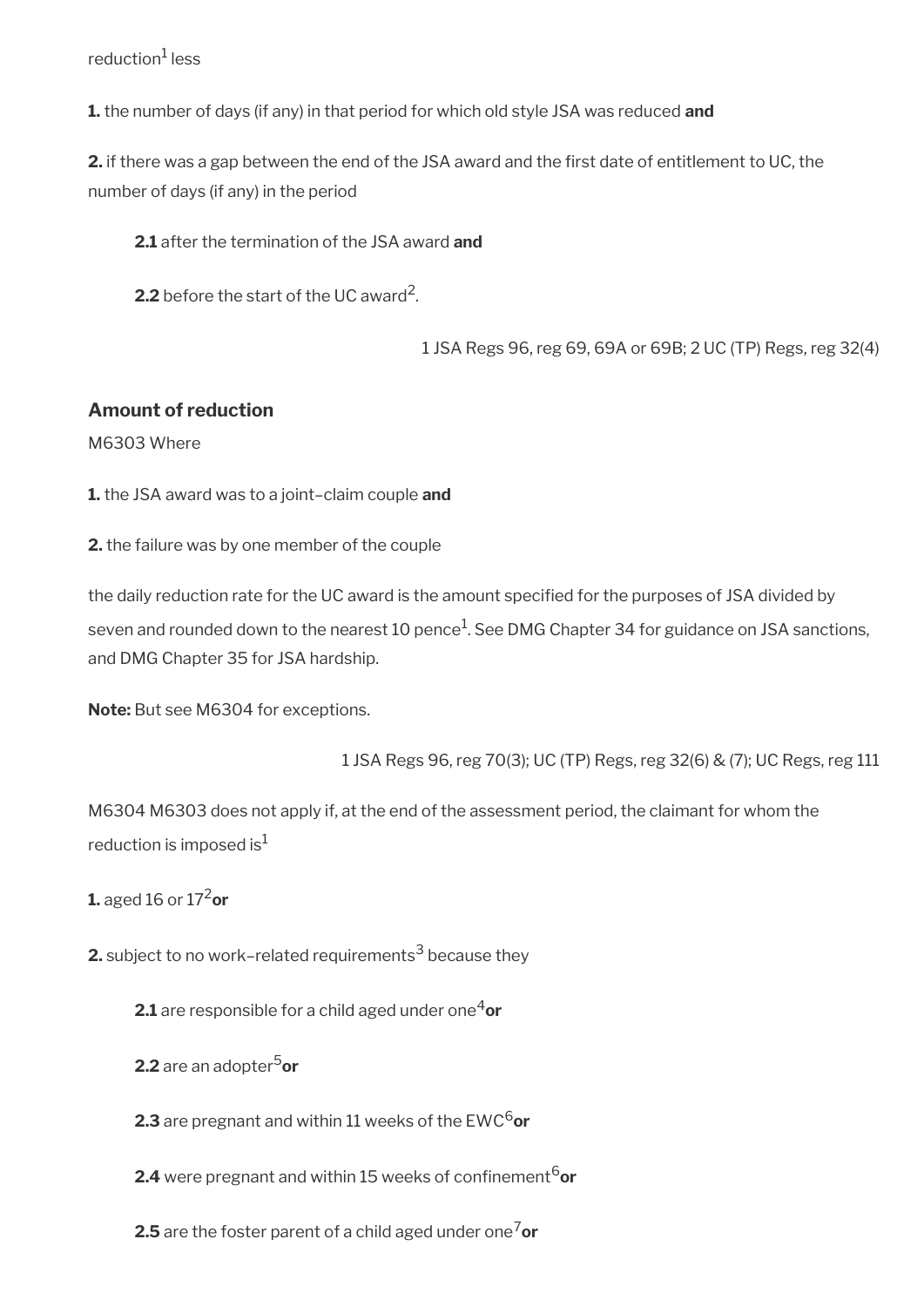## **2.6** have LCWRA8**or**

**3.** subject to a WFI only work–related requirement $^9$ .

The normal UC rules apply instead. See ADM Chapter K9 (Amount of reduction) for guidance on what reduction amounts apply.

1 UC (TP) Regs, reg 32(6); UC Regs, reg 11(2) & (3); 2 reg 111(2)(a); 3 WR Act 12, s 19; 4 s 19(2)(c); 5 UC Regs, reg 89(1)(c); 6 reg 89(1)(d); 7 reg 89(1)(f); 8 WR Act 12, s 19; UC Regs, reg 40; 9 WR Act 12, s 20

## **Escalation**

#### M6305 Where

**1.** the UC claimant fails for no good reason to comply with a work–related requirement **and**

**2.** the failure is a sanctionable failure **and**

**3.** the claimant was previously entitled to old style JSA

the DM should taken into account any previous old style JSA sanctions, including a sanction carried forward to UC as in M6301, when determining what reduction period applies for the purposes of a higher–level, medium–level or low–level sanction $^1$ . See ADM Chapter K3 (Higher–level sanctions), Chapter K4 (Medium–level sanctions) and Chapter K5 (Low–level sanctions) for further guidance. See DMG Chapter 34 for guidance on JSA sanctions.

**Note:** See M6306 for when M6305 does not apply.

1 UC (TP) Regs, reg 33(1) & (2); UC Regs, reg 102, 103 & 104; JS Act 95, s 19 & 19A; JSA Regs 96, reg 69, 69A & 69B

M6306 When determining a reduction period for a higher–level, medium–level or low–level sanction as in M6305, no account is taken of

**1.** a reduction of old style JSA carried forward to UC as in M6301, if the claimant is subsequently entitled to an existing award **or**

**2.** a reduction of old style JSA, if after that reduction the claimant was entitled to UC, new style ESA or new style JSA, and was subsequently entitled to an existing award

if they are awarded UC again and there is a sanctionable failure $^1\!\!$ 

**Note:** See ADM Chapter V8 (ESA transition) and S8 (JSA transition) for guidance on where a UC claimant is subsequently entitled to an existing award.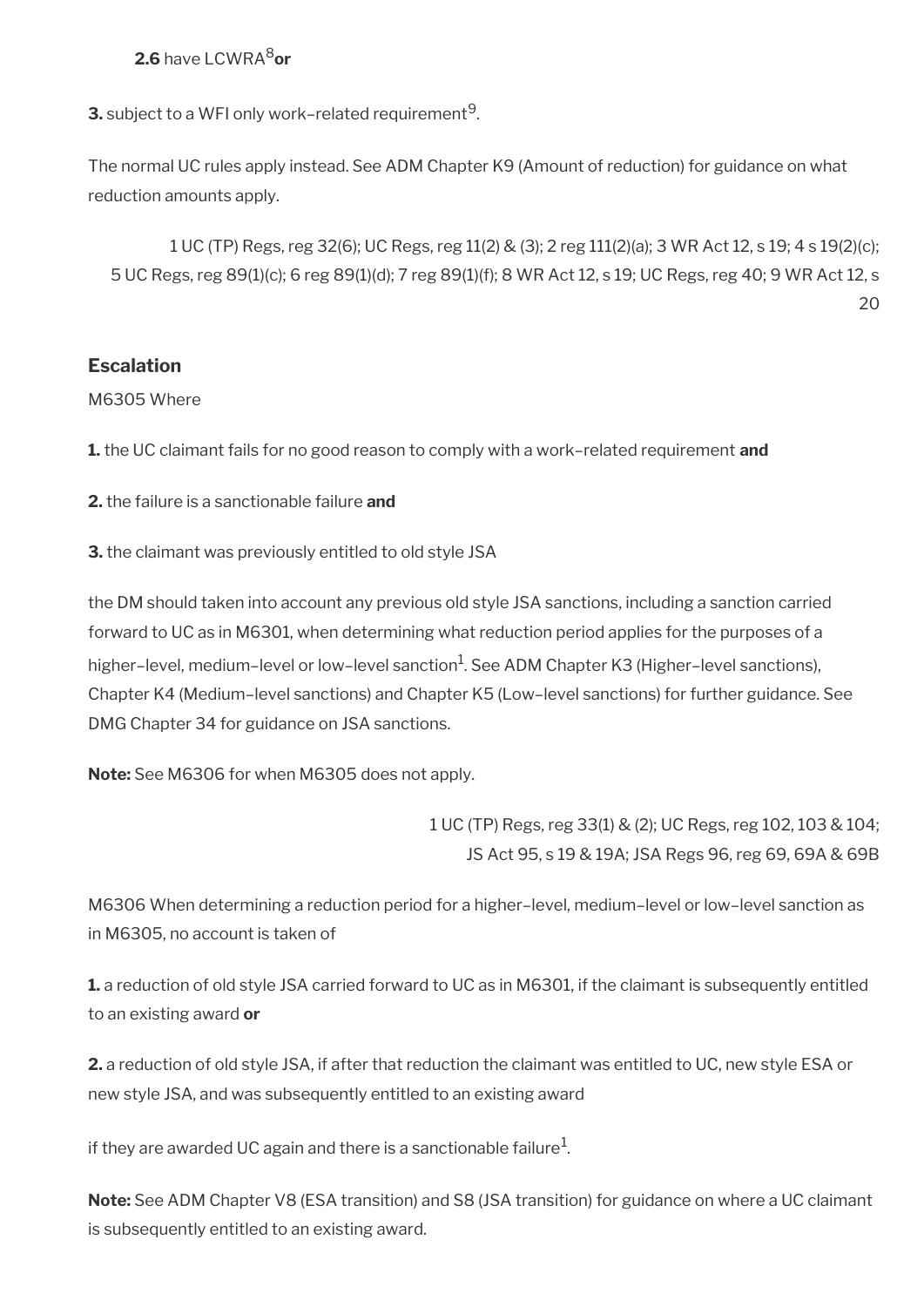#### **Example**

Rita is entitled to JSA. She fails to attend a training course on 15.1.15, for which a 4 week lower level fixed period reduction is imposed. Rita then fails to provide a CV on 28.5.15 and as this is within 52 weeks of the failure on 15.1.15, a 13 week fixed period reduction is imposed following compliance. The fixed period begins on 4.6.15.

Ben has been entitled to UC since 12.5.15. On 24.7.15 he moves in with Rita. Ben and Rita are entitled as joint claimants from 12.7.15. When Ben and Rita form a couple any sanction which has not yet been applied to Rita's JSA is transferred to the joint UC award. The balance of the sanction is converted into days (53 days) and added to Rita's total outstanding reduction period. This is applied to the first assessment period of the joint UC award i.e. 12.7.15 to 11.8.15 (31 days), with the remaining 32 days applied until the outstanding period runs out i.e. 12.8.15 to 11.9.15 (31 days) and 12.9.15 (1 day).

On 3.9.15 Rita again fails for no good reason to attend a training course, but after talking to her adviser she starts the course on 11.9.15. When calculating the reduction period, the DM treats this as the third low–level sanction failure in UC and imposes an open ended sanction.

M6307 - M6309

## <span id="page-64-0"></span>UC claimant awarded existing benefit

M6310 Where

**1.** an award of UC terminates **and**

**2.** there is an outstanding reduction period **and**

**3.** the claimant is entitled to an existing award during the reduction period

the rules about the reduction period continuing after UC terminates (including where UC terminates before a determination has been made) does not apply $^1$ , even if the claimant is awarded UC again. Instead, the reduction period ends on the first day of entitlement to the existing award<sup>2</sup>. See ADM Chapter K8 (When the reduction period begins and ends) for guidance on termination of the reduction period.

1 UC (TP) Regs, reg 34(a); UC Regs, reg 107; 2 UC (TP) Regs, reg 34(b)

M6311 - M6314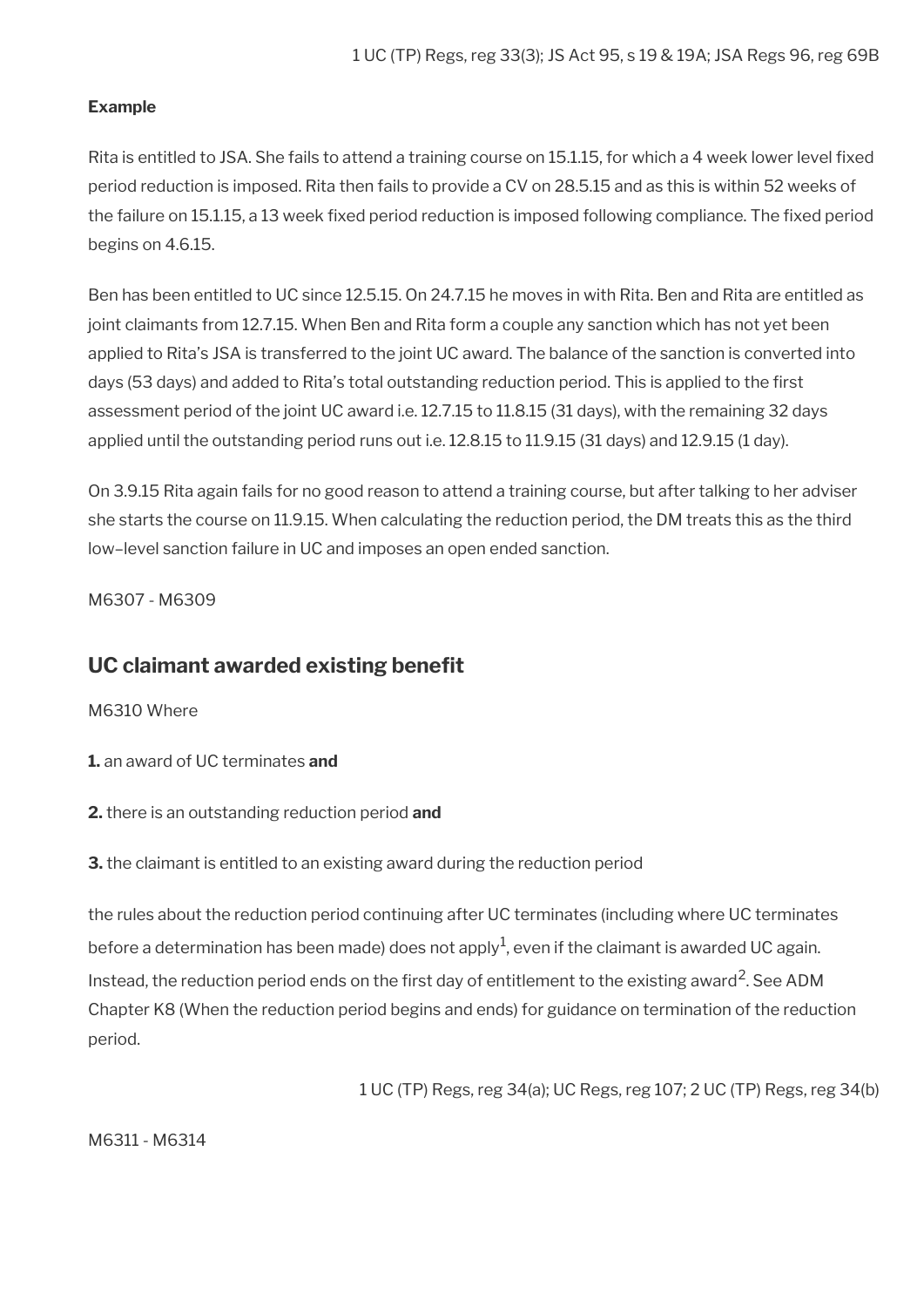# **Revision and appeals - old style ESA or JSA decisions M6315 - M6319**

M6315 Where, after a claimant has been awarded UC

**1.** an appeal against a decision about the claimant's entitlement to old style ESA or JSA is finally determined **or**

**2.** a decision about the claimant's entitlement to old style ESA or JSA is revised or superseded

the DM should consider whether the decision awarding UC, or any later supersession decisions, should be revised $^1$ .

1 WR Act 12 (Commencement No. 9 etc.) Order, art 24(1) & (2)

M6316 Where the DM considers it is appropriate to revise the UC decision, the revision should take into account

**1.** the decision about old style ESA or JSA

**1.1** as revised or superseded or

**1.2** as made by the FtT, UT or court **and**

**2.** any findings of fact made by the FtT, UT or court $^1$ .

1 WR Act 12 (Commencement No. 9 etc.) Order, art 24(3)

#### **Example 1**

Olivia's entitlement to old style ESA, which began before 3.4.17, is terminated after she is found not to have LCW following application of the WCA.

Olivia joins her partner John, who is entitled to UC. Olivia and John are entitled to UC as joint claimants. In the meantime, Olivia applies for mandatory reconsideration, but the decision is not changed, and she appeals to the FtT. Her appeal is successful, and the FtT places her in the WRAG.

Olivia and John's award of UC is revised to include the LCW element from the frst day of entitlement to UC. Olivia is also paid any arrears of old style ESA up the day before the frst day of UC entitlement.

#### **Example 2**

Ikbal's entitlement to old style ESA which began on 5.10.18 ends on 12.2.19 after he is found not to have LCW following application of the WCA. He claims UC from 19.2.19, and is referred for the WCA again. On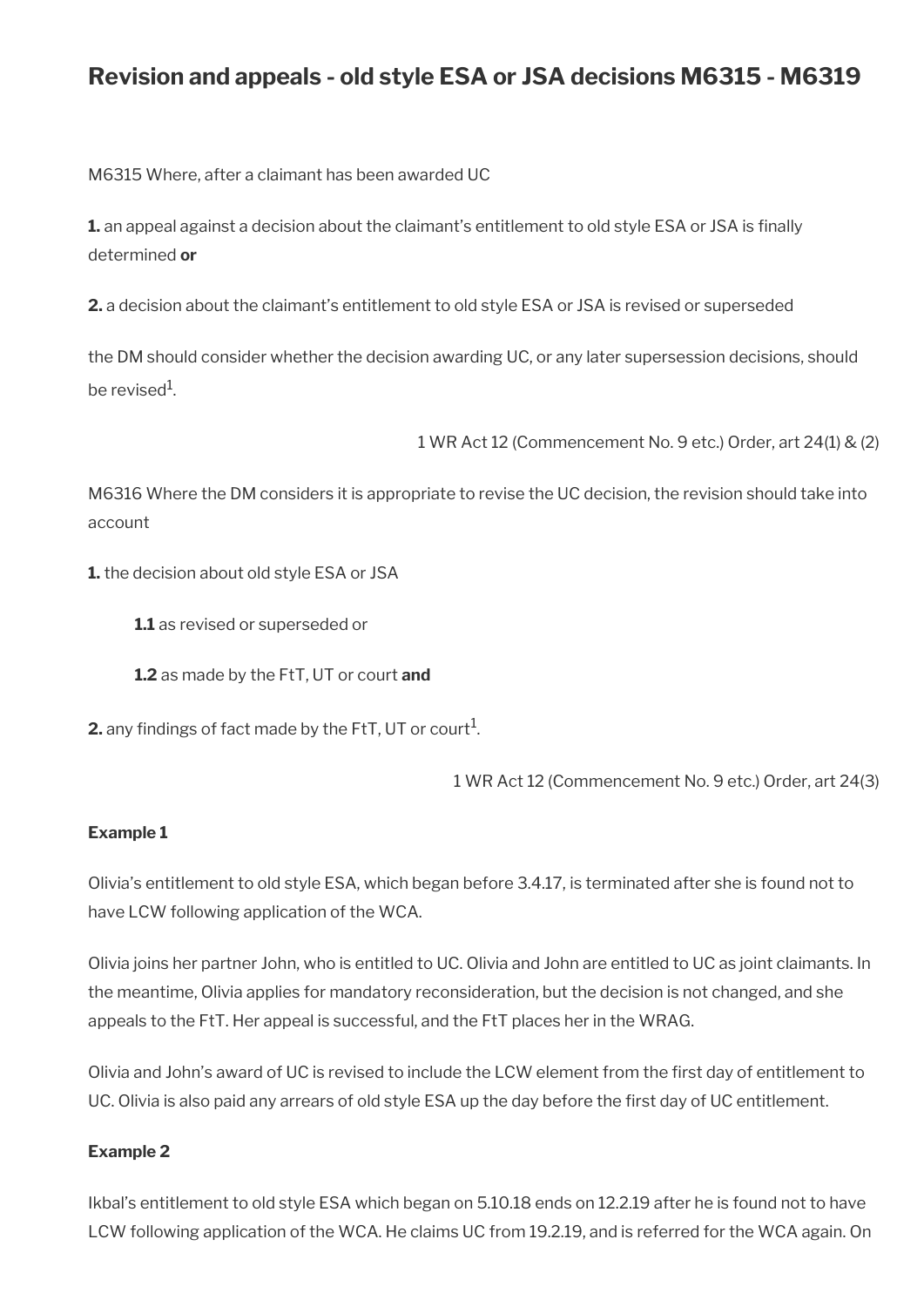22.7.19 the DM determines that Ikbal has LCWRA, and the UC award is superseded to include the LCWRA element from the assessment period beginning on 19.5.19.

Meanwhile, Ikbal has lodged an appeal against the old style ESA decision. The FtT determines that Ikbal has LCWRA. He is paid arrears of the support component for old style ESA up to 18.2.19. The UC DM revises the decision made on 22.7.19 to include the LCWRA element from 19.2.19.

M6317 - M6319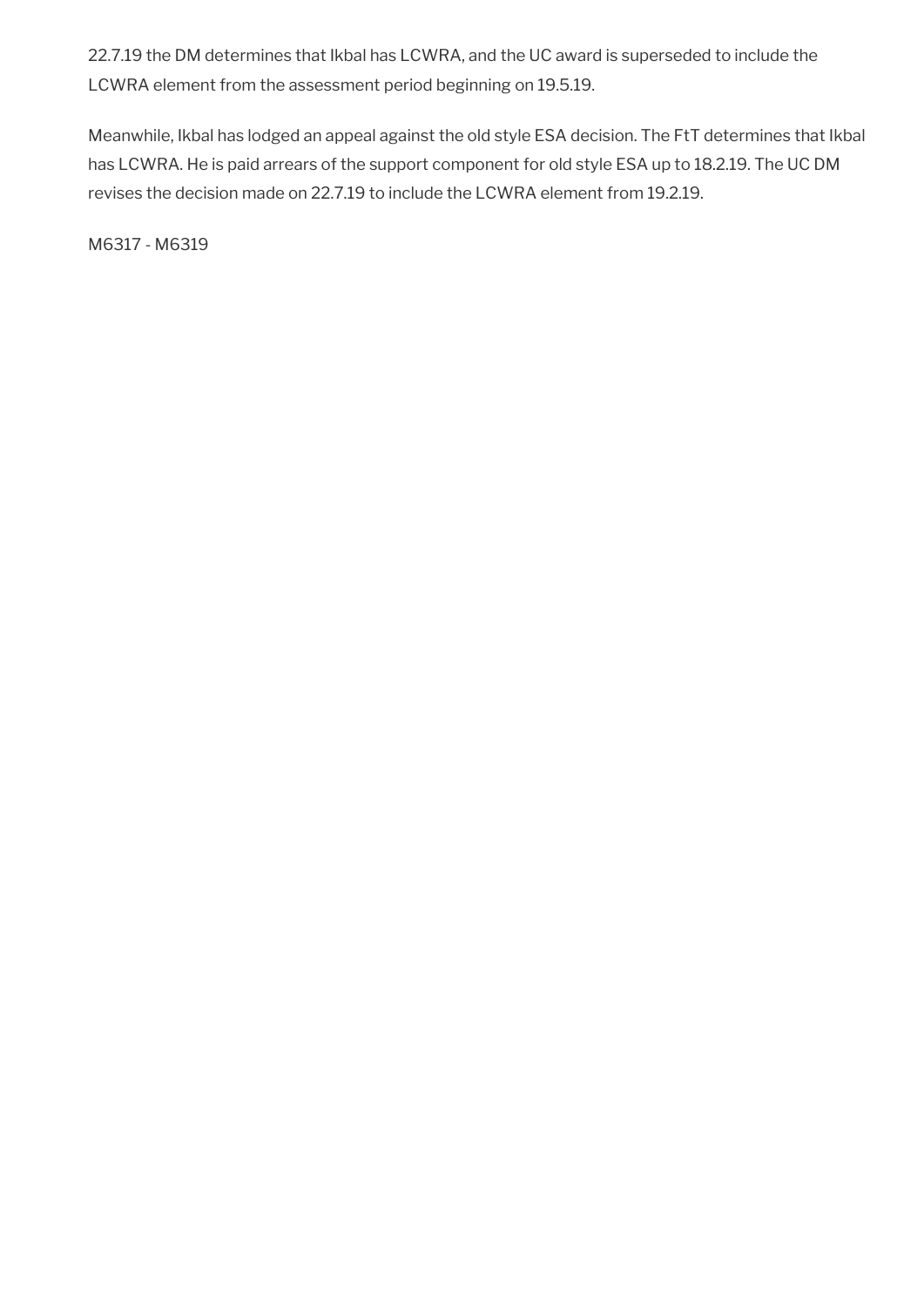# Loss of benefit penalties M6320 - M6699

[Introduction](#page-23-0) M6320 - M6324

[Transition from JSA, ESA, IS or HB](#page-68-0) M6325 - M6344

[Transition from WTC](#page-73-0) M6345

[Maximum total reduction](#page-74-0) M6346 - M6699

## **Introduction**

M6320 Where

**1.** a claimant is awarded UC

**1.1** within one month of the end of an award of JSA, ESA, IS or HB<sup>1</sup>or

**1.2** at any time after previous entitlement to WTC<sup>2</sup> and

**2.** the award in **1.1** or **1.2** was subject to a loss of benefit penalty<sup>3</sup>

the penalty continues to be applied to the UC award $^{\mathsf{4}}$ .

Note: See ADM Chapter B2 (Restrictions on payment of benefit) for guidance on benefit offences, offenders and loss of benefit restrictions.

> 1 UC (TP) Regs, reg 35; 2 reg 37; 3 SS Fraud Act 01; Tax Credits Act 02; SS (LoB) Regs; 4 UC (TP) Regs, reg 36 & 37

M6321 For JSA, ESA, IS and HB, the reduction rules for the previous beneft apply, instead of the normal UC rules for calculating the reduction. See M6325 and M6330 - M6335 for further details. But see M6326 - M6328 for exceptions.

M6322 For WTC, the UC reduction rules apply. See M6345 for further details.

M6323 Where the claimant is subject to reductions as in M6321 **and** M6322, the reduction is subject to a maximum total reduction. See M6346 for details.

M6324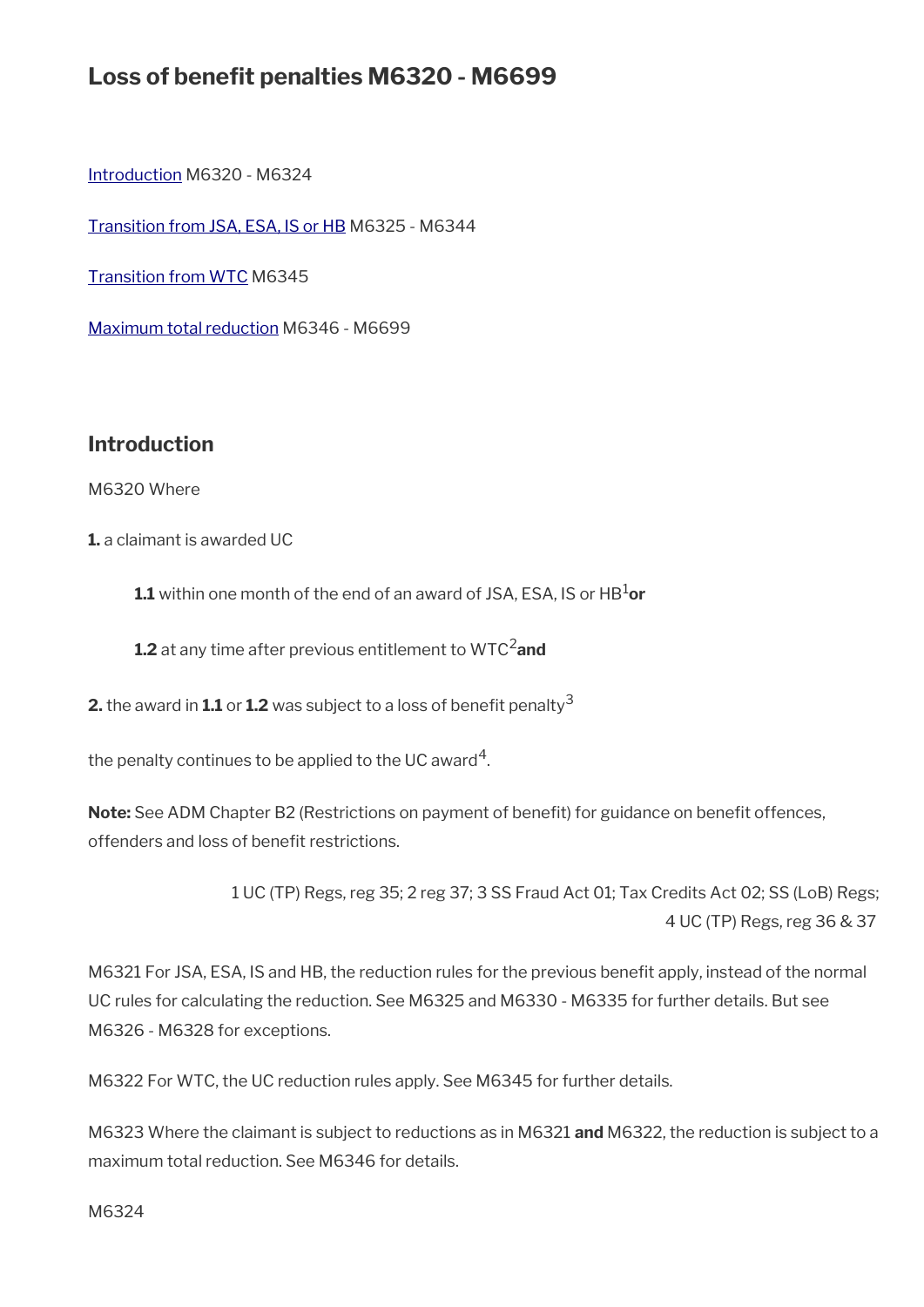## <span id="page-68-0"></span>**Transition from JSA, ESA, IS or HB**

## **Introduction**

M6325 Where

**1.** an award of UC is made to a claimant who is

**1.1** an offender, who was entitled to an award of JSA, ESA, IS or HB (see M6330 – M6331) **or**

**1.2** an offender, and their former family member was entitled to an award of JSA, ESA, IS or HB (see M6332 – M6333) **or**

**1.3** an offender's family member, and the claimant or offender was entitled to an award of JSA, ESA, IS or HB (see M6334 – M6335) **and**

**2.** the offender or offender's family member was entitled to an award of JSA, ESA, IS or HB within one month of the date the UC claim was made or treated as made **and**

**3.** payment of the award in 2. was reduced due to a loss of benefit penalty

subsequent payments of UC are reduced $^1$  for assessment periods which fall wholly or partly in the remainder of the disqualification period<sup>2</sup>. See M6330 – M6335 for when this applies, and M6340 – M6343 for guidance on calculation of the amount of the reduction.

**Note:** The normal UC rules $^3$  for calculating the amount of the reduction do  $\mathsf{not}$  apply $^4$ . But see M6326 – M6328 for exceptions.

1 UC (TP) Regs, reg 36; 2 reg 35(5)(a); 3 SS (LoB) Regs, reg 3ZB; 4 UC (TP) Regs, reg 35(5)(b)

## **Exceptions**

M6326 M6325 does not apply if the award of UC is made more than one month after a previous award of JSA, ESA, IS or HB ended. The normal UC reduction rules apply to any remaining disqualification period<sup>1</sup>. See ADM Chapter B2 (Restrictions on payment of benefit) for further guidance.

1 SS (LoB) Regs, reg 3ZB

M6327 M6325 does not apply if there was previous entitlement to old style joint-claim JSA where

**1.** on the relevant date, payment restrictions<sup>1</sup> applied (see M6328) **or** 

**2.** the UC award is not made to joint claimants who were both entitled to joint-claim JSA on the relevant date<sup>2</sup>.

The normal UC rules apply instead. See ADM Chapter B2 (Restrictions on payment of beneft) for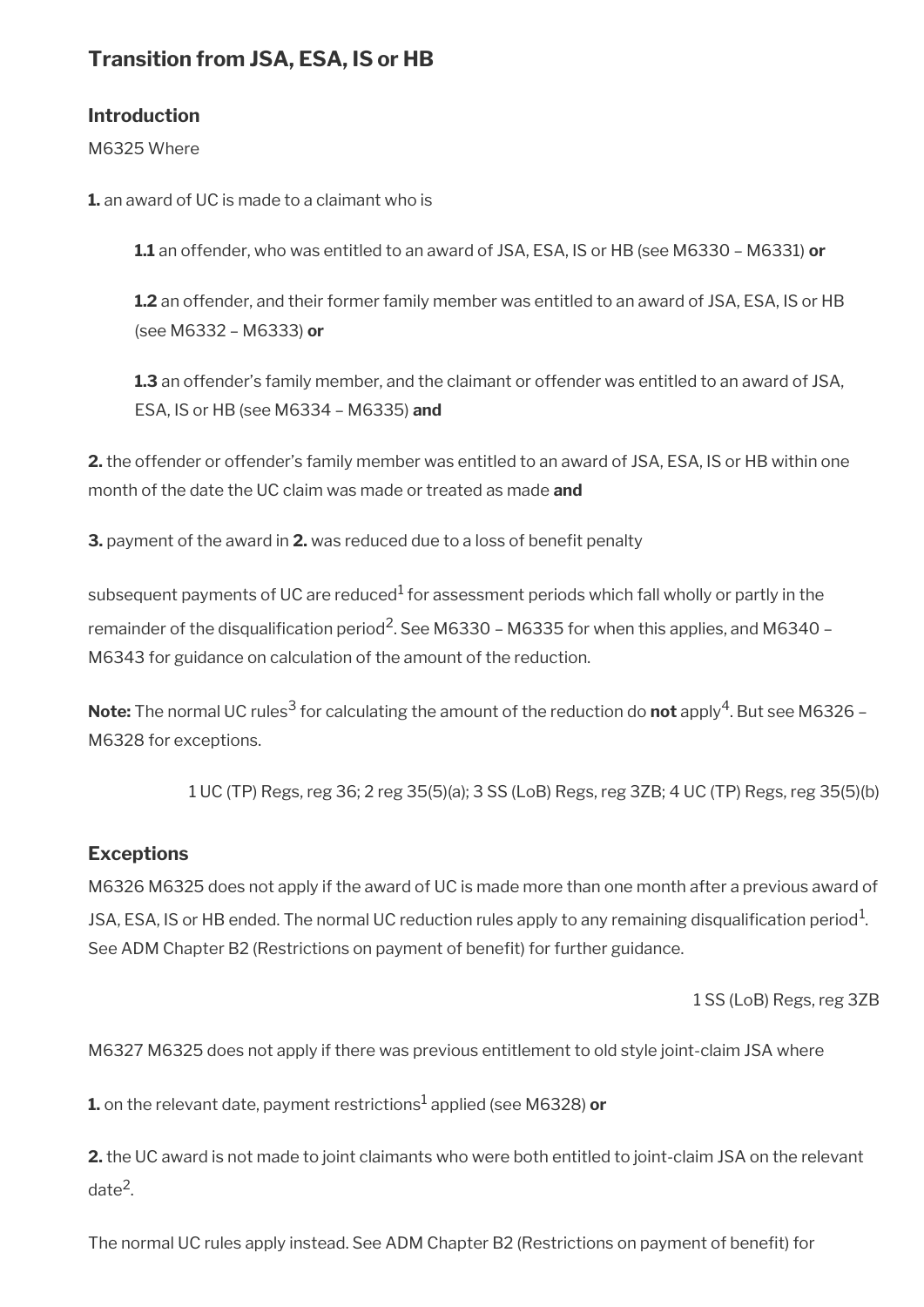detailed guidance.

**Note:** See M6331, M6333 and M6335 for guidance on the relevant date.

1 SS Fraud Act 01, s 8(2); UC (TP) Regs, reg 35(6)(a); 2 reg 35(5)(b)

M6328 The payment restrictions in M6327 **1.** are where

**1.** both members of the couple were subject to a loss of benefit penalty<sup>1</sup>or

**2.** one member of the couple was subject to a loss of benefit penalty, and the other member was subject to a reduction of benefit due to a sanctionable failure $^2\!$ 

**Note:** See DMG Chapter 34 for guidance on JSA sanctions, and M6300 – M6306 for guidance on transition of JSA sanctions to UC.

1 SS Fraud Act 01, s 8(2)(a); 2 s 8(2)(b); JS Act 95, s 19, 19A & 19B

#### M6329

#### **Case 1**

M6330 The guidance at M6325 applies where $<sup>1</sup>$ </sup>

**1.** an award of UC is made to a claimant who is an offender<sup>2</sup>and

**2.** the claimant was entitled, or would have been entitled if it had not terminated, to old style JSA, old style ESA, IS or HB within one month of the day the UC claim was made or treated as made **and**

**3.** on the relevant date, payments of old style JSA, old style ESA, IS or HB were restricted as a penalty for a benefit offence<sup>3</sup>.

1 UC (TP) Regs, reg 35(2); 2 SS Fraud Act 01, s 6B & 7; 3 s 6B, 7 & 8

M6331 For the purpose of M6330, the relevant date $^{\rm 1}$  is

**1.** the day on which the award of old style JSA, old style ESA, IS or HB terminated where the claimant was not entitled to any of those benefts on the day the UC claim was made or treated as made **or**

**2.** the day the UC claim was made where the claimant is not a new claimant partner and was entitled to old style JSA, old style ESA, IS or HB on that day **or**

**3.** the day the UC claim was treated as made where the claimant is a new claimant partner and was entitled to old style JSA, old style ESA, IS or HB on that day.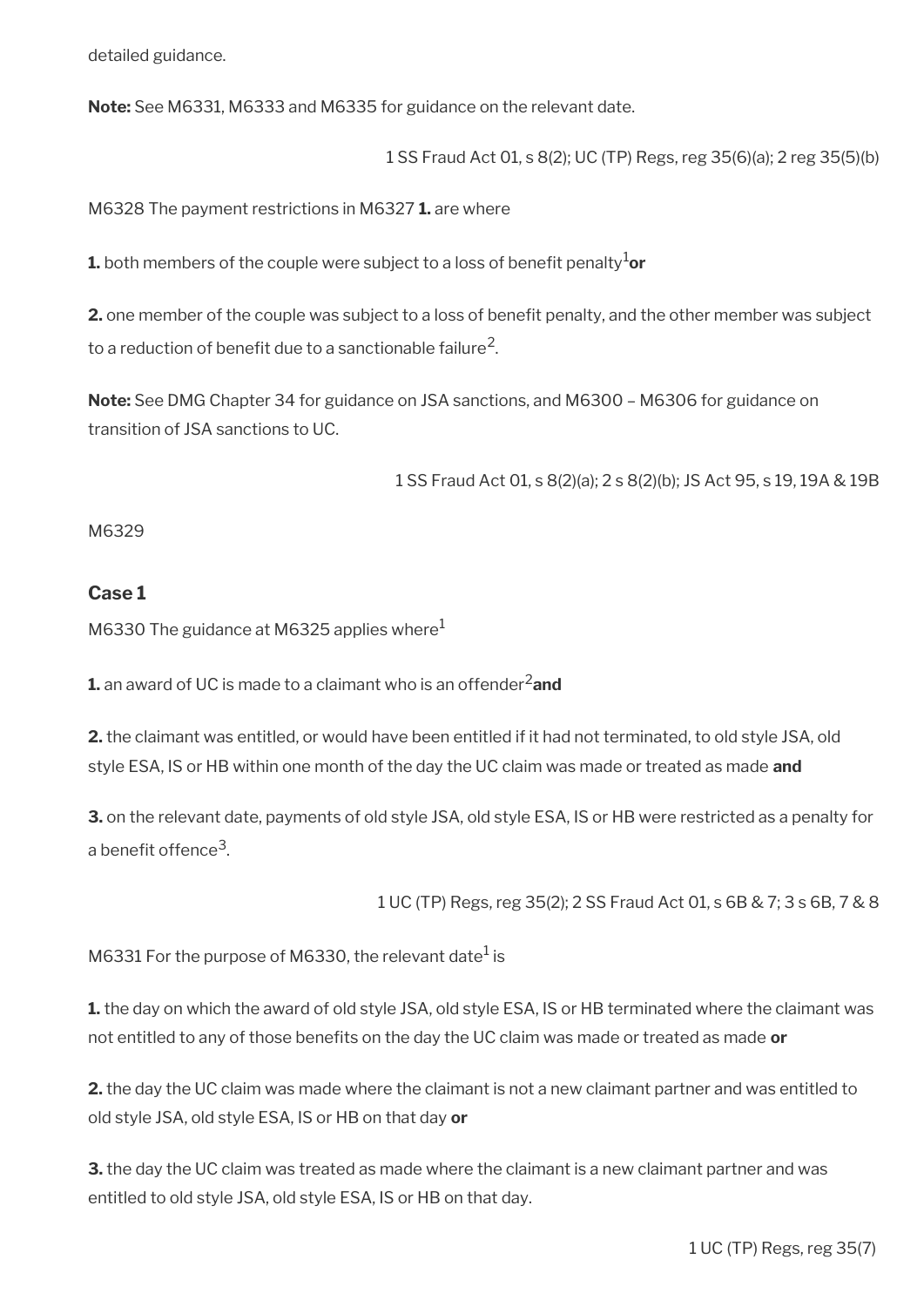### **Example 1**

Donna's award of JSA is not payable while she is serving a 26 week disqualification period, which started on 12.1.17. She is not eligible for hardship. On 6.2.17 Donna's entitlement to JSA ends when she starts a temporary job which lasts for four weeks. The job ends on 3.3.17, and Donna claims UC on 6.3.17 as she satisfies the gateway conditions. Donna's UC award is reduced for the remainder of the disqualification period.

### **Example 2**

Claire is entitled to JSA(IB). Her award is subject to a three year penalty restriction. On 11.1.7 Claire is joined by her partner Matt, who has been entitled to UC as a single claimant since 18.10.16 Claire's award of JSA(IB) is terminated on 19.12.16, as is Matt's award of UC. Matt and Claire are awarded UC as joint claimants from 19.12.16, and their award of UC is restricted for the remainder of the disqualifcation period.

## **Case 2**

M6332 The guidance at M6325 also applies where $<sup>1</sup>$ </sup>

**1.** an award of UC is made to a claimant who is an offender<sup>2</sup>and

**2.** another person who was that offender's family member(but who is no longer) was entitled to old style JSA, old style ESA, IS or HB within one month of the day the UC claim was made or treated as made **and**

**3.** on the relevant date, payments of old style JSA, old style ESA, IS or HB were restricted as a penalty for a benefit offence<sup>3</sup>.

**Note:** For the purposes of **2.**, the offender's family member is the UC claimant's former partner.

1 UC (TP) Regs, reg 35(3); 2 SS Fraud Act 01, s 6B & 7; 3 s 9

M6333 For the purpose of M6332 the relevant date $^{\rm 1}$  is

**1.** the day the person entitled to old style JSA, old style ESA, IS or HB ceased to be the offender's family member **or**

**2.** the day the award of old style JSA, old style ESA, IS or HB terminated if earlier than the day in **1.**.

1 UC (TP) Regs, reg 35(7)

#### **Example**

John is entitled to IS for himself and his partner Lynne while he cares for his severely disabled mother. Lynne is convicted of a benefit offence for which a three year disqualification period is imposed, and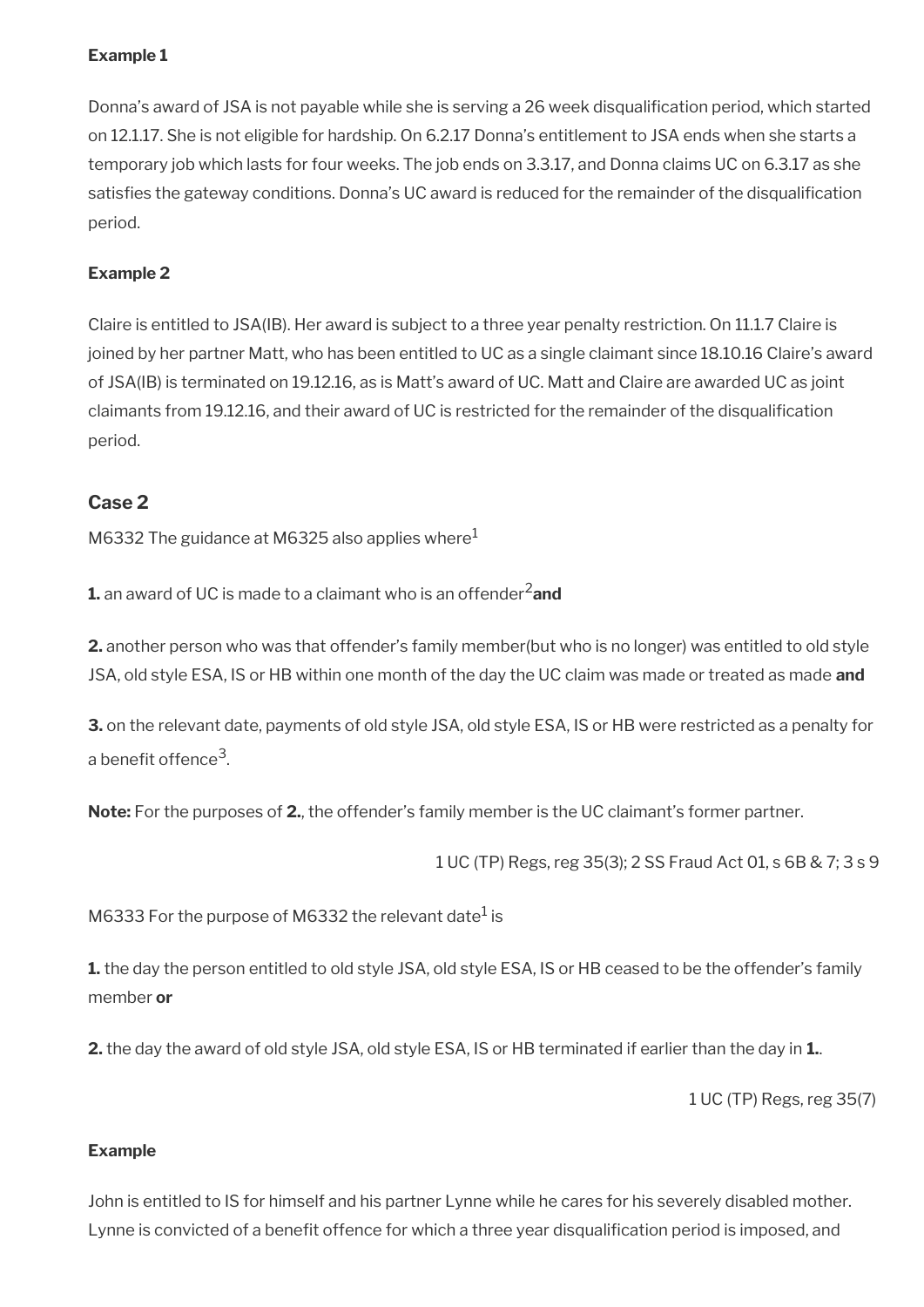John's award of IS is subject to a reduction from 20.4.16. John and Lynne separate on 25.11.16. John's award of IS as a single claimant continues without the reduction. Lynne claims UC as a single claimant from 5.12.16. Lynne's award of UC is reduced for the remainder of the disqualifcation period.

## **Case 3**

M6334 The guidance at M6325 also applies where $<sup>1</sup>$ </sup>

**1.** an award of UC is made to a claimant who is an offender's family member<sup>2</sup> and

**2.** the offender, or the claimant, was entitled to old style JSA, old style ESA, IS or HB within one month of the day the UC claim was made or treated as made **and**

**3.** on the relevant date, payments of old style JSA, old style ESA, IS or HB were restricted as a penalty for a benefit offence<sup>3</sup>.

1 UC (TP) Regs, reg 35(4); 2 SS Fraud Act 01, s 9; 3 s 6B, 7, 8 & 9

M6335 For the purpose of M6334 the relevant date $^{\rm 1}$  is

**1.** the day on which the award of old style JSA, old style ESA, IS or HB terminated where the claimant was entitled to any of those benefts but that entitlement terminated before the day the UC claim was made or treated as made **or**

**2.** the day the UC claim was made where the claimant is not a new claimant partner and was entitled to old style JSA, old style ESA, IS or HB on that day **or**

**3.** the day the UC claim was treated as made where the claimant is a new claimant partner and was entitled to old style JSA, old style ESA, IS or HB on that day **or**

**4.** the earlier of the day a person ceased to be an offender's family member or the day the award of old style JSA, old style ESA, IS or HB terminated where the offender's family member was entitled to any of those benefits.

1 UC (TP) Regs, reg 35(7)

M6336 - M6339

## **Amount of reduction**

M6340 Where M6325 et seq applies, the amount by which payment of UC is reduced in an assessment period is calculated by multiplying the daily reduction rate by the number of days in the assessment period $^{\rm 1}$ . Where the disqualification ends during an assessment period, the amount by which UC is reduced in an assessment period is calculated by multiplying the daily reduction rate by the number of days in the assessment period which are in the disqualification period<sup>2</sup>. However, the reduction must not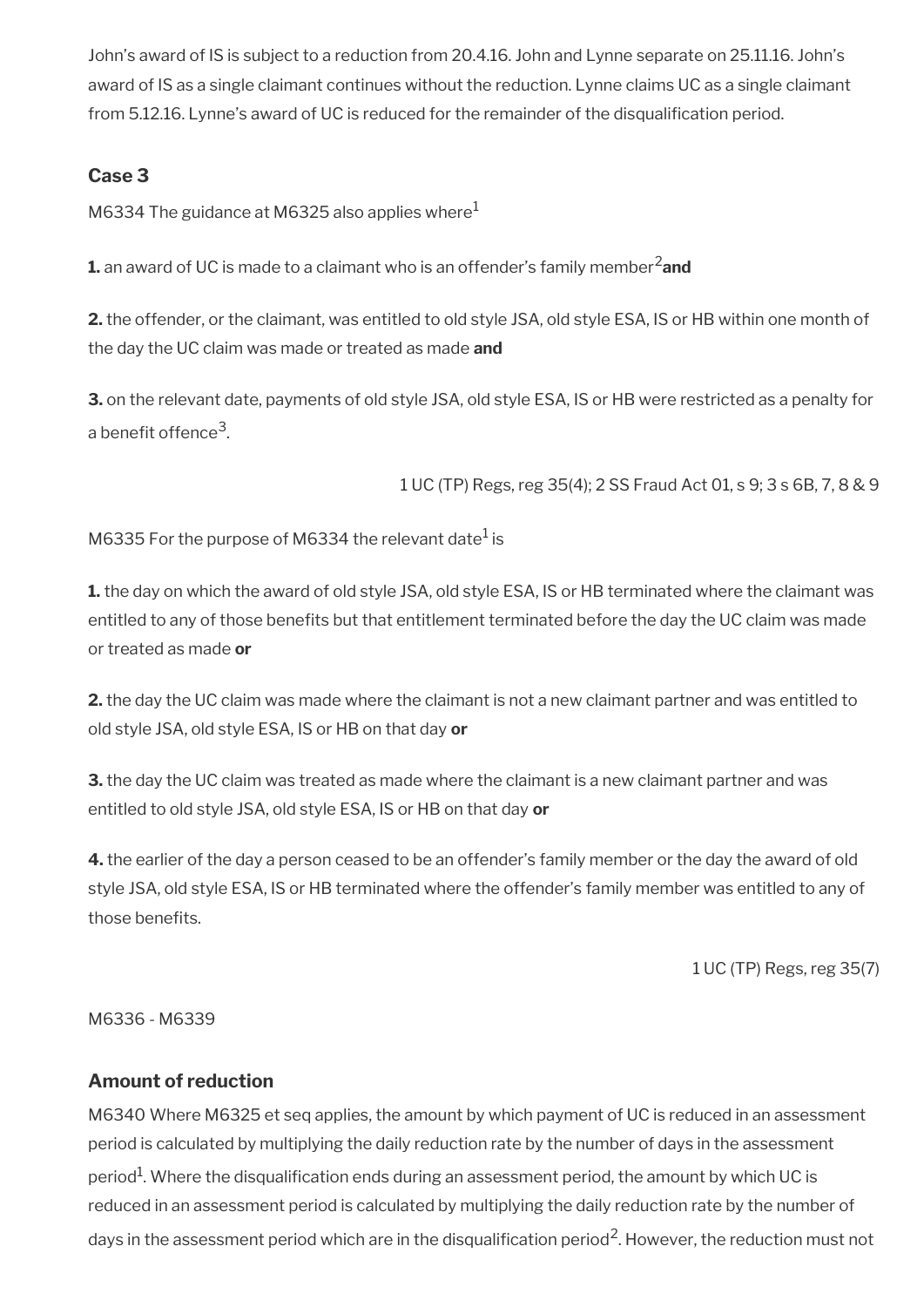exceed the claimant's standard allowance for an assessment period $^3$ . See M6341 - M6343 for guidance on the daily reduction rate. See ADM Chapter E2 (Benefit unit, awards and maximum amount) for guidance on assessment periods and the standard allowance.

**Note:** See M6346 for guidance where more than one reduction as in M6325 - M63335 and M6345 apply.

1 UC (TP) Regs, reg 36(1); 2 reg 36(2); 3 reg 36(6)

### **Daily reduction rate**

M6341 Unless M6342 or M6343 apply, the daily reduction rate is calculated by

**1.** taking the amount equal to the amount by which payments of old style JSA, old style ESA, IS or HB were reduced<sup>1</sup> in the last complete week before the relevant date (see M6326) **and** 

**2.** multiplying by 52 **and**

**3.** dividing by 365 **and**

**4.** rounding down to the nearest 10 pence<sup>2</sup>.

**Note:** See M6343 for joint-claim JSA reduction rates.

1 SS Fraud Act 01, s 6B & 7; SS (LoB) Regs, reg 3, 3ZA & 17; 2 UC (TP) Regs, reg 36(3)

### **Example**

Cordelia is aged 27, and is entitled to ESA(IR) for herself and her partner Andrei. Andrei is convicted of a benefit offence which took place before 1.4.13, and Cordelia's award of ESA(IR) is subject to a penalty reduction of £29.25 a week (40% reduction of the applicable amount for a single claimant aged 25 or over) with a 3 year disqualification period. Cordelia's award of ESA(IR) is terminated when she is found not to have LCW, and the couple claims UC. The daily reduction applied to their UC award is £29.25 x 52 ÷ 365 = £4.16 rounded down to £4.10. This equates to a reduction of £123 in a 30 day month, and £127.10 in a 31 day month.

M6342 Where the amount by which payments of old style JSA, old style ESA, IS or HB would have been reduced would, if the claimant had remained entitled to those benefits, have changed during the disqualification period because of uprating  $1$ 

**1.** the daily reduction rate is calculated as in M6341 except that for **1.** the amount is the new amount by which payments would have been reduced **and**

**2.** any adjustment of the UC reduction takes effect from the start of the first assessment period after the date of change<sup>2</sup>.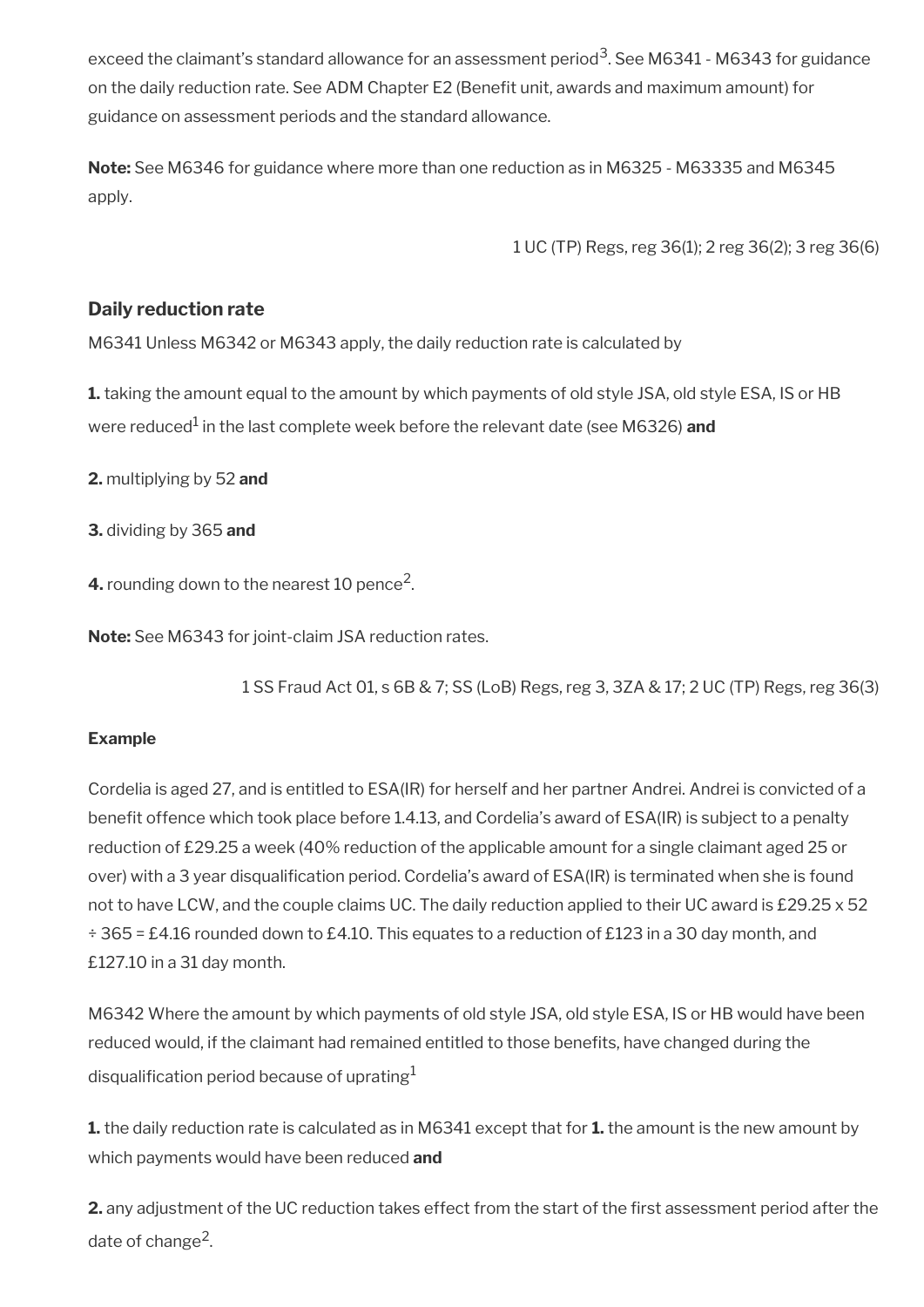M6343 Where the claimant was previously receiving joint-claim JSA the daily reduction rate is calculated by

**1.** taking the amount of the standard allowance for UC joint claimants<sup>1</sup>and

**2.** multiplying by 12 **and**

**3.** dividing by 365 **and**

**4.** reducing by 60% **and**

 $\mathsf{5}.$  rounding down to the nearest 10 pence<sup>2</sup>.

1 UC Regs, reg 36; 2 UC (TP) Regs, reg 36(5)

### **Example**

Courtney and Justin are entitled to joint-claim JSA. Courtney is convicted of a benefit offence with a three year disqualifcation period, and their award of JSA is reduced to include the single claimant applicable amount instead of the couple rate, with no hardship payable, i.e. £73.10 instead of £114.85 weekly. Justin finds temporary work, and the award of JSA(IB) is terminated. Justin's job ends four weeks later, and the couple claims UC. The daily reduction rate is £498.89 x 12  $\div$  365 – 60% = £6.56 rounded to £6.50. This is a reduction of £195 in a 30 day assessment period, and £201.50 in a 31 day assessment period.

M6344

## **Transition from WTC**

M6345 Where a UC claimant

**1.** was previously entitled to WTC **and**

**2.** is an offender

the guidance on reduction of UC for benefit offences in ADM Chapter B2 applies as if the terms "disqualifcation period", "offender" and "offender's family member" had the same meanings as in TC provisions $^1$ . This allows a penalty applied to a WTC award to continue in relation to a UC award.

1 SS CB Act 92, s 137(1); TC Act 02, s 36A & 36C; SS (LoB) Regs, reg 3ZB; UC (TP) Regs, reg 37

### **Example**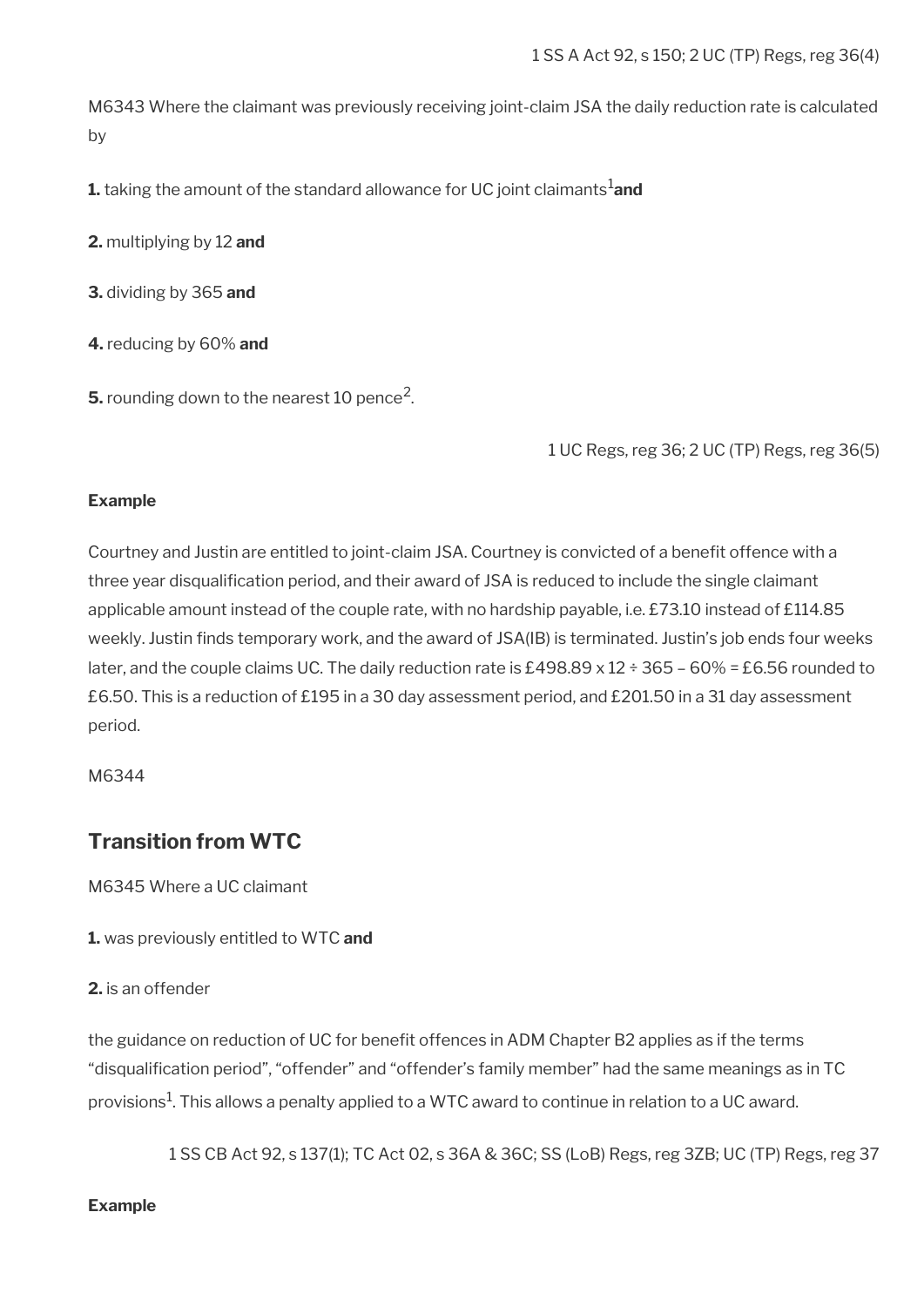Craig is single and entitled to WTC, which is subject to a 100% reduction for a three year fraud penalty. Craig's work ends, and he claims UC. The normal UC reduction rules apply. Craig had served one year of the penalty when he claimed UC. The daily reduction rate is £317.82 (standard monthly allowance) x 12 ÷ 365 = £10.44, rounded down to £10.40. The monthly reduction varies for the remaining two years of the penalty according to the number of days in the month, so that in 30 day months Craig's UC award is reduced by £312, and in 31 day months by £322.40.

## **Maximum total reduction**

M6346 Where reductions as in M6325 - M6335 $^1$  and M6345<sup>2</sup> apply, the total amount of the reduction must not exceed the amount of the standard allowance $^3$  applicable for the reduction period $^4\!$ 

1 UC (TP) Regs, reg 35; 2 reg 37; SS (LoB) Regs, reg 3ZB; 3 WR Act 12, s 9; 4 UC (TP) Regs, reg 38

### **Example**

Richard is aged 30 and is entitled to WTC and HB. He was convicted of a beneft offence and has served one year of a three year penalty. His award of WTC is subject to a 100% reduction, while the HB award is subject to a 40% reduction. Richard claims UC after his job ends.

The daily rate reduction for the WTC penalty is £317.82 (UC standard monthly allowance) x 12 ÷ 365 = £10.44, rounded down to £10.40. The daily rate reduction for the HB penalty is £73.10 (HB weekly personal allowance) x 40% = £29.24 rounded to £29.25 x 52 ÷ 365 = £4.16 rounded to £4.10. The total daily reduction is £10.40 + £4.10 = £14.50. As this amount multiplied by the number of days in a month exceeds the standard monthly allowance of £317.82 in any month, the total maximum reduction is £317.82.

M6347 - M6699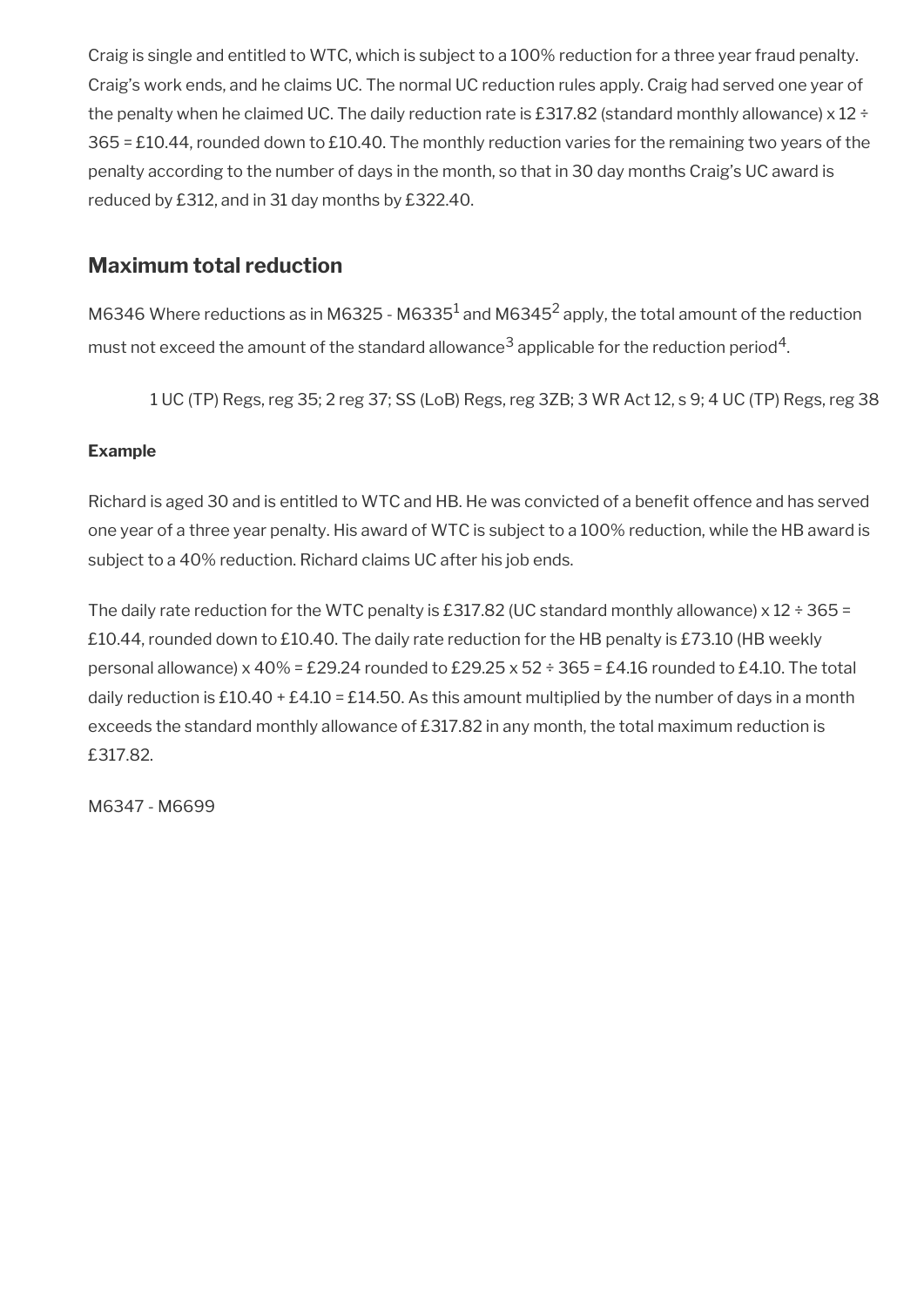# **Treatment of arrears of benefit and concessionary payments of £5,000 or more M6700 - M6709**

### M6700 Where

**1.** a person has received a payment of arrears of, or compensation for non-payment of arrears of benefit of £5,000 or more **and**

### **2.** the payment

**2.1** is received during the current UC award and the payment would be disregarded from the calculation of capital of the claimant if the claimant were entitled to an existing benefit $^1$  (see M6003) or SPC **or**

**2.2** was received during an award of an existing benefit or SPC (the earlier award) and the claimant became entitled to the current UC award within one month of the date of termination of the earlier award and the payment was disregarded from the calculation of the claimant's capital for the purposes of the earlier award **and**

**3.** the period of entitlement to benefit to which the payment of arrears or compensation relates, begins before the frst day on which the abolition of existing benefts comes into force (that is, when a claim for or an award of UC is made – see Chapter M5 (Claims for UC – Digital service area))

the payment is disregarded for a period of 12 months from the date of receipt of the payment or until the termination of the current award, whichever is the later2.

1 UC(TP) Regs, reg 2(1); 2 UC(TP) Regs, reg 10A

### **Example 1**

Glyn is entitled to UC. His award began on 17.5.18 when he moved to a different LA area and was unable to claim HB. On 23.10.18 he receives a payment of £6,802.03 arrears of ESA(IR) after the decision converting an award of IB to ESA is revised for official error. Glyn's award of UC ends on 3.2.20 when he claims SPC. The payment is disregarded as capital for the whole of Glyn's award of UC.

### **Example 2**

Chantelle is entitled to IS as a lone parent, as well as PIP standard daily living component. In April 2019 she receives a payment of £7,099.65 arrears of PIP after her PIP award is superseded for error of law to include the mobility component from 28.11.16. The payment is disregarded as capital for the purposes of IS. On 10.7.19 Chantelle's award of IS ends when her youngest child reaches the age of 5. Chantelle claims and is awarded UC from 11.7.19. The remaining amount of arrears of PIP continues to be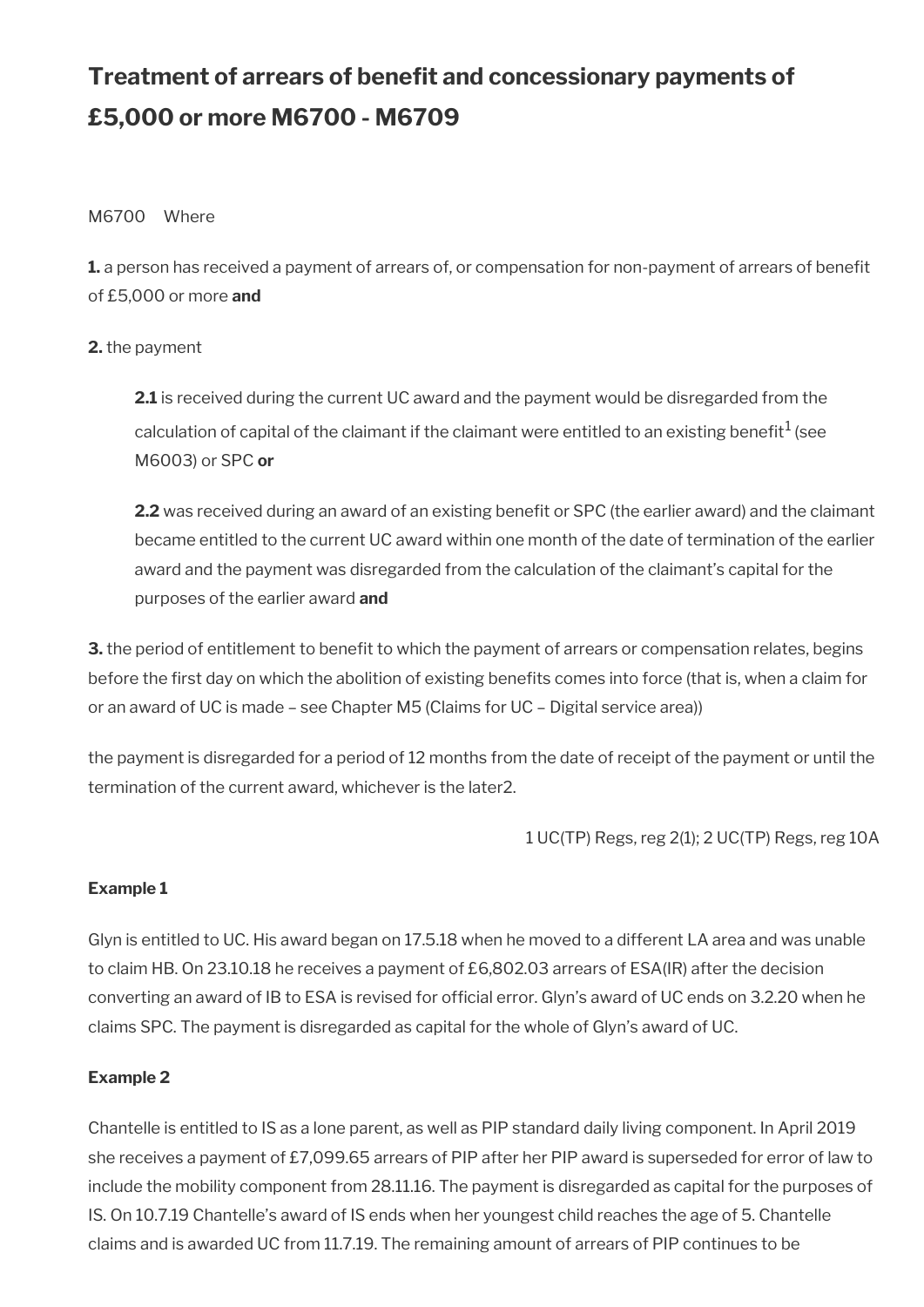disregarded as capital for the purposes of UC.

M6701 - M6709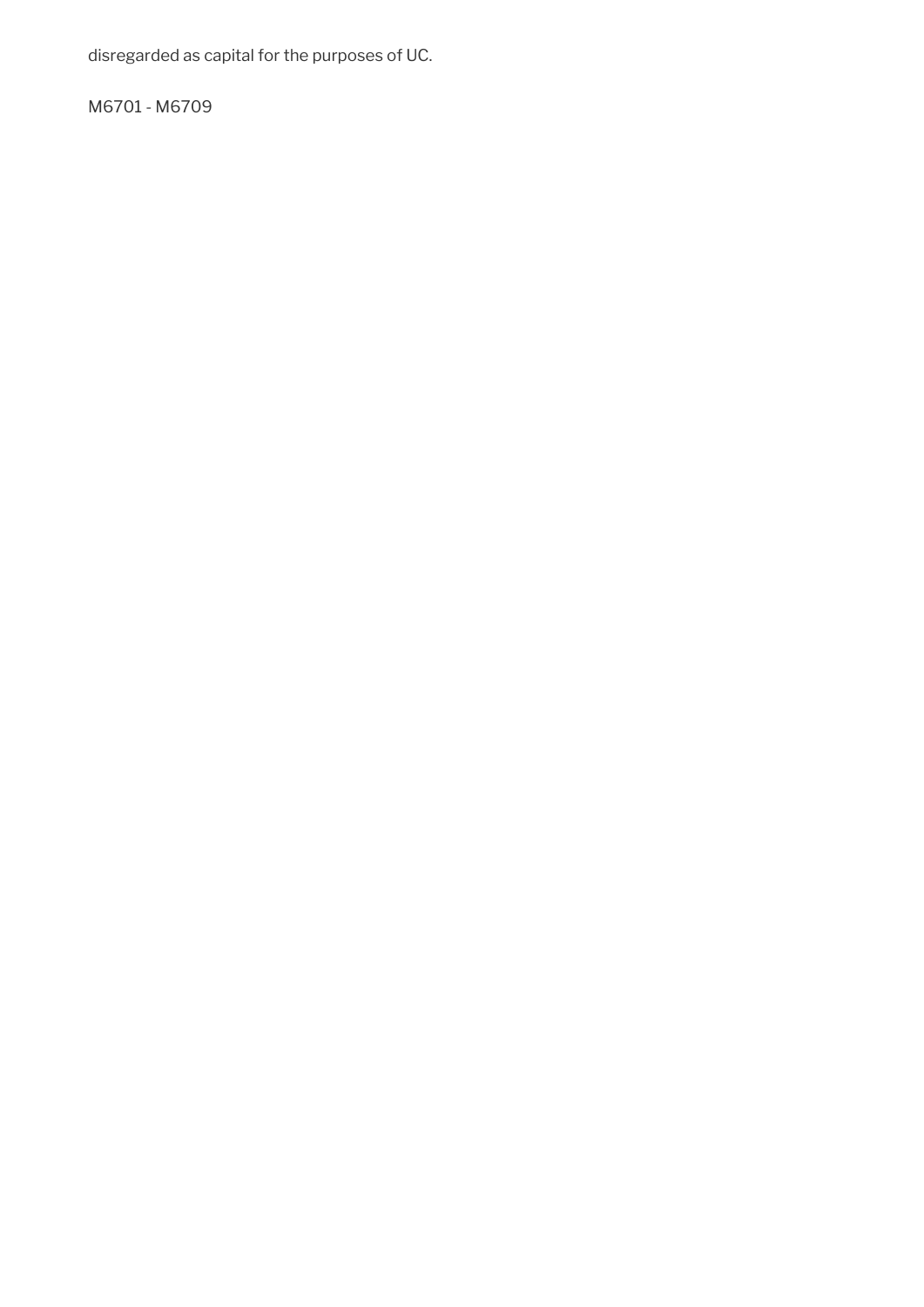## **Transitional SDP element M6710 - M6999**

[Introduction](#page-77-0) M6710 - M6711

The first condition M6730 - M6734

[The second condition](#page-78-0) M6735 - M6759

[Amount of transitional SDP element](#page-79-0) M6760 - M6999

### <span id="page-77-0"></span>**Introduction**

M6710 Where

**1.** an award of UC is made to a single claimant or joint claimants **and**

2. the conditions in M6730 – M6735 are satisfed

the UC award includes a transitional SDP element $^1$ . But see M6770 for where a transitional SDP element is not included.

**Note:** See also M6762 – M6763 for guidance on reduction and termination of the transitional SDP element.

1 UC (TP) Regs, Sch 2 paras 1 - 4

### **UC entitlement begins before 27.1.21**

M6711 Where the first day of entitlement to an award of UC begins before 27.1.21, the provisions for the transitional SDP amount as set out in the Appendix to this Chapter continue to apply if appropriate $^{\rm 1}$ . This includes awards made where the time for claiming is extended back to a date before 27.1.21.

1 UC (TP) (SDP) Amdt Regs, reg 3

### **Example**

Andreas is entitled to ESA(IR) including the higher rate SDP for himself and his partner Mykaela. Both are entitled to the daily living component of PIP. On 20.1.21 the couple separates, and both claim UC as single claimants. The DM determines that Andreas's claim made on 8.2.21 is in time for claiming from 20.1.21. As he satisfes and continues to satisfy the SDP conditions, his award of UC includes the transitional SDP amount. Mykaela claims UC on 28.1.21. She meets the frst and second conditions, so her award of UC includes the transitional SDP element.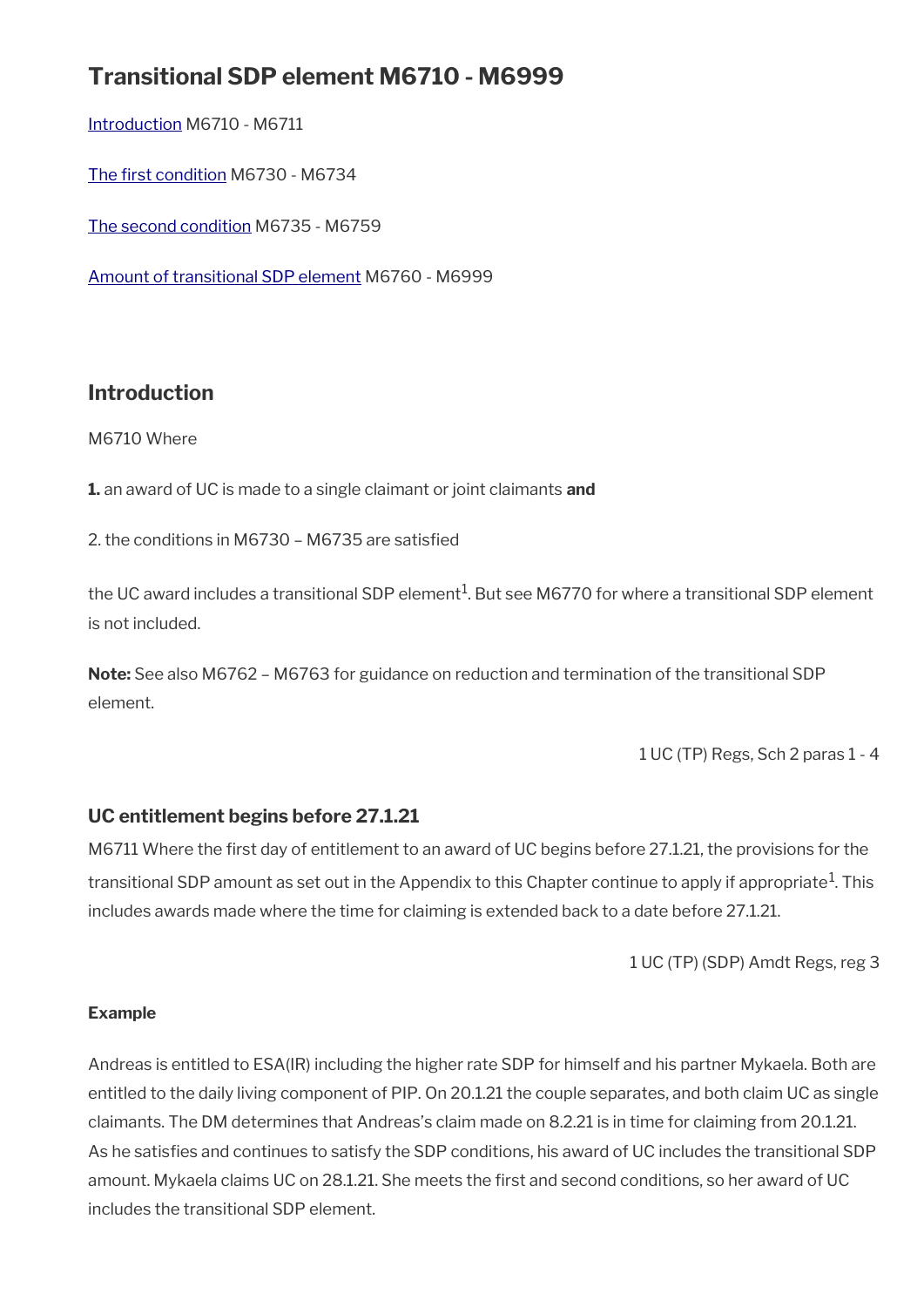## <span id="page-78-1"></span>**The first condition**

M6730 The frst condition is that the award of UC is not made because the claimant formed a couple where the other member of the couple was already entitled to UC $^{\rm 1}$ .

1 UC (TP) Regs, Sch 2 para 2

### **Example 1**

Gary is entitled to IS as a lone parent. His award includes the SDP. He moves in with his partner Lexi who is entitled to UC as a single claimant. Gary and Lexi are treated as claiming UC as joint claimants. As the couple do not meet the first condition, they are not entitled to the transitional SDP element.

### **Example 2**

Caroline is entitled to ESA(IR) which includes the SDP. She is joined by her partner Miguel who is entitled to UC as a single claimant. His award includes the transitional SDP amount. Caroline and Miguel are treated as claiming UC as joint claimants. As Miguel's entitlement to the transitional SDP amount terminated with his UC award, and the couple do not meet the frst condition, their UC award as joint claimants cannot include the transitional SDP element.

M6731 – M6734

## <span id="page-78-0"></span>**The second condition**

M6735 The second condition is that

**1.** the claimant was

**1.1** entitled **or**

**1.2** a member of a couple, the other member of which was entitled

to an award of IS, JSA(IB) or ESA(IR) which included the SDP within one month immediately before the frst day of the UC award **and**

**2.** the conditions for eligibility for the SDP continued to be satisfied up to and including the first day of the UC award $^{\rm 1}$ .

**Note:** This does not apply to awards of HB where the SDP is included in the calculation of the award.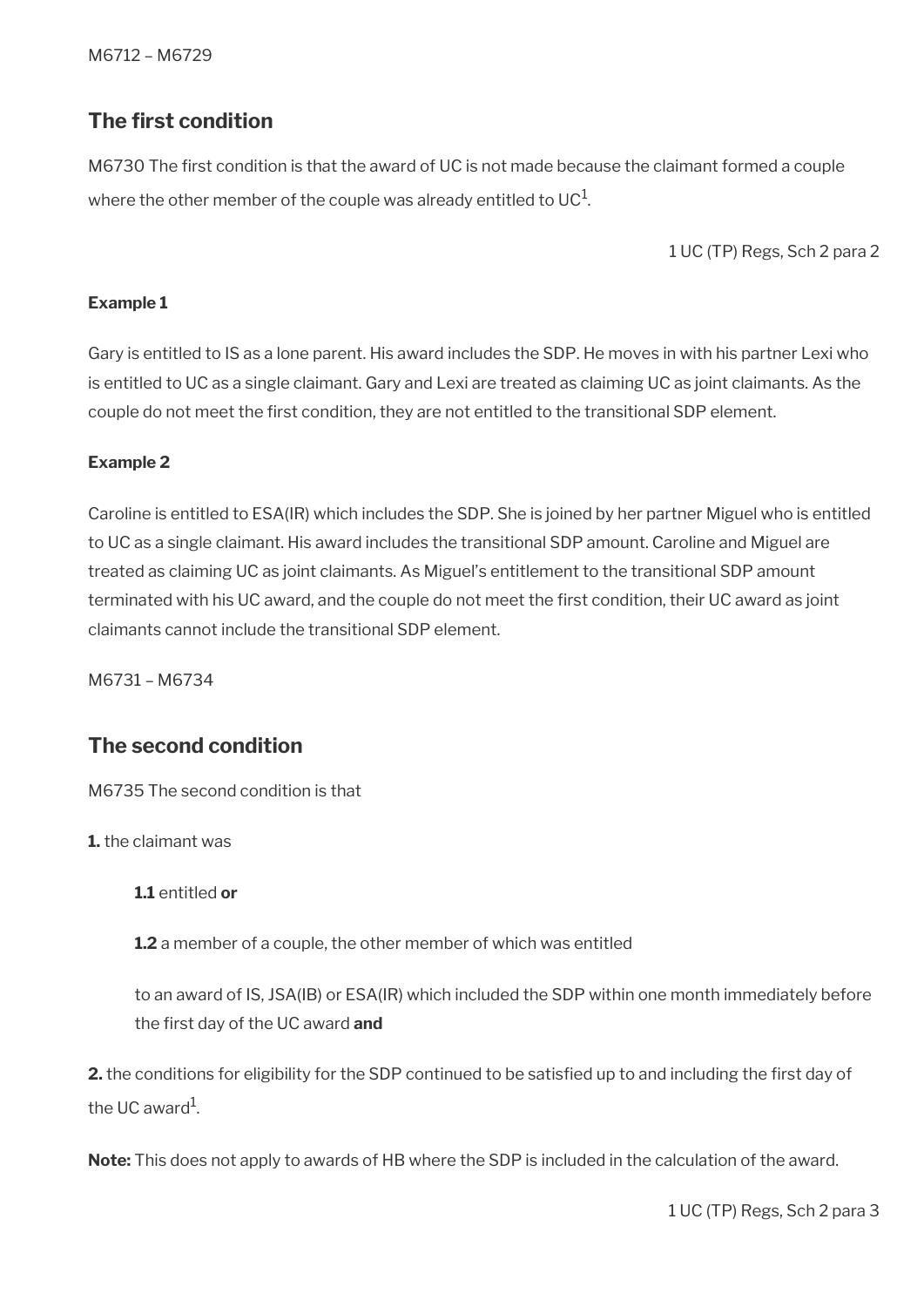### **Example 1**

Raphael is entitled to ESA(IR) which includes the SDP, as well as PIP and HB. On 5.2.21 he moves to a different LA area so that his daughter Gina can care for him, and claims and is awarded UC from 5.2.21. Raphael's awards of ESA(IR) and HB terminate on 19.2.21. Gina moves to his new accommodation on 5.2.21. As Gina is a non-dependant, Raphael does not meet the SDP conditions from that date, so is not entitled to the transitional SDP element.

### **Example 2**

Chisa is entitled to IS as a lone parent. She is also entitled to CTC and PIP, and her IS award includes the SDP. Chisa's youngest child reaches age 5, and as she does not satisfy any other IS condition of entitlement, the award terminates on 9.2.21. Chisa claims and is awarded UC from 10.2.21. Her award includes the transitional SDP element.

### **Example 3**

Ashley is entitled to ESA(IR) including the SDP. On 23.2.21 she moves in with her partner Chad, who is entitled to ESA(IR) also including the SDP, as well as HB and CTC for his two children. Ashley and Chad claim UC as joint claimants, and as they meet both the frst and second conditions, their UC award includes the transitional SDP element.

### **Example 4**

Igor is entitled to ESA(IR) for himself and his partner Magdalena. His award includes the higher rate SDP, as both members of the couple are entitled to PIP daily living component. On 15.2.21 the couple separates, and they both claim UC as single claimants. They both satisfy the first and second conditions, so both UC awards may include the transitional SDP element.

M6736 – M6759

## <span id="page-79-0"></span>**Amount of transitional SDP element**

M6760 Where the frst and second conditions are satisfed, the UC award calculation includes the transitional SDP element, which is treated as an additional amount included in the maximum amount before the deduction of income $^1$ . See Chapter E2 (Benefit unit, awards and maximum amount) for guidance on the maximum amount.

1 UC (TP) Regs, Sch 2 para 4; WR Act 12, s 8(2) & (3)

### **First assessment period**

M6761 In the frst assessment period of the UC award, the transitional SDP element is

**1.** for a single claimant<sup>1</sup>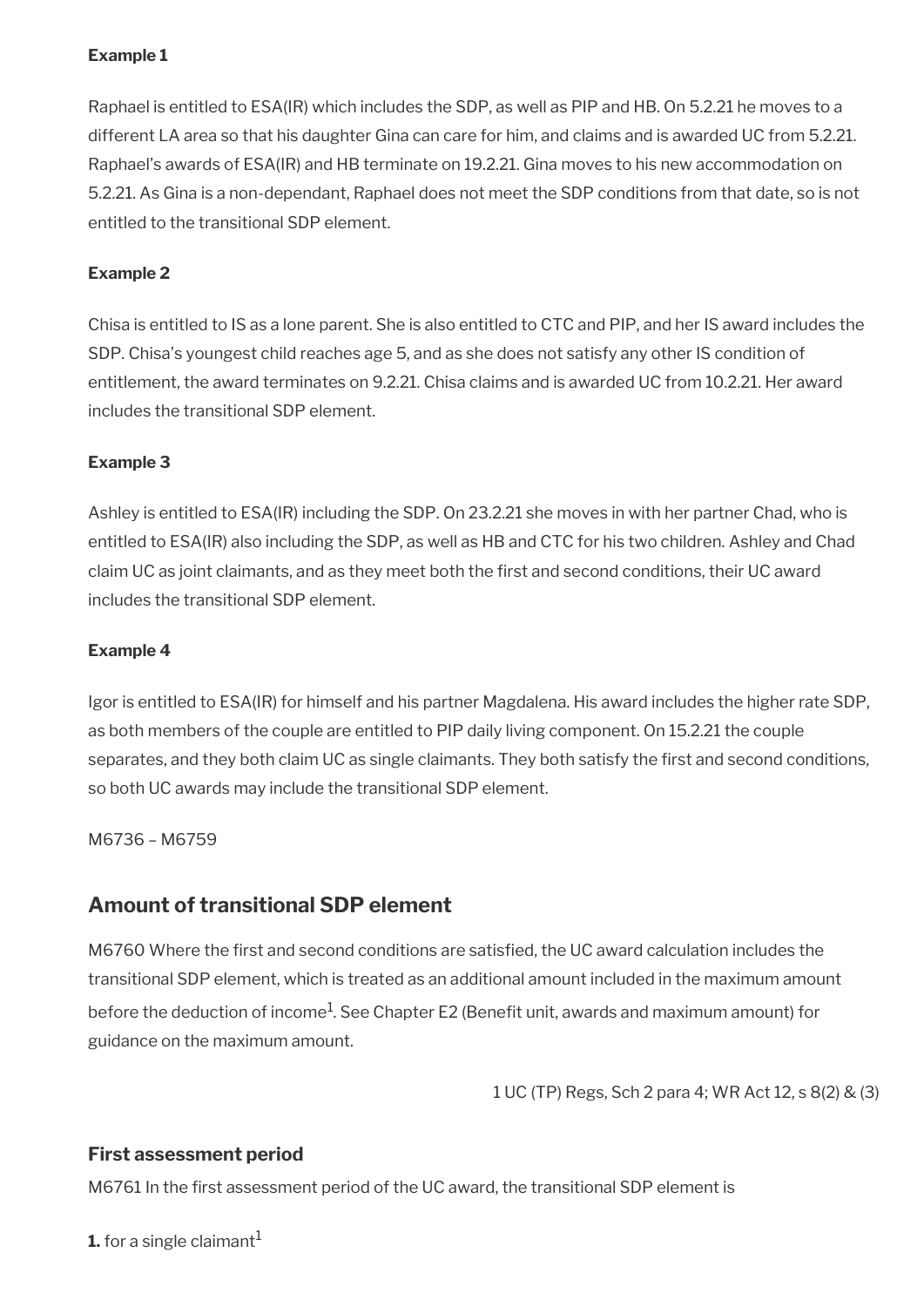**1.1** £120 if the LCWRA element is included **or**

**1.2** £285 if the LCWRA element is not included **or**

**2.** for joint claimants<sup>2</sup>

**2.1** £405 if the higher SDP rate<sup>3</sup> was payable **or**

**2.2** £120 if **2.1** does not apply and the LCWRA element is included for either of the claimants **or**

**2.3** £285 if **2.1** does not apply and the LCWRA element is not included for either of the claimants.

**Note:** See paragraph 2 of the Appendix to this Chapter and DMG Chapters 23 and 44 for the meaning of higher SDP rate.

> 1 UC (TP) Regs, Sch 2 para 5(a); 2 para 5(b); 3 IS (Gen) Regs, Sch 2 para 15(5)(b); JSA Regs 96, Sch 1 para 20(6)(b); ESA Regs 08, Sch 4 para 11(2)(b)

### **Second and subsequent assessment periods**

M6762 For subsequent assessment periods, the transitional SDP element is treated as if it were a transitional element included in the UC award as part of the managed migration process $^{\rm 1}$ . The amount of the transitional SDP element awarded in the first assessment period is therefore subject to reduction and termination in the same way as the transitional element<sup>2</sup>. It can also be included in subsequent UC awards where the conditions are satisfied 3.

1 UC (TP) Regs, Sch 2 para 6; 2 reg 55(2) & 56; 3 reg 57

M6763 Detailed guidance on reduction, termination and subsequent awards of the transitional element is in Chapter M7 (Managed migration pilot and transitional protection).

M6764 – M6769

### **When is the transitional SDP element not included**

M6770 A transitional SDP element cannot be included in an award of UC made on a qualifying claim where the award includes a transitional element $^1$ . See Chapter M7 (Managed migration pilot and Transitional protection) for detailed guidance on the managed migration process, qualifying claims and the transitional element.

1 UC (TP) Regs, Sch 2 para 7; reg 48 & 52 - 55

### **Example**

Floyd is entitled to ESA(IR) including the higher rate SDP for himself and his partner Errol. Both members of the couple are entitled to the standard daily living component of PIP, and both have LCW. Floyd and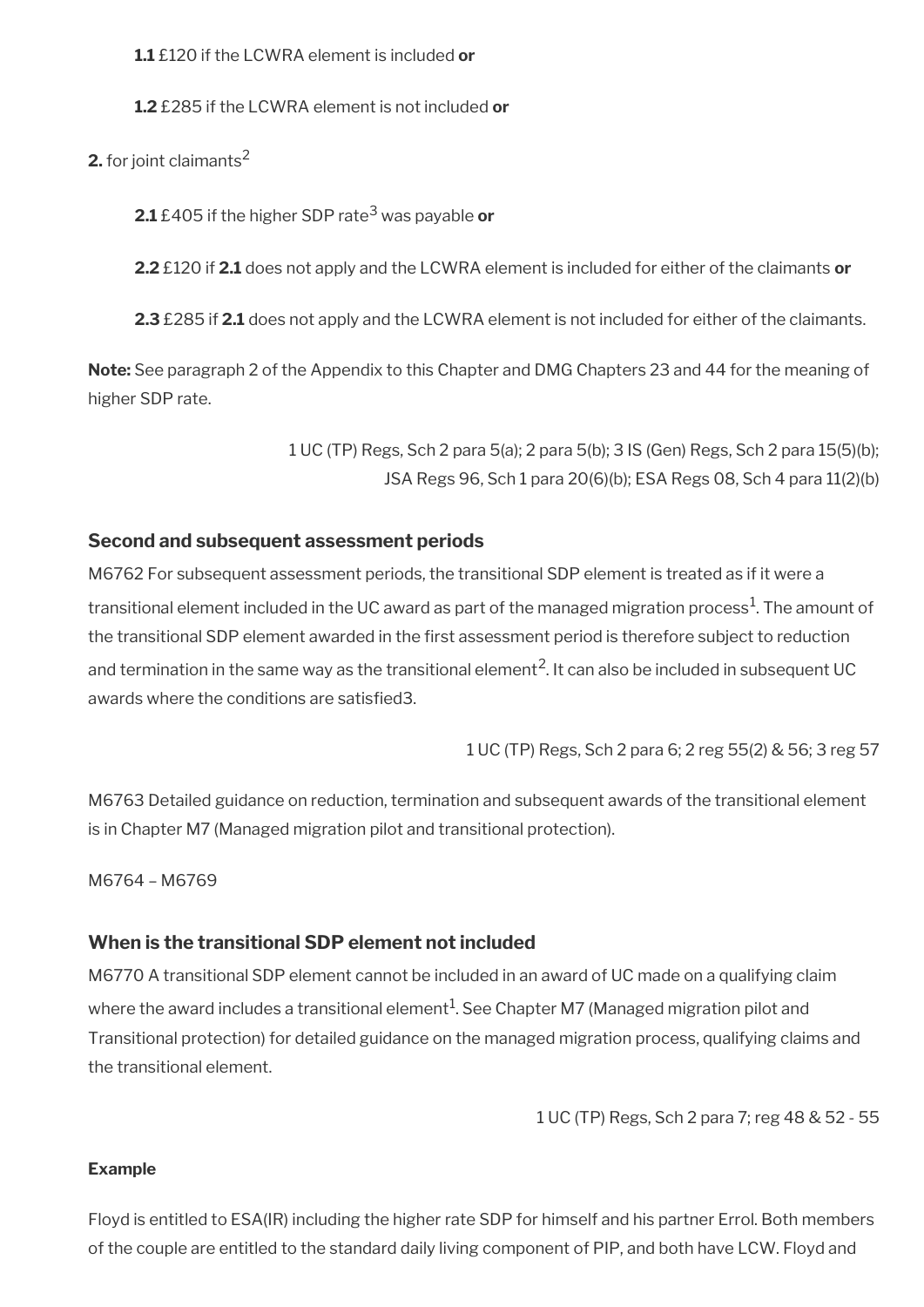Errol are issued with a migration notice requiring them to claim UC by 4.9.21. On 21.6.21 Errol has a stroke and is admitted to hospital before being moved to a residential care home in August where he is expected to remain for at least six months. Both Floyd and Errol claim UC before 4.9.21, but as they are not treated as a couple for the purposes of UC, neither of them is entitled to a transitional element. However, both Floyd and Errol are entitled to the transitional SDP element as both satisfy the first and second conditions at M6730 and M6735.

M6771 – M6999

**The content of the examples in this document (including use of imagery) is for illustrative purposes only**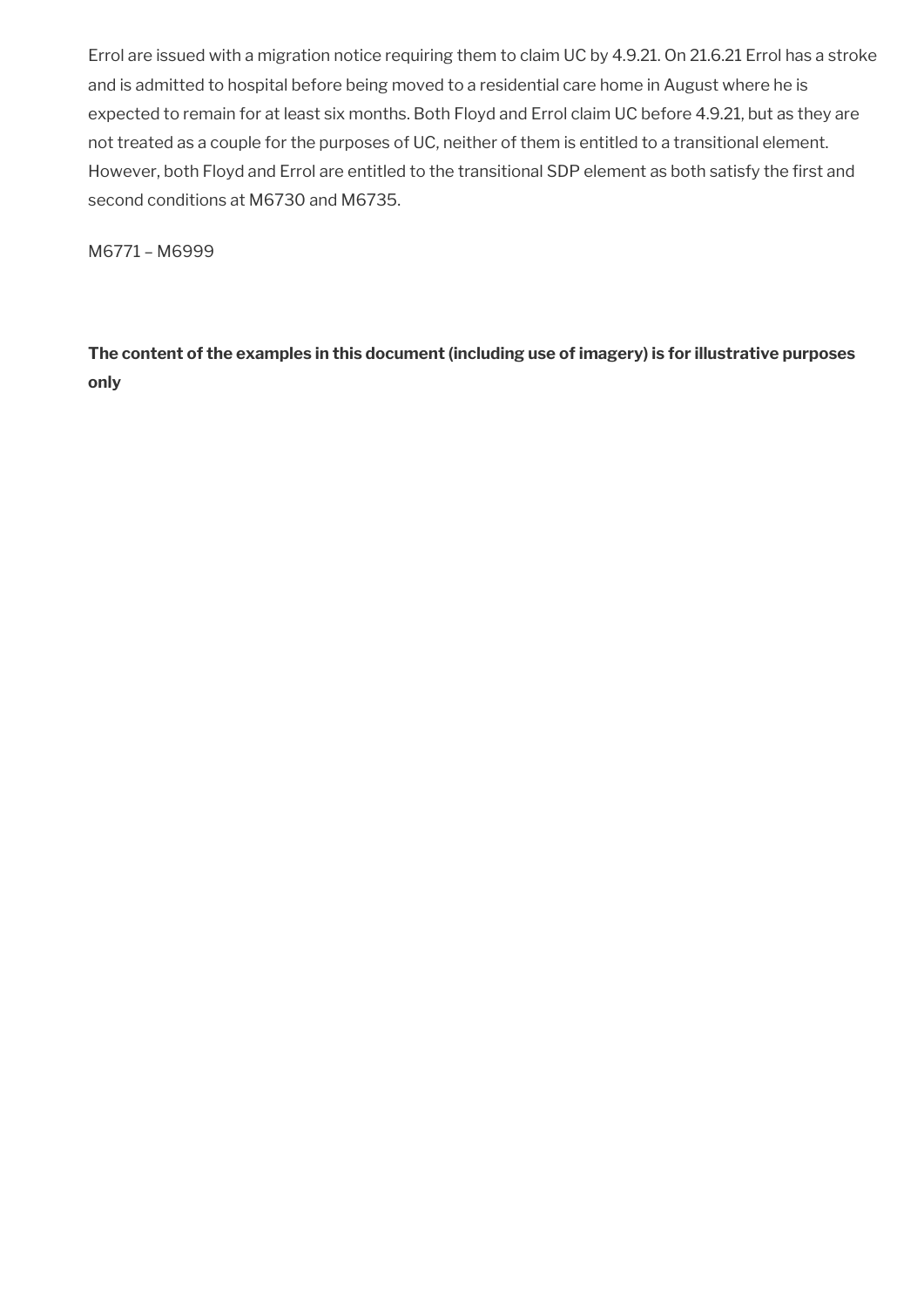## **Appendix: Transitional SDP amount**

## **Appendix: Transitional SDP amount**

[Introduction](#page-77-0) 2 - 4

Definitions 5 - 9

[When is a transitional SDP amount payable](#page-84-0) 10 - 11

[Transitional SDP amount](#page-85-0) 12 - 16

[Payment of transitional SDP amount](#page-87-0) 17 - 19

[Conversion of transitional SDP amount](#page-89-0) 20 - 21

[Decision making and appeals](#page-90-0) 22 - 24

1 The guidance in this Appendix applies to all UC awards made to people previously entitled to the SDP where UC entitlement begins before 27.1.21 $^1$ . For all awards made from and including 27.1.21, see M6710 et seq.

**Note:** In this Appendix, references to the UC (TP) Regs are to the law as in force before 27.1.21, when the transitional SDP amount was replaced by the transitional SDP element<sup>2</sup>.

```
1 UC (TP) (SDP) Amdt Regs, reg 3; 2 reg 2
```
## **Introduction**

2 Before claiming UC, a claimant who had an award of IS, JSA(IB) or ESA(IR) and was a severely disabled person may have been entitled to the lower or higher SDP rate $^1$ .

**Note:** Detailed guidance on the SDP qualifying conditions, the lower and higher SDP rates, and the meaning of a severely disabled person, is in DMG Chapter 23 for IS and JSA, and DMG Chapter 44 for ESA.

1 IS (Gen) Regs, reg 17(1) and Sch 2 para 13 & 15(5); JSA Regs 96, reg 83(1)(e) and Sch 1 para 15, 20(6) & 20I; ESA Regs 08, reg 67(1)(b) and Sch 4 para 6 & 11(2)

3 A payment known as the transitional SDP amount may be paid to UC claimants who were previously entitled to the SDP and satisfy the conditions in paragraph  $10^1\!\!.$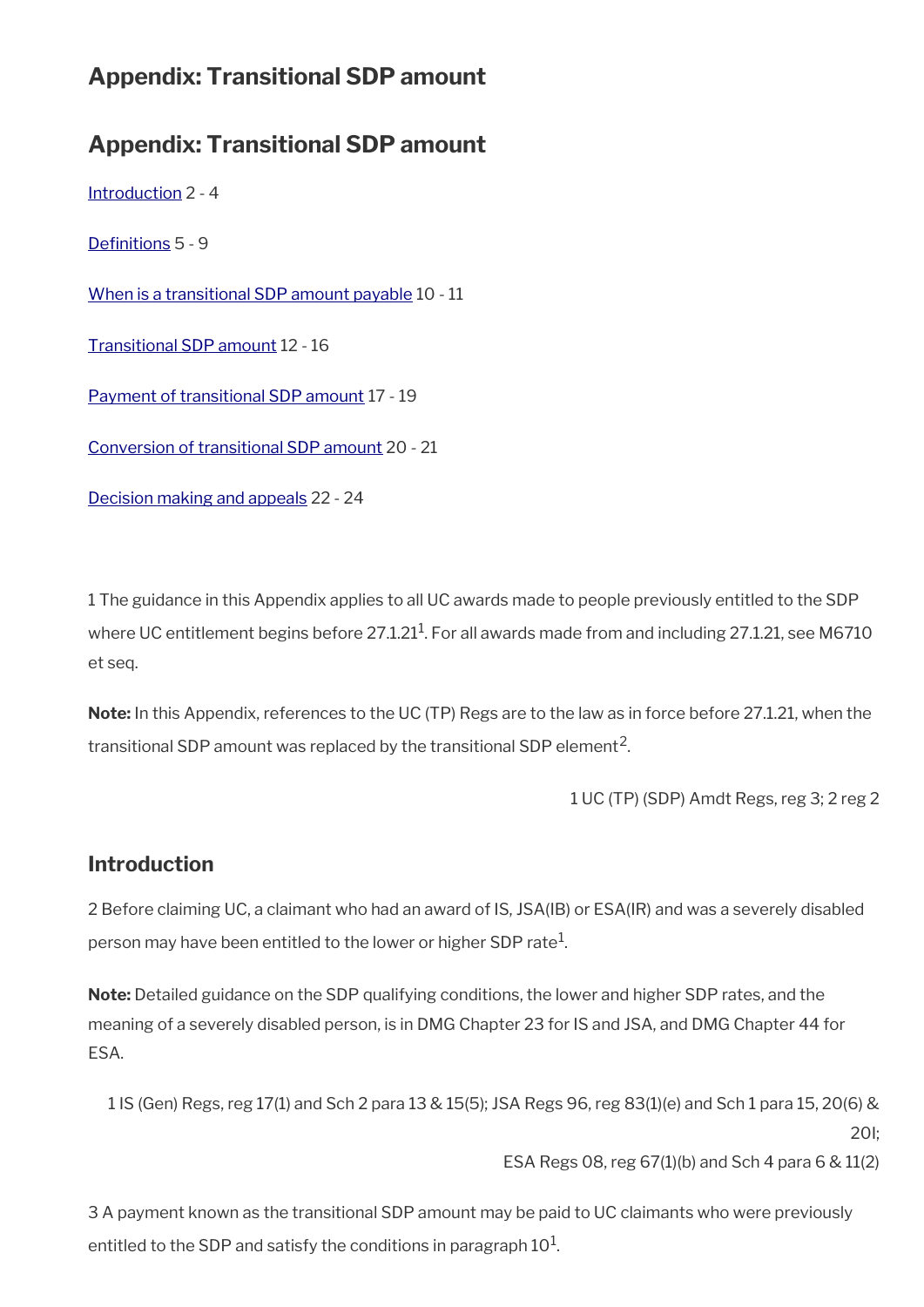4 This includes where UC is awarded despite any restriction on claiming UC (see ADM Chapter M5 (Claims for UC – Digital Service area)), or where entitlement to the SDP was awarded in respect of the existing award after an award of UC was made.

## <span id="page-83-0"></span>**Definitions**

### **Meaning of lower SDP rate and higher SDP rate**

5 The lower SDP rate and the higher SDP rate are the rates specified for IS, JSA(IB) and ESA(IR) $^{\rm 1}$ . See DMG Chapters 23 and 44 for detailed guidance on the conditions for the lower and higher SDP rates.

1 UC (TP) Regs, Sch 2 para 8; IS (Gen) Regs, Sch 2 para 15(5)(b); JSA Regs 96, Sch 1 para 20(6)(b); ESA Regs 08, Sch 4 para 11(2)(b)

### **Meaning of qualifying partner**

6 For joint claimants where the lower SDP rate was previously payable, the qualifying partner is the member of the couple who $1$ 

**1.** had no carer **or**

**2.** was not the partner who satisfed the condition for SDP only as a patient.

1 UC (TP) Regs, Sch 2 para 8

### **Meaning of carer**

7 A carer is a person who

**1.** is entitled to and in receipt of CA **or**

**2.** has an award of UC which includes the carer element

in respect of caring for a UC claimant for whom a transitional SDP payment is being considered $^1\!$ 

1 UC (TP) Regs, Sch 2 para 8

### **Meaning of conversion day**

8 The conversion day is a date determined by the Secretary of State with regard to the efficient administration of UC $^1$ . See paragraphs 20 - 21 for the effect of the conversion day on the transitional SDP amount.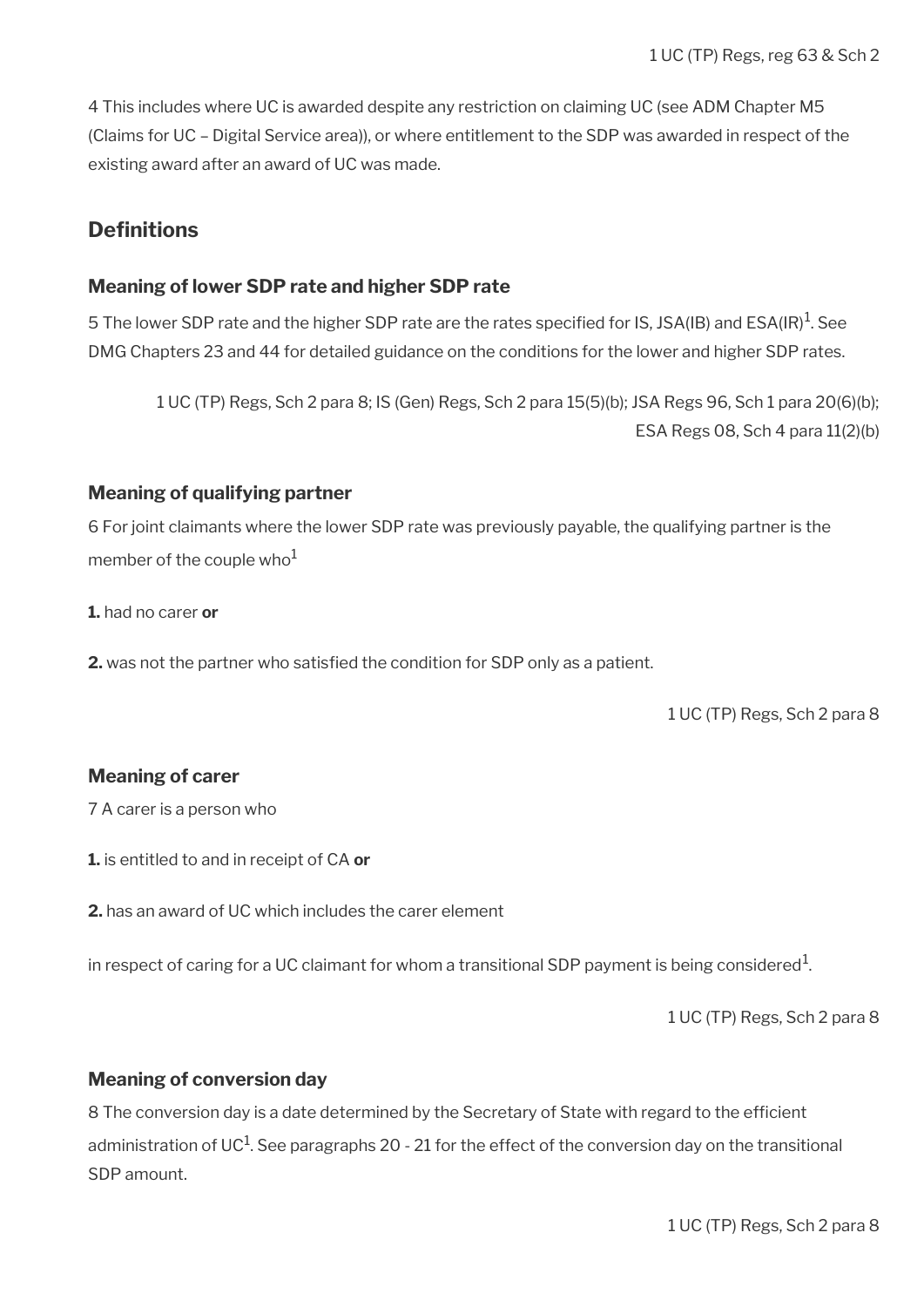9 On 21.9.20 the Secretary of State determined that the conversion day is

**1.** 8.10.20 for awards of UC where the payment of the transitional SDP amount was determined on or before that date **or**

**2.** in any other case, the date on which that payment was determined.

## <span id="page-84-0"></span>**When is a transitional SDP amount payable**

10 Where it is identifed that

**1.** an award of UC has been made on a claim in respect of a claimant who within the period of one month immediately before the frst day of UC entitlement was entitled to IS, JSA(IB) or ESA(IR) including the SDP1**and**

**2.** where the award of IS, JSA(IB) or ESA(IR) ended during that month, the claimant continued to satisfy the SDP conditions for the remainder of the month2**and**

**3.** the UC award has not ended before the date on which the DM considers whether a determination about a transitional SDP payment can be made<sup>3</sup> (see paragraph 11) **and** 

**4.** the claimant or either of joint claimants continues to be entitled to<sup>4</sup>

**4.1** the care component of DLA **or**

**4.2** the daily living component of PIP **or**

**4.3** AFIP **or**

**4.4** AA **and**

**5.** no person has become a carer for<sup>5</sup>

**5.1** the single claimant **or**

**5.2** in the case of joint claimants

**5.2.a** if SDP was payable at the higher rate, both of them **or**

**5.2.b** if SDP was payable at the lower rate, the claimant who was the qualifying partner

the DM must determine the transitional SDP amount of UC payable. See paragraphs 12 - 16 for guidance on the amount payable.

**Note:** No account is taken of the presence of a non-dependant who is not a carer at the date of the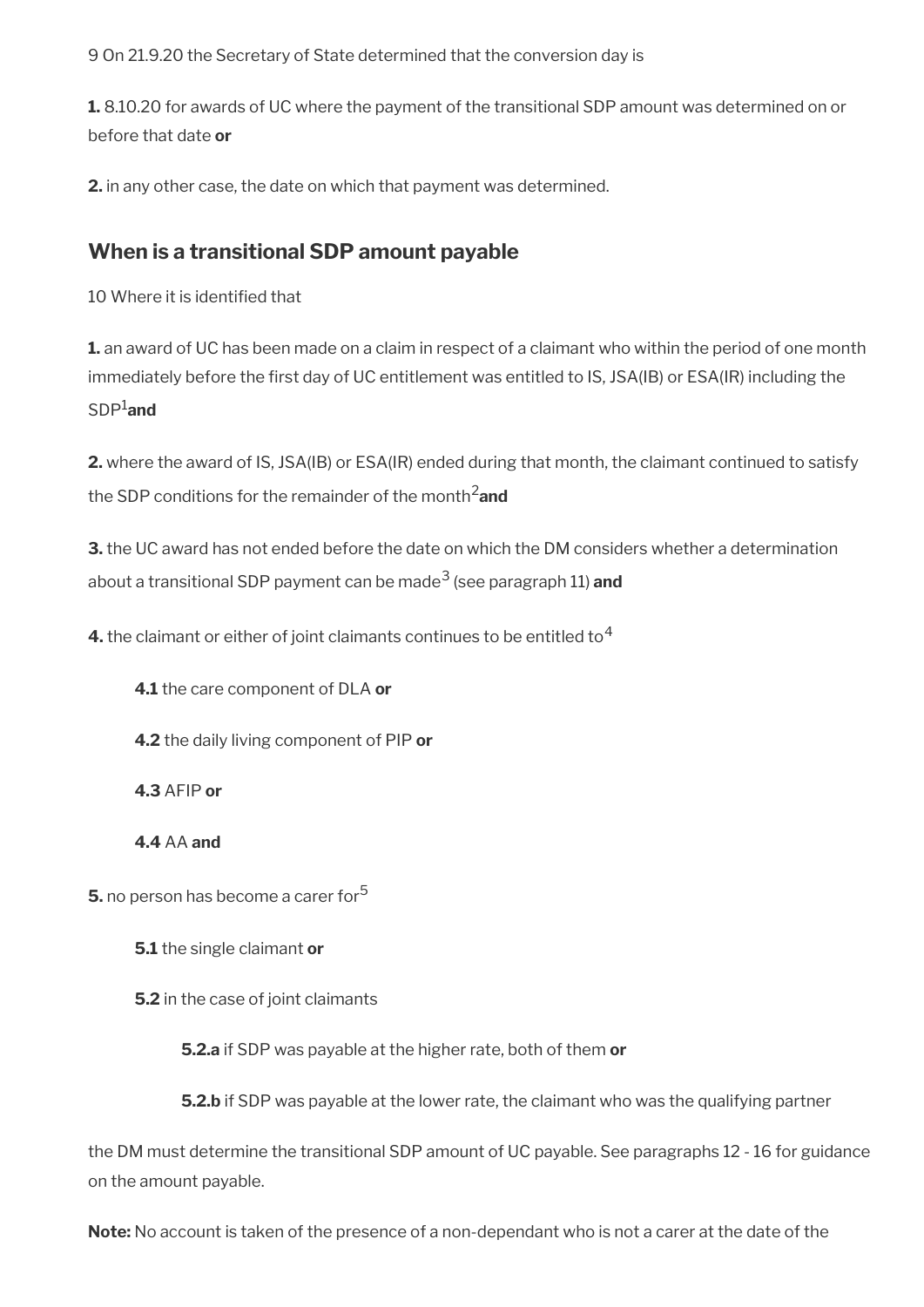determination.

1 UC (TP) Regs, Sch 2 para 1(a); 2 para 1(b); 3 para 1(c); 4 para 1(d); ESA Regs 08, Sch 4 para 6; 5 UC (TP) Regs, Sch 2 para 1(e)

11 A UC award ends when the claimant

**1.** no longer satisfes the UC conditions of entitlement **or**

**2.** becomes a member of a couple **or**

**3.** ceases to be a member of a couple $^1$ .

1 UC (TP) Regs, Sch 2 para 1(c)

### **Example**

Ann and Tony are entitled to UC. They made their claim when they moved to a new LA area and were prevented from claiming HB. Before they were awarded UC, Tony was entitled to ESA(IR) for himself and Ann. Both he and Ann were in receipt of the middle rate care component of DLA. Tony's award of ESA(IR) included the higher SDP rate.

By the time the Secretary of State examines the case, Tony and Ann's award of UC as joint claimants has terminated when they separate. Tony and Ann continue to be entitled to UC as single claimants, and they both continue to be entitled to DLA, but neither award can include the transitional SDP amount.

## <span id="page-85-0"></span>**Transitional SDP amount**

12 The transitional SDP amount is calculated in accordance with whichever of the circumstances in paragraphs 14 - 15 applies at the date of the determination as in paragraph 10<sup>1</sup>. This means that, even if the claimant's circumstances change at a later date, the transitional SDP amount continues to be included in the UC award.

**Note 1:** But see paragraph 16 if the award does not include the LCWRA element at the date of the determination, but it is included from a later date.

**Note 2:** If the UC award ends, for example on formation or separation of a couple, no further transitional SDP amount is included in any further award. This is because the conditions in paragraph 10 would not be satisfed.

1 UC (TP) Regs, Sch 2 para 2

13 The transitional SDP amount is payable for each assessment period

**1.** before the determination in paragraph 10 is made, i.e. from the beginning of the UC award **and**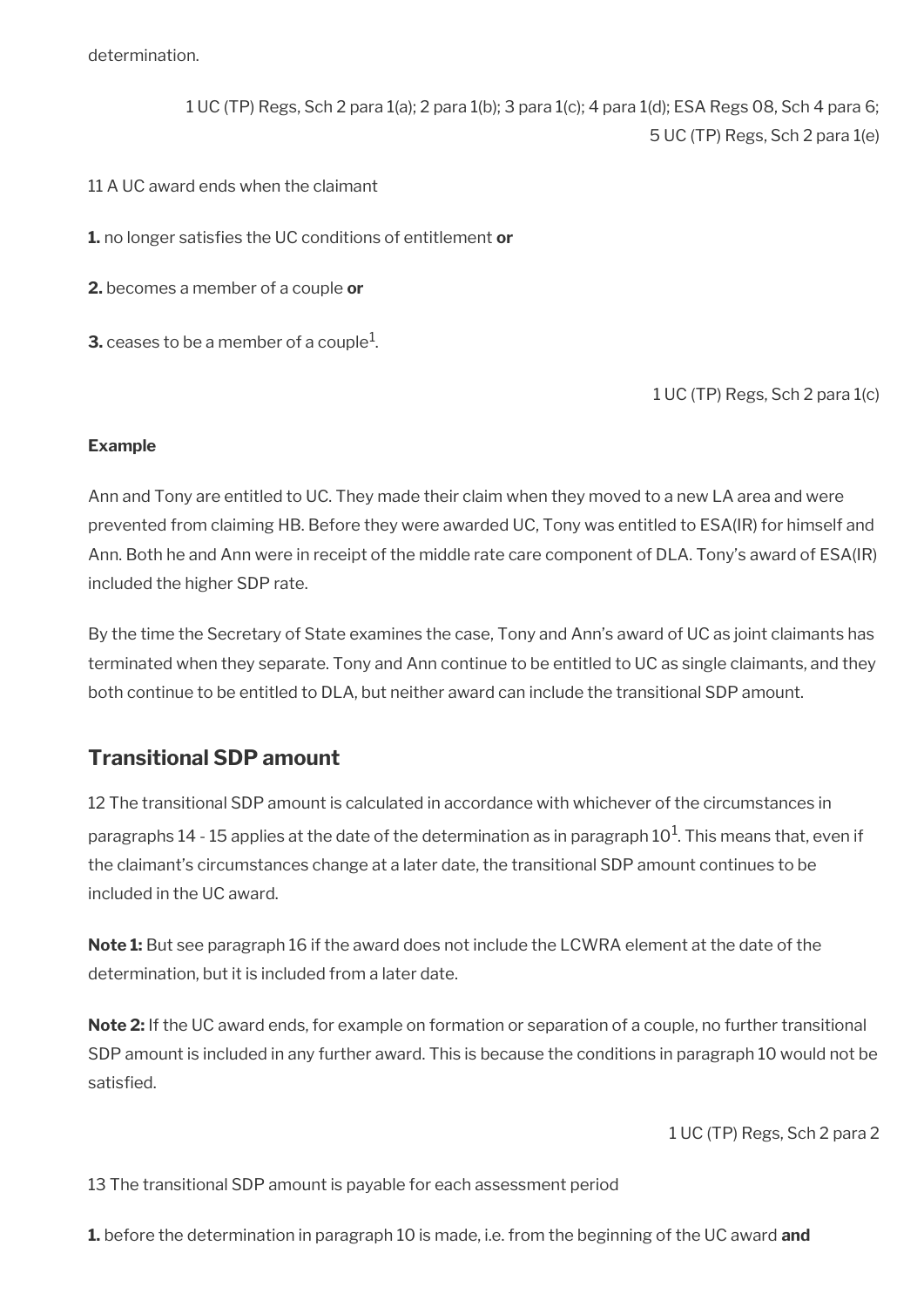**2.** after that determination which begins before the conversion day $^1$ . See paragraphs 8 - 9 for the meaning of conversion day.

**Note:** See paragraphs 17 - 19 for how payment of the transitional SDP amount is made.

1 UC (TP) Regs, Sch 2 para 1

### **Example**

Clare is entitled to ESA(IR) and the standard daily living component of PIP as well as HB. Her ESA award includes the SDP and the work-related activity component. On 15.7.17 she moves to a different LA area which is also a UC Full Service area, and claims and is awarded UC from 15.7.17. Her awards of ESA(IR) and HB terminate. Clare's award of PIP continues. She has no carer.

On 6.8.19 the DM determines that Clare is entitled to a transitional SDP amount of £6840 (24 x £285) for each assessment period from 15.7.17 until 14.7.19, and £285 for each assessment period from 15.7.19.

### **Single claimant**

14 The transitional SDP amount for a single claimant is<sup>1</sup>

**1.** £120 if the LCWRA element is included in the UC award at the date of the determination **or**

**2.** £285 if the LCWRA element is not included.

**Note:** See paragraph 16 where the LCWRA element was not included in the award in the date of the determination, but is included in a later assessment period.

1 UC (TP) Regs, Sch 2 para 2(a)

### **Joint claimants**

15 The transitional SDP amount for joint claimants is<sup>1</sup>

**1.** £405 if the higher SDP rate was payable as part of the existing benefit and no person has become a carer for either or both claimants **or**

**2.** £120 if **1.** does not apply and the LCWRA element is included in the award at the date of the determination for either of them **or**

**3.** £285 if **1.** does not apply and the LCWRA element is not included in the award at the date of the determination for either or both of them.

1 UC (TP) Regs, Sch 2 para 2(b)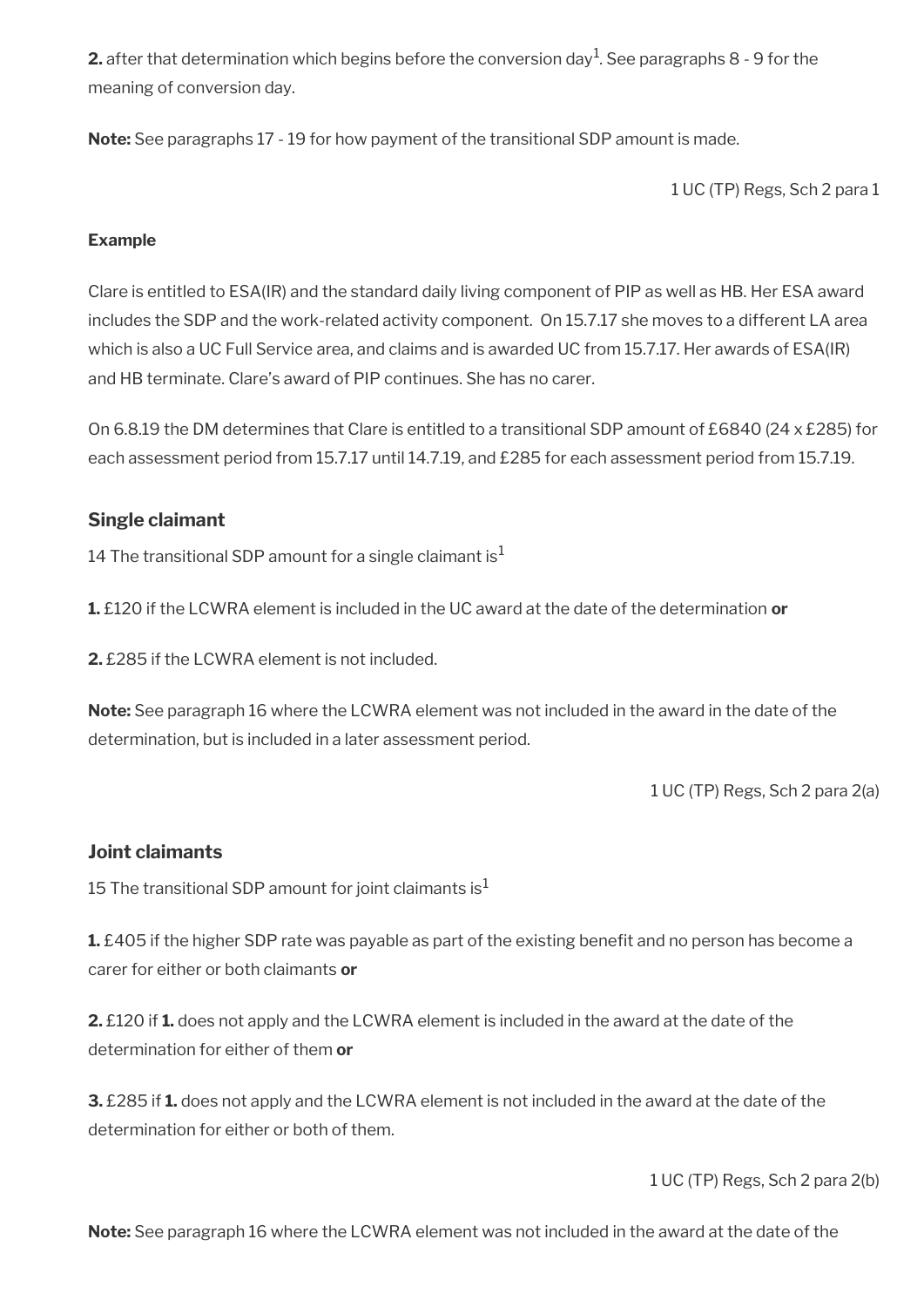determination, but is included in a later assessment period.

### **LCWRA element included after UC award begins**

16 If the LCWRA element was not included in the UC award at the date of the determination, but is included in a later assessment period, the amount for that period and each subsequent period before the conversion day is £120 $^{\rm 1}$ . The DM must make a further determination about the transitional SDP amount.

**Note 1:** This does not apply where paragraph 15 **1.** applies.

**Note 2:** See Chapter F5 (LCWRA element) for when the LCWRA element is included.

1 UC (TP) Regs, Sch 2 para 4

### **Example**

Darren is entitled to ESA(IR) and the standard daily living component of PIP as well as HB. His ESA award includes the SDP and the work-related activity component. On 15.7.17 he moves to a different LA area which is also a UC Full Service area, and claims and is awarded UC from 15.7.17. His awards of ESA(IR) and HB terminate. Darren's award of PIP continues. He has no carer.

On 6.8.19 the DM determines that Darren is entitled to a transitional SDP amount of £6840 (24 x £285) for each assessment period from 15.7.17 until 14.7.19, and £285 for each assessment period from 15.7.19.

Darren notifes on 25.11.19 that his health condition has deteriorated, and after the WCA it is determined that Darren has LCWRA. The LCWRA element is included in his award from 15.11.19. The DM determines that from 15.11.19 and each subsequent assessment period the transitional SDP amount is £120.

## <span id="page-87-0"></span>**Payment of transitional SDP amount**

- 17 The transitional SDP amount may be paid
- **1.** as a lump sum **or**
- **2.** by periodic payments **or**
- **3.** as a lump sum followed by periodic payments $^1$ .

1 UC (TP) Regs, Sch 2 para 3

18 Normally a lump sum will be paid for all complete assessment periods before the determination is made, followed by monthly payments from the assessment period in which the determination is made. See paragraphs 22 - 24 for further guidance on decision making.

### **Example 1**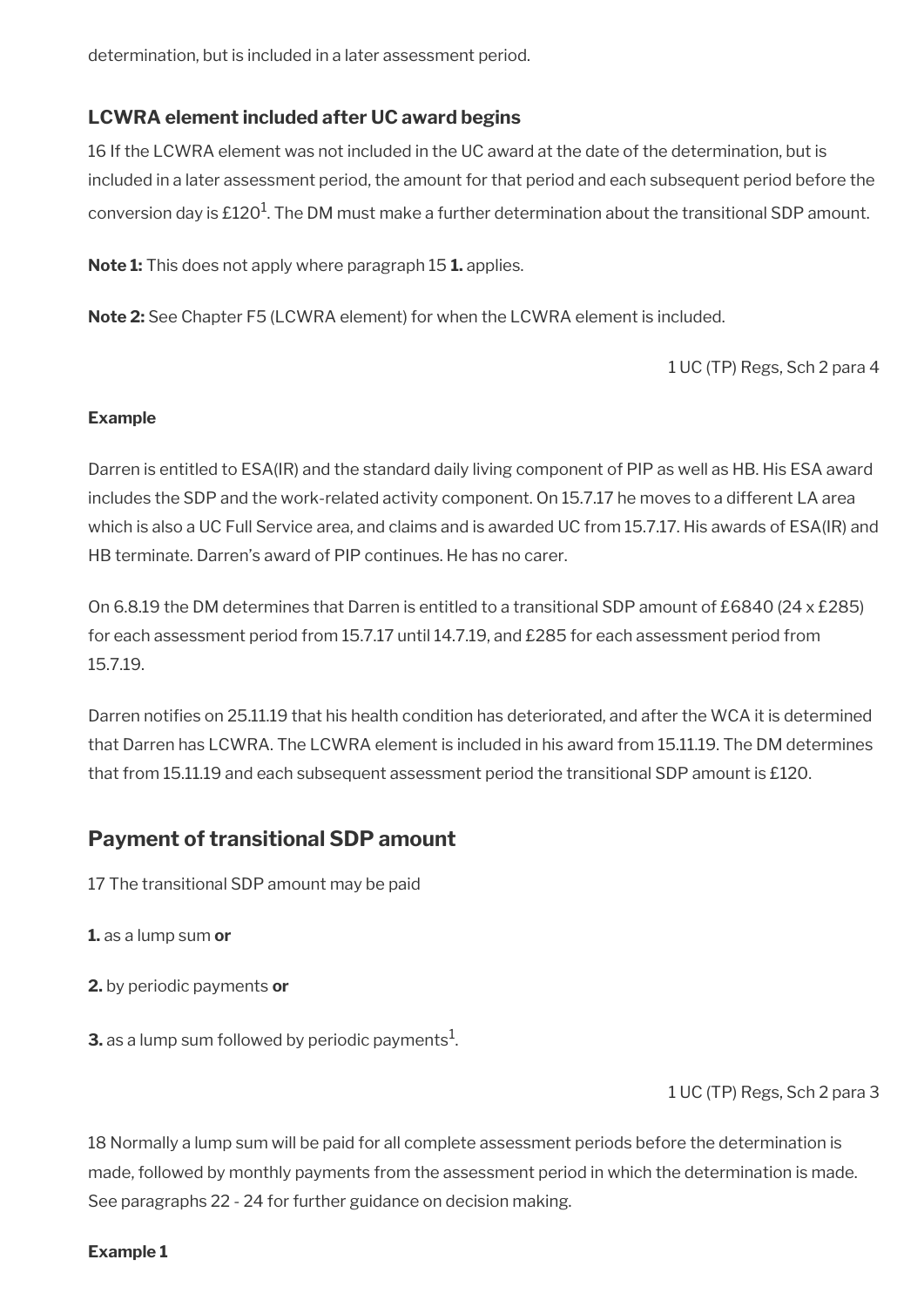Neil's awards of IS including the SDP and HB, were terminated when he moved to a UC Full Service area and claimed UC from 14.12.16. The DM determined that Neil had LCW, and the LCW element was included in his UC award from the beginning of the first assessment period.

Neil has remained entitled to the middle rate care component of DLA throughout his period of entitlement to UC. He has no carer. On 20.8.19 the DM determines that Neil satisfies the conditions for an award of the transitional SDP payment at the rate of £285 for each assessment period from 14.12.16. Neil is awarded a lump sum of £9120 (32 x £285) for the assessment periods ending on 13.8.19, and a periodic payment of £285 for each further assessment period from 14.8.19.

### **Example 2**

Shireen's awards of ESA(IR) which included the SDP and HB are terminated when she moves to a UC Full Service area and is unable to make a further claim for HB. She claims and is awarded UC including the LCWRA element from 17.6.18.

Shireen has remained entitled to the middle rate care component of DLA throughout her period of entitlement to UC. She has no carer. On 20.8.19 the DM determines that Shireen satisfies the conditions for an award of the transitional SDP payment at the rate of £120 for each assessment period from 17.6.18. Shireen is awarded a lump sum of £1680 ( $14 \times £120$ ) for the assessment periods up to 16.8.19, and a periodic payment of £120 for each further assessment period from 17.8.19.

19 Where all or part of the transitional SDP amount is paid as a lump sum, it is disregarded as capital for

**1.** the period of 12 months from when the lump sum is paid **or**

**2.** if longer, the remainder of the UC award $^1$ .

1 UC (TP) Regs, Sch 2 para 7

### **Example**

Stewart and Elaine have been entitled to UC since 16.9.15. Stewart was previously entitled to IS and HB including the SDP, and both Stewart and Elaine were entitled to the standard daily living component of PIP. They remain entitled to PIP and have no carer.

On 3.9.19 the DM determines that Stewart and Elaine satisfy the conditions for payment of the transitional SDP amount. Stewart and Elaine receive a lump sum payment of £19035 (47 x £405) for the assessment periods up to 15.8.19, and £405 is included in their UC award for each assessment period from 16.8.19.

The sum of £19035 is disregarded as capital as long as Stewart and Elaine remain entitled to UC, or for 12 months if longer.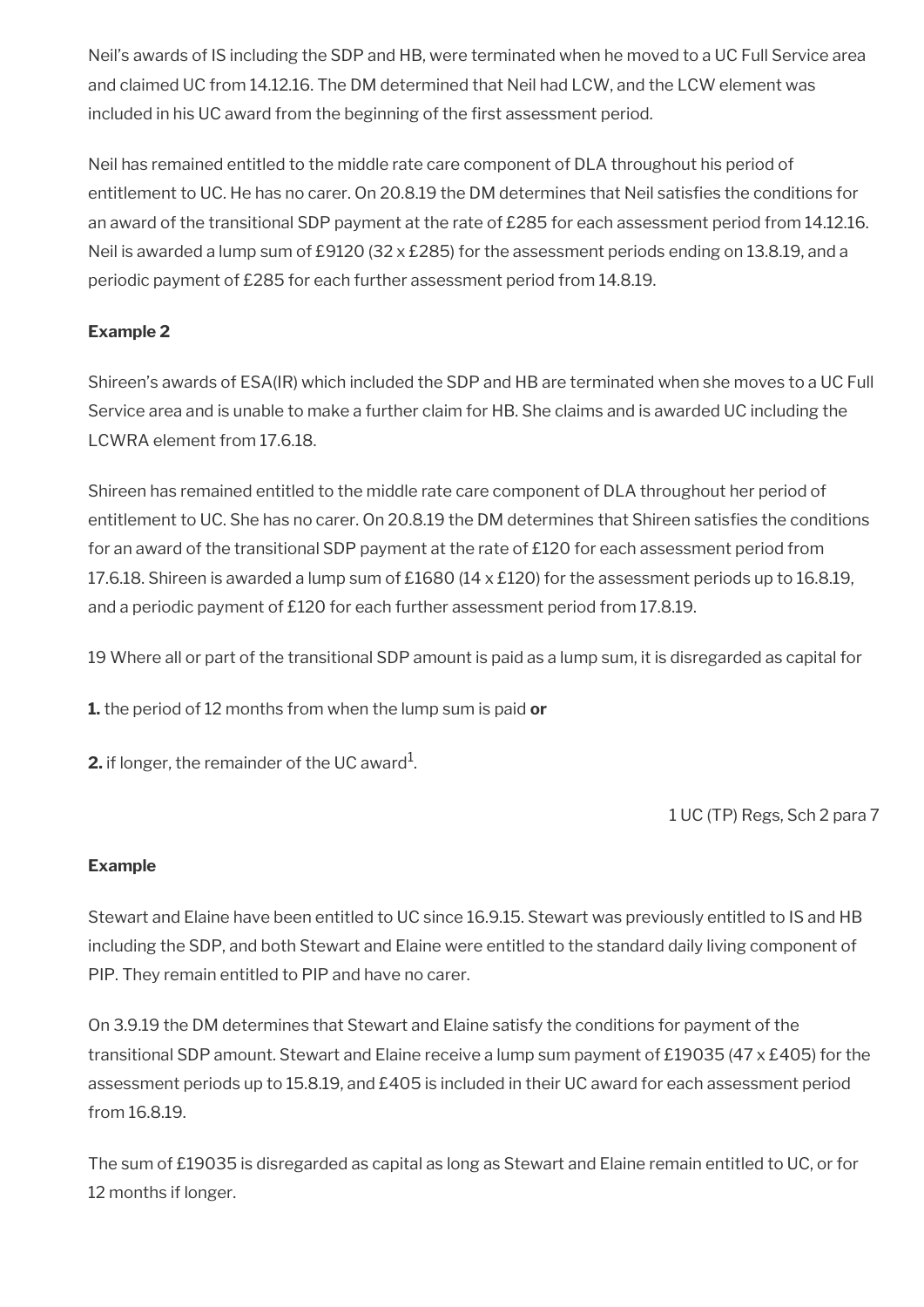## <span id="page-89-0"></span>**Conversion of transitional SDP amount**

### **First assessment period**

20 In the first assessment period which begins on or after the conversion day, the transitional SDP amount is treated as if it were an initial amount of a transitional element of UC as part of the Managed Migration process $^1$ . This means that it is not subject to any reduction or termination as in subsequent assessment periods.

**Note 1:** See paragraphs 8 -9 for the meaning of conversion day.

**Note 2:** See Chapter M7 (Managed migration pilot and Transitional protection) for guidance on when the transitional element is adjusted, terminated or included in a later award.

**Note 3:** The transitional SDP amount will always terminate in any assessment period where an award of UC ends on formation or separation of a couple<sup>2</sup>.

1 UC (TP) Regs, reg 55(1) & (2), 56, 57 and Sch 2 para 5 & 6; 2 reg 56(1) & (4)

### **Second and subsequent assessment periods**

21 For subsequent assessment periods, the transitional SDP amount is treated as if it had been converted to a transitional element included in the UC award as part of the managed migration process $^1\!$ . The transitional SDP amount awarded as in paragraph 20 is therefore subject to reduction and termination in the same way as the transitional element<sup>2</sup>. It can also be included in subsequent UC awards where the conditions are satisfied $^{\rm 3}$ .

1 UC (TP) Regs, Sch 2 para 6; 2 reg 55(2) & 56; 3 reg 57

### **Example 1**

Sarah is entitled to PIP including the standard rate of the daily living component, as well as ESA(IR) and HB including the SDP. On 16.4.19 she moves to a different LA area and claims UC from the same date. The DM determines on 11.8.19 that Sarah's UC award should include the transitional SDP amount from 16.4.19. The payment is treated as a transitional element from 16.10.20.

Sarah was working for 15 hours a week when she claimed UC, and her earned income was more than the single administrative threshold. Her employment ended on 31.12.20, and for the assessment periods beginning on 16.12.20, 16.1.21 and 16.2.21 her earnings were less than the single administrative threshold. The transitional element is no longer included in Sarah's award from the assessment period beginning on 16.3.21.

### **Example 2**

Reuben is entitled to PIP including the standard rate of the daily living component, as well as IS including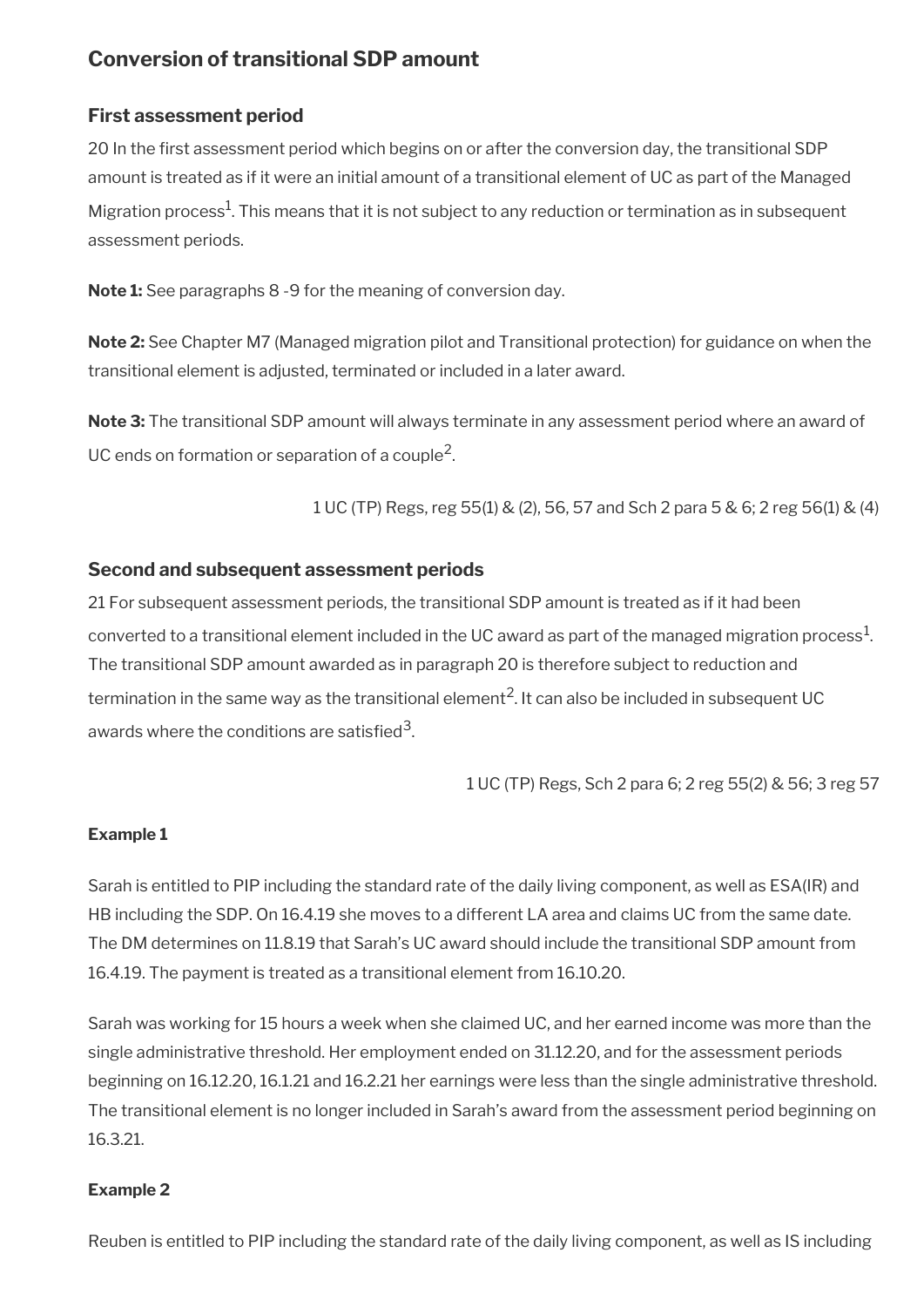the SDP, and CA. He is a carer for a non-dependent relative, but his caring role ends when the relative moves to a residential care home. Reuben claims UC on 29.10.20, and his award includes the transitional SDP amount of £285, which is treated as a transitional element from the outset of the UC award.

Reuben's rent increases from £490 to £520 a month from 4.1.21. His housing costs increase by £30 from the assessment period beginning on 29.12.20, and the transitional element reduces to £255 from the same date.

### **Example 3**

Lateefa is entitled to PIP including the enhanced rate of the daily living component, and is also entitled to UC including the transitional SDP amount, with the assessment period beginning on the 15th of the month. Lateefa has LCWRA, and has no housing costs. Her UC award from 15.4.20 is

323.22 standard allowance (modified to £409.89 due to Coronavirus measures)

£341.92 LCWRA element

£120 transitional SDP amount

**Total:** £785.14 (modified to £871.81).

From 15.4.21 the award includes

£324.84 standard allowance (modifed to £411.51 due to Coronavirus measures)

£343.63 LCWRA element

£116.67 transitional element

**Total:** £785.14 (modified to £871.18).

The transitional SDP amount is treated as a transitional element from 15.10.20, and is reduced by £3.37, the amount by which Lateefa's award increased due to uprating. The modifed amount of the standard allowance is not used in the calculation of the reduction.

## <span id="page-90-0"></span>**Decision making and appeals**

22 Where the DM makes a determination that a transitional SDP amount is payable, this is an additional amount of UC which is included in the award. The DM should supersede the last decision awarding UC on the grounds of a relevant change of circumstances, i.e. a change of law $^{\rm 1}$  to include the transitional SDP amount.

1 UC, PIP, JSA & ESA (D&A) Regs, reg 23(1)